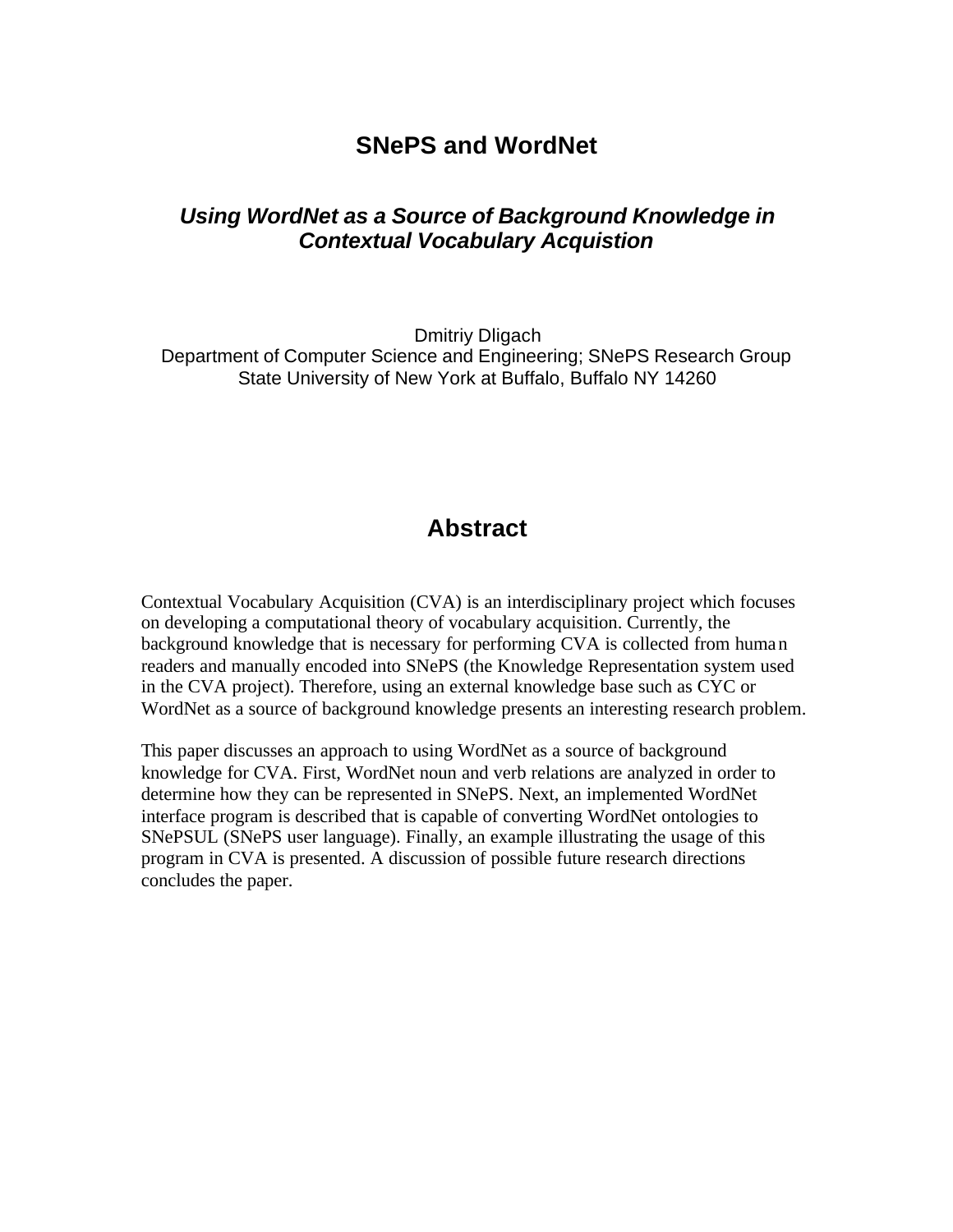# **1. Introduction**

#### *Brief SNePS and CVA Overview*

This project is a part of a broader research effort conducted by the members of the SNePS and CVA research groups. The purpose of the following two sections is to provide a quick overview of SNePS and CVA and cite the literature that would be helpful to the reader who is unfamiliar with these projects.

#### **SNePS**

SNePS is a propositional, semantic-network knowledge representation and reasoning (KRR) system. From the outset, SNePS was conceived as a semantic network suitable for representing natural language discourses, and the current version of the SNePS user language (SNePSUL) offers a high level of expressibility comparable to that of natural languages. Like any network, SNePS consists of a system of nodes interconnected by arcs. What distinguishes SNePS from other semantic networks is that each proposition is represented by a node (and not by an arc) and that nodes represent intensional concepts. Thus, every SNePS node represents a single concept and every arc represents the relation between the concepts that this arc connects. The content of the SNePS network is often viewed as the mind of an artificial agent, who is affectionately referred to by the member of the SNePS research group as Cassie (see Shapiro & Rapaport 1987).

#### **CVA**

Contextual Vocabulary Acquistion (CVA) is an interdisciplinary project whose main objective is developing a computational theory of vocabulary acquisition from context. The CVA project currently develops in two major directions: AI and Education. The AI component focuses on creating an artificial agent capable of determining the meaning of an unknown word from its context (Ehrlich 1995; Rapaport & Ehrlich 2000). The goal of the educational component is transforming CVA algorithms into an educationa l curriculum (Rapaport & Kibby 2002)

The CVA approach to learning from context is SNePS based. It follows this process: First, Cassie reads a passage containing an unknown word: it is translated into the language of SNePS logic and programmed into SNePS. Next, background knowledge that a human reader uses to learn the meaning of the unknown word is identified. This is usually accomplished by means of collecting verbal protocols from human readers who are unfamiliar with the meaning of the word in question. Then, this background knowledge is also translated into a SNePS representation and programmed into SNePS. After that, the SNePS reasoning engine draws the appropriate inferences from the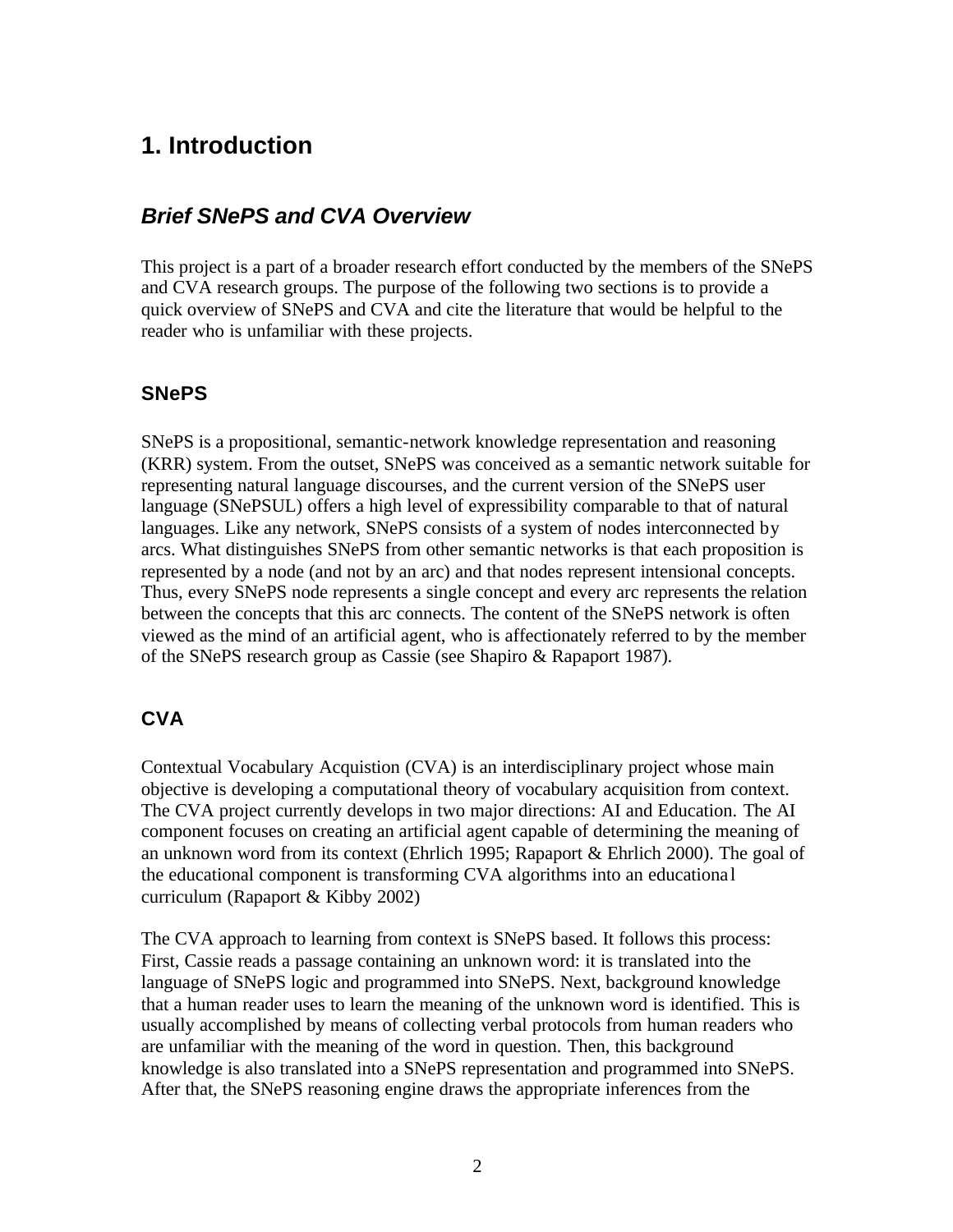information available in the network. At this point, Cassie's mind contains, in the form of a semantic network, all the information that is necessary to determine a meaning for the unknown word. Finally, a (part-of-speech-specific) CVA algorithm is executed. The algorithm traverses the semantic network and collects all the information that is relevant to the definition of the unknown word. This information is organized into such categories as class memberships, actions, properties, synonyms, etc., and output to the user.

#### *Motivation and Issues*

The motivation behind this project is to automate (at least partially) the process of teaching Cassie the background knowledge that she needs in order to perform CVA. Currently, this background knowledge is acquired by means of collecting verbal protocols from humans and encoding it manually into SNePS. However, several large external (non-SNePS based) repositories of knowledge exist, such as CYC and WordNet, and these repositories can potentially be used as sources of background knowledge for CVA. There are two important issues in using an external knowledge base (KB) as a source of background knowledge:

- 1. Identifying relevant knowledge: Cassie must be able to identify the kinds of knowledge that are relevant to computing a meaning for the given unknown word. In other words, Cassie needs to be able to query an external KB to extract only the knowledge that she needs for CVA. Of course, this is not necessary if the entire content of an external KB is imported into Cassie's mind. However, given the fact that the sizes of both the CYC and WordNet KBs are quite large, an option of importing the entire KB was ruled out to avoid a considerable increase in running time of the CVA algorithms.
- 2. Representing knowledge: Cassie must learn the language in which the knowledge is expressed in the external KB. Alternatively, the external knowledge can be converted to SNePSUL, i.e. to the language that Cassie can understand. The second option can be implemented by means of a program external to SNePS, which would retrieve the knowledge from an external KB and convert it to SNePSUL. Such a program can, if necessary, be incorporated into SNePS.

### *CYC vs. WordNet*

For the purpose of this project, two alternative external KBs were considered: CYC, a repository of commonsense knowledge developed by CYCorp, and WordNet, an electronic lexical database developed by the Cognitive Science Laboratory at Princeton University. Below, the pros and cons of using CYC vs. WordNet as a source of background knowledge for CVA will be outlined.

There are several reasons why WordNet is a better choice as an external source of background knowledge.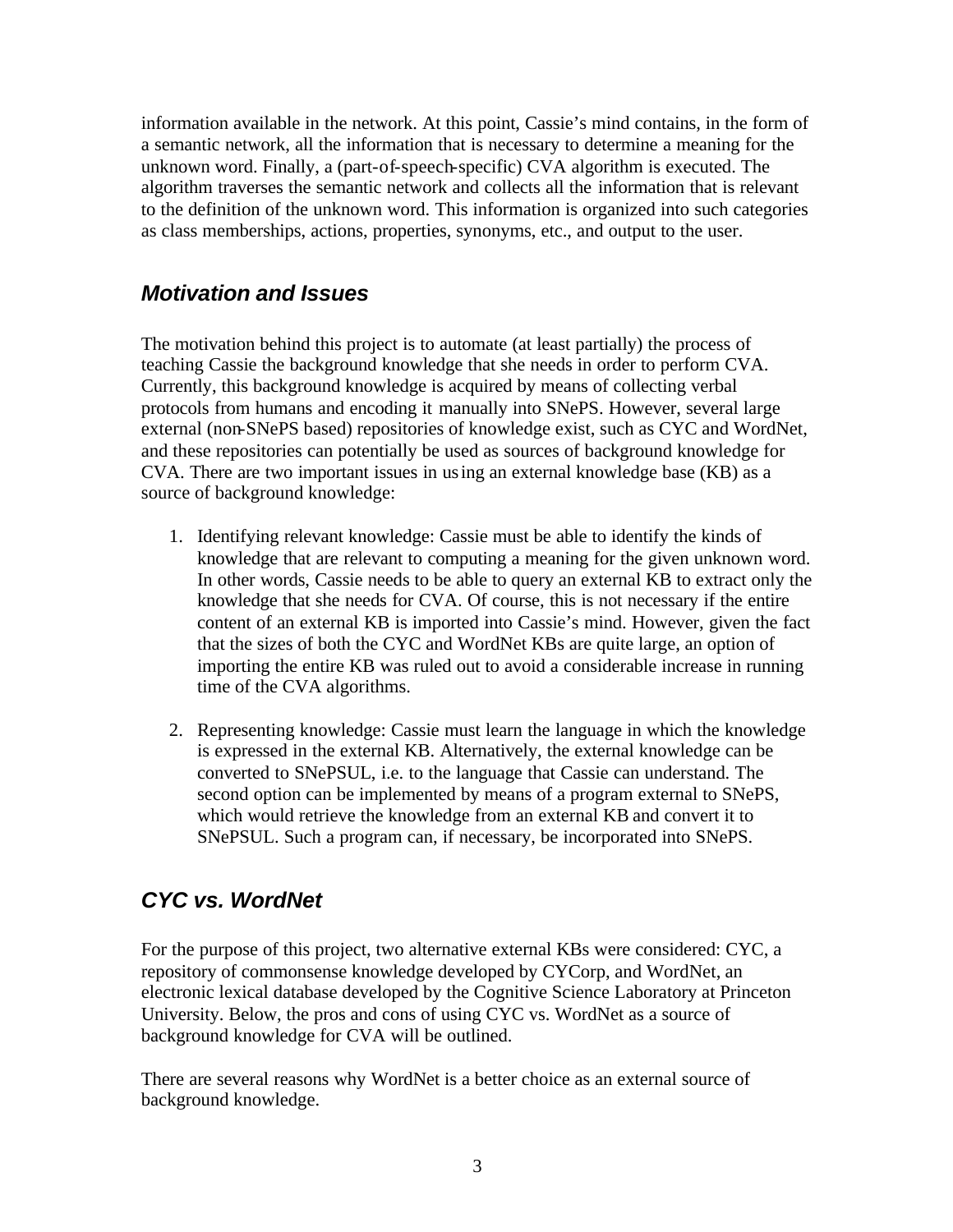1. Identifying relevant knowledge in WordNet is more straightforward than in CYC: the content of the CYC KB is topically grouped into microtheories (or contexts), that is, into sets of assertions which share the same assumptions; searching for the relevant background knowledge in CYC requires identifying the microtheories that are relevant to the given context. Unfortunately, finding the right microtheory is more of an art than science and thus is not easily automated (see more on this in section 8). At the same time, given a word form (a single word or a collocation) and a semantic relation such as hypernymy or meronymy, the WordNet KB can be searched to retrieve the word forms that stand in this semantic relation to the word form in question. For example, given the word form *unicorn* and the semantic relation of hypernymy, we can find out from WordNet that *unicorn* belongs to the class of *imaginary beings.* Therefore, the lexical content of the passage containing an unknown word, that is, the words and collocations the passage is composed of, provide sufficient parameters that the WordNet KB can be searched by.

2. Representing WordNet ontologies in SNePS is more straightforward than representing CYC ontologies: the facts that only a finite number of semantic relations are defined in WordNet and that these relations can be mapped to the standard CVA case-frames make it possible to convert WordNet ontologies to SNePSUL. The CYC ontologies are different in this respect: CYC allows for an unrestricted number of predicates, and thus a CYC-to-SNePS dictionary of a variable and unpredictably large size would be necessary for the task of converting CYC ontologies to the representations that are standard to CVA. Additionally, the task of mapping CYC predicates to the standard CVA caseframes is complicated by the fact that although some of the CYC predicates correspond to the existing CVA case-frames (e.g., *isa* corresponds to the *member/class* case-frame; *genls* corresponds to the *subclass/superclass* case-frame), most CYC predicates do not have such mappings.

It must be noted that there is a downside to using WordNet ontologies as a source of background knowledge: although retrieving data and converting it to its SNePS representation is more straightforward in the case of WordNet than in the case of CYC, the knowledge obtained from WordNet is limited to the types of semantic relations that are built in WordNet. Because WordNet was never intended to be a source of commonsense knowledge, many facts, the knowledge of which is necessary for determining a meaning for a word from context, are more likely to be found in CYC than in WordNet. On the other hand, OpenCyc – the version of CYC that is currently freely distributed by CYCorp – is far from being comprehensive. For example, the query (#\$isa ?X #\$BiologicalSpecies), which asks CYC to produce all entities that are biological species, only comes up with a dog and a lion, whereas WordNet in response to the equivalent query, produces a large list of animals.

#### *Goals*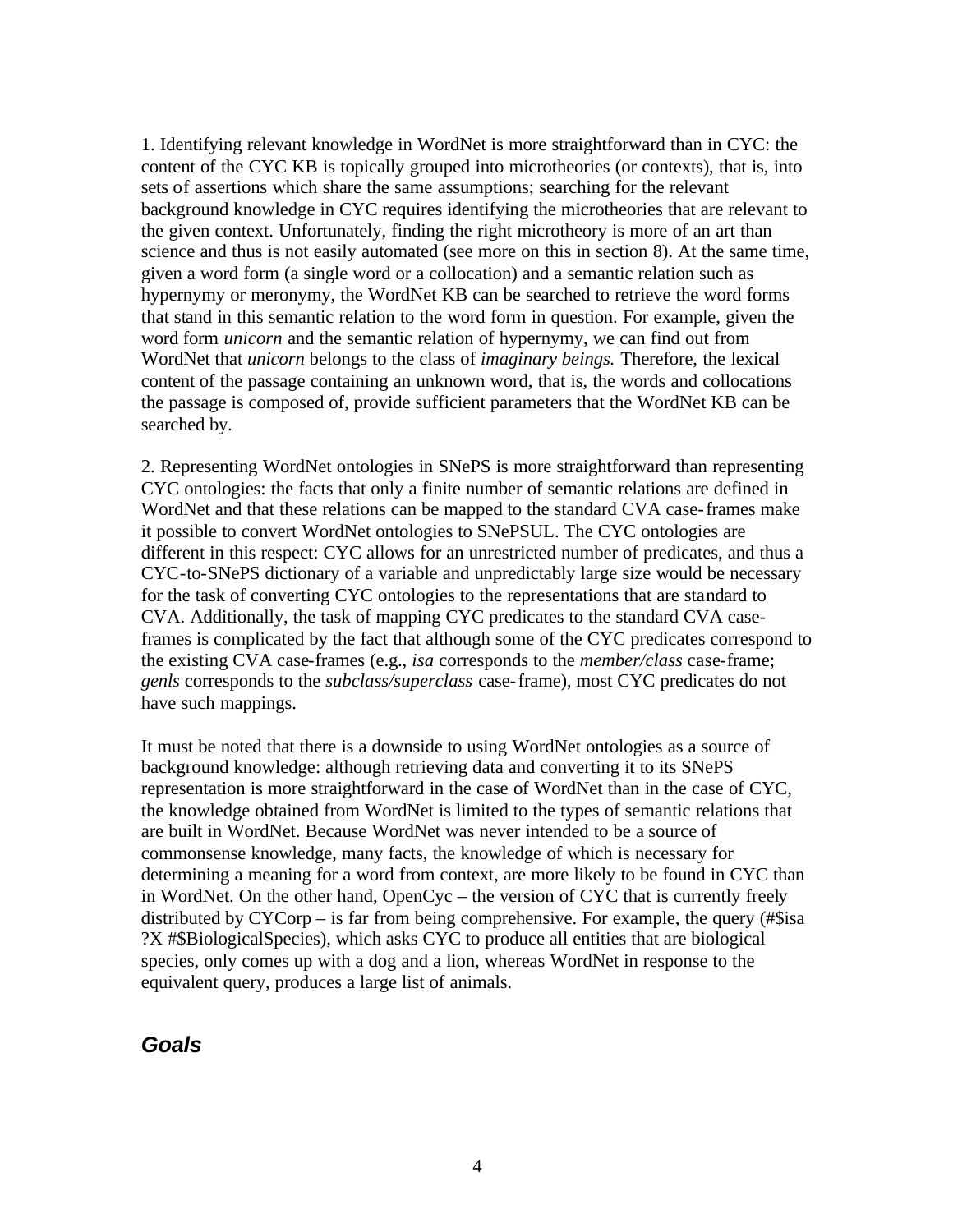Based on the analysis in the previous section, the WordNet KB was adopted as the source of background knowledge for CVA. The goals of this project are, therefore,

- 1. To develop an approach to representing WordNet ontologies in SNePS
- 2. Design and implement a WordNet-to-SNePS interface, which would allow the retrieval and conversion of WordNet ontologies to SNePSUL
- 3. Demonstrate how this interface can be used in CVA

### *What is to Follow*

The remaining portion of this report contains

- 1. A brief overview of WordNet
- 2. A discussion of an approach to representing WordNet ontologies in SNePS
- 3. A description of an automated interface which is capable of retrieving data from WordNet and converting it to SNePSUL
- 4. A description of the CVA demo that makes use of the WordNet-to-SNePS interface
- 5. A description of possible future research directions

# **2. WordNet Overview**

Searchable information in a conventional dictionary (most often word forms) is usually organized based on lexical principles – in order to look up a word, one has to perform an alphabetic search. However, it is often useful to be able to look for information conceptually, that is, based on its relationship to another piece of information. For example, we may be interested in finding some of the components which constitute a book. A conventional dictionary would not be very helpful: in order to find information in it, we already have to know the spelling of the word form we are looking for.

In 1985, a group of researchers at Princeton University (Miller 1990) began to develop a new type of dictionary, which later became known as WordNet. The goal of the WordNet designers was to create an electronic dictionary, which would allow its users to perform a semantic search. A typical task such a dictionary can be used for is the following:

*Given a word form W and a relation R, find all word forms that stand in the relation R to the word form W.* 

For example, we can search for all word forms that stand in meronymy, (a part-of) relation to the word *book*. This type of search can be performed in WordNet. The result would tell us that a book has the following parts: pages, binding, etc.

Because our "mental dictionary" can perform a similar task, it was decided to adopt modern psycholinguistic principles as a basis for the design of WordNet. In other words,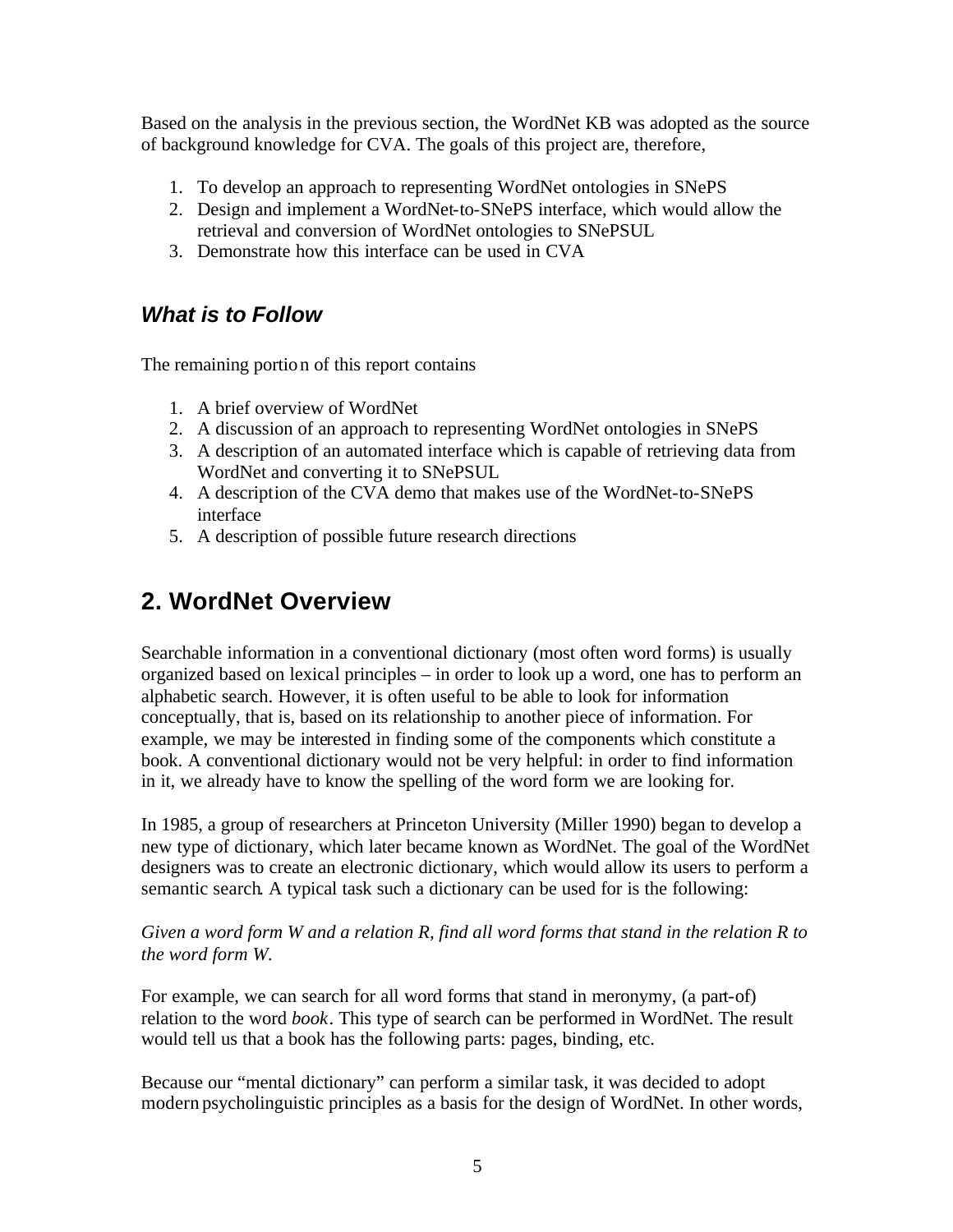WordNet implements an ability that all humans possess – the ability to store and search concepts based on relationships among them.

Because the WordNet KB stores concepts and relationships among them, the basic building block of WordNet KB is a concept, and not a word form, as is the case with the conventional dictionary. This basic building block is called a *synset.* In WordNet, each concept is expressed by means of a synset – a set of one or more word forms – which identifies that concept. The members of a synset are by convention enclosed in curly brackets. For example, the word form *book* is polysemous – it is used to refer to (among others) the following senses:

- *1. physical objects consisting of a number of pages bound together*
- *2. the sacred writings of Islam revealed by God to the prophet Muhammad during his life at Mecca and Medina*
- *3. the sacred writings of the Christian religions*

The following three synsets are used to identify each of the above senses:

- *1. {book, volume}*
- *2. {Koran, Quran, al-Qur'an, Book}*
- 3. *{Bible, Christian Bible, Book, Good Book, Holy Scripture, Holy Writ, Scripture, Word of God, Word}*

Because a synset (and not a word form) is the basic building block of WordNet, all relations in WordNet are defined for synsets, and not for individual word forms. Thus, the meronymy search, which was mentioned before, actually referred only to the first meaning of the word *book.* Obviously, if we perform a meronymy search for senses (2) and (3), we should get a different result. Indeed, for sense (2), we get the synset {*sura}* (one of the sections in the Koran), while for sense (3), we get the synsets {*Old Testament}* and *{New Testament}.* Sometimes, the same synset is used to express multiple concepts. In such cases, a short textual gloss is used to differentiate concepts.

# **3. Representing Synsets**

### *Concept/Word Case Frame*

It was decided that a WordNet concept would be represented in SNePS as a base node. Because synset members are verbal expressions of the lexicalized concept they represent, an asserted SNePS node is created for each synset member with two arcs coming out of it: the *concept* arc points to the base node and the *word* arc points to an expression used to articulate the concept. Such a representation parallels the semiotic notion of a sign, which is viewed as a fusion of a concept (signified) and its sound image/verbal expression (signifier).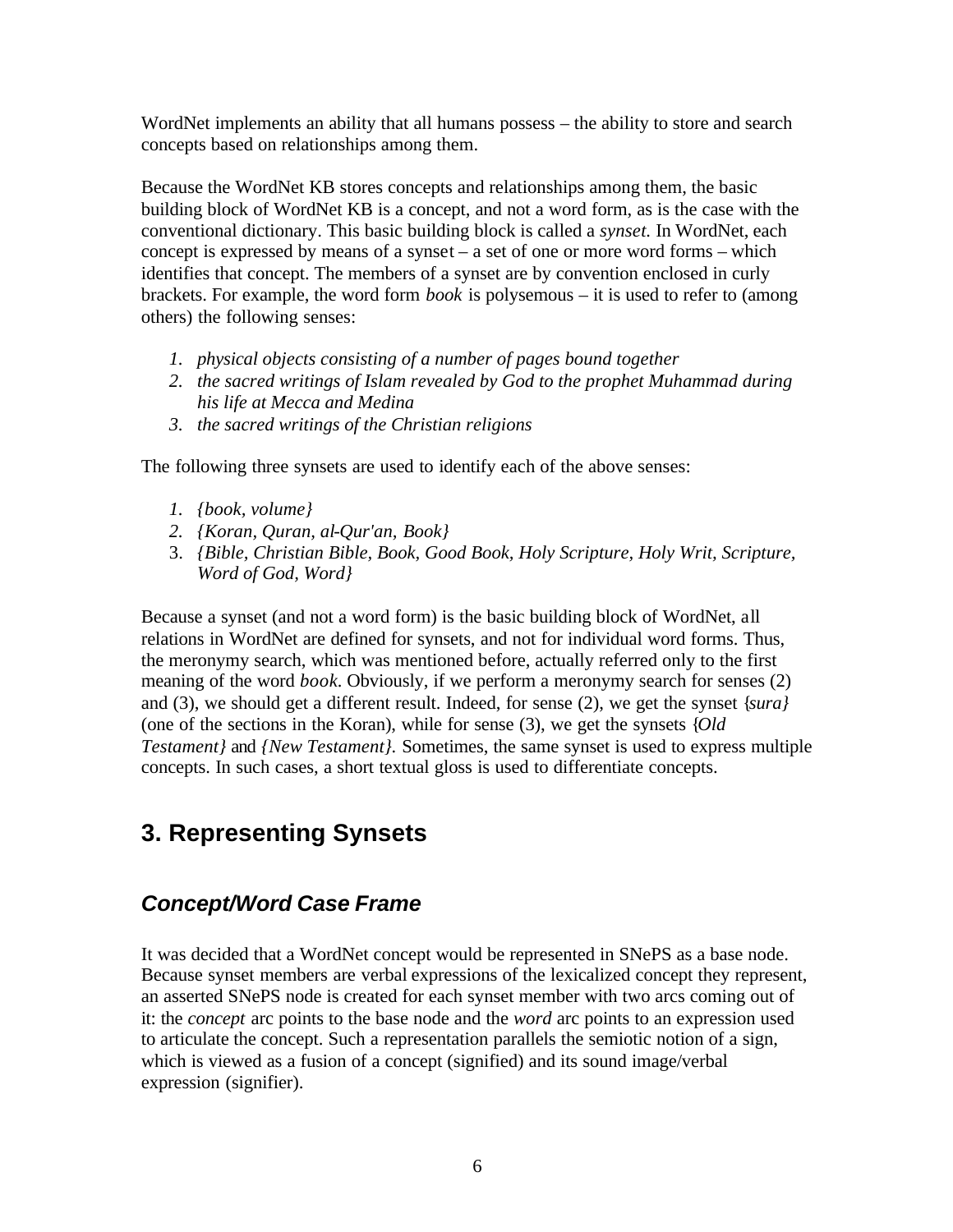Thus, the proposition *m:*

*(assert concept c word w)*

has the following semantics: [[m]] is the proposition that concept (or: synset) [[c]] is expressed by word [[w]].

For example, for the concept

*rock (n.) - a lump or mass of hard consolidated mineral matter*

which is expressed in WordNet by means of the synset {rock, stone}, the following SNePS representation is used (the approach to forming base node names will be explained in following section):

*(assert concept #rock-stone-n-8824564 word "rock") (assert concept \*rock-stone-n-8824564 word "stone")*

At the same time, a different concept

*rock (v.) - move back and forth or sideways*

which is expressed in WordNet by means of the synset {rock, sway, shake}, is represented in SNePS as follows:

*(assert concept #rock-sway-shake-v-1821183 word "rock") (assert concept \*rock-sway-shake-v-1821183 word "sway") (assert concept \*rock-sway-shake-v-1821183 word "shake")*

### *Base-Node Name Formation*

There are several considerations that are relevant to the issue of naming base nodes, which represent WordNet concepts in SNePS.

1. The base-node name representing a concept must uniquely identify that concept. Resolving this issue is necessary in order to avoid base-node name "collisions" – a situation when the same base node represents more than one WordNet concept. If a need to import large portions of the WordNet KB into SNePS were to arise in the future, there would be a one-to-one relationship between SNePS base nodes and WordNet concepts.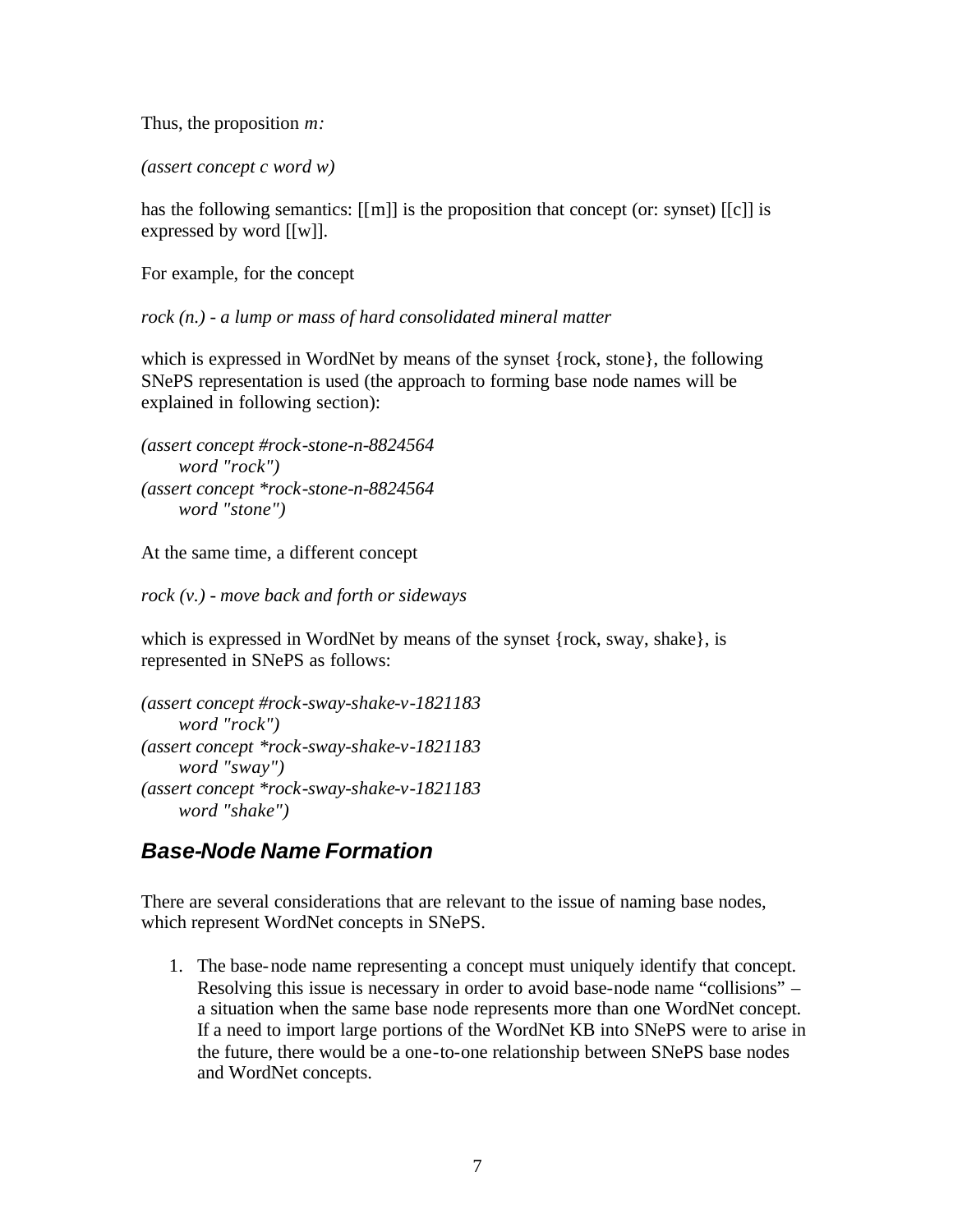2. We must be able to generate base node names dynamically, e.g., by means of a computer program. Finding a way to do so will facilitate the creation of a WordNet to SNePS converter program.

The following possible solutions to the problem of forming base node names were considered:

1. To simply *concatenate all members of the synset*. Unfortunately, this solution is flawed because in some cases identical synsets represent more then one concept. For example, WordNet contains the following information for the noun *stone:*

- *1. rock, stone -- (a lump or mass of hard consolidated mineral matter; "he threw a rock at me")*
- *2. rock, stone -- (material consisting of the aggregate of minerals like those making up the Earth's crust; "that mountain is solid rock"; "stone is abundant in New England and there are many quarries")*

#### [Output A]

The two senses of the noun *stone* (and therefore two different concepts) are represented by the same synset *{rock, stone}.*

2. In WordNet, each sense of a word has a unique identifier called sense key (Beckwith, Miller, & Tengi 1993). Using sense keys for base node names will not always work either, because we might end up with two different base node names representing the same concept. For example, WordNet search for the noun *rock* produces:

- *1. rock, stone -- (a lump or mass of hard consolidated mineral matter; "he threw a rock at me")*
- *2. rock, stone -- (material consisting of the aggregate of minerals like those making up the Earth's crust; "that mountain is solid rock"; "stone is abund ant in New England and there are many quarries")*

#### [Output B]

Senses (1) and (2) of [Output A] represent the same concepts as the senses (1) and (2) respectively of [Output B]. However, if we used sense keys as base node names, the base node name we would generate for the first sense of the noun *stone* would be different from the base node name for the noun *rock*, despite of the fact that they should represent the same concept expressed by the synset {rock, stone}. The same is true for the second senses of the nouns *stone* and *rock*.

3. It turns out that each synset can be uniquely identified by its offset in the database file for the given part of speech (nouns, verbs, and adjectives are stored in different database files). Therefore, the following strategy for naming base nodes can be used: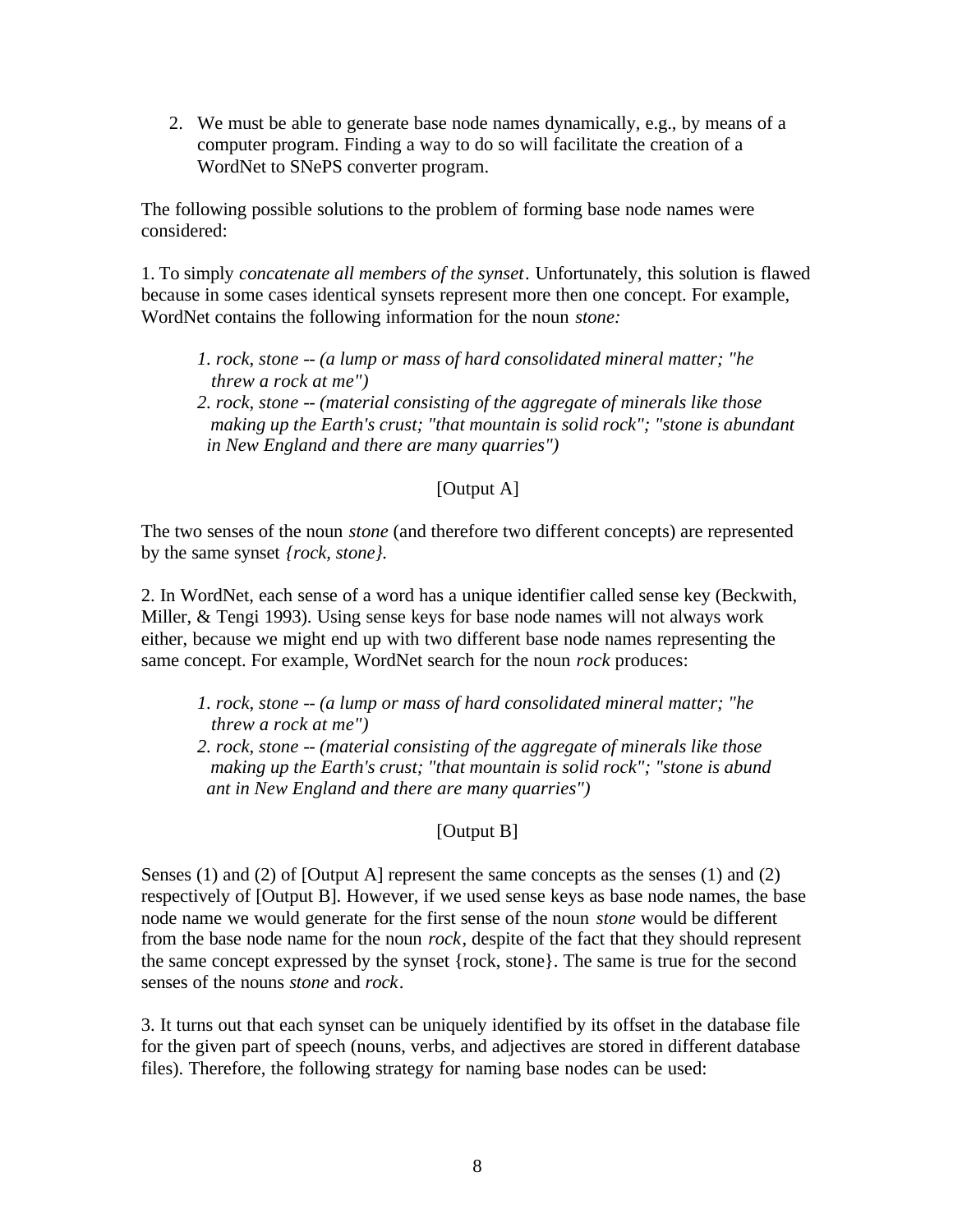Suppose we are interested in some word X, which (as a noun) has three senses defined in WordNet. These senses are expressed by synsets  $\{X, Y\}$ ,  $\{X, Y\}$  and  $\{X, Z, W\}$ , whose offsets in the noun database file are respectively 12345, 45678, and 98987987.

The base node names for these senses will be formed by concatenating synset members and attaching to them

- a) a part of speech identifier (noun in this case)
- b) synset offset

So, the base node names will look like:

Sense 1: X-Y-n-12345 Sense 2: X-Y-n-45678 Sense 3: X-Z-W-n-97987987

Additionally, because synset offsets are available at run time by means of a WordNet KB search, base-node names can be generated "on the fly" as necessary.

For example, using this method, the following assertions can be generated when searching for the first sense of either the noun *stone* or the noun *rock.*

*(assert concept #rock-stone-n-8824564 word "rock") (assert concept \*rock-stone-n-8824564 word "stone")*

This solution is free from the limitations of the first two solutions and therefore was adopted as the approach for generating base-node names.

# **4. Nouns in WordNet**

#### *Noun Relations in WordNet*

A typical dictionary definition usually provides a superordinate for the term in question along with the term's distinguishing features (Miller 1990). For example, the word *tree* is defined by the Merriam-Webster dictionary as "a woody perennial plant having a single usually elongate main stem generally with few or no branches on its lower part". A superordinate (woody plant) and distinguishing features (elongate main stem, branches) can be singled out from this definition.

Superordinates (hypernyms) and distinguishing features (currently, only meronyms) are also available in WordNet. WordNet currently stores information about the following noun relations (Miller 1990):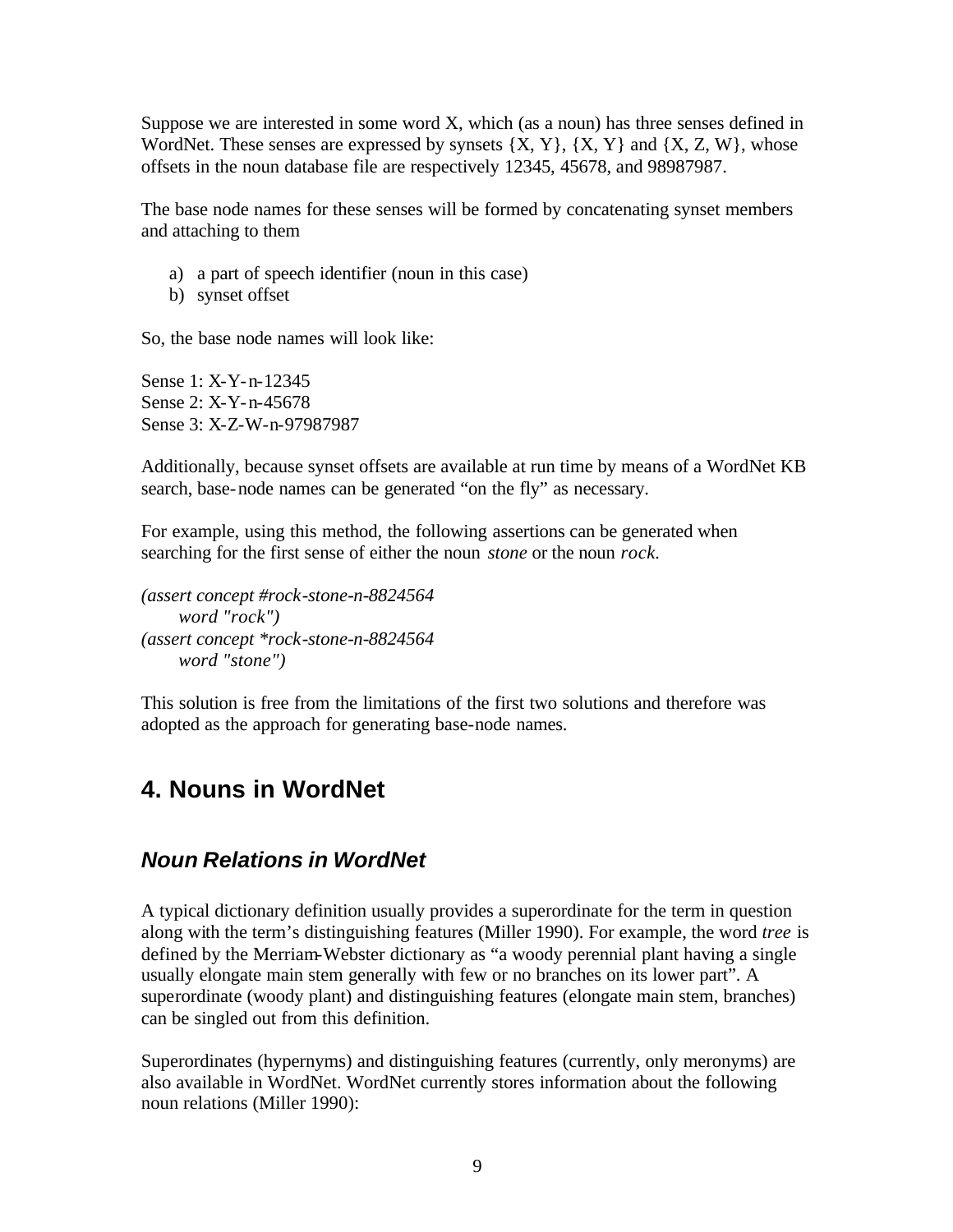- 1. Antonymy
- 2. Hypernymy
- 3. Hyponymy
- 4. Synonymy
- 5. Holonymy
- 6. Meronymy

Antonymy and synonym are lexical relations, while hypernymy, hyponymy, meronymy, and synonymy are semantic relations.

As was discussed before, the WordNet KB contains concepts and semantic relations between them. Because concepts are represented as synsets, relations are represented as pointers between synsets. It is natural to represent these pointers as SNePS case-frames. In general, the fact that some relation R holds between two synsets S1 and S2 can be represented by a SNePS assertion:

*(assert arc1 S1 arc2 S2)*

where  $\arctan 2$  is the case-frame, which the relation R is mapped to.

Each relation along with its SNePS representation will be discussed in the following sections.

## *Representing Antonymy*

The WordNet antonymy relation can be straightforwardly mapped to the SNePS antonym/antonym case-frame used in the CVA project. For example, one of the senses of the noun *day*

*day (n.) - the time after sunrise and before sunset while it is light outside*

which corresponds to the WordNet synset {day, daytime, daylight}, is represented in SNePS as follows:

*(assert concept #day-daytime-daylight-n-14305860 word "day") (assert concept \*day-daytime-daylight-n-14305860 word "daytime") (assert concept \*day-daytime-daylight-n-14305860 word "daylight")*

*(assert concept #night-nighttime-dark-n-14307923 word "night") (assert concept \*night-nighttime-dark-n-14307923*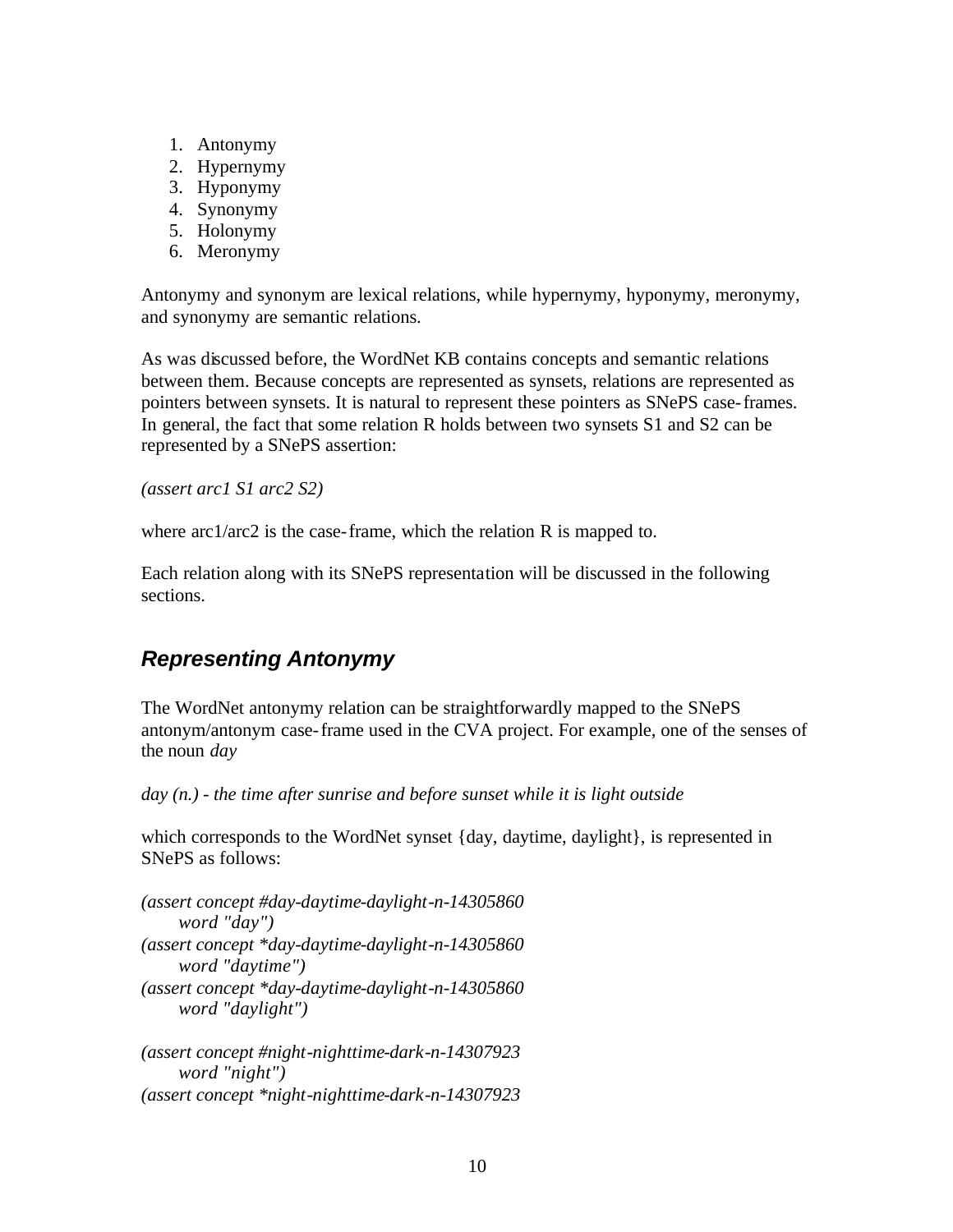*word "nighttime") (assert concept \*night-nighttime-dark-n-14307923 word "dark")*

*(assert antonym \*day-daytime-daylight-n-14305860 antonym \*night-nighttime-dark-n-14307923)*

The first three assertions represent the synset {day, daytime, daylight}; the next three assertions represent the synset {night, nighttime, dark}; finally, the last assertion represents the fact that the synsets {day, daytime, daylight} and {night, nighttime, dark} are in the antonymy relation with each other.

### *Representing Hyponymy and Hypernymy*

WordNet hypernymy and hyponymy relations are defined as follows: "a concept represented by the synset  $\{x, x1, \ldots\}$  is said to be a hyponym of the concept represented by the synset {y, y1, …} if native speakers of English accept sentences constructed from such frames as 'An x is a (kind of) y'" (Miller 1990). Hypernymy and hyponymy can be mapped to the SNePS subclass/superclass case-frame For example, one of the senses of the noun *tree*

*tree (n.) - a tall perennial woody plant having a main trunk and branches forming a distinct elevated crown; includes both gymnosperms and angiosperms.*

which corresponds to the WordNet synset {tree}, is represented in SNePS as follows:

*(assert concept #tree-n-12352501 word "tree")*

*(assert concept #woody\_plant-ligneous\_plant-n-12351578 word "woody\_plant") (assert concept \*woody\_plant-ligneous\_plant-n-12351578 word "ligneous\_plant")*

*(assert subclass \*tree-n-12352501 superclass \*woody\_plant-ligneous\_plant-n-12351578)*

The above assertions can be interpreted to say that the WordNet concept {tree} is a subordinate (or subclass) of the concept {woody\_plant, ligneous\_plant}.

## *Representing Meronymy and Holonymy*

WordNet meronymy is defined as follows: "a concept represented by the synset  $\{x, x\}$ , ...} is a meronym of a concept represented by the synset  $\{y, y1, \ldots\}$  if native speakers of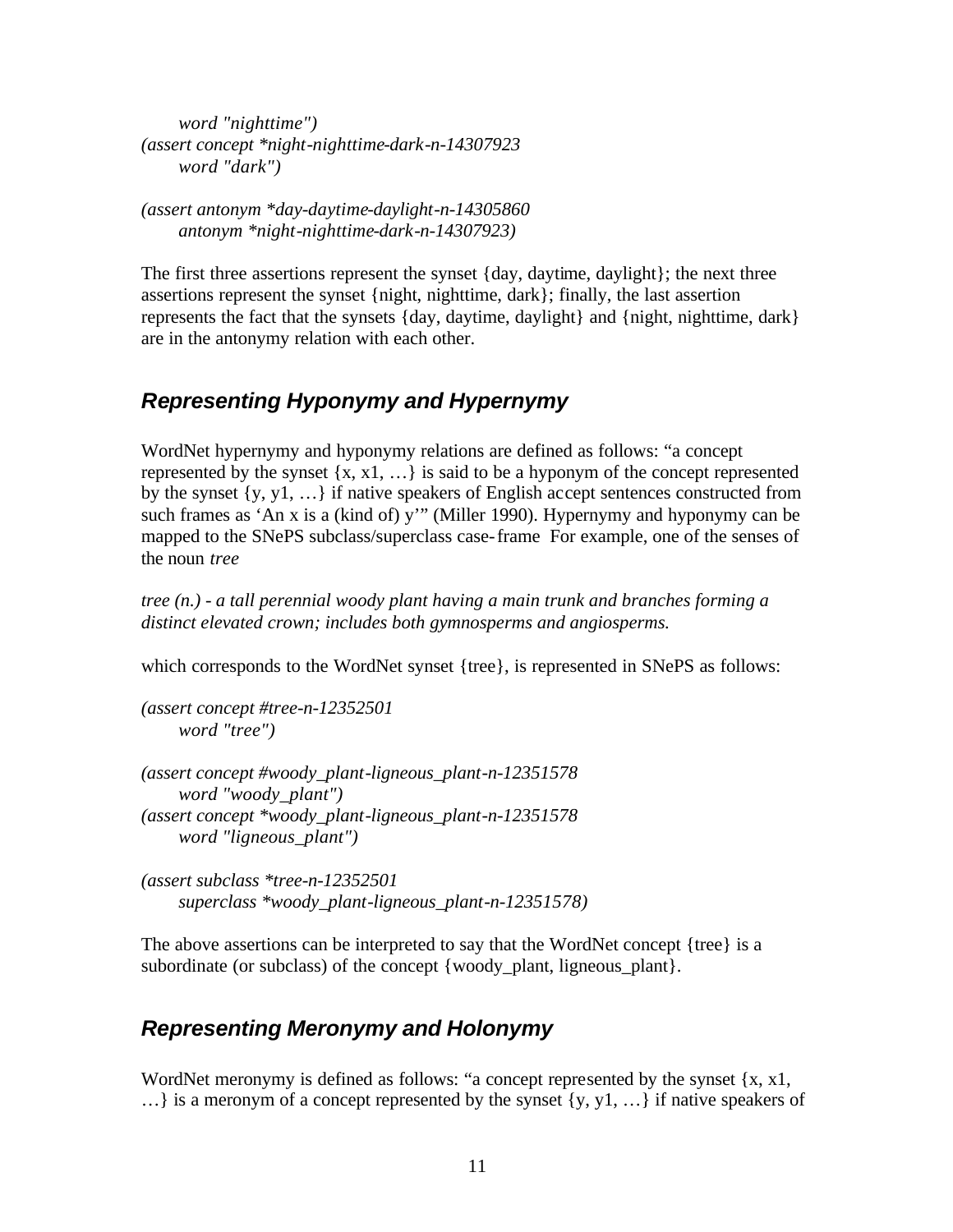English accept sentences constructed from such frames as 'A y has an x (as a part)' or 'An x is a part of y'" (Miller 1990).

Both meronyms and holonyms in WordNet have three subtypes: substance, part, and member. All three subtypes of meronyms and hypernyms are best mapped to the SNePS part/whole case-frame. For example, a meronymy WordNet search for the noun *tree* produces the following results:

*Meronyms of noun tree*

*1 of 3 senses of tree*

*Sense 1*

*tree*

 *HAS SUBSTANCE: sapwood HAS SUBSTANCE: heartwood, duramen HAS PART: stump, tree stump HAS PART: crown, capitulum, treetop HAS PART: limb, tree branch HAS PART: trunk, tree trunk, bole HAS PART: burl*

This information is represented in SNePS as the following set of assertions:

*(assert concept #tree-n-12352501 word "tree")*

*(assert concept #sapwood-n-12346093 word "sapwood")*

*(assert whole \*tree-n-12352501 part \*sapwood-n-12346093)*

*(assert concept #heartwood-duramen-n-12346309 word "heartwood") (assert concept \*heartwood-duramen-n-12346309 word "duramen")*

*(assert whole \*tree-n-12352501 part \*heartwood-duramen-n-12346309)*

*(assert concept #tree-n-12352501 word "tree")*

*(assert concept #stump-tree\_stump-n-12359618 word "stump")*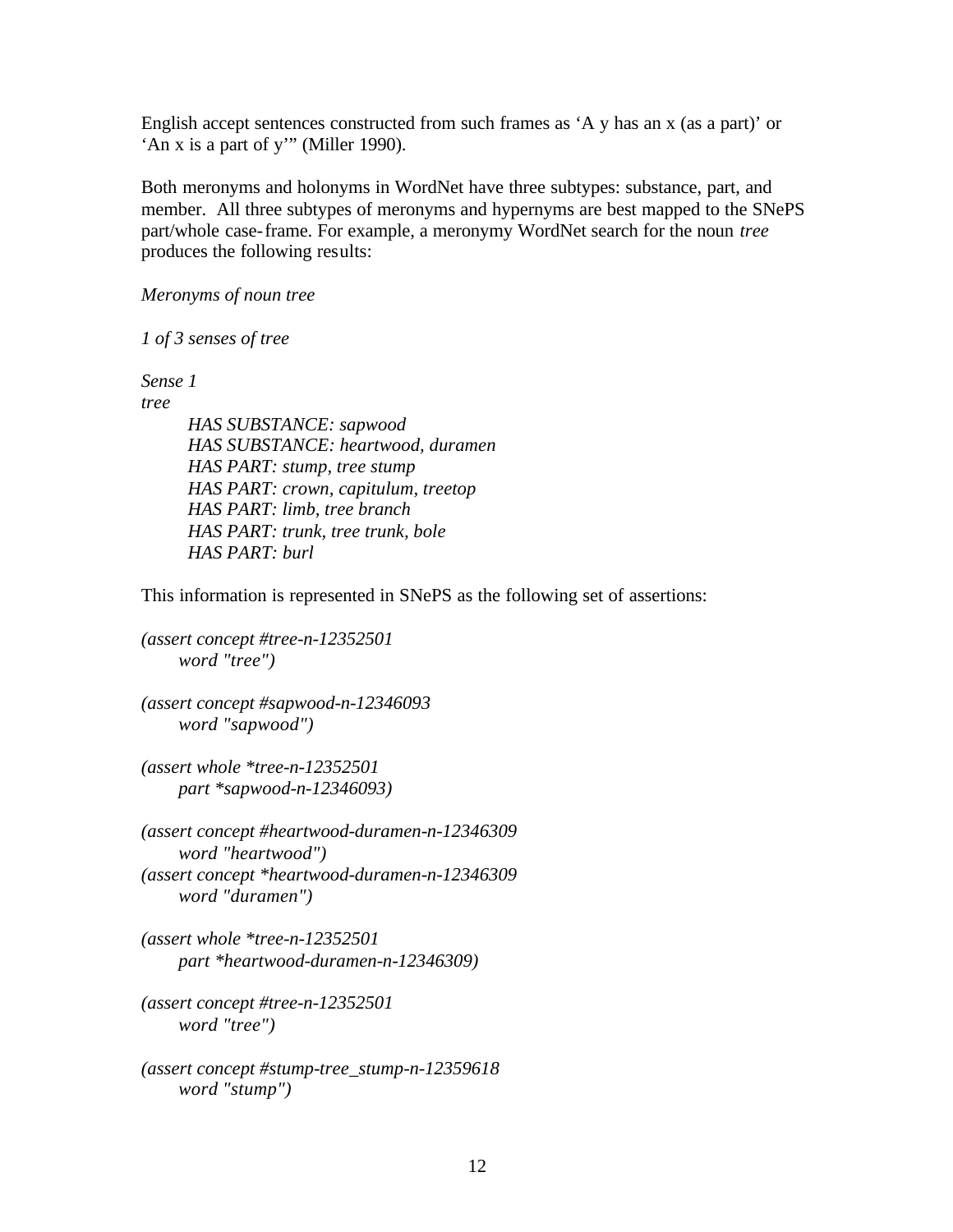*(assert concept \*stump-tree\_stump-n-12359618 word "tree\_stump")*

*(assert whole \*tree-n-12352501 part \*stump-tree\_stump-n-12359618)*

*(assert concept #crown-capitulum-treetop-n-12375616 word "crown") (assert concept \*crown-capitulum-treetop-n-12375616 word "capitulum") (assert concept \*crown-capitulum-treetop-n-12375616 word "treetop")*

*(assert whole \*tree-n-12352501 part \*crown-capitulum-treetop-n-12375616)*

*(assert concept #limb-tree\_branch-n-12410108 word "limb") (assert concept \*limb-tree\_branch-n-12410108 word "tree\_branch")*

*(assert whole \*tree-n-12352501 part \*limb-tree\_branch-n-12410108)*

*(assert concept #trunk-tree\_trunk -bole-n-12411931 word "trunk") (assert concept \*trunk-tree\_trunk -bole-n-12411931 word "tree\_trunk") (assert concept \*trunk-tree\_trunk -bole-n-12411931 word "bole")*

*(assert whole \*tree-n-12352501 part \*trunk -tree\_trunk-bole-n-12411931)*

*(assert concept #burl-n-12412160 word "burl")*

*(assert whole \*tree-n-12352501 part \*burl-n-12412160)*

## **5. Verbs in WordNet**

#### *Verb Relations Available in WordNet*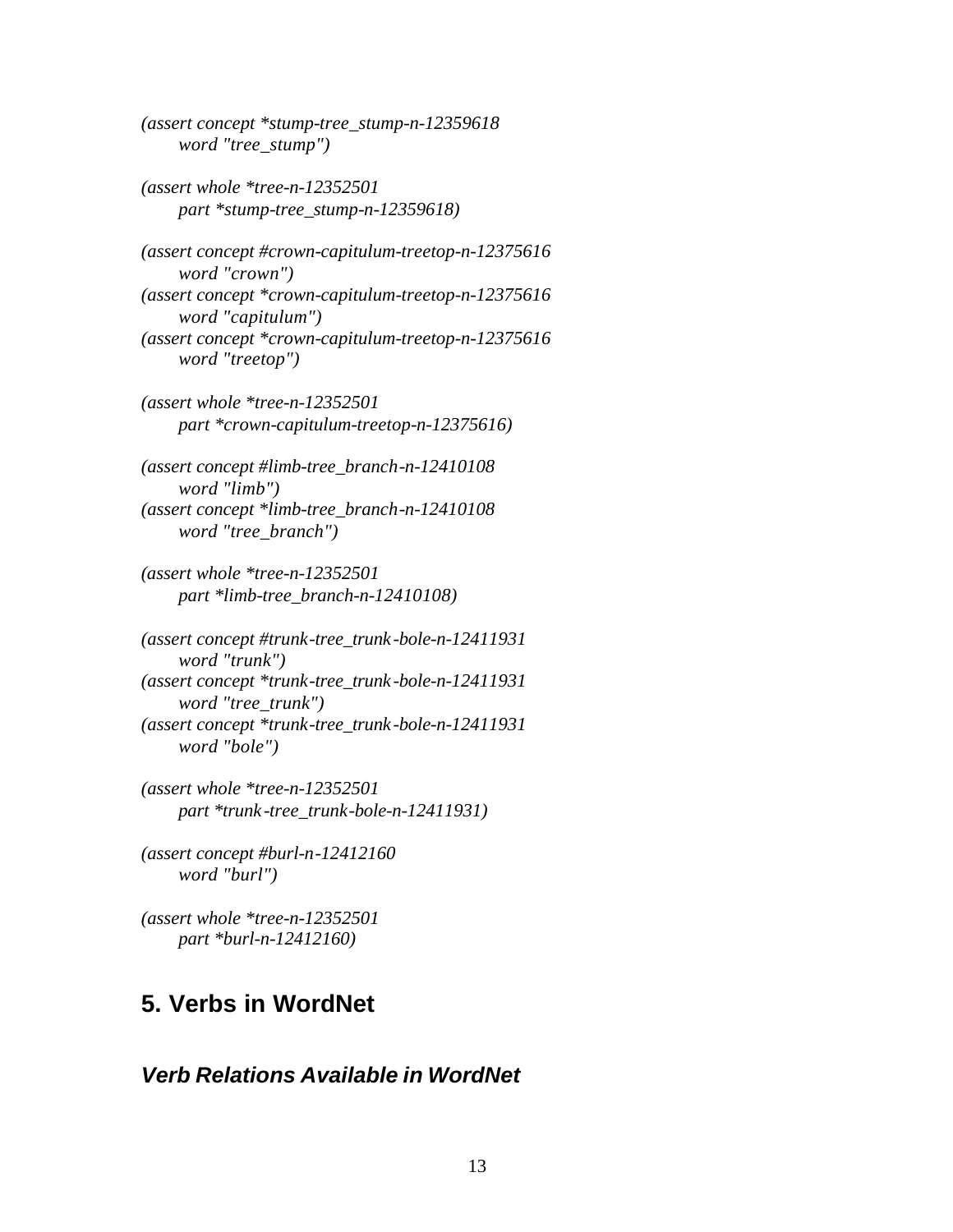Three types of verb relations are available in WordNet (Fellbaum 1990). These relations are

- 1. Lexical Entailment
- 2. Troponymy
- 3. Causation

The SNePS representation of lexical entailment, troponymy, and causation will be discussed in the following three sections.

#### *Lexical Entailment and Its SNePS Representation*

Below is an excerpt from "English Verbs as a Semantic Net" (Fellbaum 1990:272), in which the notion of lexical entailment between verbs is defined:

In logic, entailment, or strict implication, is properly defined for propositions; a proposition P entails a proposition Q if and only if there is no conceivable state of affairs that could make P true and Q false. Entailment is a semantic relation because it involves reference to the states of affairs that P and Q represent. The term will be generalized here to refer to the relation between two verbs V1 and V2 that holds when the sentence *Someone V1 logically entails the sentence Someone V2*; this use of entailment can be called lexical entailment. Thus, for example, *snore* lexically entails *sleep* because the sentence *He is snoring* entails *He is sleeping*; the second sentence necessarily holds if the first one does.

Some examples of lexical entailment are

*buy* entails *pay snore* entails *sleep drive* entails *ride*

Because there is no direct mapping between lexical entailment and any standard SNePS case-frame, the new *verb-concept/entails* case-frame is introduced to represent lexical entailment in SNePS. For example, the following set of assertions represents the fact that {buy, purchase} entails {pay} and that {buy, purchase} entails {choose, take, select, pick\_out}:

```
(assert concept #buy-purchase-v-2143689
     word "buy")
(assert concept *buy-purchase-v-2143689
     word "purchase")
(assert concept #pay-v-2186811
     word "pay")
(assert verb-concept *buy-purchase-v-2143689
```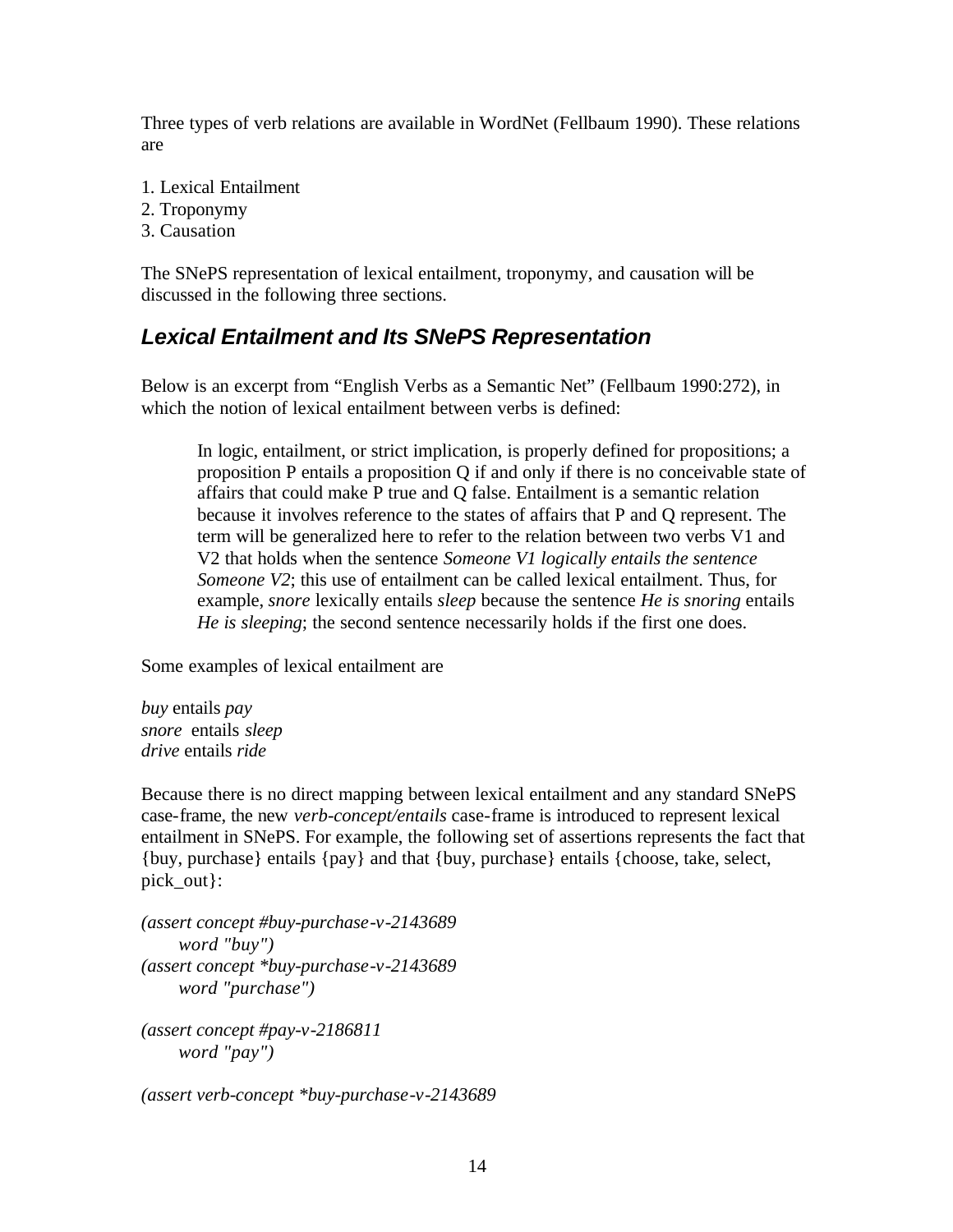*entails \*pay-v-2186811)*

*(assert concept #choose-take-select-pick\_out-v-652154 word "choose") (assert concept \*choose-take-select-pick\_out-v-652154 word "take") (assert concept \*choose-take-select-pick\_out-v-652154 word "select") (assert concept \*choose-take-select-pick\_out-v-652154 word "pick\_out")*

*(assert verb-concept \*buy-purchase-v-2143689 entails \*choose-take-select-pick\_out-v-652154)*

## *Troponymy and Its SNePS Representation*

To extend the notion of hyponymy from nouns to verbs, the creators of WordNet introduced a new semantic relation called *troponymy*. Verbs V1 and V2 are troponyms if *V1 is to V2 in some particular manner*. The notions of troponymy and hypernymy in application to verbs are used interchangeably in the WordNet literature.

For example: *scribble* and *write* are troponyms because WordNet defines *scribble* as *write down quickly without much attention to detail*; i.e., *to scribble* is to *write* in some particular manner (specifically *quickly and without much attention to detail*).

Troponymy and lexical entailment are related: troponymy is a kind of entailment, because every troponym V1 of a more general verb V2 also entails V2. An example from Fellbaum 1990:275:

"Consider the pair *limp-walk*. The verbs in this pair are related by troponymy: *to limp* is also *to walk in a certain manner*; *limp* is a troponym of *walk*. The verbs are also in an entailment relation: the statement *He is limping* entails *He is walking*, and walking can be said to be a part of limping."

Whether a pair of verbs in an entailment relation are also in a troponymy relation is determined by the temporal relationship between these verbs. For every pair of troponyms V1 andV2, it must necessarily hold that V1 and V2 are temporally coextensive. For example, the activities corresponding to the verbs *to scribble* and *to write* are temporally co-extensive, because one must necessarily be writing every moment that one is scribbling.

In order to discuss temporal relationships between troponymy and entailment, the WordNet creators introduced the notion of *Temporal Inclusion*, which they defined as follows: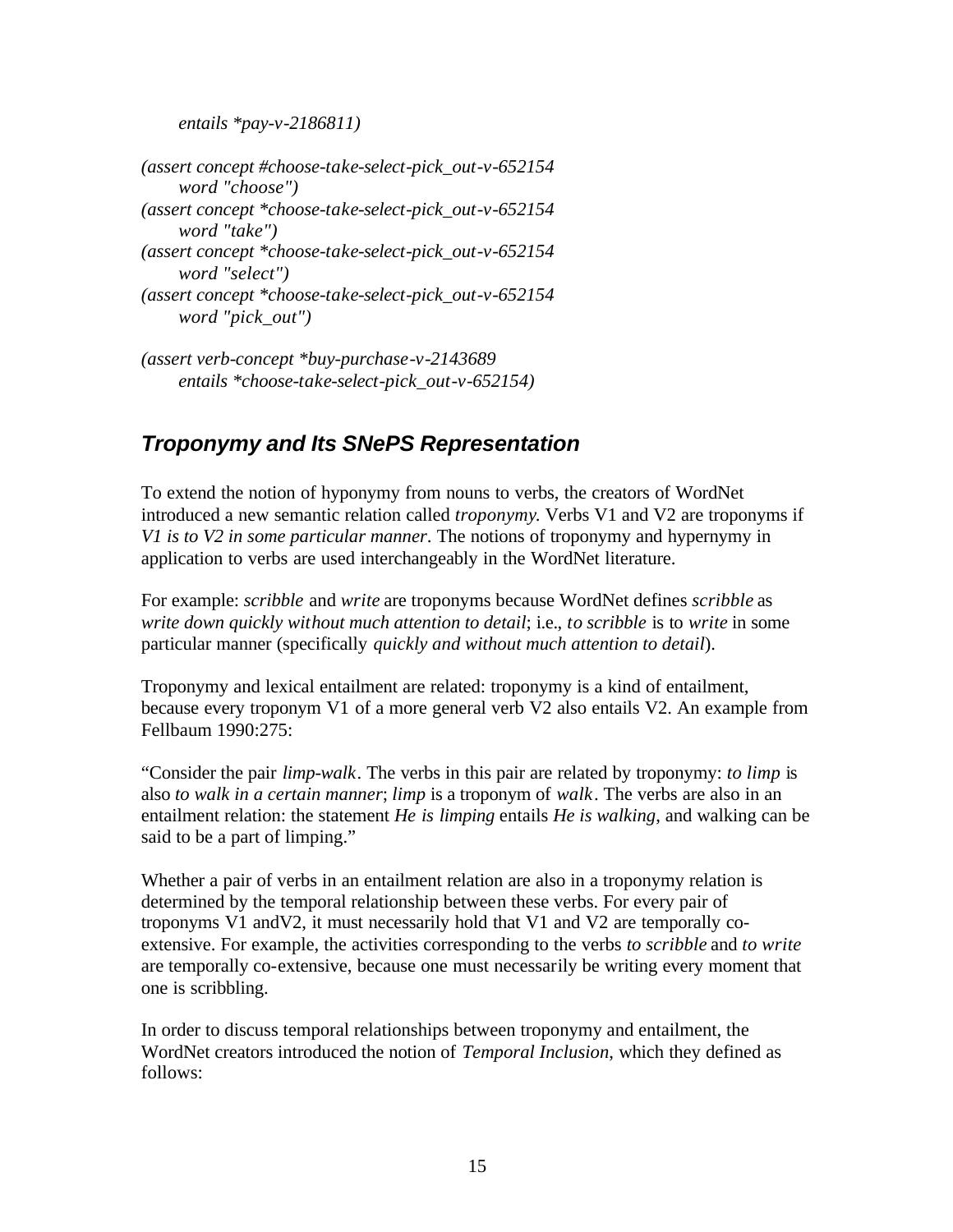"A verb V1 will be said to *temporally include* a verb V2 if there is some stretch of time during which the activities denoted by the two verbs co-occur, but no time during which V2 occurs and V1 does not. If there is a time during which V1 occurs but V2 does not, V1 will be said to *properly include* V2." (Fellbaum 1990)

For example, such verb pairs as buy-pay and get\_a\_medical\_check-up/visit\_the\_doctor $<sup>1</sup>$ </sup> are bound by proper inclusion. The pairs bound by proper inclusion cannot be related by troponymy, because troponym verbs must be temporally co-extensive. These ideas are summarized in the following diagram:



Verbs in an entailment relation are also in a troponymy relation if these verbs are temporally co-extensive.

The notion of troponymy is best represented in SNePS by the subclass/superclass caseframe. For example, to demonstrate that the synset {limp, hobble, hitch} has a more general troponym synset {walk}, the following set of assertions is used:

*(assert concept #limp-hobble-hitch-v-1861283 word "limp") (assert concept \*limp-hobble-hitch-v-1861283 word "hobble") (assert concept \*limp-hobble-hitch-v-1861283 word "hitch")*

*(assert concept #walk-v-1849285 word "walk")*

 $\overline{a}$ 

*(assert subclass \*limp-hobble-hitch-v-1861283 superclass \*walk-v-1849285)*

 $1$  The convention for dealing with empty spaces in WordNet is to replace every empty space with an underscore.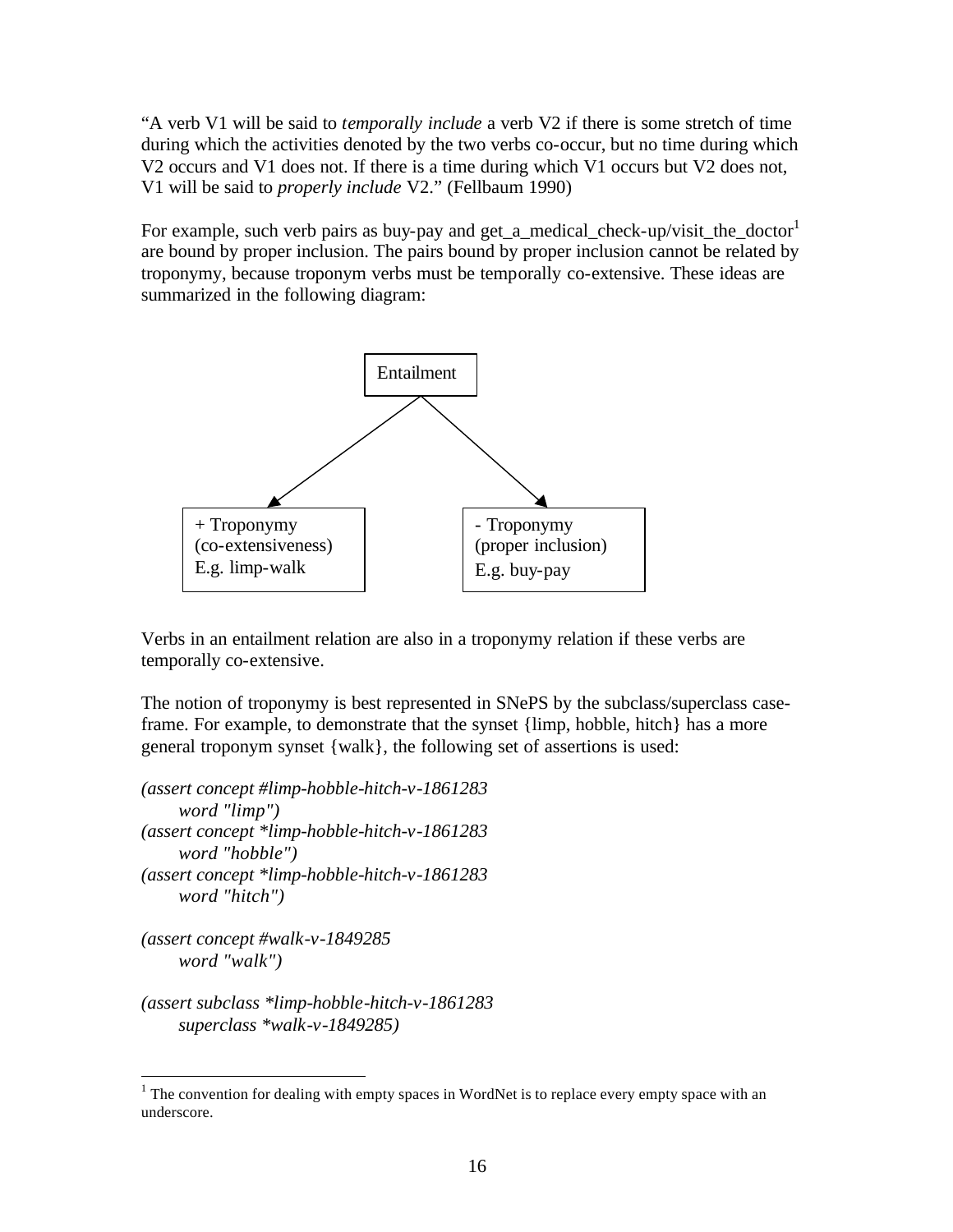#### *Causation and Its SNePS Representation*

The causative relation between two concepts (currently only in application to verbs) is the relation when one of the concepts can be identified as *causative* and the other one as *resultative*. In contrast to other WordNet relations, subjects of the verbs in a causative/resultative pair have two distinctly different referents. The subject of the resultative verb must be an object of the causative verb.

Some examples of causative/resultative pairs are:

*give/have show/see kill/die*

Causation is related to lexical entailment in that it is a specific case of entailment: if V1 necessarily causes V2, then V1 also entails V2. However, causation is different from troponymy in that it lacks temporal inclusion. The relationship between entailment, troponymy and causation is summarized in the following diagram:



It can be seen from this diagram that not all verbs related by entailment are also related by temporal inclusion: while verbs in troponymy relation are always temporally coextensive, verbs in causative relation are not. To summarize, the causation relation between verbs is a specific kind of entailment characterized by the absence of temporal inclusion.

To represent causation in SNePS, the *cause/effect* case frame is introduced. For a pair of verbs that are bound by causation relation, the synset pointed to by the *cause* arc corresponds to the causative part of the pair, while the synset pointed to by the *effect* arc corresponds to the resultative part of the pair. For example, the following assertions represent the fact that a pair of synsets {show}/{see} are bound by causation: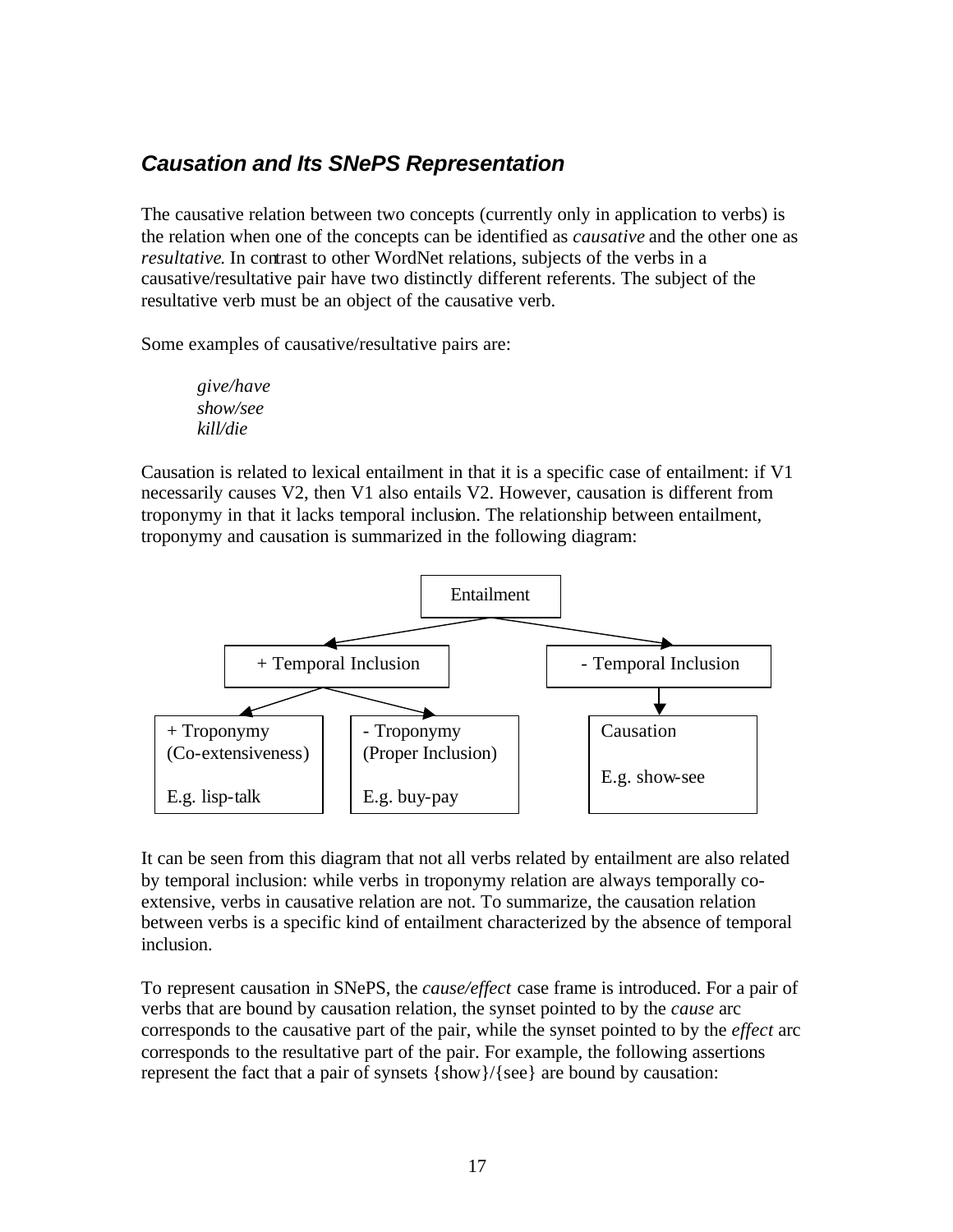*(assert concept #show-v-2075197 word "show")*

*(assert concept #see-v-2067665 word "see" )*

*(assert cause \*show-v-2075197 effect \*see-v-2067665)*

# **6. WordNet-to-SNePS (WNS) Interface**

## *Overview*

The process of retrieving data from the WordNet KB and converting this data to SNePSUL is automated by means of a computer program called *wns*. The program is implemented in the C language and makes use of the WordNet API that simplifies the basic operations of searching the WordNet KB and is distributed as a part of the WordNet installation package.

The functionality of *wns* includes the ability to perform a WordNet KB search: given a word form (a one-word noun, a one-word verb, or a collocation with empty spaces replaced by the underscore character) *wns* will

- 1. retrieve the synsets corresponding to every sense of this word form that is available in the WordNet KB
- 2. retrieve and output the textual gloss corresponding to every sense of this word that is available the WordNet KB
- 3. retrieve the information about the following relations for this word form:
	- Noun Antonymy
	- Noun Hypernymy
	- Noun Synonymy
	- Noun Holonymy (all three types)
	- Noun Meronymy (all three types)
	- Verb Antonymy
	- Verb Hypernymy (troponymy)
	- Verb Synonymy
	- Verb Entailment
	- Verb Causation
- 4. convert and output the information retrieved in steps (1) and (3) and convert it to SNePSUL.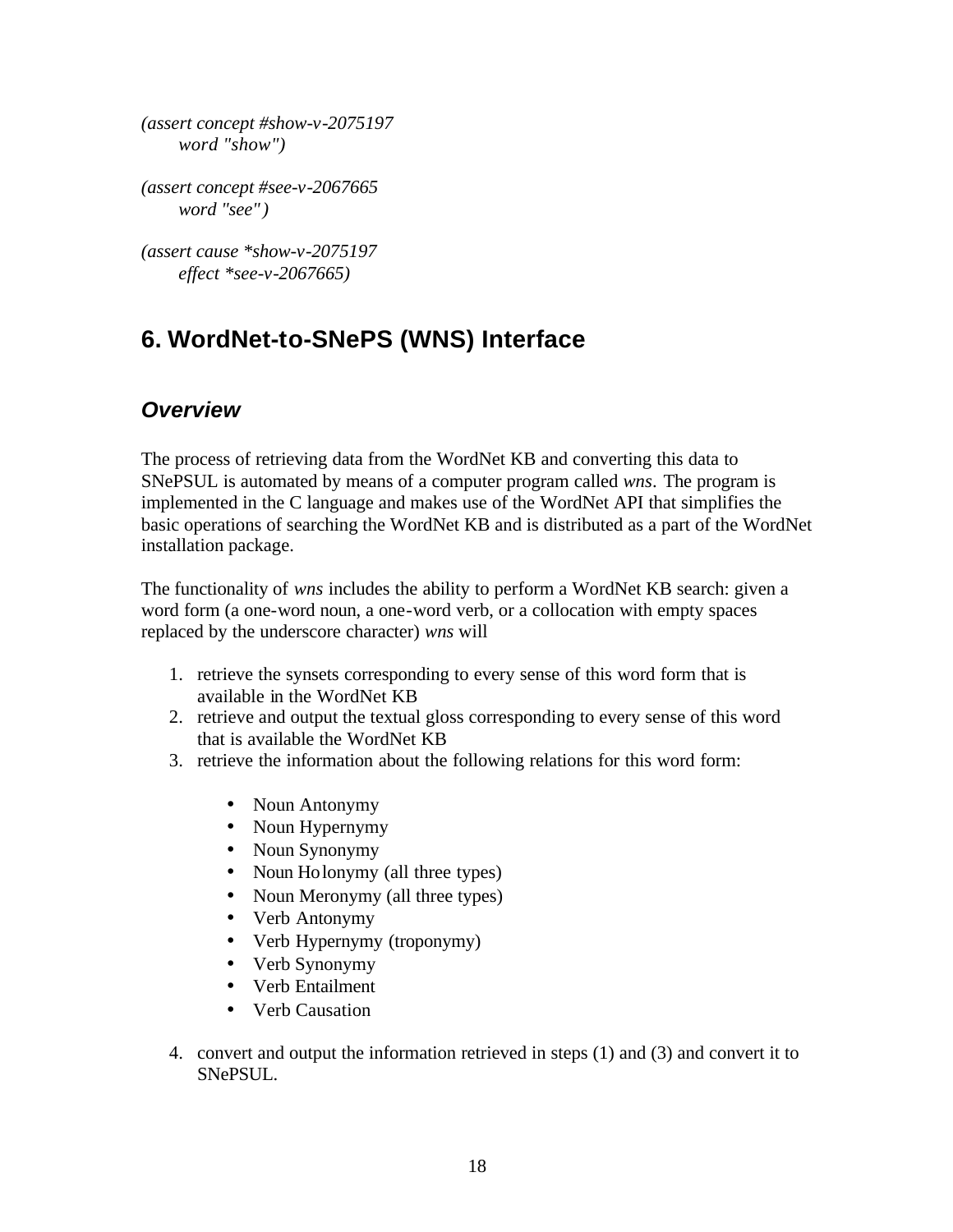The *wns* program has a built-in morphological processor and thus is capable of handling inflected word forms.

The executable *wns* is currently stored in

/projects/rapaport/Wordnet/WordNet-2.0/src/wns-1.0/

and is available for public use.

# *High-Level Design*

*wns* operates in accordance with the following algorithm.

The algorithm is simplified and is intended to provide only a high-level understanding of how of *wns* works; the source code of *wns* is well documented, so please see the code in appendix 3 for details.

*Begin*

```
Read the word form W passed as an argument
```

```
For every WordNet noun relation R and word form W
{
       perform a noun WordNet search for word form W and relation R
      for every sense S of word form W retrieved from WordNet KB
       {
              convert information about relation R and word form W for sense S
                       to SNePSUL and output this information
       }
}
For every WordNet verb relation R and word form W
{
      perform a verb WordNet search for word form W and relation R
      for every sense S of word form W retrieved from WordNet KB
       {
              convert information about relation R and word form W for sense S
                       to SNePSUL and output this information
       }
}
```
*End*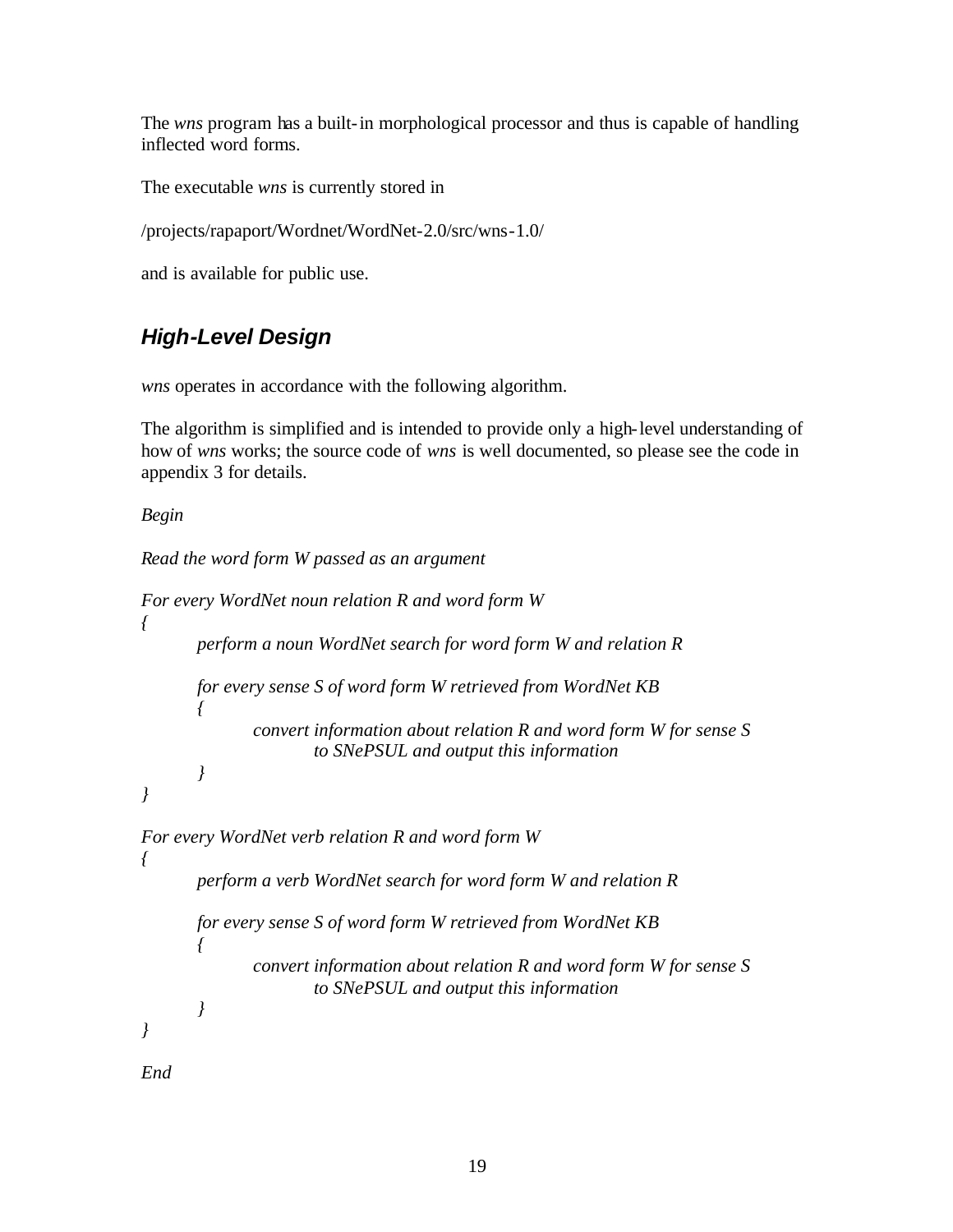There are two ways to run the *wns* program:

1. Pass a single word form as an argument: wns –word <some\_word\_form>

For example:

*wns –word head wns –word computer\_program* 

The abridged output produced by executing *wns –word head* is shown in the Appendix section of this report (for each type of search, only the first three senses are left).

2. Pass a file name: wns –file <some\_file\_name>

For example:

*wns –file context.txt*

The *wns* program includes a tokenizer. The tokenizer goes through the file that is passed as an argument to the program and performs a WordNet search for each word form in the file. The job of the tokenizer is to get rid of all the "extraneous" characters, such as commas, periods, spaces. As a result, the program is capable of processing a passage that is taken from an arbitrary text: the passage can be saved in a separate text file and the name of the file can be passed to the program. In this manner, *wns* can be used to import the entire content of the WordNet KB to SNePS if such a need arises.

### *Conversion Rules*

Because all WordNet relations are defined for synsets and not for individual word forms and the output of the *wns* program reflects this state of affairs, a suite of conversion rules is necessary to adapt the output of *wns* for use in CVA. This task is accomplished by means of the rules which semantically interpret the *wns*-produced output and convert it to SNePS assertions relating individual word forms. These assertions conform to the CVA standards and thus can be picked up by the CVA word definition algorithms.

The first rule is used to convert the *wns* representation of synsets into the CVA-compliant representation that uses the synonym/synonym case frame:

*(add forall (\$concept \$word1 \$word2) &ant ( (build concept \*concept word \*word1) (build concept \*concept word \*word2) ) cq (build synonym (build lex \*word1) synonym (build lex \*word2)))*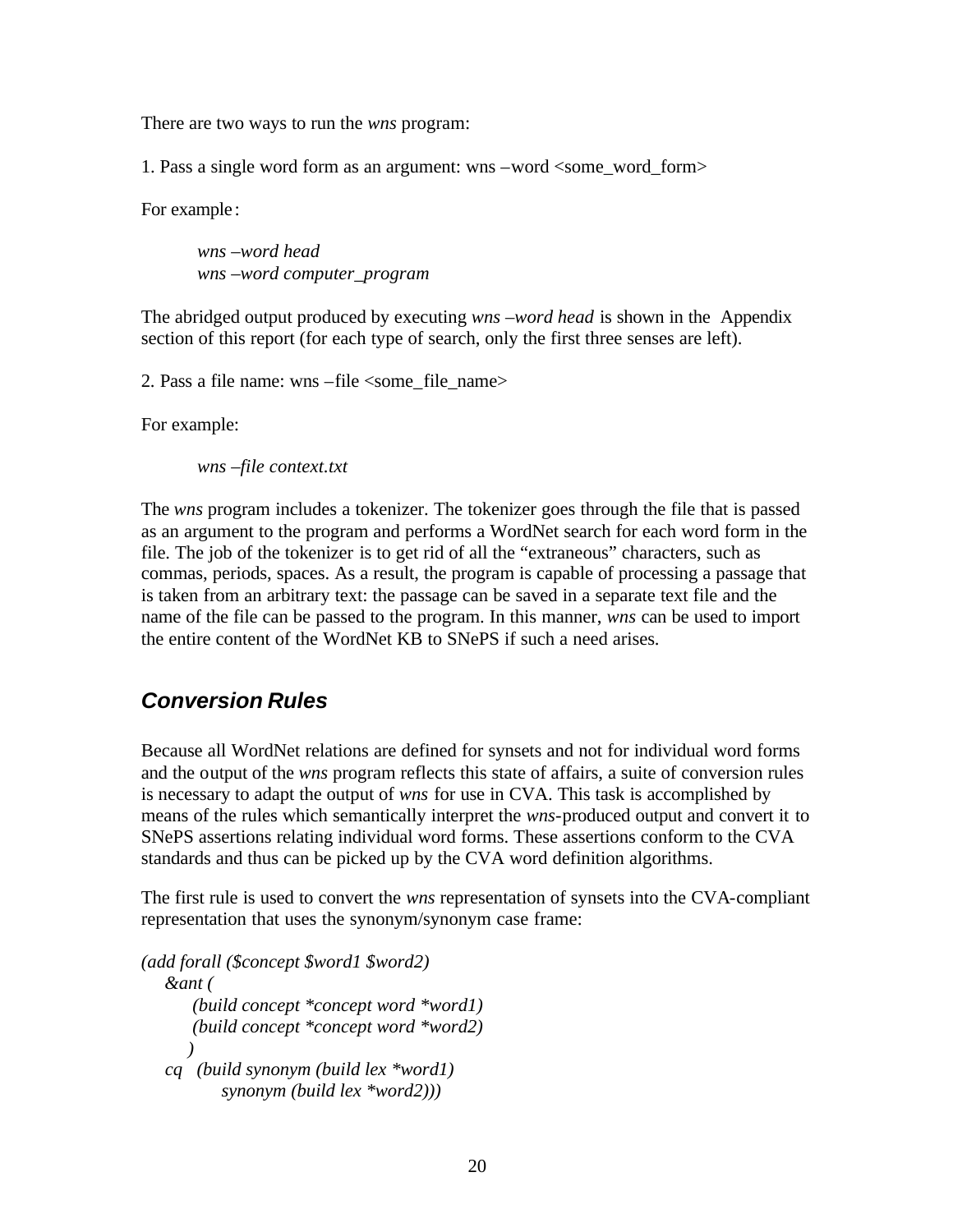The following three rules will convert the antonym/antonym, subclass/superclass, and part/whole relations which hold between concepts (synsets) to the CVA-compliant relations that hold between individual words (synsets members):

```
(add forall ($concept1 $concept2 $word1 $word2)
    &ant (
       (build antonym *concept1 antonym *concept2)
       (build concept *concept1 word *word1)
       (build concept *concept2 word *word2)
 )
    cq (build antonym (build lex *word1)
           antonym (build lex *word2)))
(add forall ($sub-concept $super-concept $sub-word $super-word)
    &ant (
       (build subclass *sub-concept superclass *super-concept)
       (build concept *sub-concept word *sub-word)
       (build concept *super-concept word *super-word)
       )
    cq (build subclass (build lex *sub-word)
           superclass (build lex *super-word)))
(add forall($whole-concept $part-concept $whole-word $part-word)
    &ant (
       (build whole *whole-concept part *part-concept)
       (build concept *whole-concept word *whole-word)
       (build concept *part-concept word *part-word)
 )
```
 *cq (build part (build lex \*part-word) whole (build lex \*whole-word)))*

The following two rules will convert entailment and causation relations to the representations that use the standard CVA agent/act/action case frame.

```
(add forall ($action-concept $action-word $entails-concept $entails-word)
    &ant (
       (build verb-concept *action-concept entails *entails-concept)
       (build concept *action-concept word *action-word)
       (build concept *entails-concept word *entails-word)
 )
    cq (build forall ($x)
           ant (build agent *x
                  act (build action (build lex *action-word)))
           cq (build agent *x
                  act (build action (build lex *entails-word)))))
```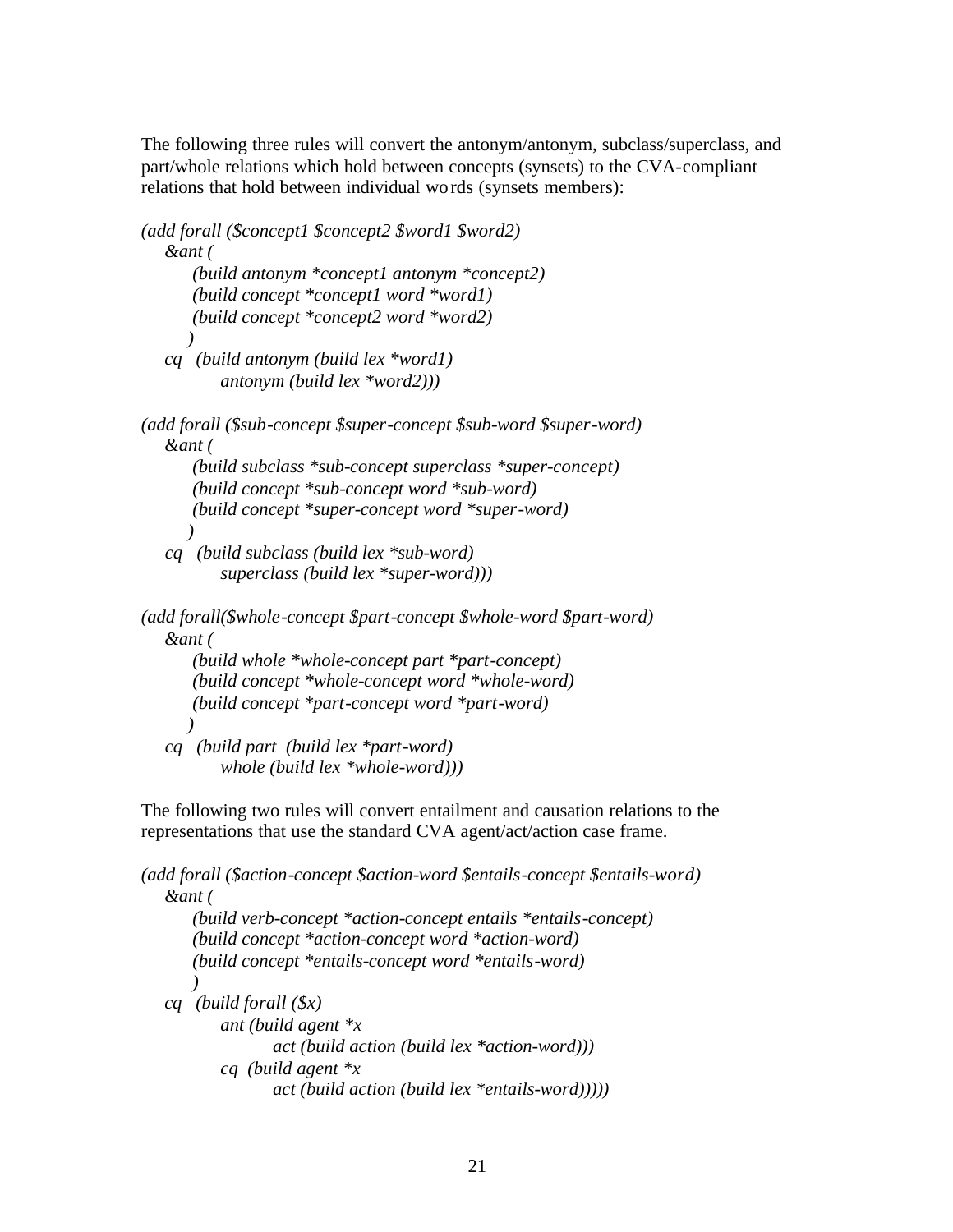```
 (add forall ($cause-concept $cause-word $effect-concept $effect-word)
   &ant (
       (build cause *cause-concept effect *effect-concept)
       (build concept *cause-concept word *cause-word)
       (build concept *effect-concept word *effect-word)
 )
   cq (build forall ($subject $object)
           ant (build agent *subject
                  act (build action (build lex *cause-word)
                         object *object))
           cq (build agent *object
                  act (build action (build lex *effect-word)))))
```
## **7. CVA Demo**

The demo created for the purpose of this project will be referred to as the *augur-wns* demo to distinguish it from the original *augur* demo created by Chris Becker (Becker 2004) to computationally determine the meaning of the verb *augur* from context and thus test the capabilities of his verb-definition algorithm.

The purpose of the *augur-wns* demo is to show how the automated WordNet-to-SNePS interface (*wns)* can be used to retrieve some background knowledge necessary for CVA from WordNet.

The following passage served as the context:

*Suddenly the tempest redoubled. The poor young woman could augur nothing favorable as she listened to the threatening heavens, the changes of which were interpreted in those credulous days according to the ideas or the habits of individuals.*

The original *augur* demo already made a selective use of some WordNet ontologies, which Chris Becker manually converted to SNePSUL. Specifically, the demo contains a partial chain of superordinates for the nouns *tempest, woman, days,* and *quality*, and the verbs *interpret, listen,* and *redouble.* For the purpose of the *augur-wns* demo, the full chain of superordinates for these words was automatically retrieved and converted to SNePSUL using the *wns* program. Because the *wns* program retrieves all the senses of the sought word that are defined in WordNet, the correct sense had to be manually extracted from the output of *wns* and pasted to the *augur-wns* demo (see the "Future Research Directions" section for more on this). In addition to this, in order to make the output of *wns* recognizable by the verb-definition algorithm, the suite of conversion rules described in the previous section was loaded to ensure that the synset relations generated by *wns* are converted to the CVA-compliant rules. This step is accomplished by the line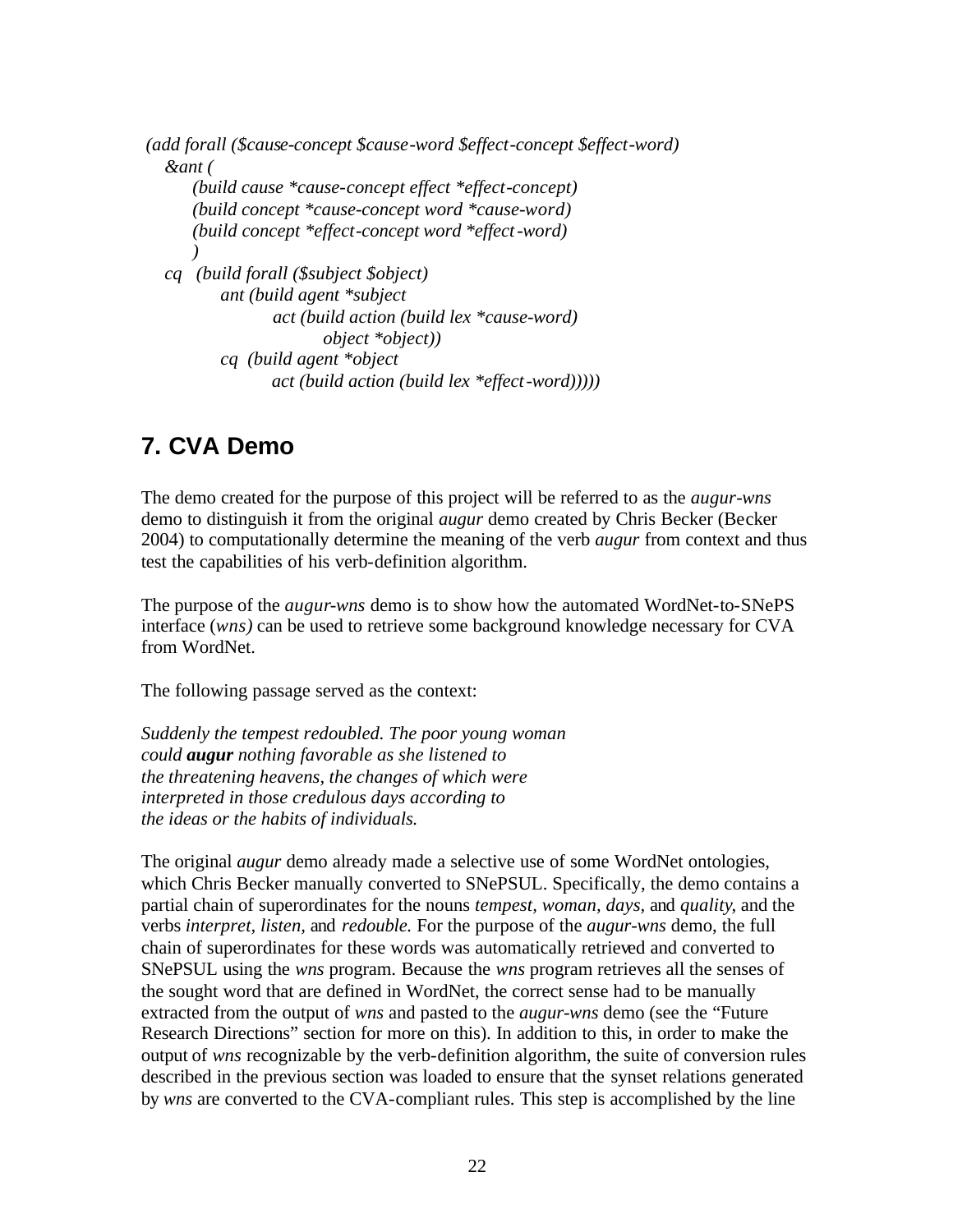*(intext "conv -rules")* in the *augur-wns* demo file (the rules were stored in the file named *conv-rules* in the same directory where the demo was run).

Below is the verb-definition algorithm's output for the original *augur* demo:

*\* \* \* Defining the verb augur \* \* \* Arguments of the verb: (agent object) Transitivity: transitive \* \* \* Basic Findings \* \* \* possible cause of augur is: bad omen, heavens, instance of change, tempest, possible actions performed by agent of augur is: augur, interpret, listen, possible actions performed on object of augur is: augur, possible actions performed with instrument of augur is: augur, possible action that is the cause of augur is: listen, interpret, possible property of verb is: unknown, possible membership of agent is: human, possible superordinate of agent is: animate thing, possible property of agent is: disposed to believe on little evidence, credulous, poor, young, possible superclass of object is: quality,*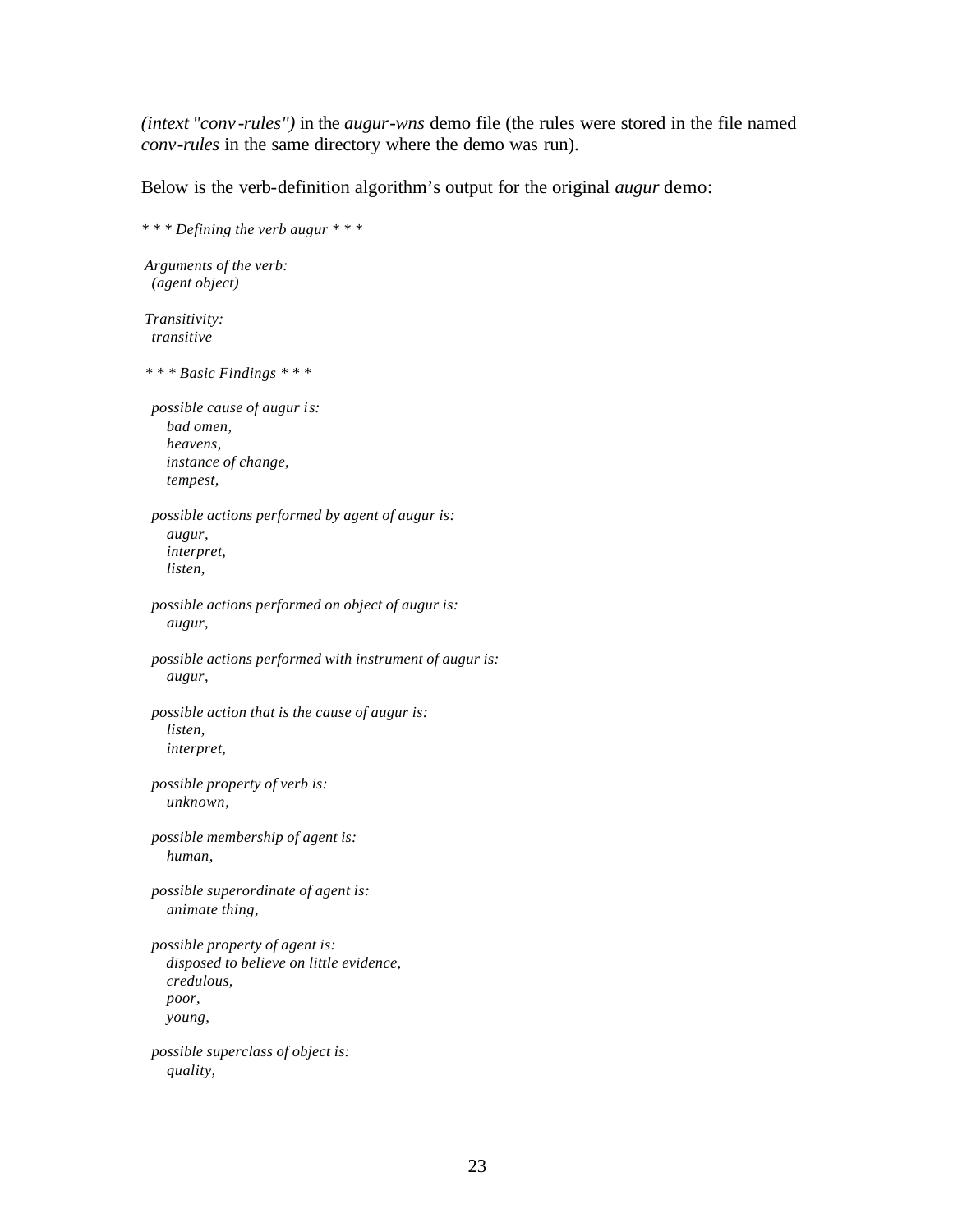*possible property of object is: not favorable,* 

 *\* \* \* generalizations from this context \* \* \** 

 *A {human} can augur Something that is a subclass of {quality}* 

 *A {human} can augur Something with the properties {not favorable}* 

 *A {animate thing} can augur Something that is a subclass of {quality}* 

 *A {animate thing} can augur Something with the properties {not favorable}* 

 *Something with the properties {disposed to believe on little evidence, credulous, poor, young} can augur Something that is a subclass of {quality}* 

 *Something with the properties {disposed to believe on little evidence, credulous, poor, young} can augur Something with the properties {not favorable}* 

The definition of *augur* produced by the *augur-wns* demo is a superset of the definition produced by the original *augur* demo:

*\* \* \* Defining the verb augur \* \* \* Arguments of the verb: (agent object) Transitivity: transitive \* \* \* Basic Findings \* \* \* possible cause of augur is: bad omen, heavens, instance of change, tempest, possible actions performed by agent of augur is: augur, interpret, listen, possible actions performed on object of augur is: augur, possible actions performed with instrument of augur is: augur,* 

 *possible action that is the cause of augur is: listen,*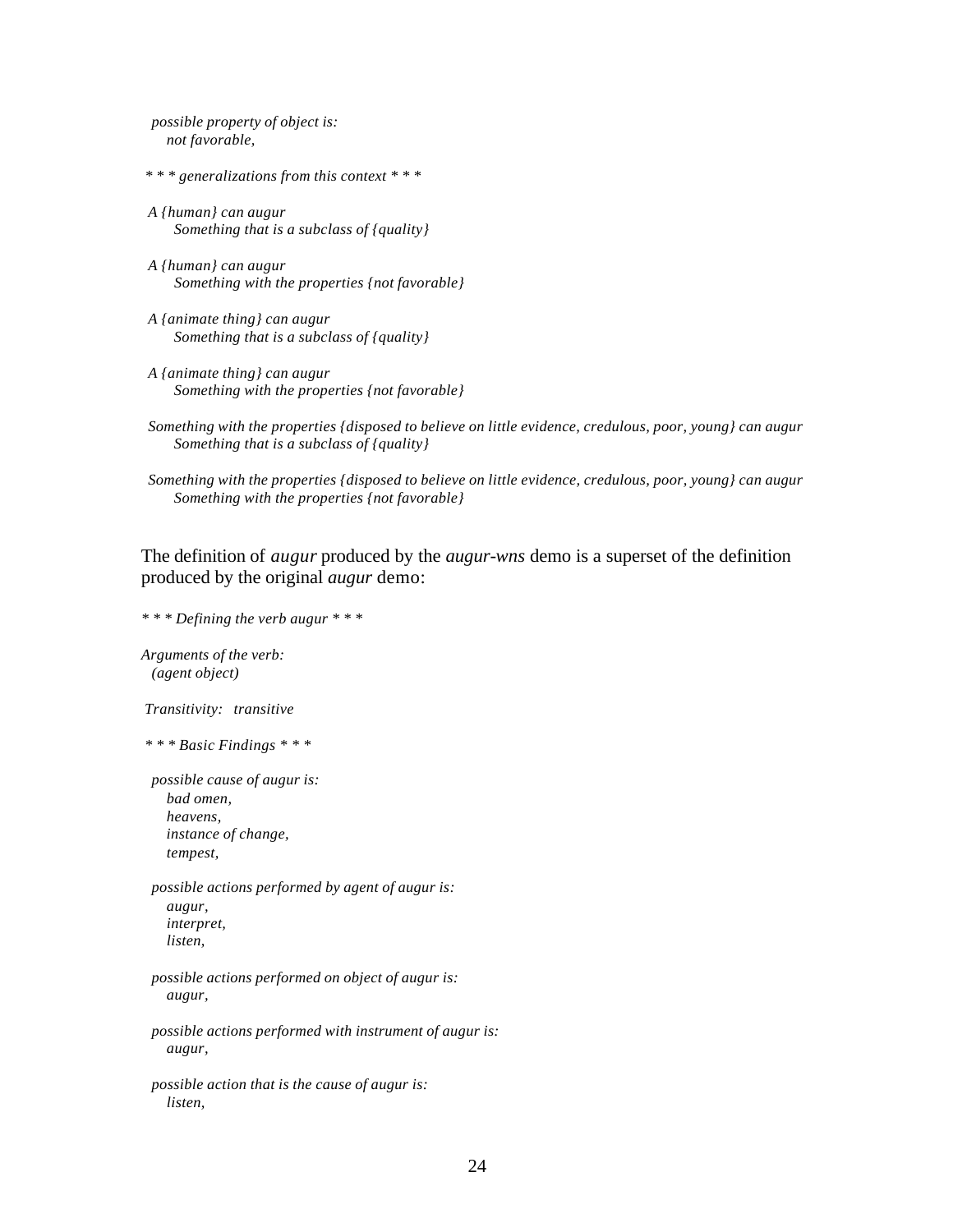*interpret, possible property of verb is: unknown, possible membership of agent is: human, possible superordinate of agent is: entity, physical\_object, object, animate\_thing, living\_thing, being, organism, possible property of agent is: disposed to believe on little evidence, credulous, poor, young, possible superclass of object is: quality, possible property of object is: not favorable, \* \* \* generalizations from this context \* \* \* A {human} can augur Something that is a subclass of {quality} A {human} can augur Something with the properties {not favorable} A {entity, physical\_object, object, animate\_thing, living\_thing, being, organism} can augur Something that is a subclass of {quality} A {entity, physical\_object, object, animate\_thing, living\_thing, being, organism} can augur Something with the properties {not favorable} Something with the properties {disposed to believe on little evidence, credulous, poor, young} can augur Something that is a subclass of {quality} Something with the properties {disposed to believe on little evidence, credulous, poor, young} can augur Something with the properties {not favorable}*

The explanation of the fact that the *wns-augur* demo produces the output that is the superset of the original *augur* demo is rooted in that the chains of superordinates, which were manually adapted from WordNet for the *augur* demo, are incomplete, while the *wns* program extracts whatever is available in the WordNet KB for the given word form.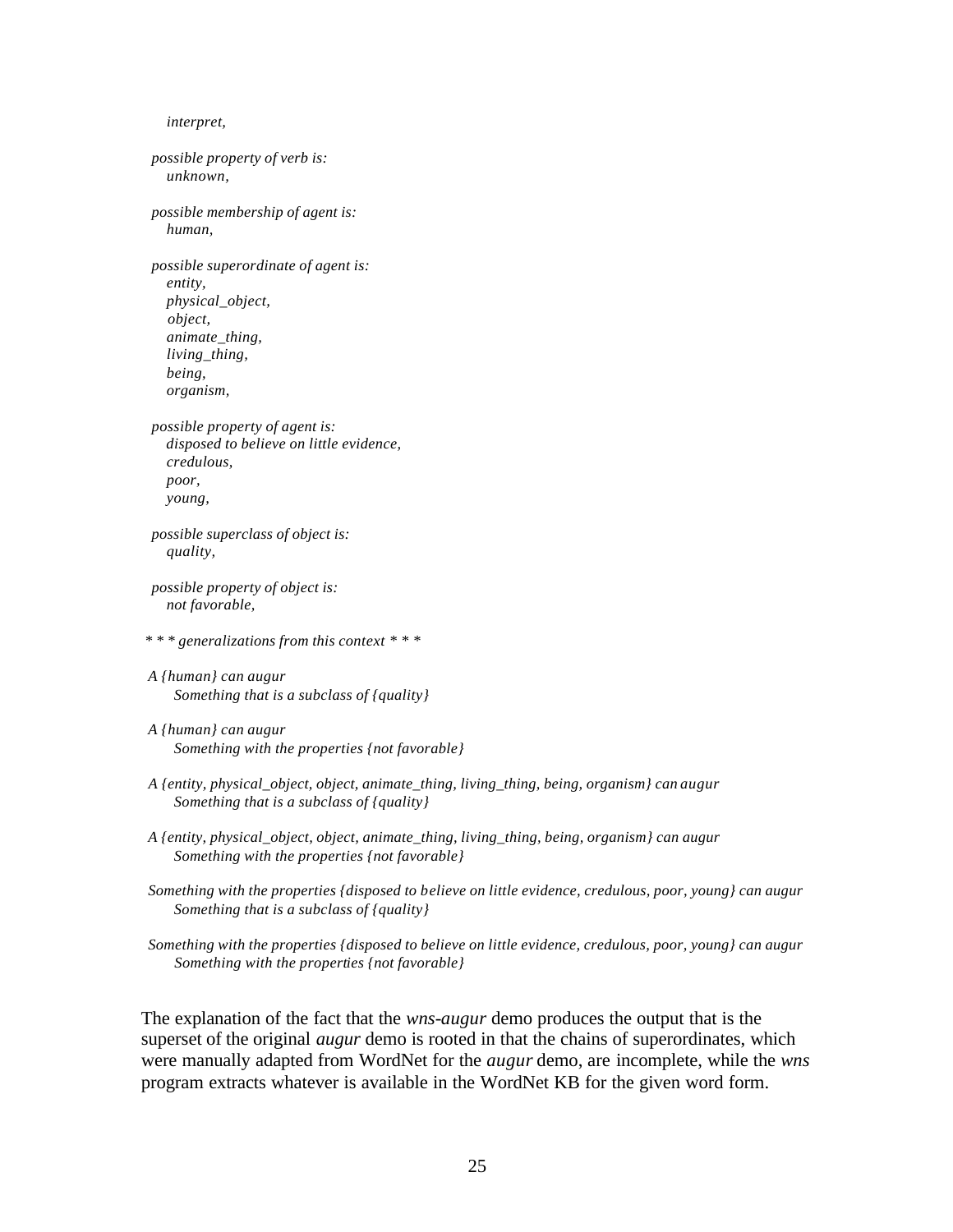# **8. Future Research Directions**

## *WordNet-related Research*

1. The *wns* program currently retrieves from WordNet all the senses for the word form passed to it as an argument. However, when a context for this word form is provided, only a single sense is applicable. In other words, a word-sense disambiguation technique needs to be developed, which would allow a decision about which sense of all the senses that are available in WordNet KB for the given word form is applicable in the given context.

An interesting project would be to investigate the applicability of the CVA techniques to the problem of word-sense disambiguation. The following strategy is conceivable:

Suppose we are given a word form W in some context. We could run a CVA algorithm on W and try to match its output against the *wns*-produced ontologies for each of the senses of W. A match would point to the sense of W that is used in this context.

2. Because WordNet verb relations have many temporal aspects (see the section on WordNet verb relations), the conversion rules, which interpreted the *wns-*produced assertions for CVA use, could include the concept of time. For example, the rule that interprets the *cause/effect* case frame could include the information that the causative and resultative verbs lack temporal inclusion.

3. Since WordNet verb relations are interrelated (e.g., troponymy is a case of entailment), the conversion rules could be updated to reflect this fact. For example, if an assertion links two synsets as being in a troponymy relation, this assertion can be interpreted in the same way as if these two synsets were in an entailment relation.

## *CYC-related Research*

1. An interesting research direction would be to develop a theory of how a human reader identifies the background knowledge that is necessary for CVA. The major problem with using the CYC KB as a source of background knowledge is the lack of understanding of how a human reader decides what kind of background knowledge is necessary for CVA. Developing such a theory would make searching CYC for the relevant background knowledge possible.

2. Another approach to using CYC as a source of background knowledge for CVA could be to re-implement the CVA algorithms in CYCL/SUBL (CYC programming languages). This would obviate the need to search for and import the background knowledge to SNePS.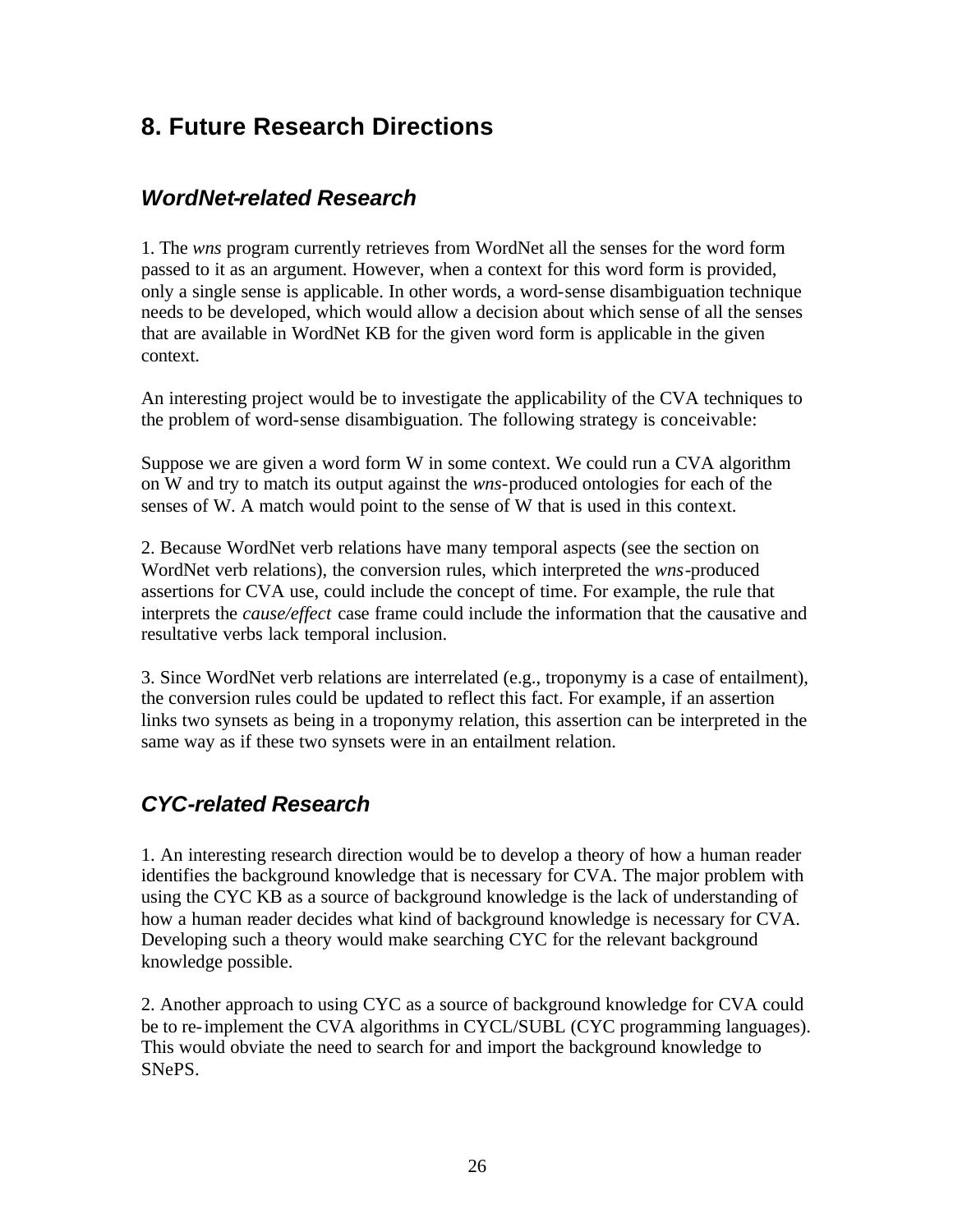3. A problem with using CYC as a source of background knowledge for CVA is having to map CYC predicates to the standard CVA case-frames. A case-frame independent CVA algorithm, that is an algorithm that does not rely on a set of standard case-frames to search for, would obviate the need for such a mapping. A case-frame independent CVA algorithm could conceivably search the semantic network around an unknown word for *all* assertions that involves this word (and not just the assertions that use the standard case-frames).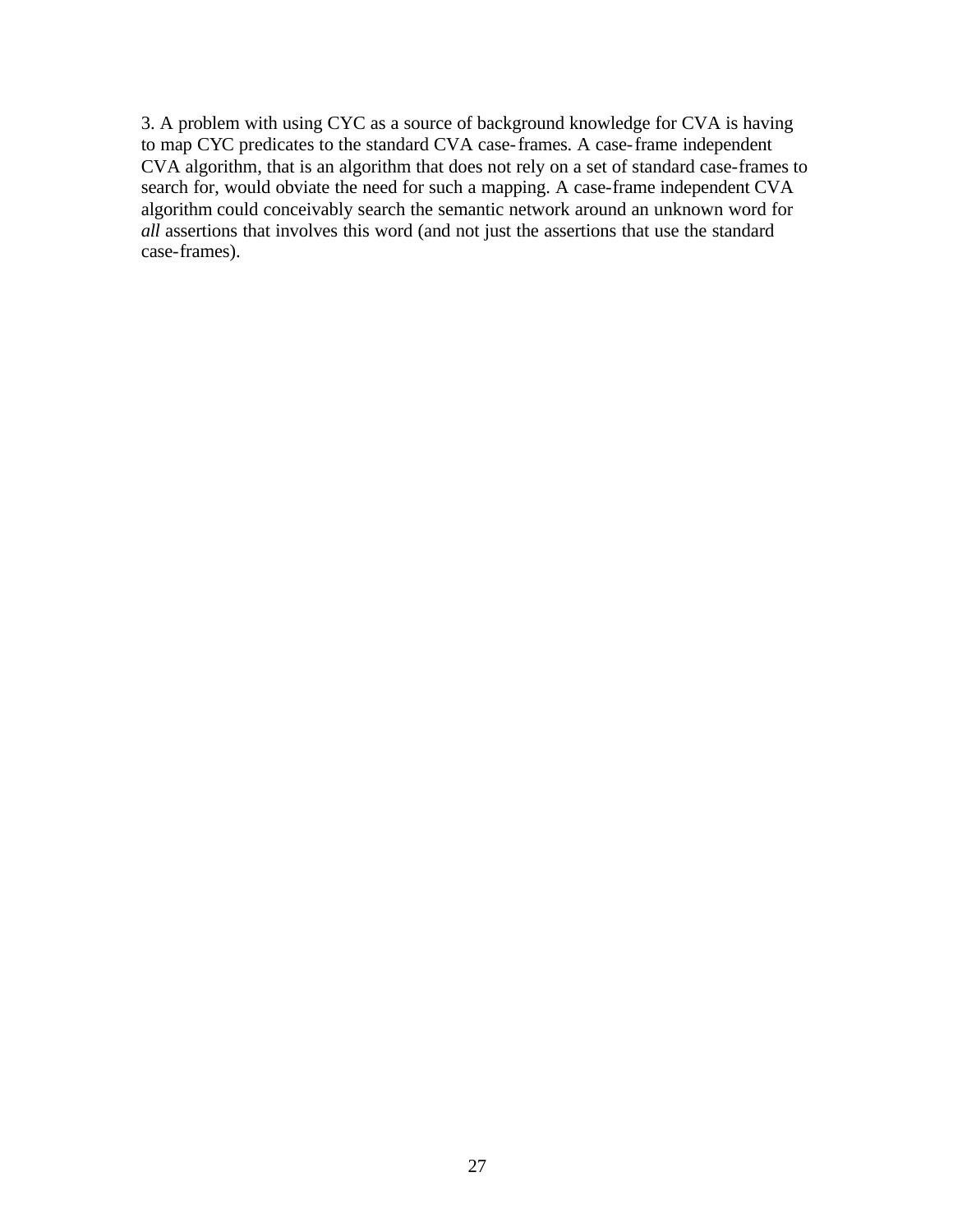# **Appendix 1**

#### *wns program sample run*

/home/Mitya/WordNet-2.0/src/wns/>wns -word head

; ----------------------------------------------- ; ----------------------------------------------- ; antonymy search results for noun "head" ; ----------------------------------------------- ; ----------------------------------------------- ; --------------- sense 1 ----------------------- ; (the front of a military formation or process ; ion; "the head of the column advanced boldly"  $i$  ; "they were at the head of the attack") ; ----------------------------------------------- (assert concept #head-n-7968063 word "head") (assert concept #rear-n-7968474 word "rear") (assert antonym \*head-n-7968063 antonym \*rear-n-7968474) ; --------------- sense 2 ----------------------- ; (the top of something; "the head of the stair ; s"; "the head of the page"; "the head of the ; list") ; ----------------------------------------------- (assert concept #head-n-8134688 word "head") (assert concept #foot-n-7993741 word "foot") (assert antonym \*head-n-8134688 antonym \*foot-n-7993741) ; --------------- sense 3 ----------------------- ; ((usually plural) an obverse side of a coin t ; hat bears the representation of a person's he ; ad; "call heads or tails!") ; ----------------------------------------------- (assert concept #head-n-3373458 word "head") (assert concept #tail-n-4214453 word "tail")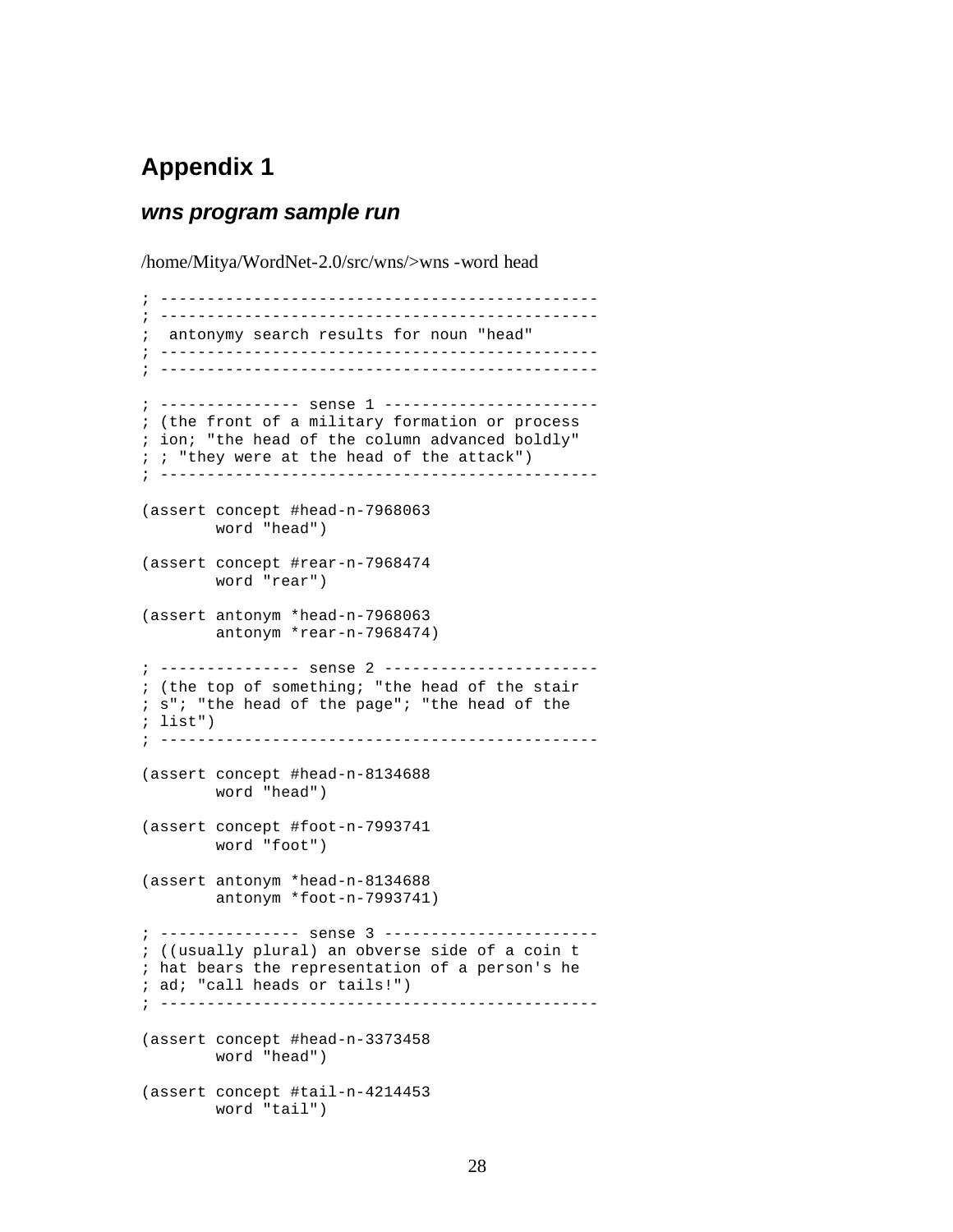(assert antonym \*head-n-3373458 antonym \*tail-n-4214453) ; ----------------------------------------------- ; ----------------------------------------------- ; hypernymy search results for noun "head" ; ----------------------------------------------- ; ----------------------------------------------- ; --------------- sense 1 ----------------------- ; (the upper part of the human body or the fron ; t part of the body in animals; contains the f ; ace and brains; "he stuck his head out the wi ; ndow") ; ----------------------------------------------- (assert concept #head-caput-n-5221598 word "head") (assert concept \*head-caput-n-5221598 word "caput") (assert concept #external\_body\_part-n-4924211 word "external\_body\_part") (assert subclass \*head-caput-n-5221598 superclass \*external\_body\_part-n-4924211) (assert concept #body\_part-n-4919813 word "body\_part") (assert subclass \*external\_body\_part-n-4924211 superclass \*body\_part-n-4919813) (assert concept #part-piece-n-8797461 word "part") (assert concept \*part-piece-n-8797461 word "piece") (assert subclass \*body\_part-n-4919813 superclass \*part-piece-n-8797461) (assert concept #thing-n-2056 word "thing") (assert subclass \*part-piece-n-8797461 superclass \*thing-n-2056) (assert concept #entity-n-1740 word "entity") (assert subclass \*thing-n-2056 superclass \*entity-n-1740) ; --------------- sense 2 ----------------------- ; (a single domestic animal; "200 head of cattl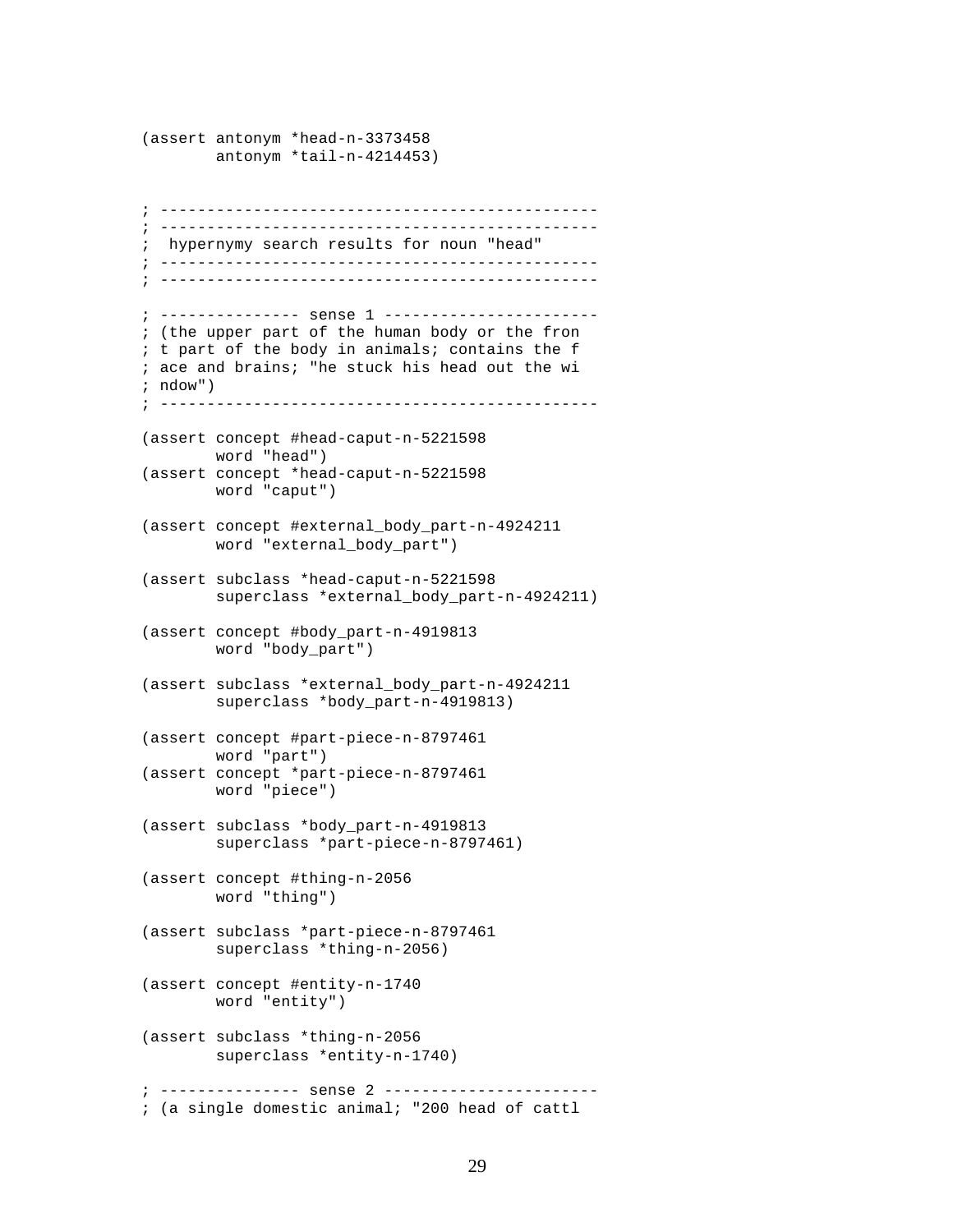```
; e")
     ; -----------------------------------------------
(assert concept #head-n-1245172
         word "head")
(assert concept #domestic_animal-n-1244626
         word "domestic_animal")
(assert subclass *head-n-1245172
         superclass *domestic_animal-n-1244626)
(assert concept #animal-animate_being-beast-brute-creature-fauna-n-
12748
         word "animal")
(assert concept *animal-animate_being-beast-brute-creature-fauna-n-
12748
         word "animate_being")
(assert concept *animal-animate_being-beast-brute-creature-fauna-n-
12748
         word "beast")
(assert concept *animal-animate_being-beast-brute-creature-fauna-n-
12748
         word "brute")
(assert concept *animal-animate_being-beast-brute-creature-fauna-n-
12748
         word "creature")
(assert concept *animal-animate_being-beast-brute-creature-fauna-n-
12748
         word "fauna")
(assert subclass *domestic_animal-n-1244626
         superclass *animal-animate_being-beast-brute-creature-fauna-n-
12748)
(assert concept #organism-being-n-3226
         word "organism")
(assert concept *organism-being-n-3226
         word "being")
(assert subclass *animal-animate_being-beast-brute-creature-fauna-n-
12748
         superclass *organism-being-n-3226)
(assert concept #living_thing-animate_thing-n-3009
         word "living_thing")
(assert concept *living_thing-animate_thing-n-3009
         word "animate_thing")
(assert subclass *organism-being-n-3226
         superclass *living_thing-animate_thing-n-3009)
(assert concept #object-physical_object-n-16236
         word "object")
(assert concept *object-physical_object-n-16236
         word "physical_object")
```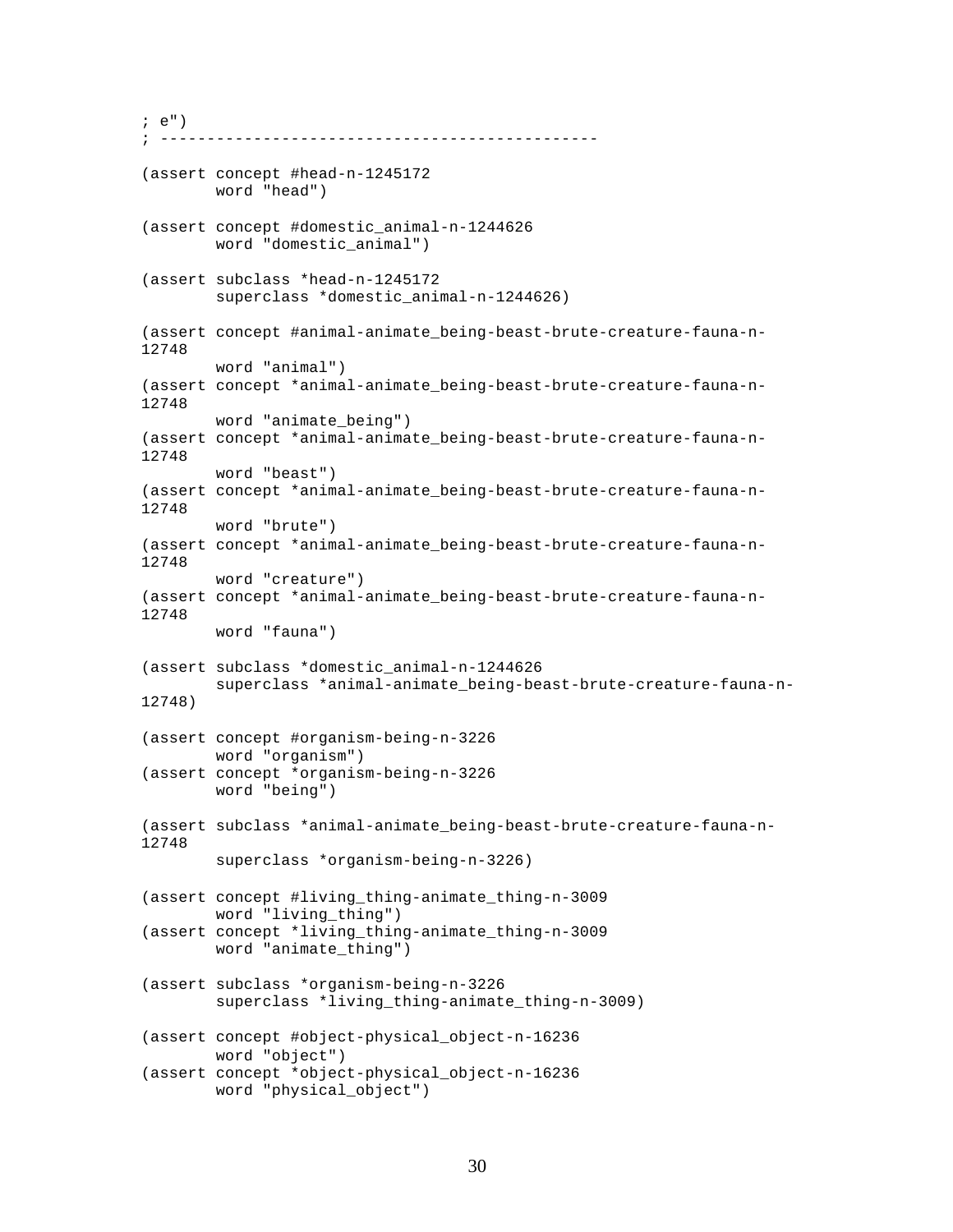```
(assert subclass *living_thing-animate_thing-n-3009
        superclass *object-physical object-n-16236)
(assert concept #entity-n-1740
        word "entity")
(assert subclass *object-physical_object-n-16236
         superclass *entity-n-1740)
; --------------- sense 3 -----------------------
; (that which is responsible for one's thoughts
; and feelings; the seat of the faculty of rea
; son; "his mind wandered"; "I couldn't get his
; words out of my head")
; -----------------------------------------------
(assert concept #mind-head-brain-psyche-nous-n-5291080
        word "mind")
(assert concept *mind-head-brain-psyche-nous-n-5291080
        word "head")
(assert concept *mind-head-brain-psyche-nous-n-5291080
        word "brain")
(assert concept *mind-head-brain-psyche-nous-n-5291080
        word "psyche")
(assert concept *mind-head-brain-psyche-nous-n-5291080
        word "nous")
(assert concept #cognition-knowledge-noesis-n-20729
        word "cognition")
(assert concept *cognition-knowledge-noesis-n-20729
        word "knowledge")
(assert concept *cognition-knowledge-noesis-n-20729
        word "noesis")
(assert subclass *mind-head-brain-psyche-nous-n-5291080
        superclass *cognition-knowledge-noesis-n-20729)
(assert concept #psychological_feature-n-20333
        word "psychological_feature")
(assert subclass *cognition-knowledge-noesis-n-20729
         superclass *psychological_feature-n-20333)
; -----------------------------------------------
; -----------------------------------------------
; synonymy search results for noun "head"
; -----------------------------------------------
; -----------------------------------------------
; --------------- sense 1 -----------------------
; (the upper part of the human body or the fron
; t part of the body in animals; contains the f
; ace and brains; "he stuck his head out the wi
; ndow")
; -----------------------------------------------
```
(assert concept #head-caput-n-5221598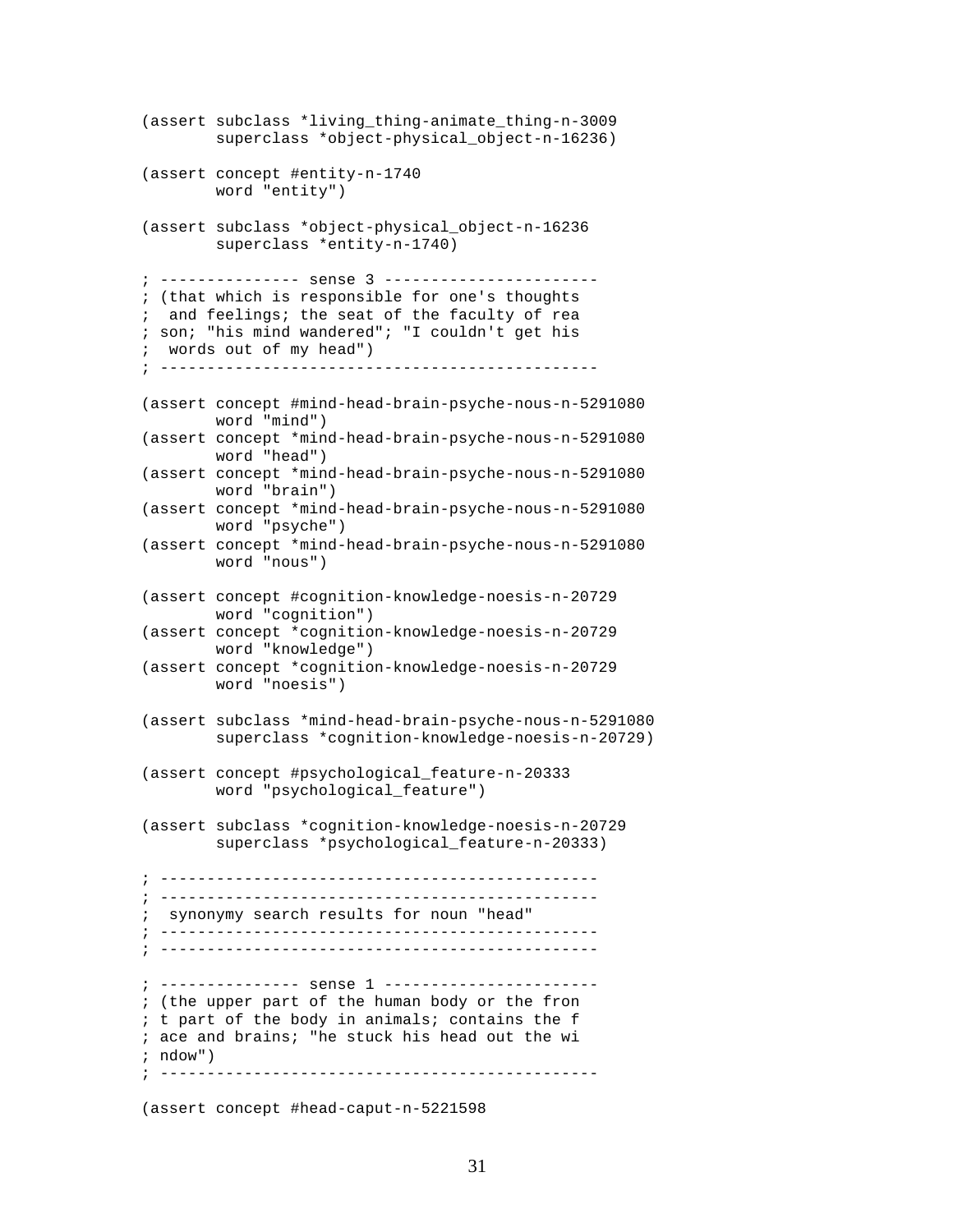```
 word "head")
(assert concept *head-caput-n-5221598
        word "caput")
(assert concept #external_body_part-n-4924211
        word "external_body_part")
(assert subclass *head-caput-n-5221598
        superclass *external_body_part-n-4924211)
; --------------- sense 2 -----------------------
; (a single domestic animal; "200 head of cattl
; e")
; -----------------------------------------------
(assert concept #head-n-1245172
        word "head")
(assert concept #domestic_animal-n-1244626
        word "domestic_animal")
(assert subclass *head-n-1245172
       superclass *domestic_animal-n-1244626)
; --------------- sense 3 -----------------------
; (that which is responsible for one's thoughts
; and feelings; the seat of the faculty of rea
; son; "his mind wandered"; "I couldn't get his
; words out of my head")
; -----------------------------------------------
(assert concept #mind-head-brain-psyche-nous-n-5291080
        word "mind")
(assert concept *mind-head-brain-psyche-nous-n-5291080
        word "head")
(assert concept *mind-head-brain-psyche-nous-n-5291080
        word "brain")
(assert concept *mind-head-brain-psyche-nous-n-5291080
        word "psyche")
(assert concept *mind-head-brain-psyche-nous-n-5291080
        word "nous")
(assert concept #cognition-knowledge-noesis-n-20729
        word "cognition")
(assert concept *cognition-knowledge-noesis-n-20729
        word "knowledge")
(assert concept *cognition-knowledge-noesis-n-20729
        word "noesis")
(assert subclass *mind-head-brain-psyche-nous-n-5291080
        superclass *cognition-knowledge-noesis-n-20729)
; -----------------------------------------------
; -----------------------------------------------
; holonymy search results for noun "head"
; -----------------------------------------------
```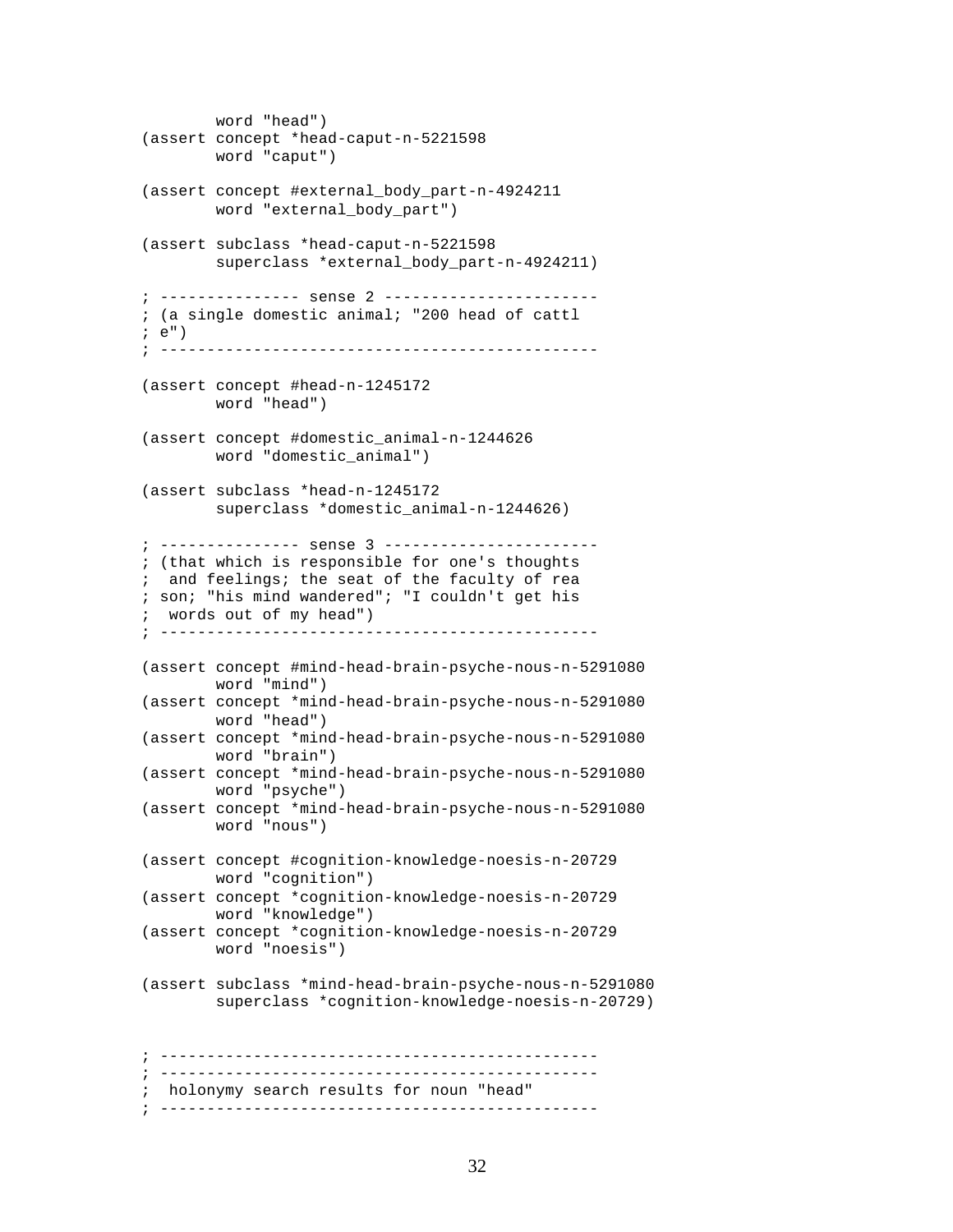```
; -----------------------------------------------
; --------------- sense 1 -----------------------
; (the upper part of the human body or the fron
; t part of the body in animals; contains the f
; ace and brains; "he stuck his head out the wi
; ndow")
; -----------------------------------------------
(assert concept #head-caput-n-5221598
        word "head")
(assert concept *head-caput-n-5221598
        word "caput")
(assert concept #body-organic_structure-physical_structure-n-4916110
         word "body")
(assert concept *body-organic_structure-physical_structure-n-4916110
        word "organic_structure")
(assert concept *body-organic_structure-physical_structure-n-4916110
        word "physical_structure")
(assert whole *body-organic_structure-physical_structure-n-4916110
        part *head-caput-n-5221598)
(assert concept #animal-animate_being-beast-brute-creature-fauna-n-
12748
         word "animal")
(assert concept *animal-animate_being-beast-brute-creature-fauna-n-
12748
         word "animate_being")
(assert concept *animal-animate_being-beast-brute-creature-fauna-n-
12748
         word "beast")
(assert concept *animal-animate_being-beast-brute-creature-fauna-n-
12748
        word "brute")
(assert concept *animal-animate_being-beast-brute-creature-fauna-n-
12748
         word "creature")
(assert concept *animal-animate_being-beast-brute-creature-fauna-n-
12748
         word "fauna")
(assert whole *animal-animate_being-beast-brute-creature-fauna-n-12748
         part *head-caput-n-5221598)
; --------------- sense 2 -----------------------
; (the tip of an abscess (where the pus accumul
; ates))
 ; -----------------------------------------------
(assert concept #head-n-13501568
        word "head")
(assert concept #abscess-n-13501259
         word "abscess")
```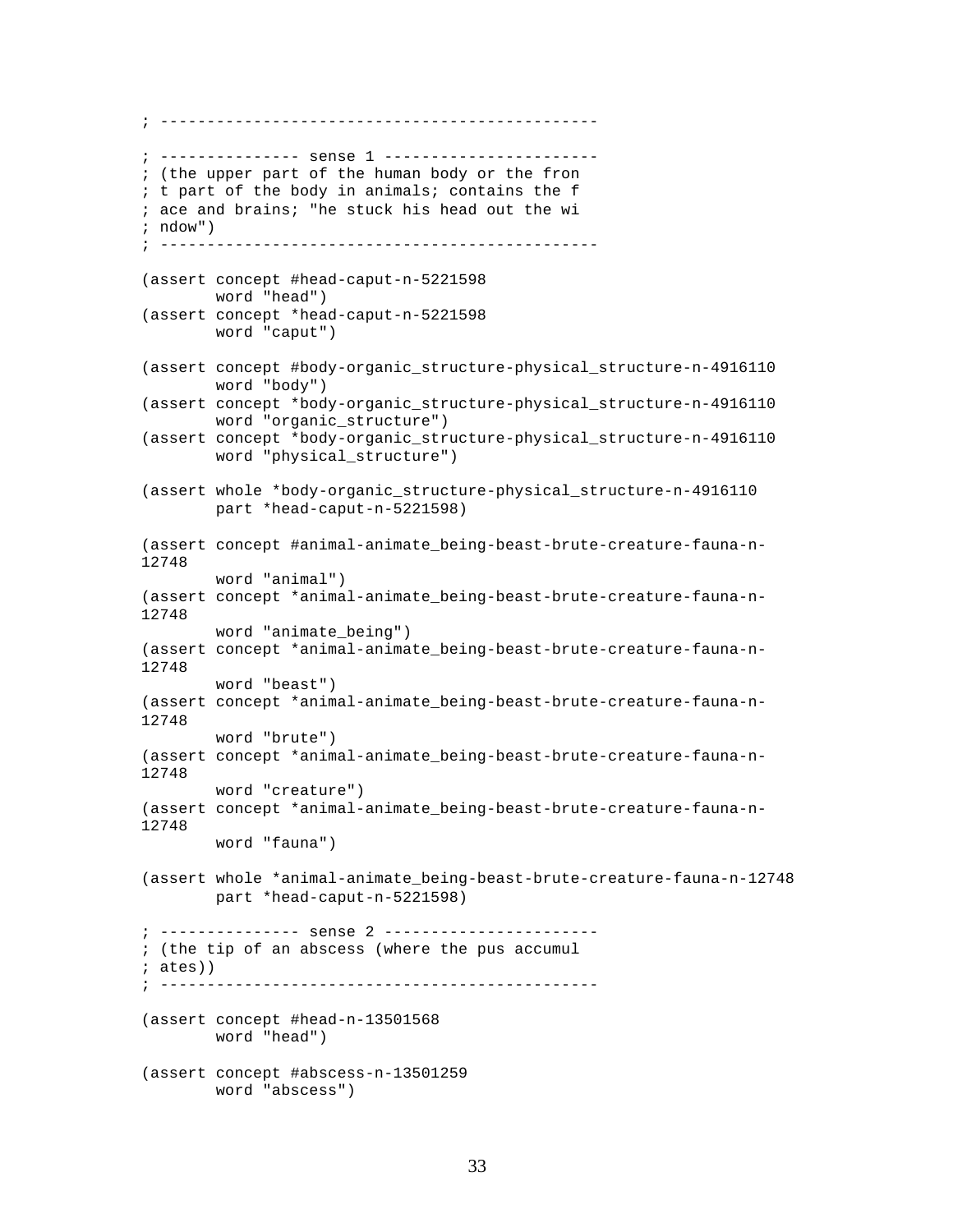```
(assert whole *abscess-n-13501259
        part *head-n-13501568)
; --------------- sense 3 -----------------------
; (a V-shaped mark at one end of an arrow point
; er; "the point of the arrow was due north")
; -----------------------------------------------
(assert concept #point-head-n-6402917
        word "point")
(assert concept *point-head-n-6402917
        word "head")
(assert concept #arrow-pointer-n-6399245
        word "arrow")
(assert concept *arrow-pointer-n-6399245
        word "pointer")
(assert whole *arrow-pointer-n-6399245
        part *point-head-n-6402917)
; -----------------------------------------------
; -----------------------------------------------
; meronymy search results for noun "head"
; -----------------------------------------------
; -----------------------------------------------
; --------------- sense 1 -----------------------
; (the upper part of the human body or the fron
; t part of the body in animals; contains the f
; ace and brains; "he stuck his head out the wi
; ndow")
; -----------------------------------------------
(assert concept #head-caput-n-5221598
        word "head")
(assert concept *head-caput-n-5221598
        word "caput")
(assert concept #muzzle-n-2364732
        word "muzzle")
(assert whole *head-caput-n-5221598
        part *muzzle-n-2364732)
(assert concept #ear-n-5014060
        word "ear")
(assert whole *head-caput-n-5221598
        part *ear-n-5014060)
(assert concept #basilar_artery-arteria_basilaris-n-5031199
        word "basilar_artery")
(assert concept *basilar_artery-arteria_basilaris-n-5031199
        word "arteria_basilaris")
```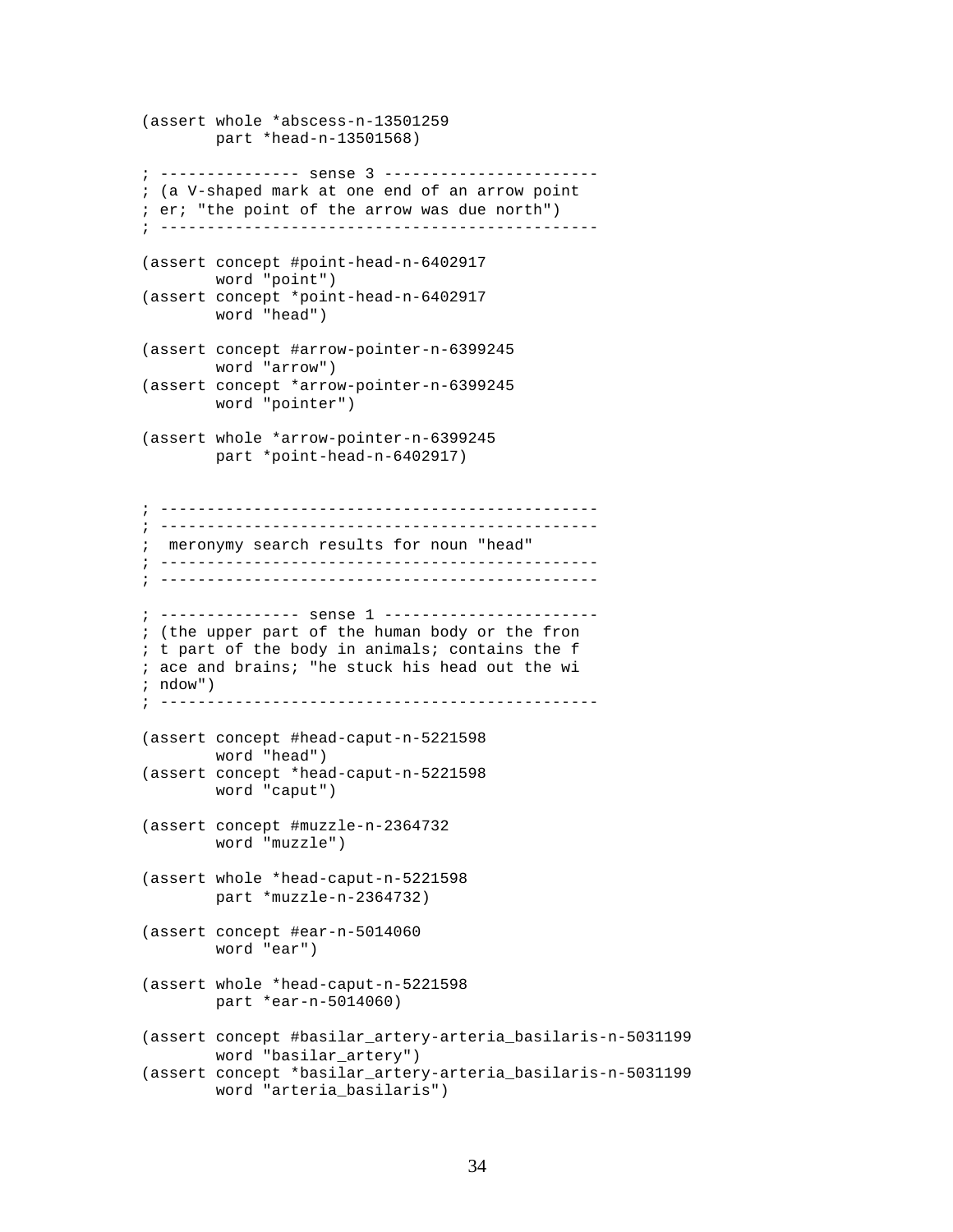```
(assert whole *head-caput-n-5221598
        part *basilar_artery-arteria_basilaris-n-5031199)
(assert concept #brain-encephalon-n-5166469
        word "brain")
(assert concept *brain-encephalon-n-5166469
        word "encephalon")
(assert whole *head-caput-n-5221598
        part *brain-encephalon-n-5166469)
(assert concept #skull-n-5223094
        word "skull")
(assert whole *head-caput-n-5221598
        part *skull-n-5223094)
(assert concept #face-human_face-n-5280660
        word "face")
(assert concept *face-human_face-n-5280660
        word "human_face")
(assert whole *head-caput-n-5221598
        part *face-human_face-n-5280660)
(assert concept #temple-n-5282670
        word "temple")
(assert whole *head-caput-n-5221598
        part *temple-n-5282670)
; --------------- sense 2 -----------------------
; (the striking part of a tool; "the head of th
; e hammer")
; -----------------------------------------------
(assert concept #head-n-3373261
        word "head")
(assert concept #face-n-3193650
        word "face")
(assert whole *head-n-3373261
        part *face-n-3193650)
```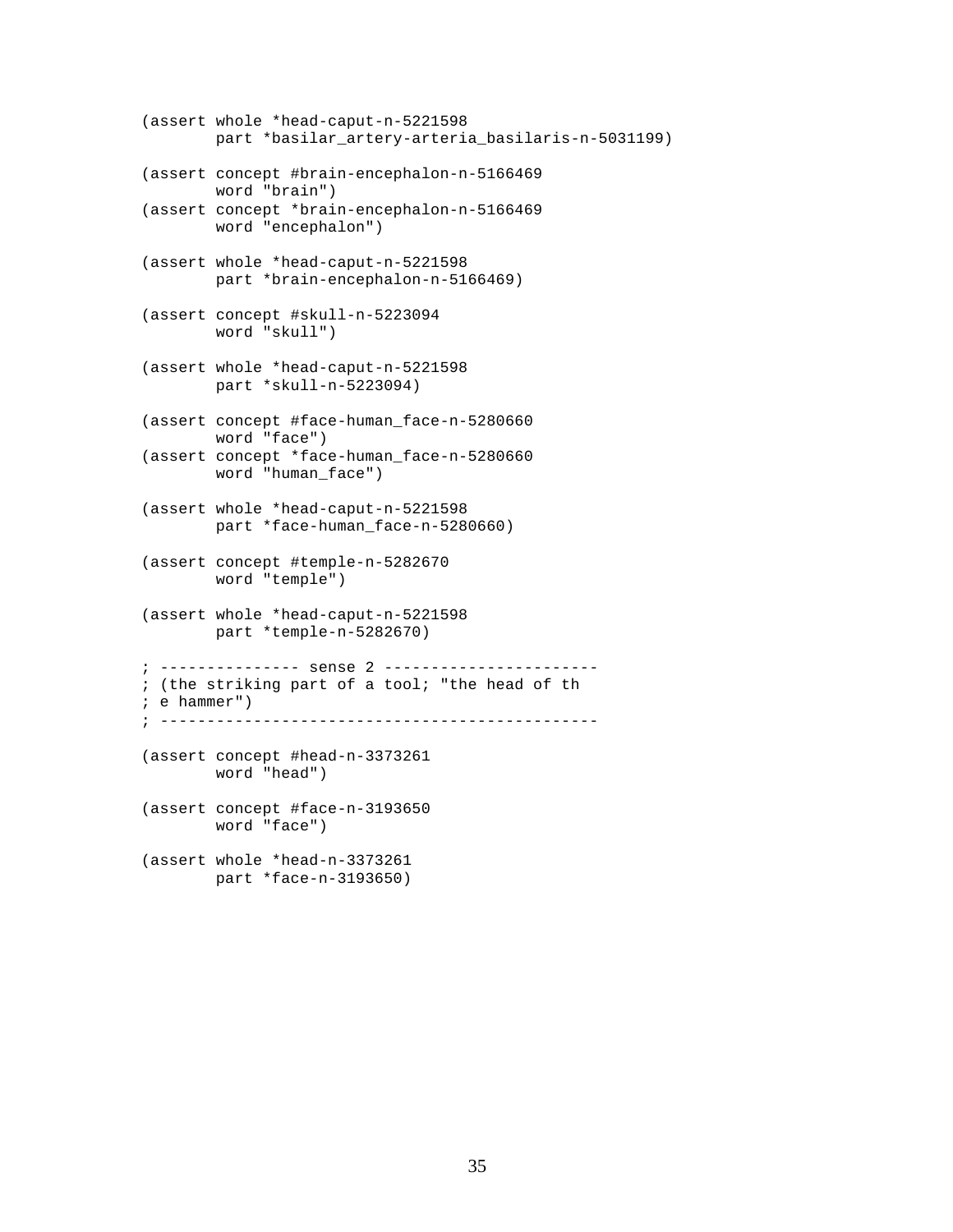# **Appendix 2**

### *CVA Demo*

\* (demo "augur-wn.demo")

File /home/csgrad/ddligach/IndProj/Demo/augur-wn.demo is now the source of input.

CPU time : 0.01

 $*$  ; =======================================================================

- ; FILENAME: augur-wn.demo
- ; DATE: 4/15/2004
- ; PROGRAMMER: Chris Becker
- ; PROGRAMMER: Dmitriy Dligach
- ;

=======================================================================

; Turn off inference tracing.

; This is optional;

```
;^(setq snip:*infertrace* nil)
```
; Load the verb definition algorithm:

 $\hat{\mathcal{L}}$ 

--> load "/projects/rapaport/CVA/verbalgorithm3.0/defun\_verb.cl")

; Loading /projects/rapaport/CVA/verbalgorithm3.0/defun\_verb.cl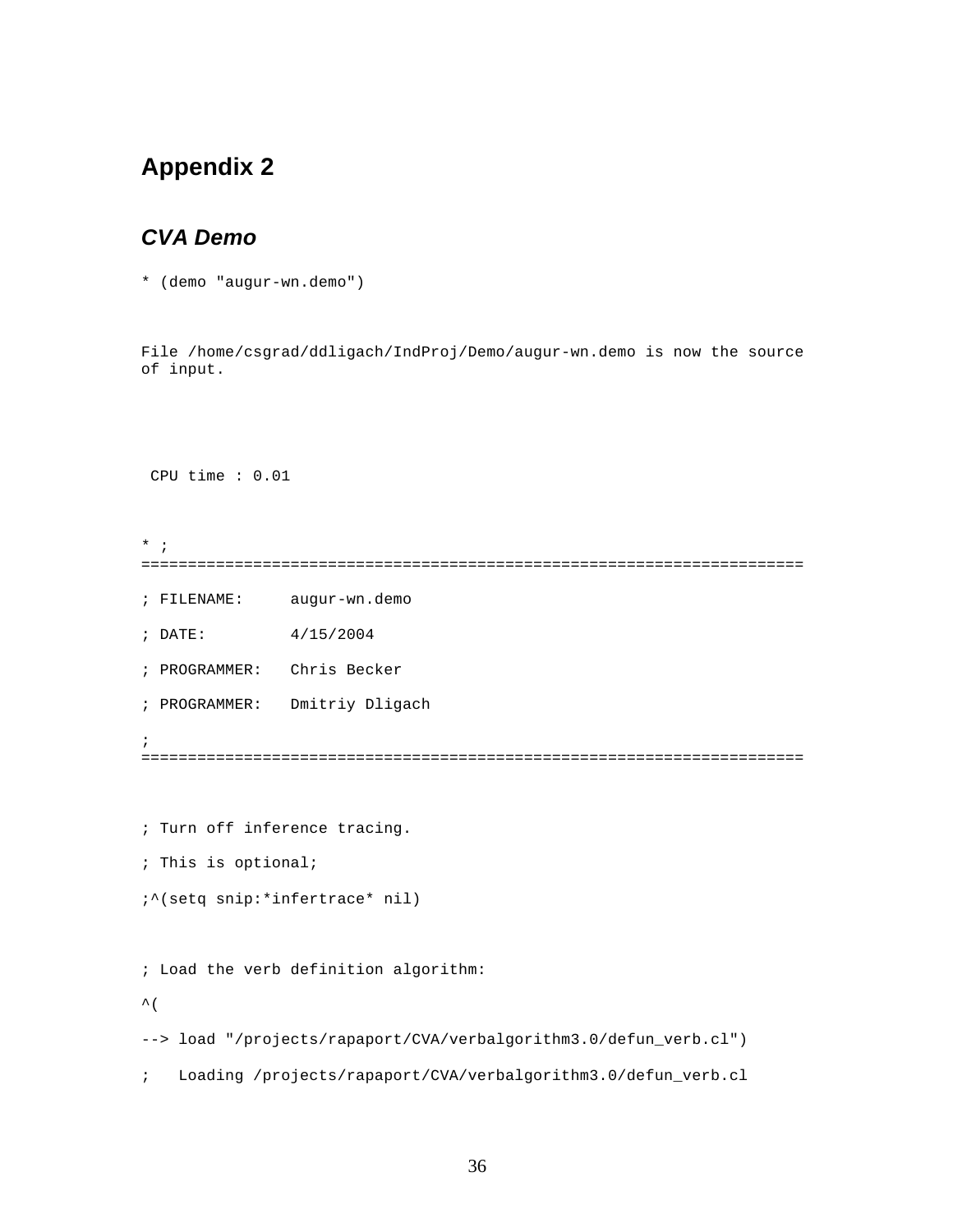```
; Loading
; /projects/rapaport/CVA/verbalgorithm3.0/ConstructFindLists.cl
```

```
; Loading
; /projects/rapaport/CVA/verbalgorithm3.0/ConstructFoundLists.cl
; Loading /projects/rapaport/CVA/verbalgorithm3.0/Processing.cl
; Loading /projects/rapaport/CVA/verbalgorithm3.0/Output.cl
t
```
CPU time : 0.06

```
; Clear the SNePS network:
(resetnet t)
```
Net reset

\*

CPU time : 0.00

\* ;turn on full forward inferencing:  $\hat{\mathcal{L}}$  ( --> setq snip:\*infertrace\* nil) nil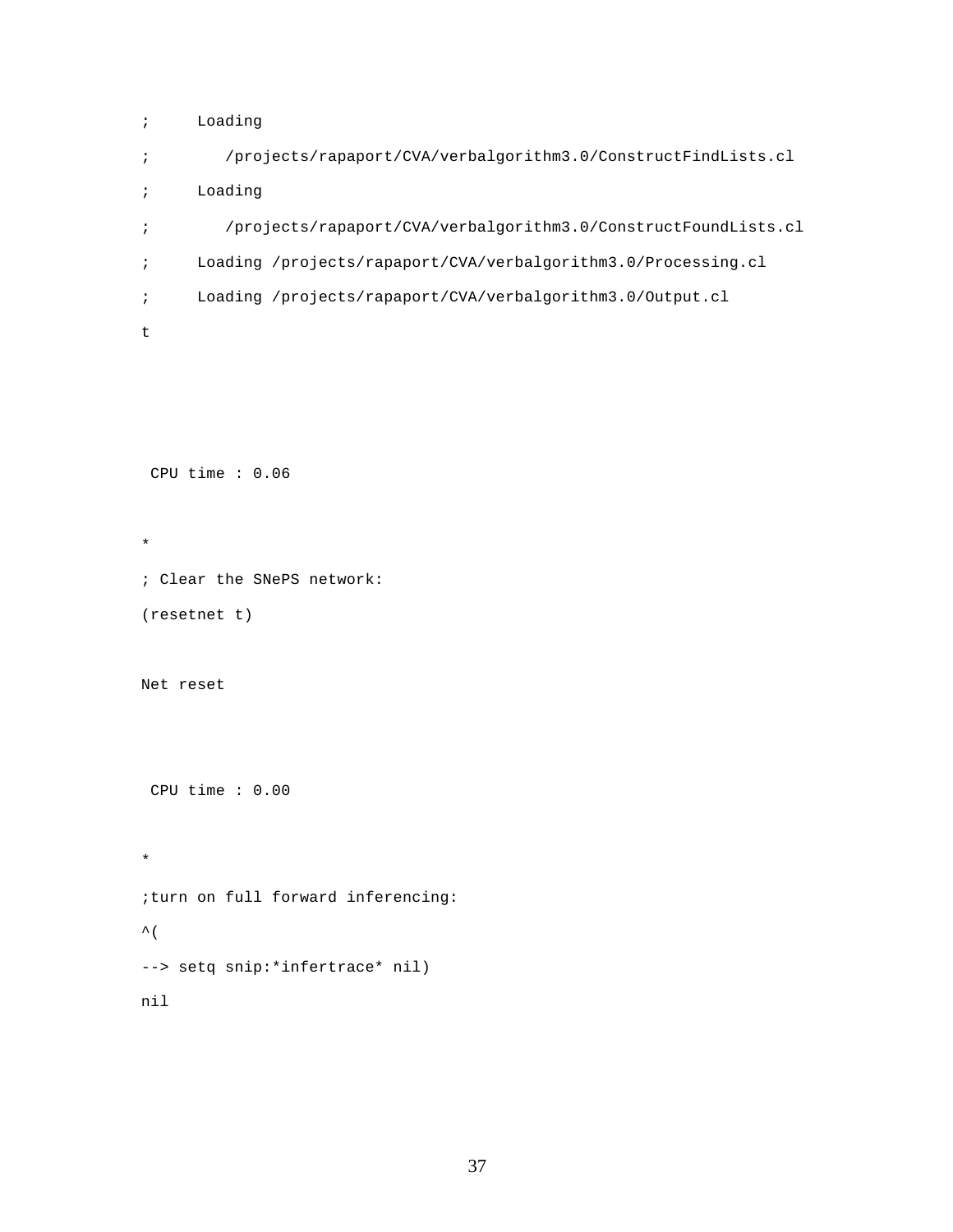```
 CPU time : 0.00 
* 
; ;enter the "snip" package:
\hat{\mathcal{L}}--> in-package snip)
#<The snip package>
 CPU time : 0.00 
* 
\hat{\mathcal{L}}--> defun broadcast-one-report (rep)
         (let (anysent)
            (do.chset (ch *OUTGOING-CHANNELS* anysent)
                  (when (isopen.ch ch)
                      (setq anysent (or (try-to-send-report rep ch) 
anysent)))))
         nil)
broadcast-one-report
```

```
 CPU time : 0.00
```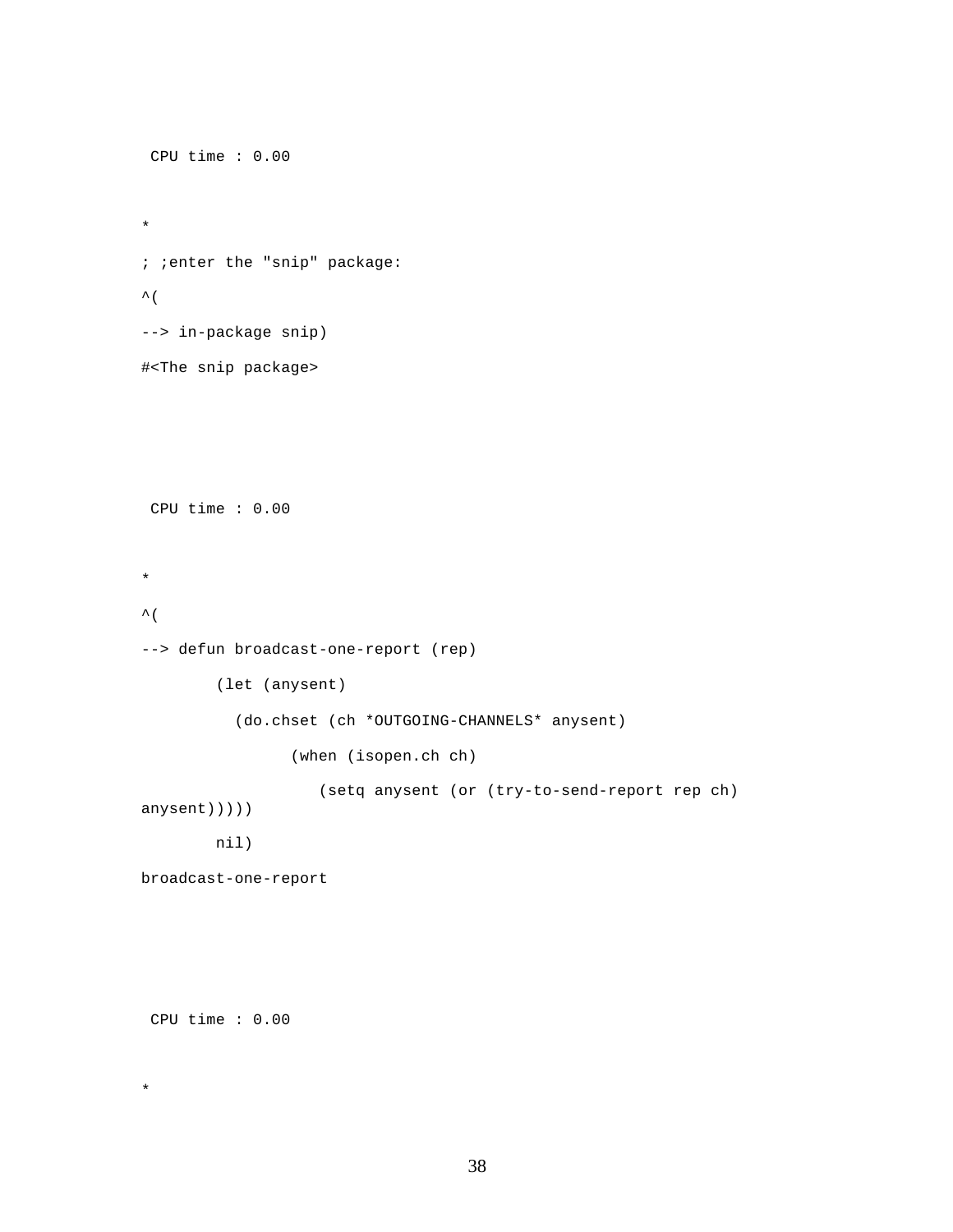;^(in-package sneps)

; load all pre-defined relations:

(intext "/projects/rapaport/CVA/STN2/demos/rels")

File /projects/rapaport/CVA/STN2/demos/rels is now the source of input.

CPU time : 0.00

\*

(a1 a2 a3 a4 after agent against antonym associated before cause class direction equiv etime event from in indobj instr into lex location manner member mode object on onto part place possessor proper-name property rel skf sp-rel stime subclass superclass subset superset synonym time to whole kn\_cat)

CPU time : 0.05

End of file /projects/rapaport/CVA/STN2/demos/rels

CPU time : 0.05

\*

\*

; define WordNet relations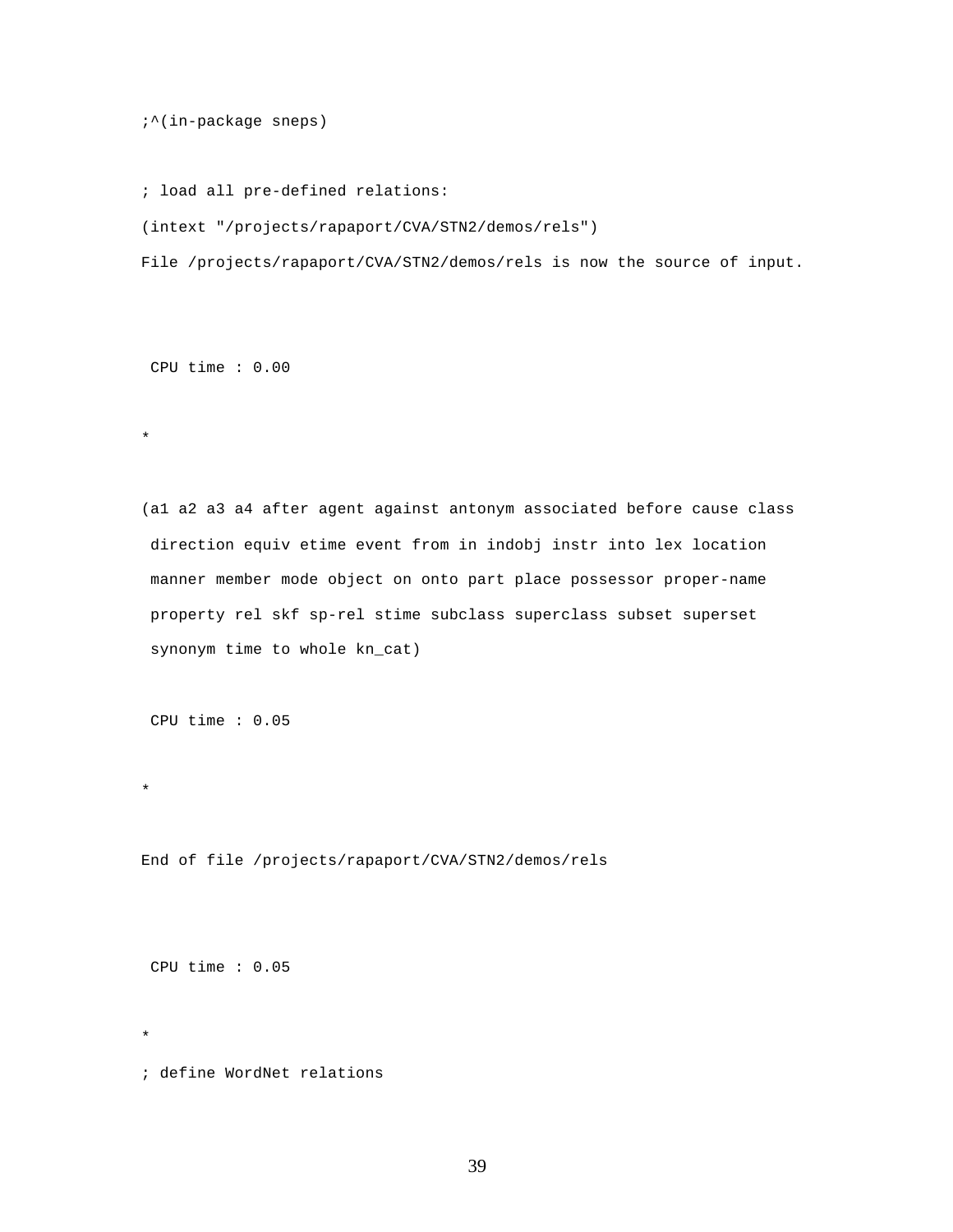```
(define concept word)
(concept word)
 CPU time : 0.00 
* 
; define new relations:
(define similar)
(similar)
 CPU time : 0.00 
* 
; load all pre-defined path definitions:
(intext "/projects/rapaport/CVA/STN2/demos/paths")
File /projects/rapaport/CVA/STN2/demos/paths is now the source of 
input.
 CPU time : 0.00 
* 
before implied by the path (compose before
                              (kstar (compose after- ! before)))
before- implied by the path (compose (kstar (compose before- ! after))
                               before-)
```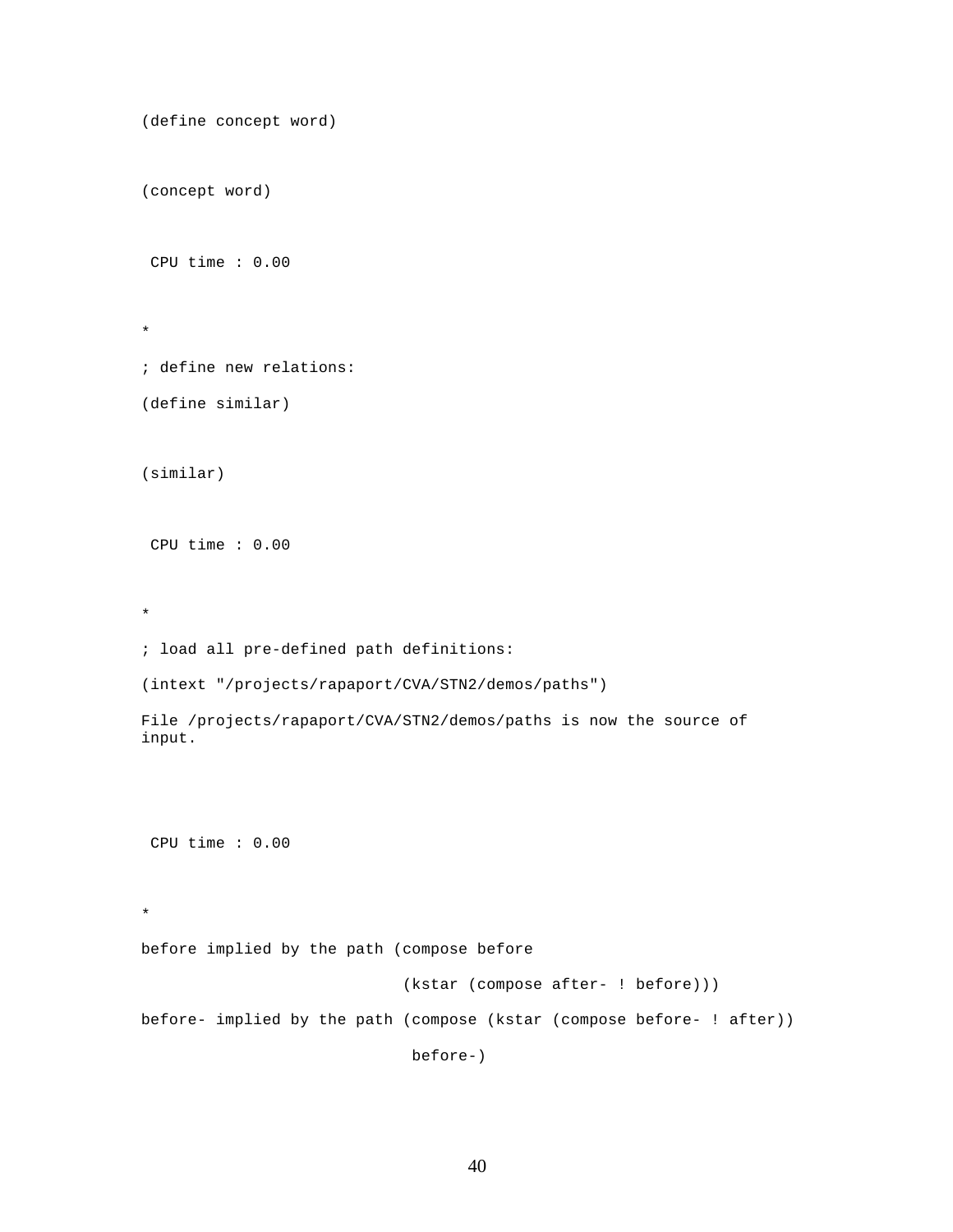CPU time : 0.01 \* after implied by the path (compose after (kstar (compose before- ! after))) after- implied by the path (compose (kstar (compose after- ! before)) after-) CPU time : 0.00 \* class implied by the path (compose class (kstar (compose subclass- ! superclass))) class- implied by the path (compose (kstar (compose superclass- ! subclass)) class-) CPU time : 0.00 \* subclass implied by the path (compose subclass (kstar (compose superclass- ! subclass))) subclass- implied by the path (compose (kstar (compose subclass- ! superclass)) subclass-)

41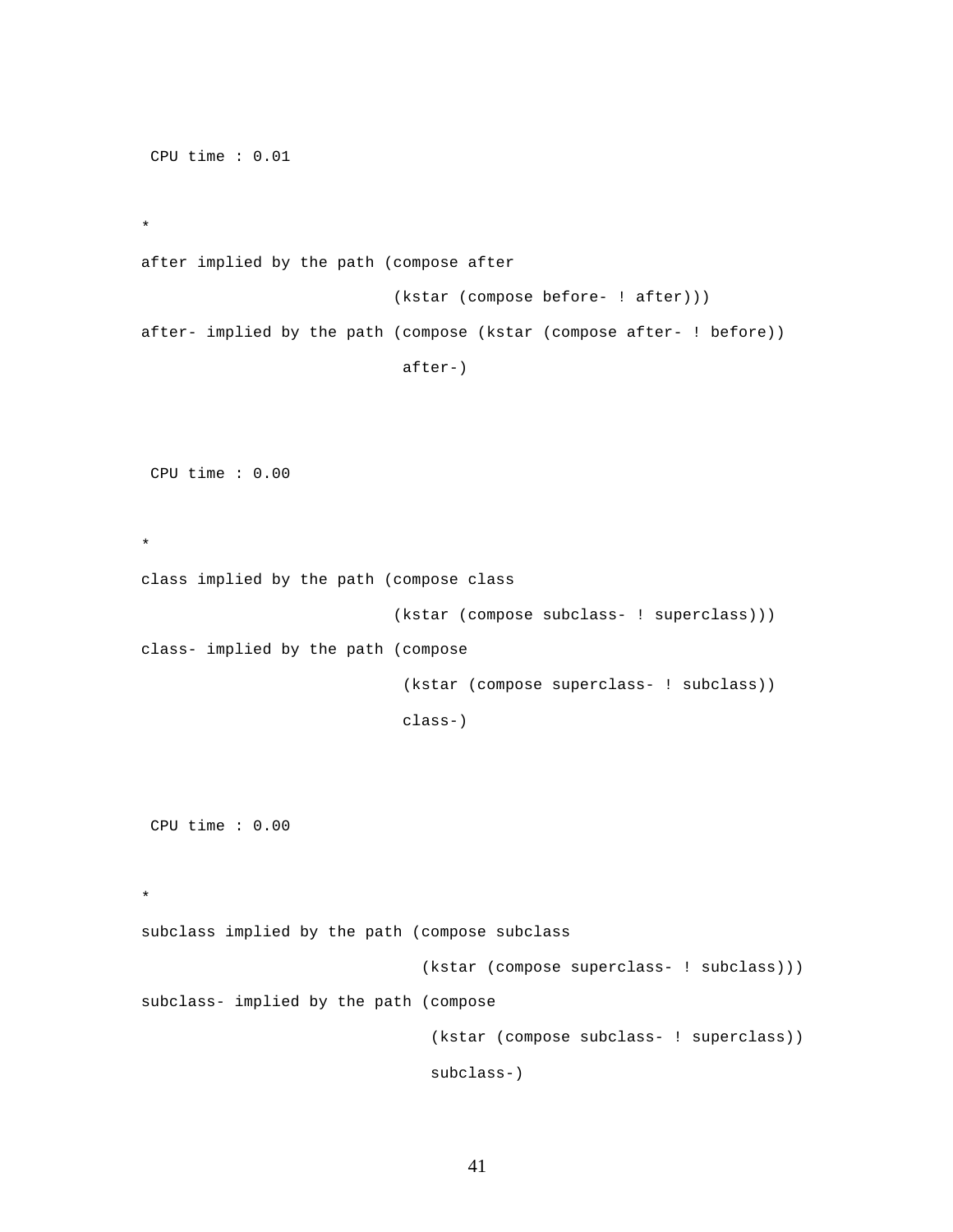CPU time : 0.00

\*

\*

\*

member implied by the path (compose member (kstar (compose equiv- ! equiv))) member- implied by the path (compose (kstar (compose equiv- ! equiv)) member-)

CPU time : 0.00

End of file /projects/rapaport/CVA/STN2/demos/paths

CPU time : 0.01

;;---------------------------------------------------------------- ;;----------------------------------------------------------------

; THE CONTEXT:

; ============

; Suddenly the tempest redoubled. The poor young woman could augur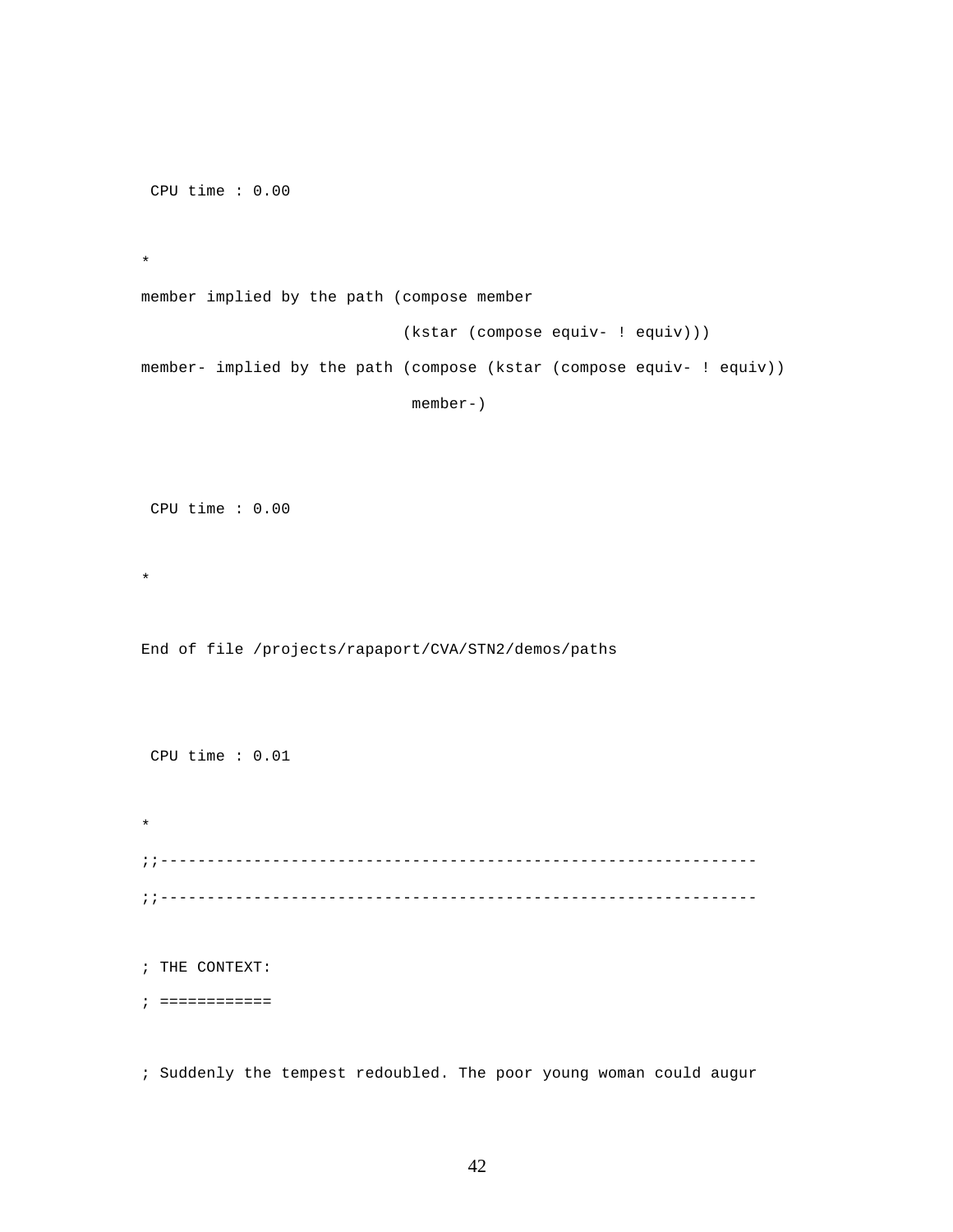; nothing favorable as she listened to the threatening heavens, the ; changes of which were interpreted in those credulous days according to ; the ideas or the habits of individuals. ; ; from: http://www.gutenberg.net/etext98/htdsn10.txt ; ;;---------------------------------------------------------------- ; PARAPHRASED: ; ; The tempest redoubled. ; (ant:) The woman listened to the heavens. ; (cq:) The woman augured a thing that was not favorable. ; In those days, people interpreted a change in the heavens. ; In credulous days, people are credulous. ; The act of interpretation, in those (credulous) days, ; is done by the relation of "manner" ; with respect to "ideas" and "habits" possessed by the agent, ;;---------------------------------------------------------------- ; OBJECTS: ; tempest ; woman ; (no)thing ; heavens ; change

; days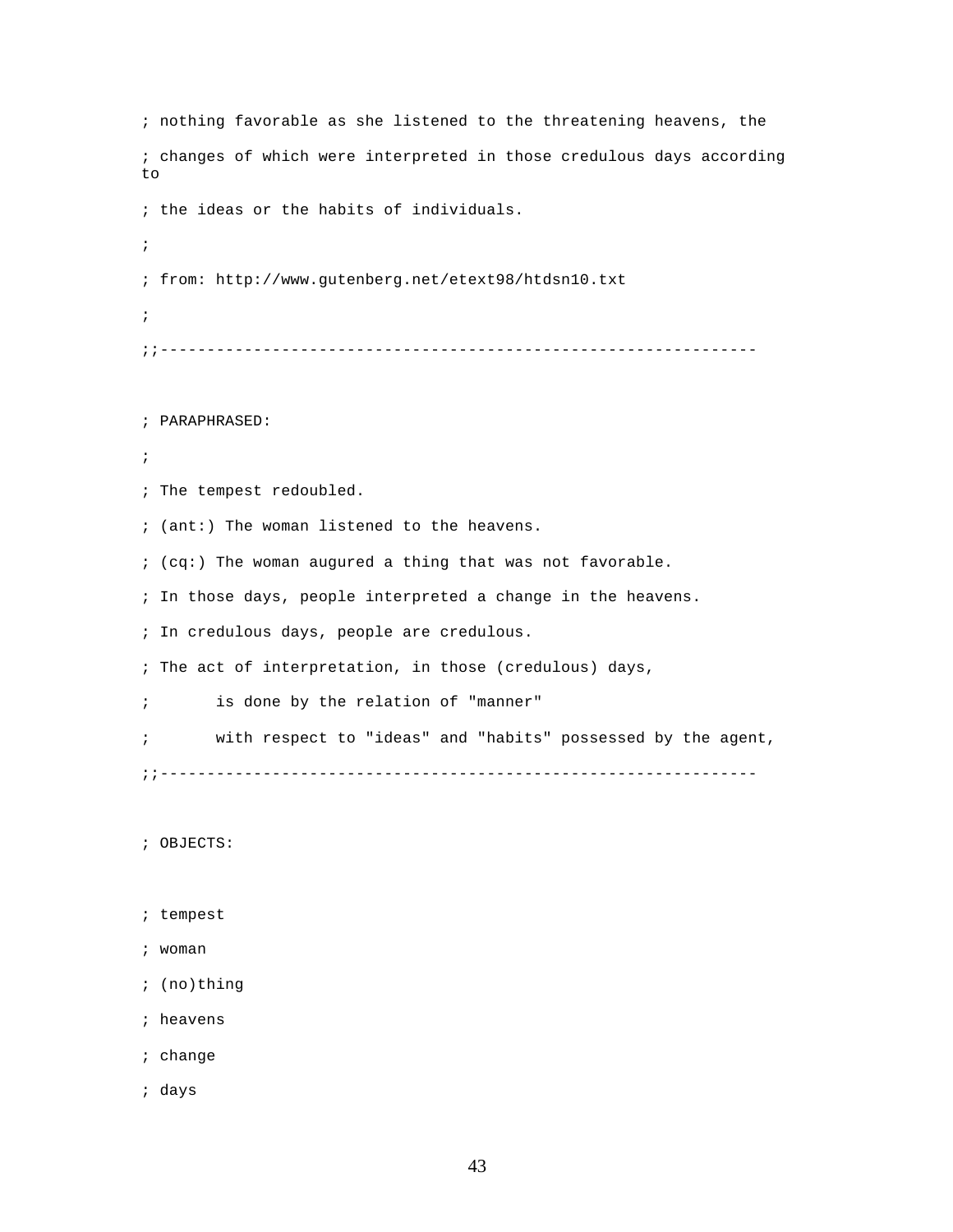```
; individuals
```
; tempest

```
; ; ------------------------------
```
; PROPERTIES OF OBJECTS

```
; act: redouble
; equiv: heavens
; 
; woman
; property: young
; property: poor
; act: augur
; act: listen(heavens)
; 
; thing
; property: not favorable
; heavens
; equiv: tempest
; property: threatening
; possesses: change
; change
; 
; individuals
; act: interpret change
; ; -------------------------------
```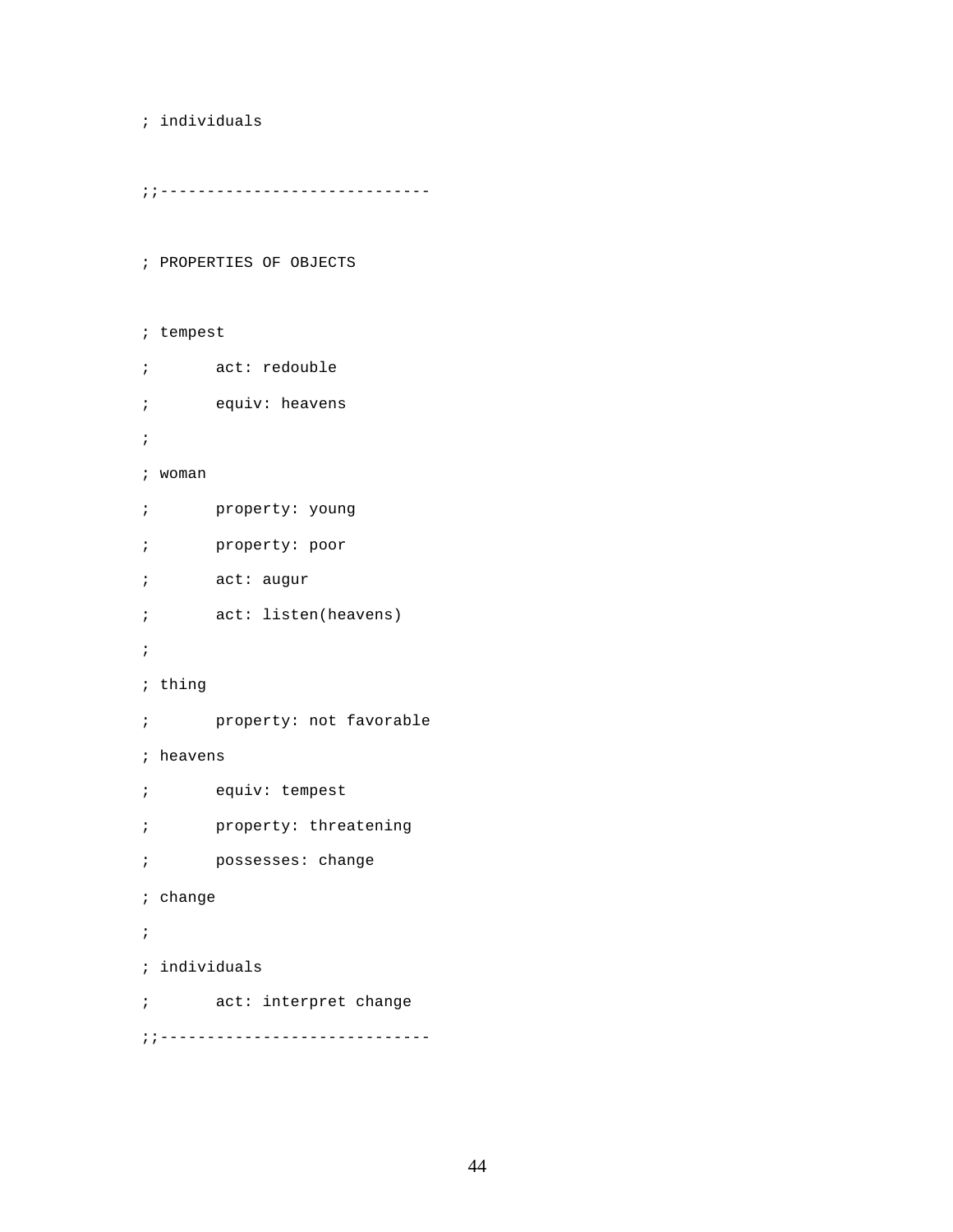```
; BACKGROUND KNOWLEDGE:
; =====================
;;----------------------------------------------------------
; General rules:
; 
; If action A is performed by agent Y on object Z,
; and action B is performed by agent Y on object Z,
; then A and B are similar. 
; 
; If action A and action B are similar, and A causes C, 
; then B causes C as well. 
;
; If X and Y are equiv, and X has property A, then Y has property A.
; If X and Y are equiv, and X does act A, then Y does act A.
; If X and Y are equiv, and X is a member of class A,
; then Y is a member of class A.
; If X and Y are equiv, and X is a subclass of A, then Y is a subclass 
of A.
;;----------------------------------------------------------
;;----------------------------------------------------------
;;; If action A is performed by agent Y on object Z,
i:i and action B is performed by agent Y on object Z,
;;; then A and B are similar. 
;;----------------------------------------------------------
```
;(show

(describe (add forall (\$A \$B \$Y \$Z)

&ant ( (build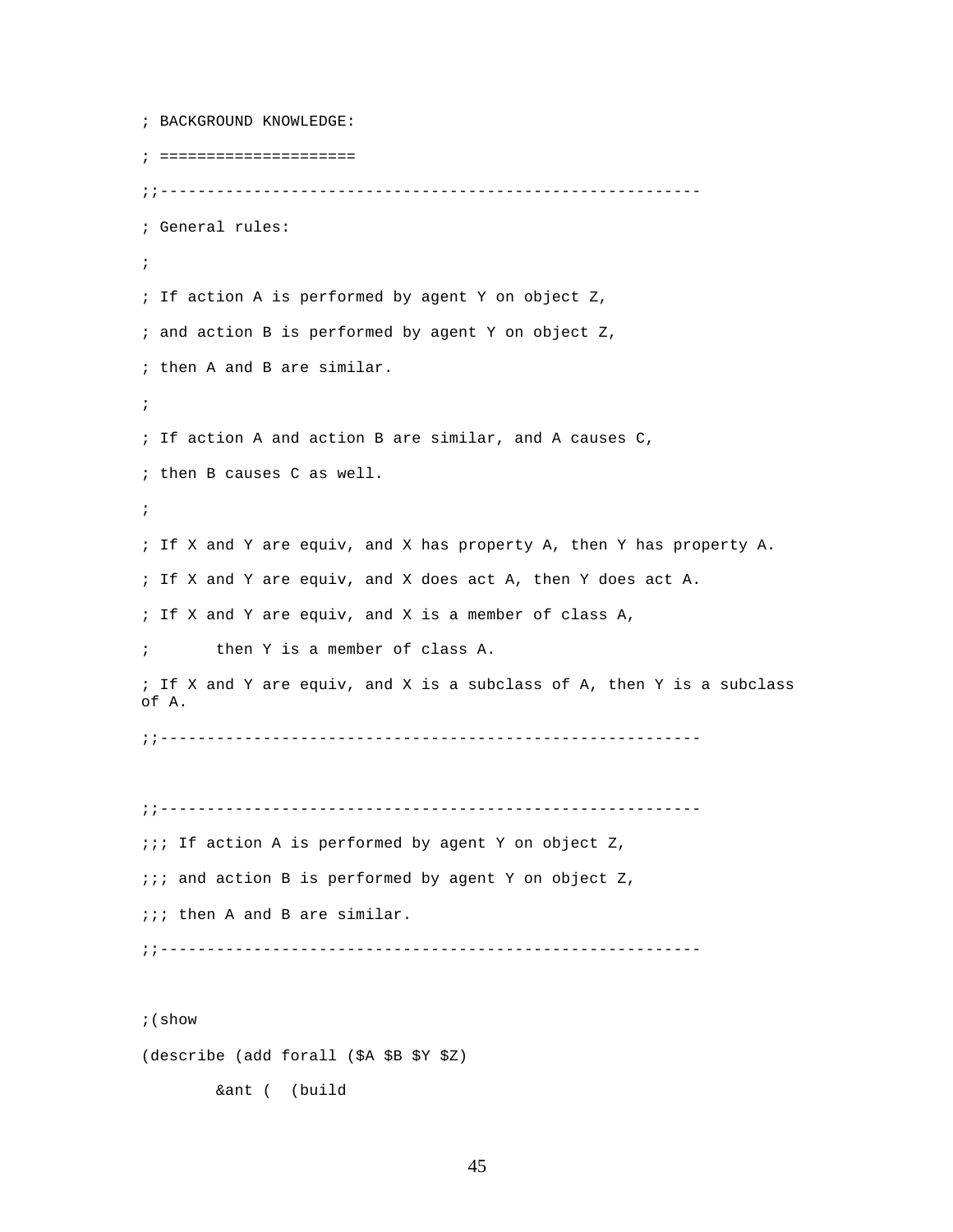```
 agent *Y 
                        act (build action *A object *Z)
 )
                (build 
                        agent *Y 
                        act (build action *B object *Z)
 ) 
 )
        cq (build similar *A similar *B)
))
(m1! (forall v4 v3 v2 v1)
  (&ant (p4 (act (p3 (action v2) (object v4))) (agent v3))
  (p2 (act (p1 (action v1) (object v4))) (agent v3)))
  (cq (p5 (similar v2 v1))))
(m1!)
 CPU time : 0.01 
* ; )
;;----------------------------------------------------------
;;; If action I and action J are similar, and the act containing
\cdots i; action I causes K, then the act containing action J causes K as
well. 
;;;
;;; Note: the actions do not need to have the same agent or object.
;;----------------------------------------------------------
```

```
46
```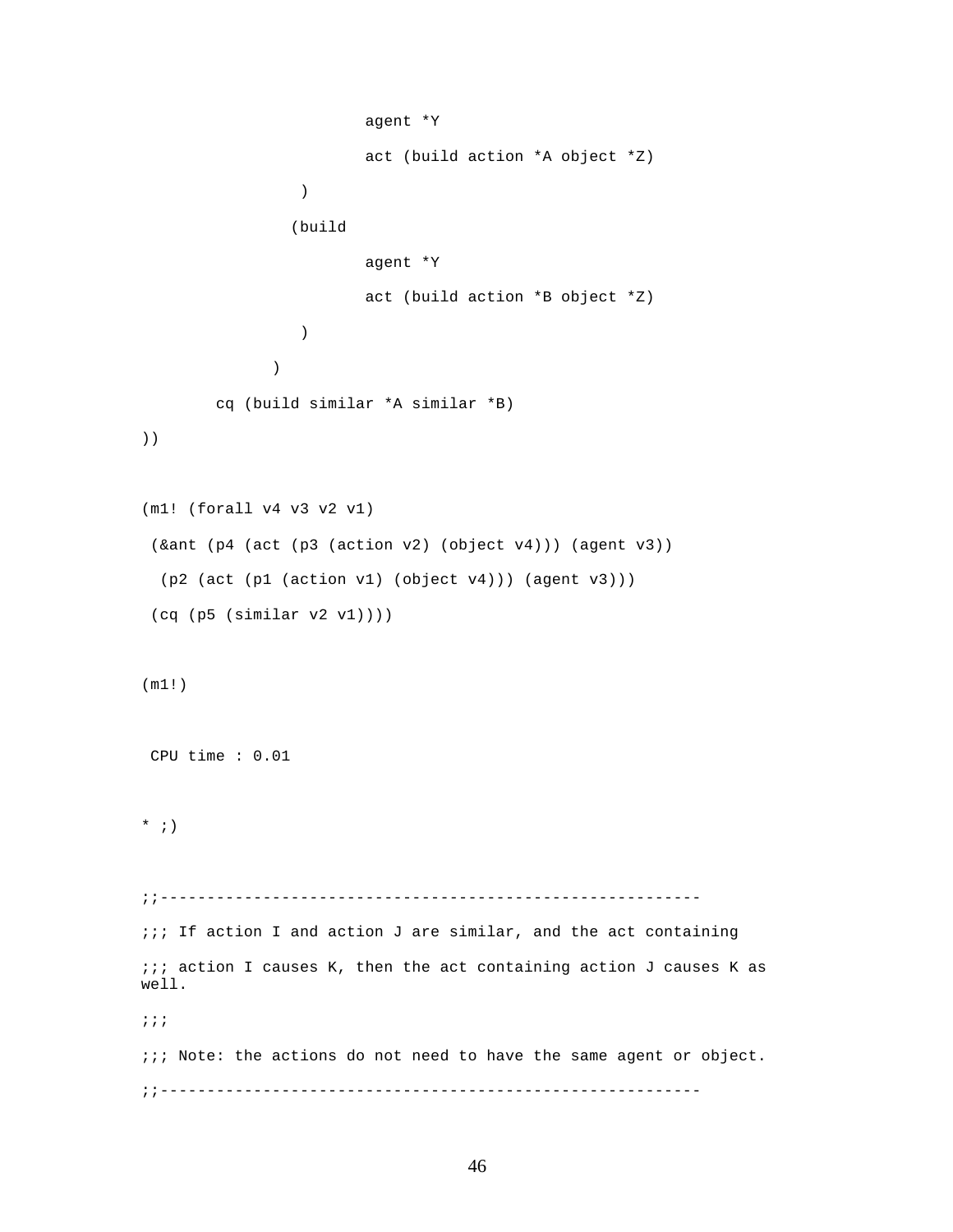```
;; $I and $J are actions
;; $W and $V are agents
;; $U and $T are objects
;(show
(describe (add forall ($I $J $K $W $V $U $T)
         &ant ( 
                 (build similar *I similar *J)
                 (build cause (build agent *W 
                                          act (build 
                                                   action *I 
                                                   object *U))
                          effect *K) )
         cq (build cause (build agent *V act (build action *J object 
*T))
                   effect *K)
))
(m2! (forall v11 v10 v9 v8 v7 v6 v5)
  (&ant
  (p9 (cause (p8 (act (p7 (action v5) (object v10))) (agent v8)))
   (effect v7))
   (p6 (similar v6 v5)))
  (cq
   (p12 (cause (p11 (act (p10 (action v6) (object v11))) (agent v9)))
   (effect v7))))
```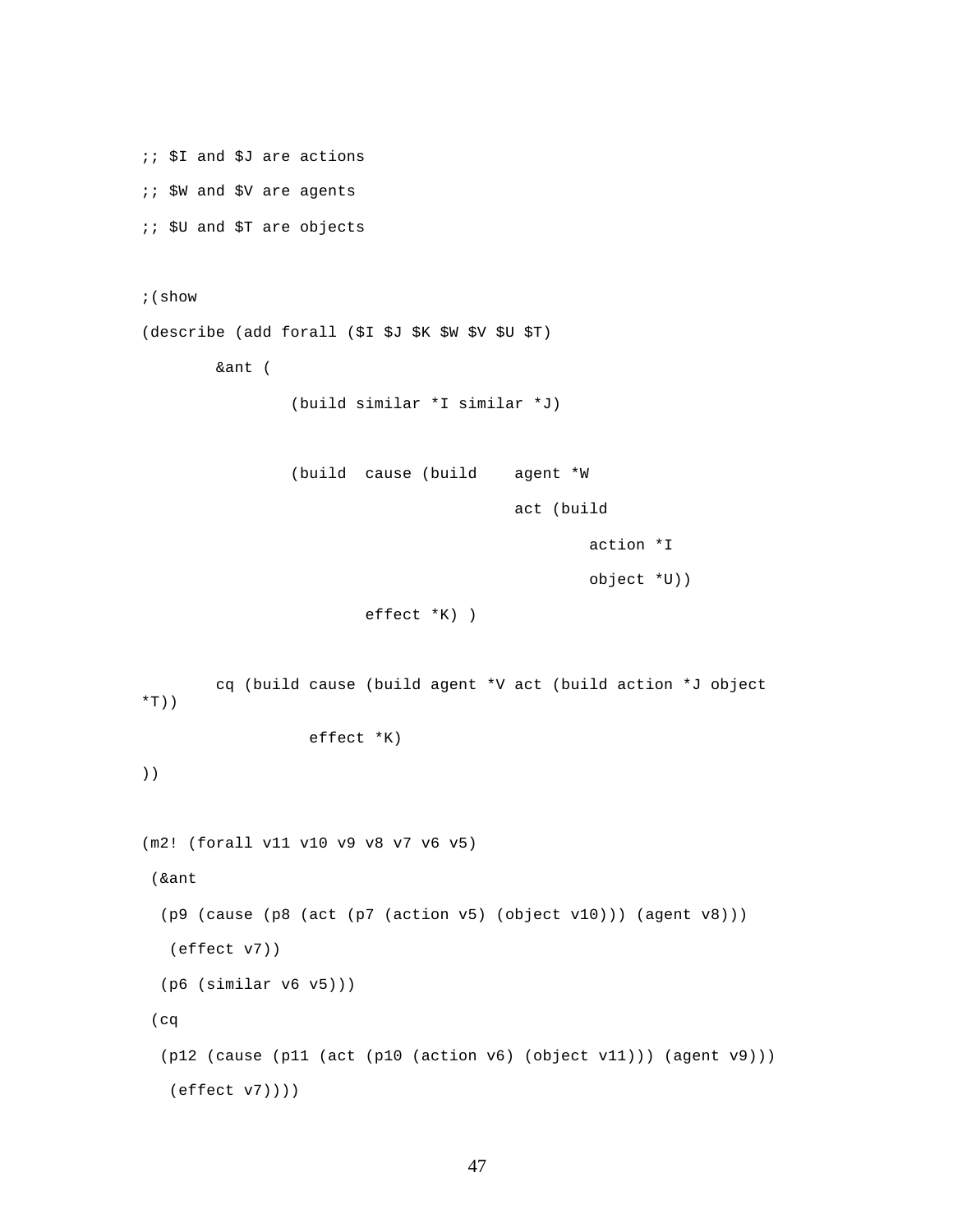```
(m2!)
 CPU time : 0.02 
* ; )
;;; GENERIC RULES FOR "EQUIV" CASE FRAME
;;----------------------------------------------------------
;;; These rules add some meaning to what it means for 
iii two things to be equiv.
;;----------------------------------------------------------
\cdots Equivalent things will share the same properties
;;;
;;; If X and Y are equiv, and X has property A, 
iii then Y also has property A.
;;----------------------------------------------------------
;(show
(describe (add forall ($x1 $y1 $a1)
         &ant ( 
                 (build equiv *x1 equiv *y1)
                 (build object *x1 property *a1) 
 )
         cq (build object *y1 property *a1)
))
```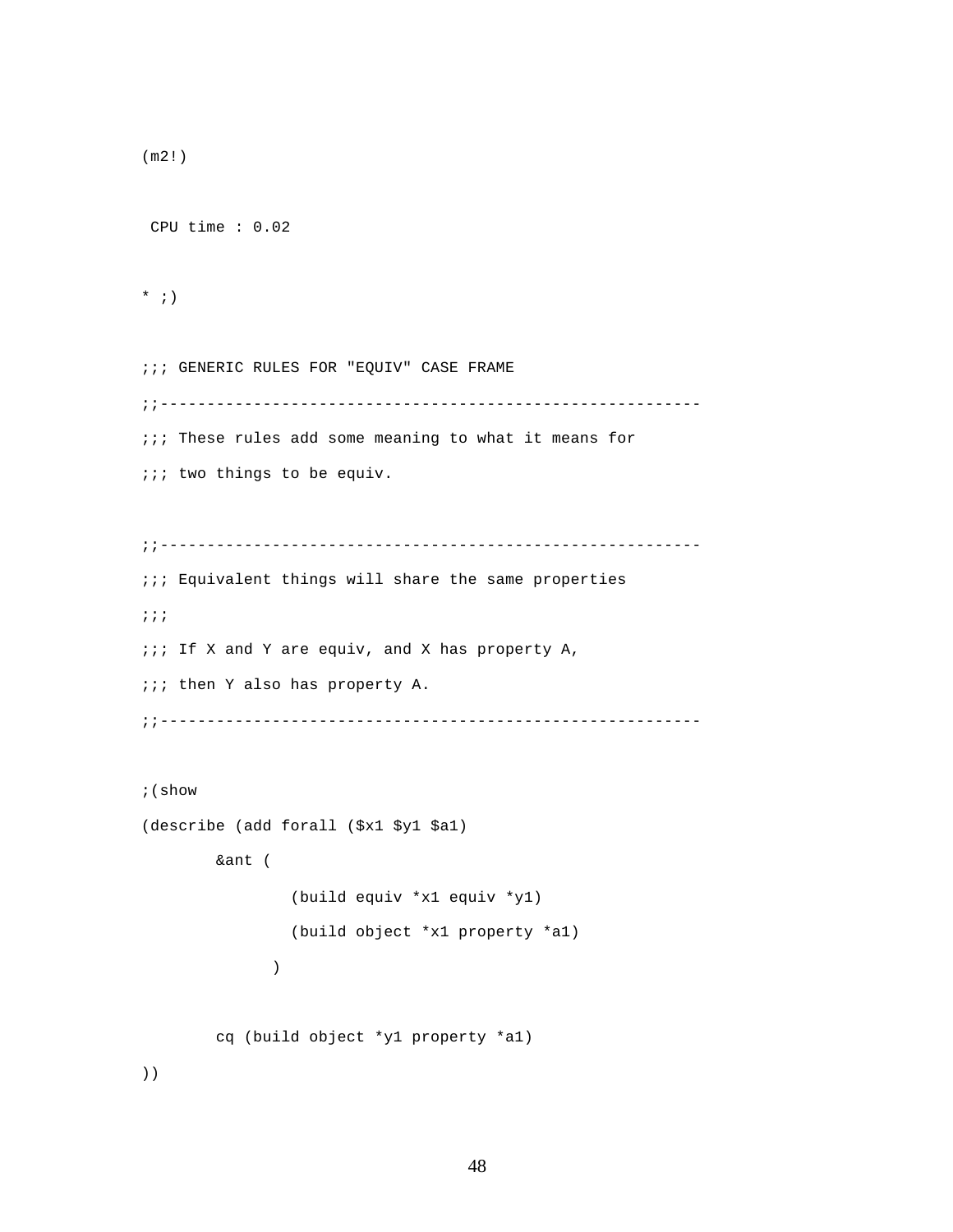```
(m3! (forall v14 v13 v12)
  (&ant (p14 (object v12) (property v14)) (p13 (equiv v13 v12)))
 (cq (p15 (object v13) (property v14))))
(m3!)
 CPU time : 0.01 
* ; )
;;----------------------------------------------------------
;;; Equivalent things will do the same actions
;;;
;;; If X and Y are equiv, and X does act A, 
;;; then Y also does act A.
;;; Note, this is for an intransitive act
;;----------------------------------------------------------
(describe (add forall ($x2 $y2 $a2)
         &ant ( 
                 (build equiv *x2 equiv *y2)
                 (build agent *x2 act (build action *a2)) 
 )
         cq (build agent *y2 act (build action *a2))
))
(m4! (forall v17 v16 v15)
```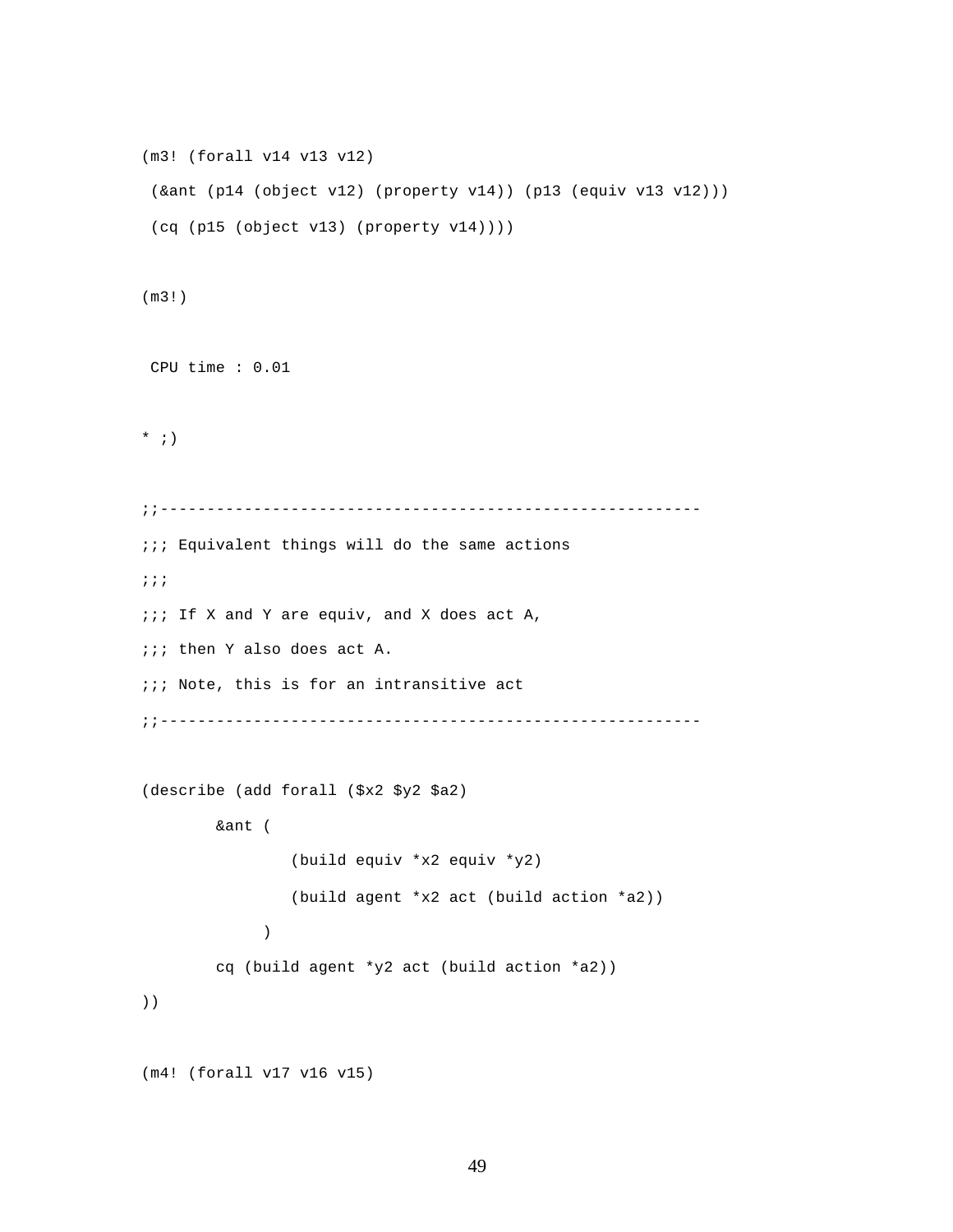```
 (&ant (p18 (act (p17 (action v17))) (agent v15))
  (p16 (equiv v16 v15)))
  (cq (p19 (act (p17)) (agent v16))))
(m4!)
 CPU time : 0.02 
* 
;;----------------------------------------------------------
;;; Equivalent things will share the same class membership
;;;
;;; If X and Y are equiv, and X is a member of class A, 
;;; then Y is also a member of class A.
;;----------------------------------------------------------
(describe (add forall ($x3 $y3 $a3)
         &ant ( (build equiv *x3 equiv *y3)
                 (build member *x3 class *a3) )
         cq (build member *y3 class *a3)
))
(m5! (forall v20 v19 v18)
  (&ant (p21 (class v20) (member v18)) (p20 (equiv v19 v18)))
 (cq (p22 (class v20) (member v19))))
(m5!)
```
CPU time : 0.02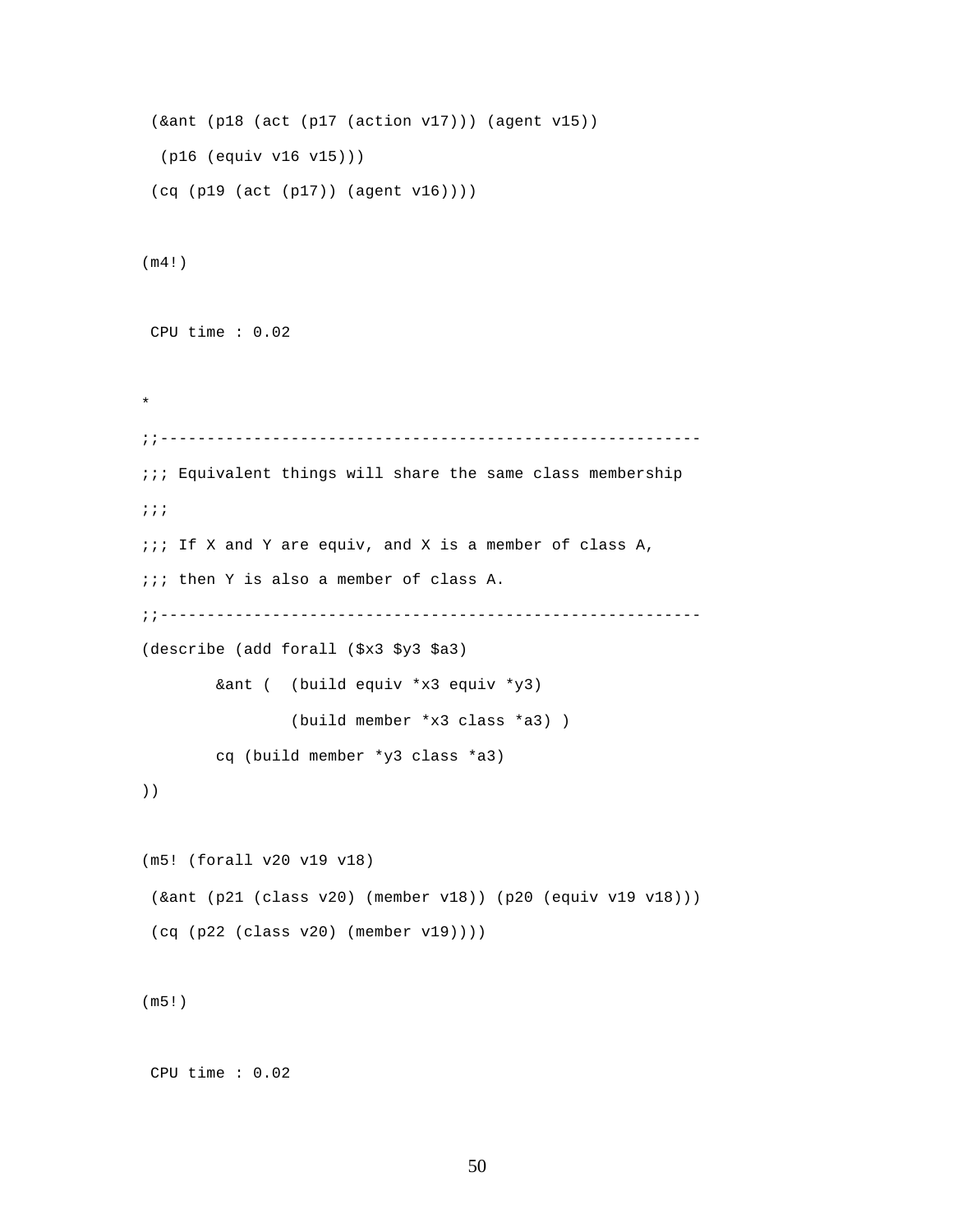```
;;----------------------------------------------------------
;;; ;;; Equivalent things will share the same superclass
;;;
;;; If X and Y are equiv, and X is a subclass of A, 
;;; then Y is also a subclass of A.
;;----------------------------------------------------------
(describe (add forall ($x4 $y4 $a4)
         &ant ( (build equiv *x4 equiv *y4)
                 (build subclass *x4 superclass *a4) )
         cq (build subclass *y4 superclass *a4)
))
(m6! (forall v23 v22 v21)
  (&ant (p24 (subclass v21) (superclass v23)) (p23 (equiv v22 v21)))
  (cq (p25 (subclass v22) (superclass v23))))
(m6!)
 CPU time : 0.05 
* 
;;----------------------------------------------------------
; BACKGROUND KNOWLEDGE AND RULES PROVIDED IN THE CONTEXT
;;----------------------------------------------------------
```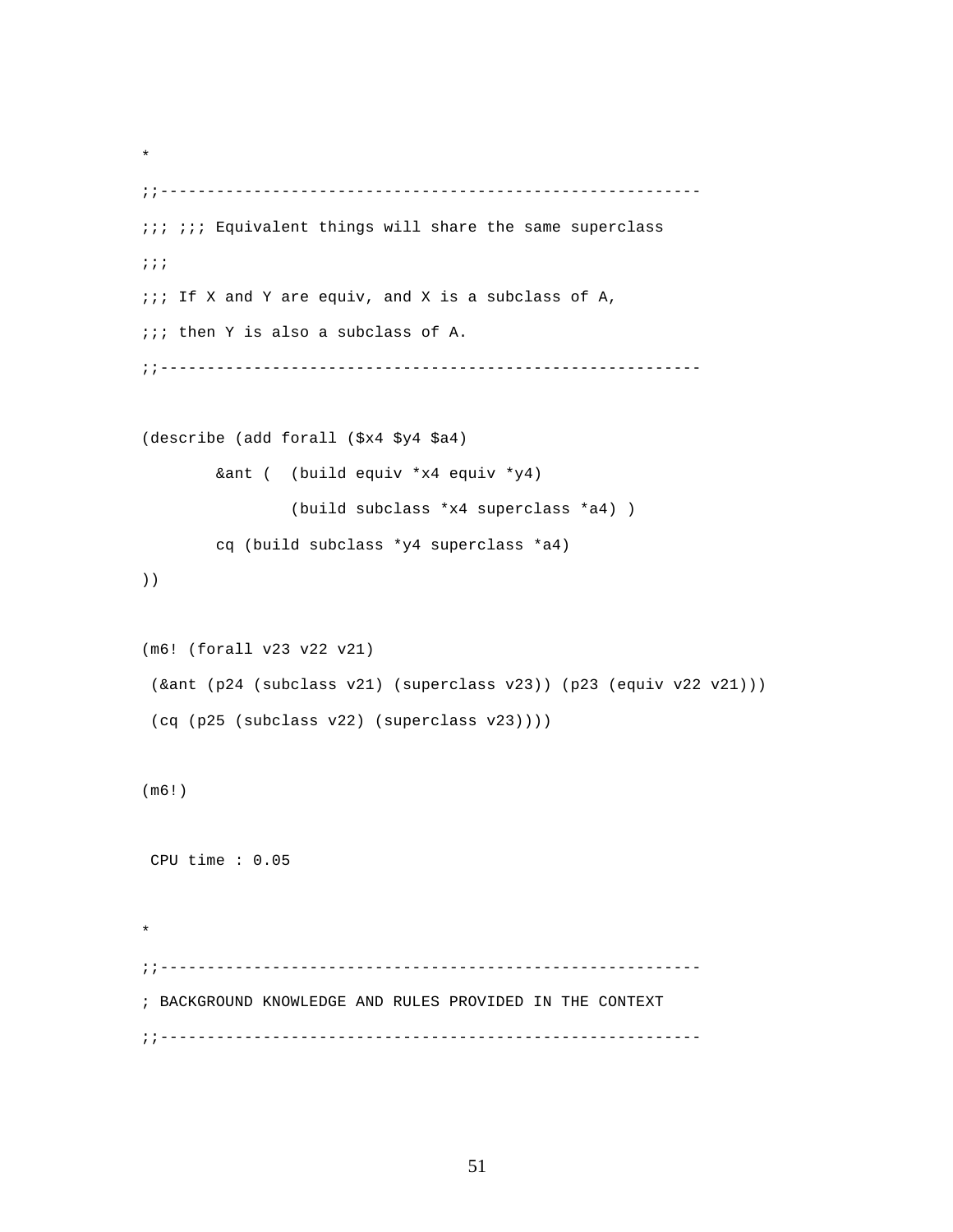;;--------------------------------------------------------- *iii* Tempest and heavens refer to the same thing.  $i:i$  We can therefore say that tempest is equiv to heavens ;;----------------------------------------------------------

(describe

 (add equiv (build lex "tempest") = tempest equiv (build lex "heavens") = heavens ) ) (m9! (equiv (m8 (lex heavens)) (m7 (lex tempest)))) (m9!) CPU time : 0.02 \* ;;---------------------------------------------------------- ;;; The tempest redoubled. ;;----------------------------------------------------------

(describe

(add

 agent \*tempest act (build action (build lex "redouble") = redouble) )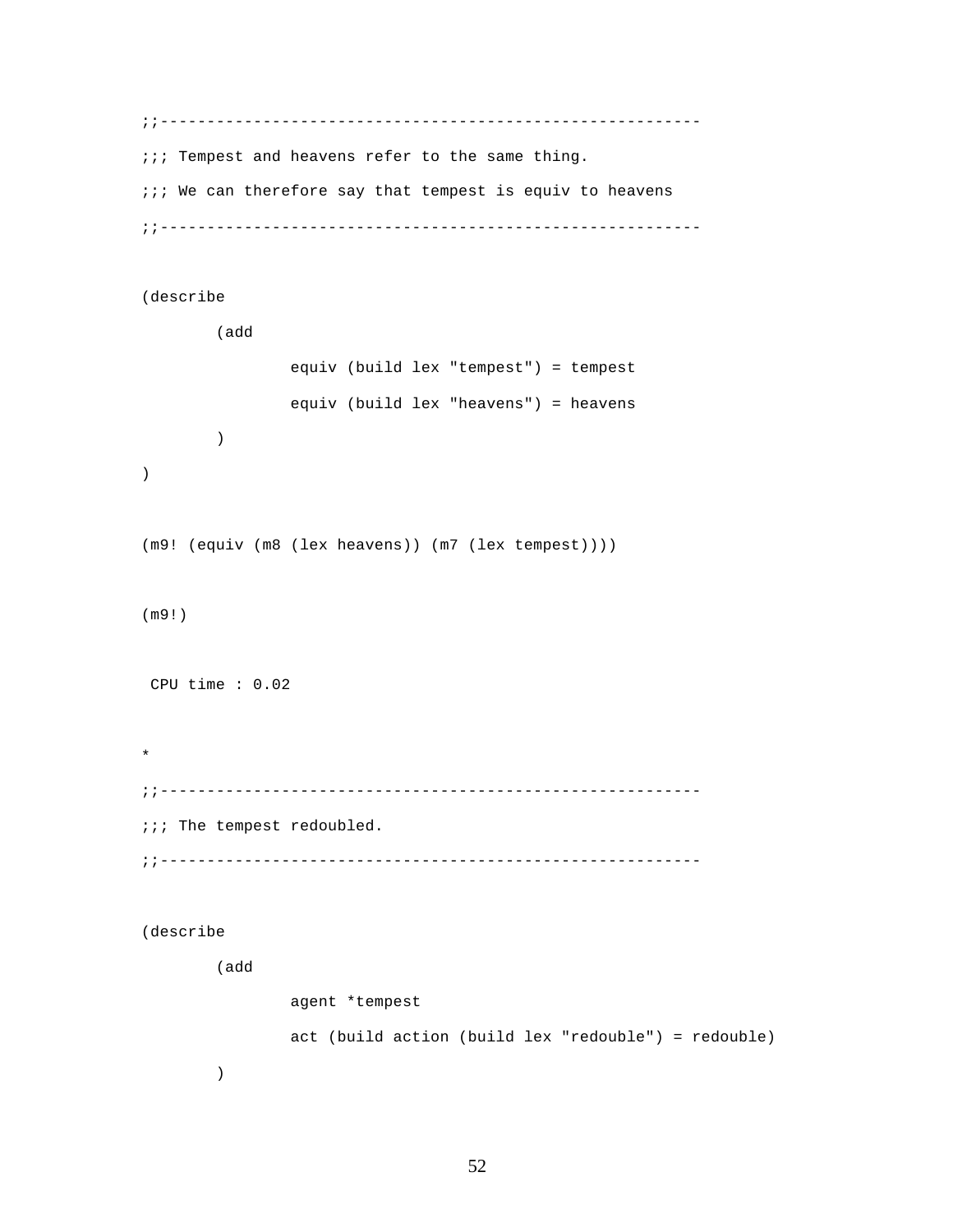```
(m13! (act (m11 (action (m10 (lex redouble)))))
 (agent (m8 (lex heavens))))
(m12! (act (m11)) (agent (m7 (lex tempest))))
```
(m13! m12!)

)

CPU time : 0.04

\* ;;---------------------------------------------------------- ;;; The woman is young ;;----------------------------------------------------------

(describe

(add

)

```
 object (build lex "the woman") = theWoman
 property (build lex "young")
```
)

```
(m16! (object (m14 (lex the woman))) (property (m15 (lex young))))
```
(m16!)

CPU time : 0.02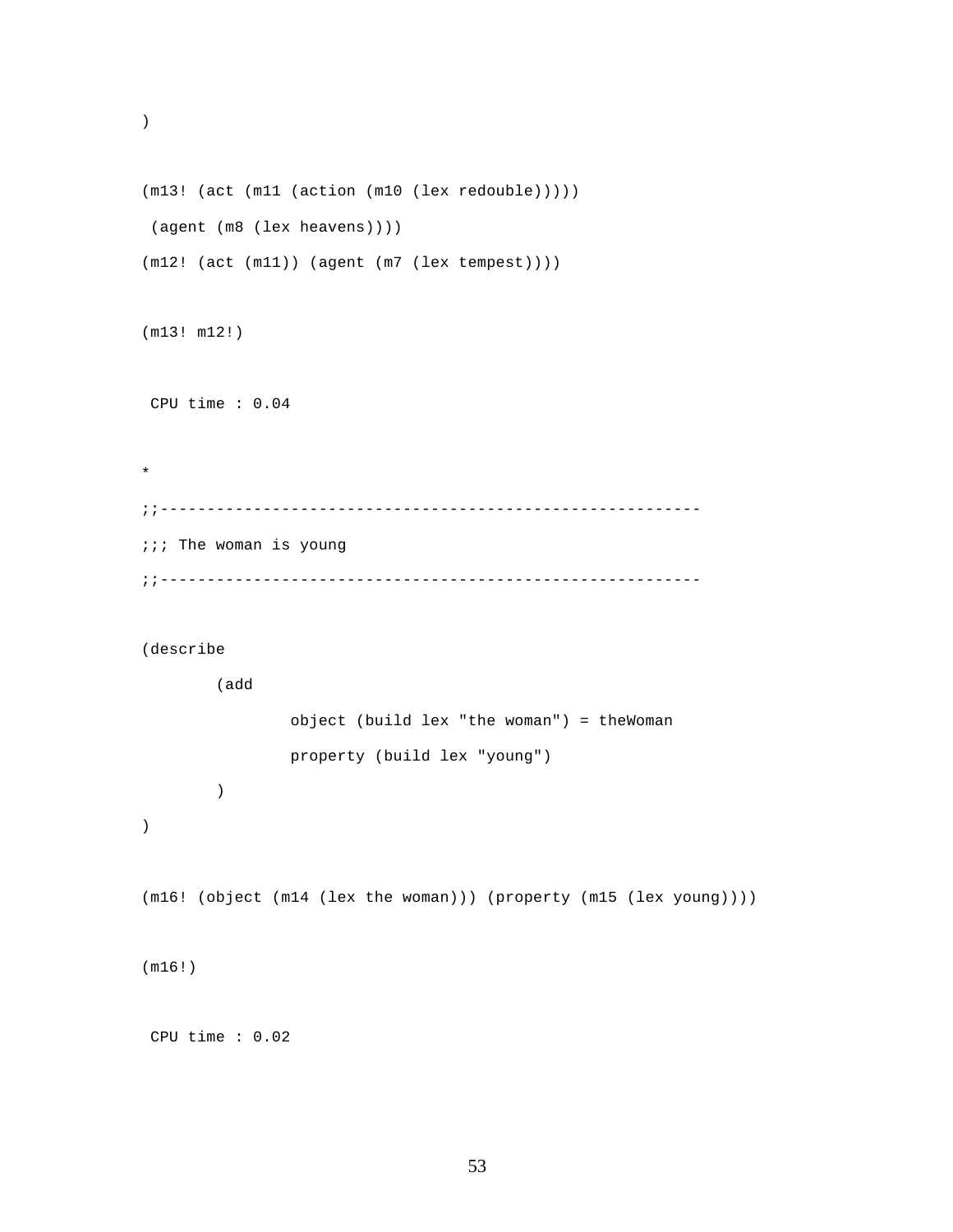\* ;;---------------------------------------------------------- ;;; The woman is poor ;;----------------------------------------------------------

## (describe

 (add object \*theWoman property (build lex "poor") ) ) (m18! (object (m14 (lex the woman))) (property (m17 (lex poor)))) (m18!) CPU time : 0.01 \* ;;---------------------------------------------------------  $i:i$  The woman is a member of the class human ;;----------------------------------------------------------

(describe (assert

 member \*theWoman class (build lex "human") = human))

(m20! (class (m19 (lex human))) (member (m14 (lex the woman))))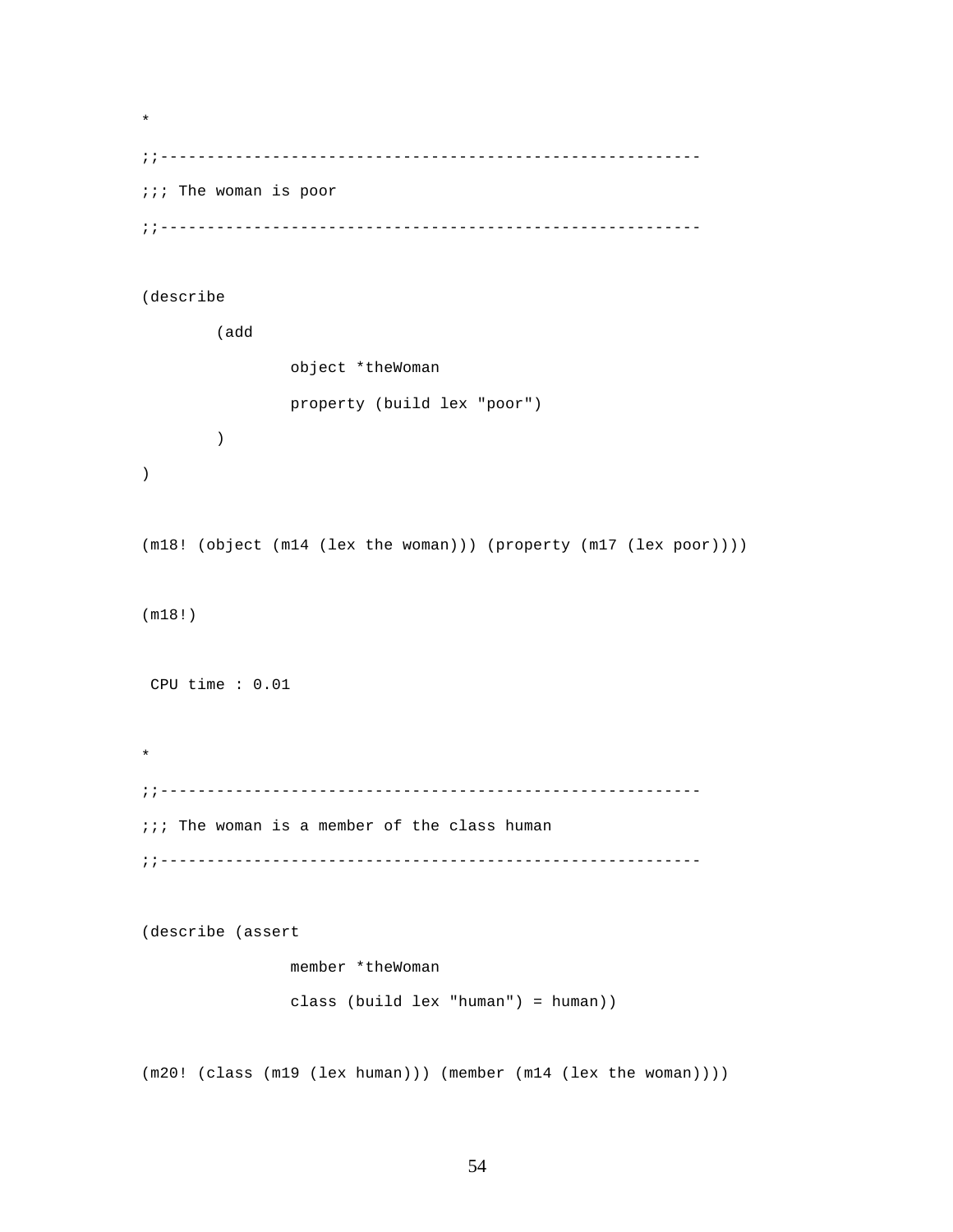```
(m20!)
 CPU time : 0.00 
* 
;;----------------------------------------------------------
;;; The object of "augur" is "nothing favorable". 
;;;
iii However, since it would be silly to create an object
;;; called "nothing" with the property "favorable".
;;;
;;; Other possibilities could have been to represent it as 
;;; "A thing that is not favorable".
;;;
\cdots However, I settled on creating an object that is just the
;;; concept "nothing favorable" with the property "not favorable"
;;; (or just "unfavorable")
;;----------------------------------------------------------
(describe 
         (add
                 object (build lex "nothing favorable") =
```
nothingFavorable

)

 property (build lex "not favorable") = unfavorable )

(m23! (object (m21 (lex nothing favorable)))

```
55
```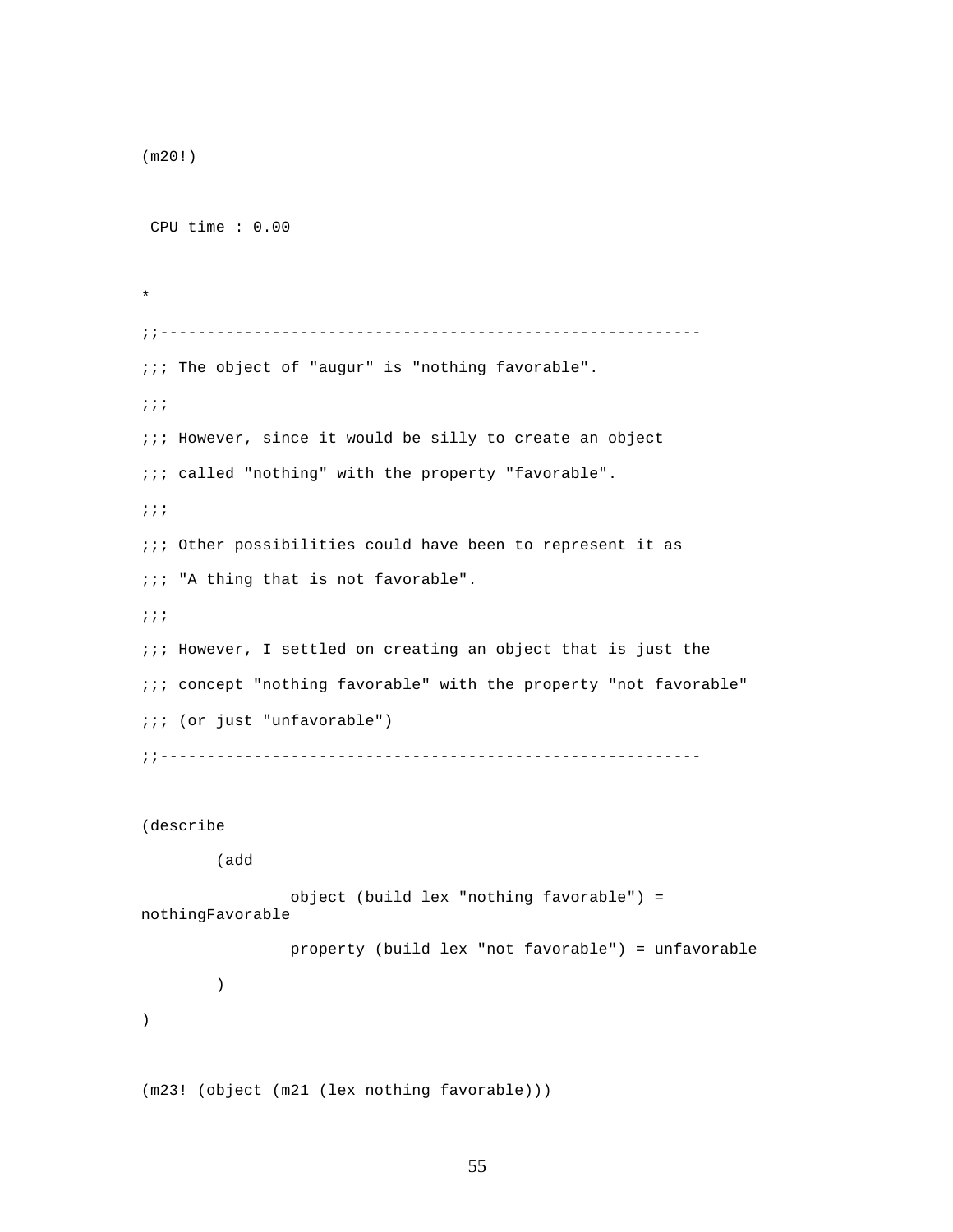```
 (property (m22 (lex not favorable))))
(m23!)
 CPU time : 0.04 
* 
;;----------------------------------------------------------
iii The heavens are threatening
;;----------------------------------------------------------
(describe 
         (add
                 object *heavens
                 property (build lex "threatening") = threatening
         )
)
(m26! (object (m7 (lex tempest))) (property (m24 (lex threatening))))
(m25! (object (m8 (lex heavens))) (property (m24)))
(m26! m25!)
 CPU time : 0.04 
* 
;;----------------------------------------------------------
;;; "days" are credulous
```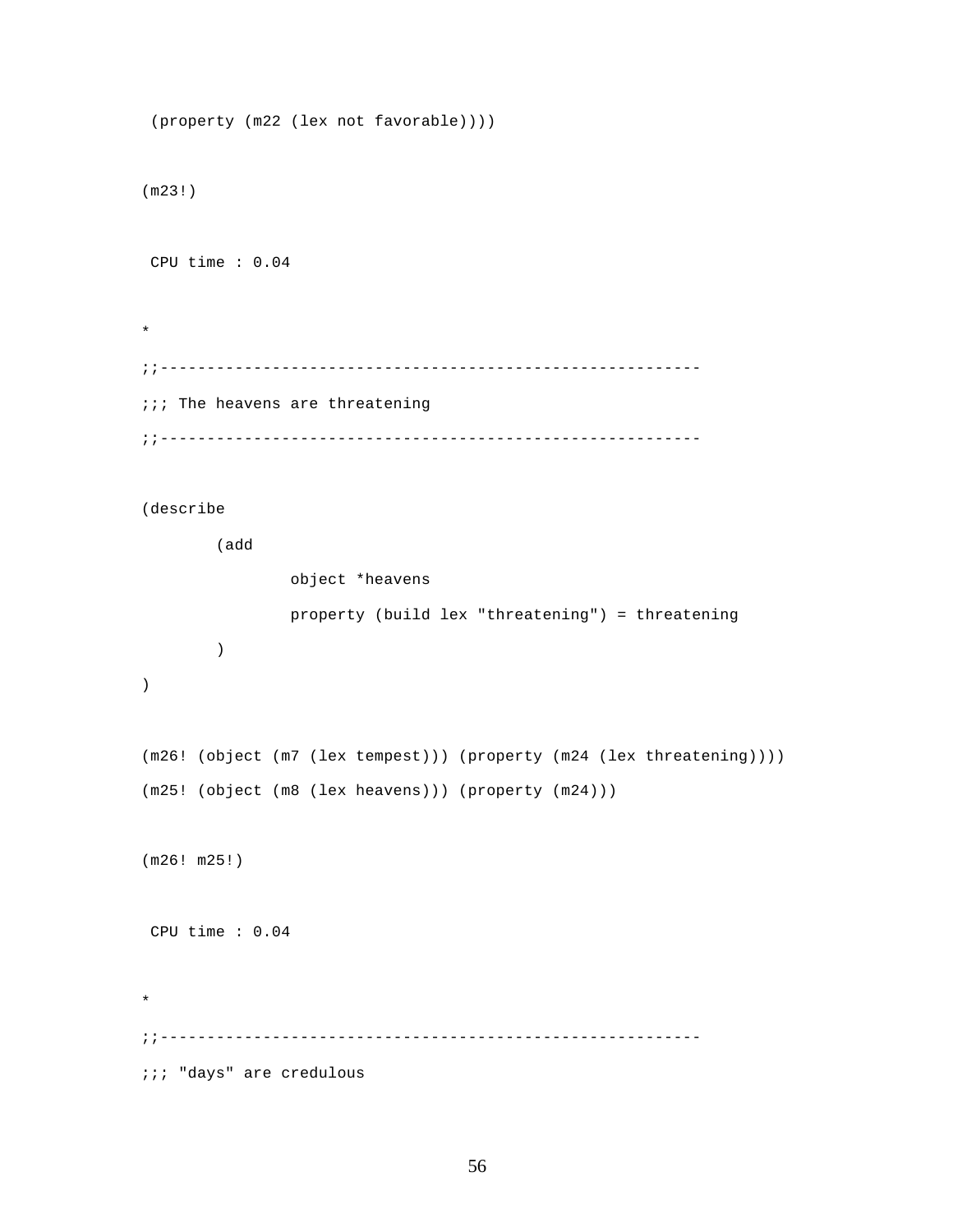;;; ;;; Later there is a rule that asserts that "days" being credulous *iii* means that people are credulous. ;;---------------------------------------------------------- (describe (assert object (build lex "days") = days property (build lex "credulous") = credulous)) (m29! (object (m27 (lex days))) (property (m28 (lex credulous)))) (m29!) CPU time : 0.00 \* ;;---------------------------------------------------------  $i:i$  I will define superordinates for the objects above ;;; ;;; The ontologies used here come from WordNet 2.0: *;***;** They were retrieved using the automated ;;; WordNet-to-SNePS interface (wns) ;;---------------------------------------------------------- ;;; tempest ;;; => windstorm ;;; => storm, violent storm

;;; => atmospheric phenomenon

```
57
```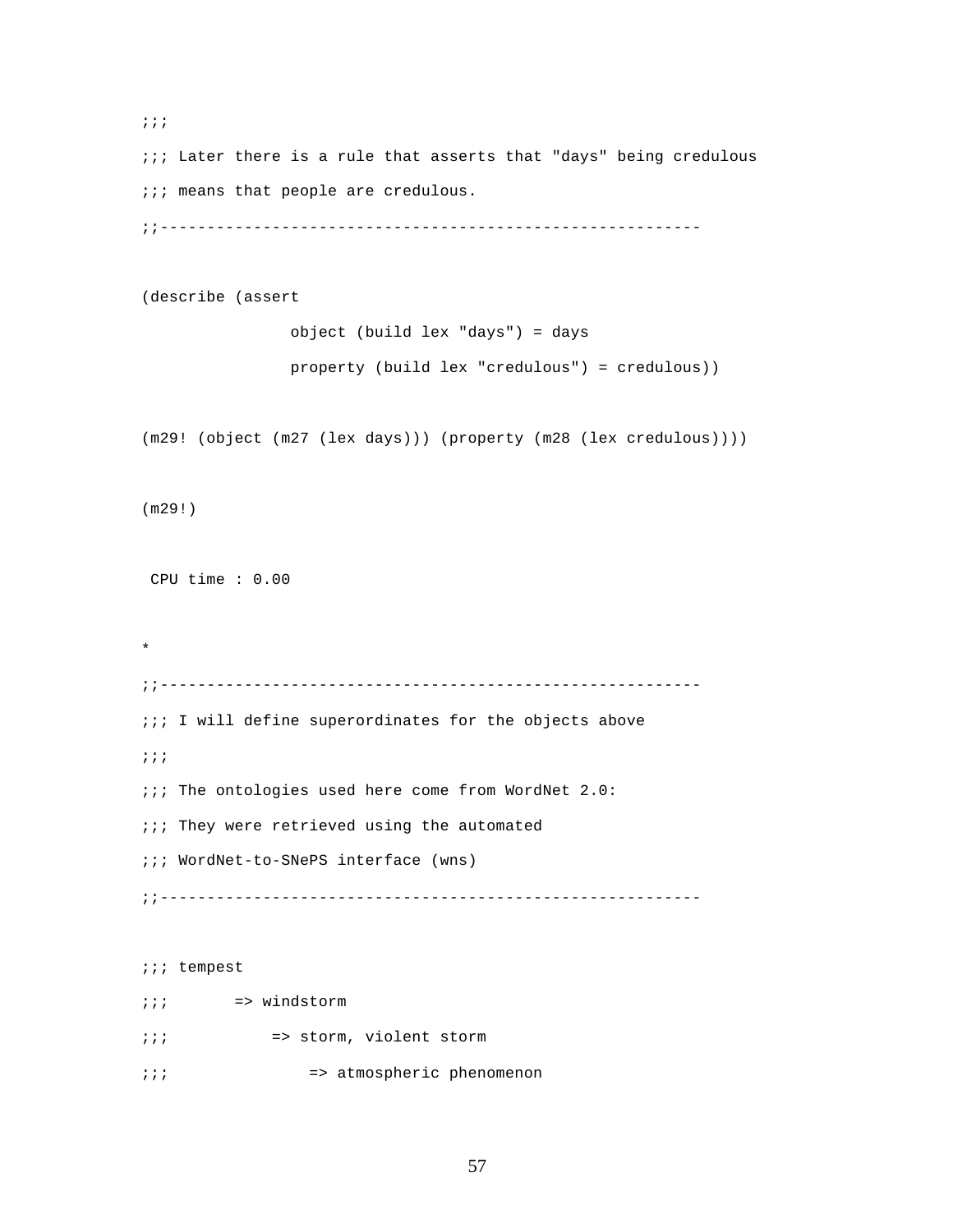```
;;; => physical phenomenon
;;; => natural phenomenon
;;; => phenomenon
; -----------------------------------------------
; -----------------------------------------------
; hypernymy search results for noun "tempest"
; -----------------------------------------------
; -----------------------------------------------
; --------------- sense 2 -----------------------
; ((literary) a violent wind; "a tempest swept
; over the island")
; -----------------------------------------------
(assert concept #tempest-n-10776284
       word "tempest")
(m30!)
 CPU time : 0.00 
* 
(assert concept #windstorm-n-10784367
       word "windstorm")
```
(m31!)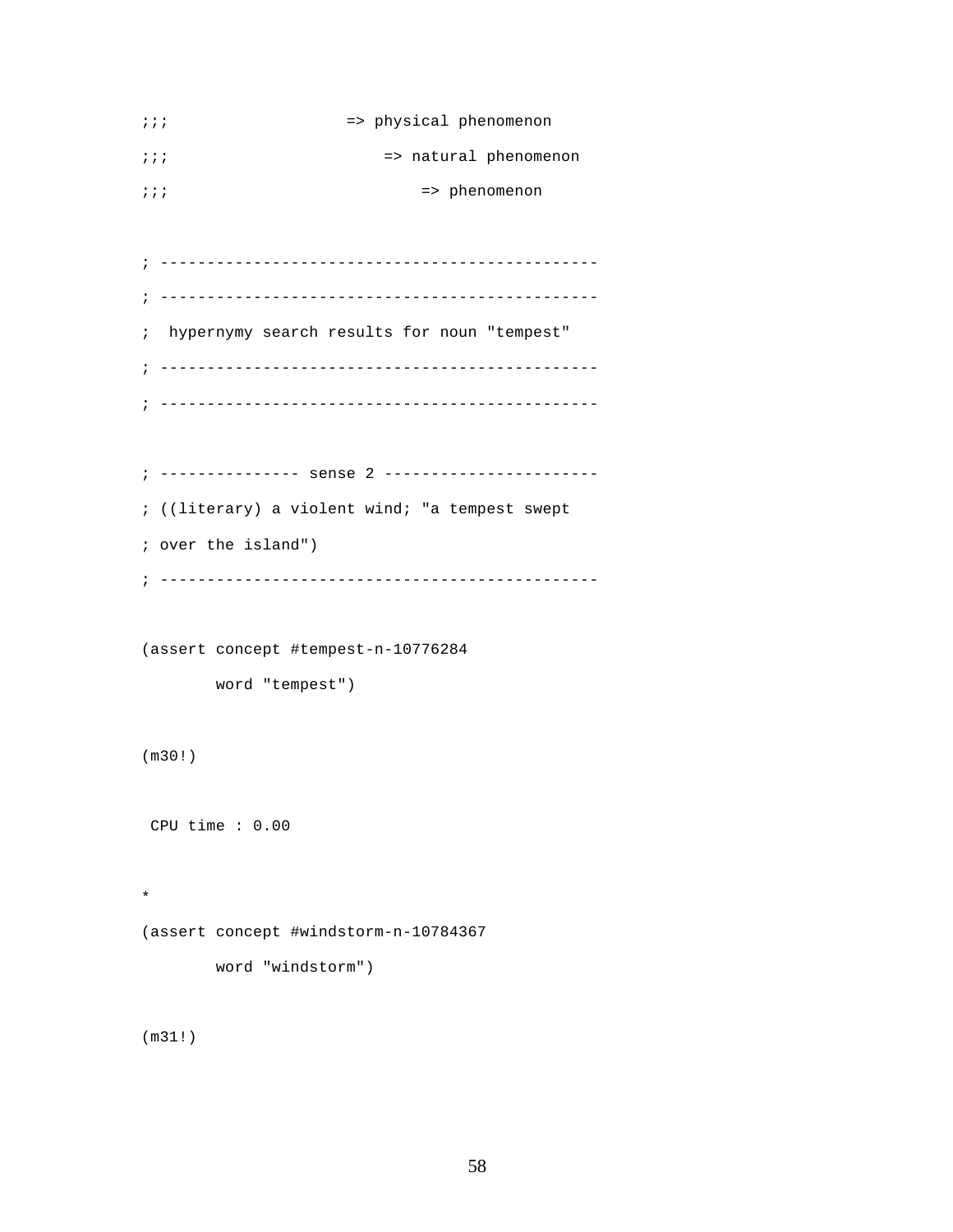```
 CPU time : 0.00 
* 
(assert subclass *tempest-n-10776284
         superclass *windstorm-n-10784367)
(m32!)
 CPU time : 0.00 
* 
(assert concept #storm-violent_storm-n-10722776
        word "storm")
(m33!)
 CPU time : 0.00 
* (assert concept *storm-violent_storm-n-10722776
         word "violent_storm")
(m34!)
 CPU time : 0.00 
* 
(assert subclass *windstorm-n-10784367
         superclass *storm-violent_storm-n-10722776)
```

```
59
```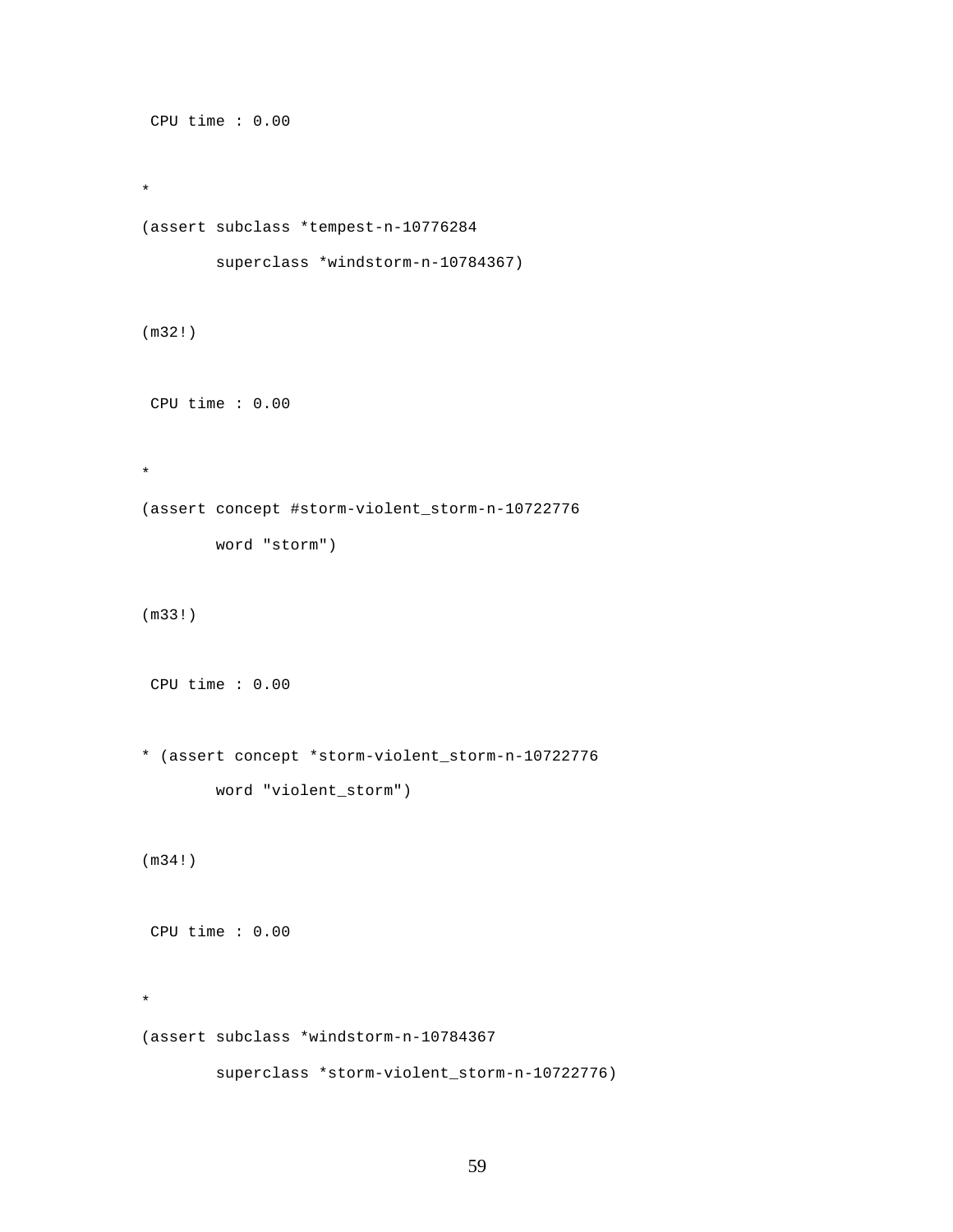```
(m35!)
 CPU time : 0.00 
* 
(assert concept #atmospheric_phenomenon-n-10687119
         word "atmospheric_phenomenon")
(m36!)
 CPU time : 0.00 
* 
(assert subclass *storm-violent_storm-n-10722776
         superclass *atmospheric_phenomenon-n-10687119)
(m37!)
 CPU time : 0.00 
* 
(assert concept #physical_phenomenon-n-10681095
         word "physical_phenomenon")
(m38!)
```

```
 CPU time : 0.00
```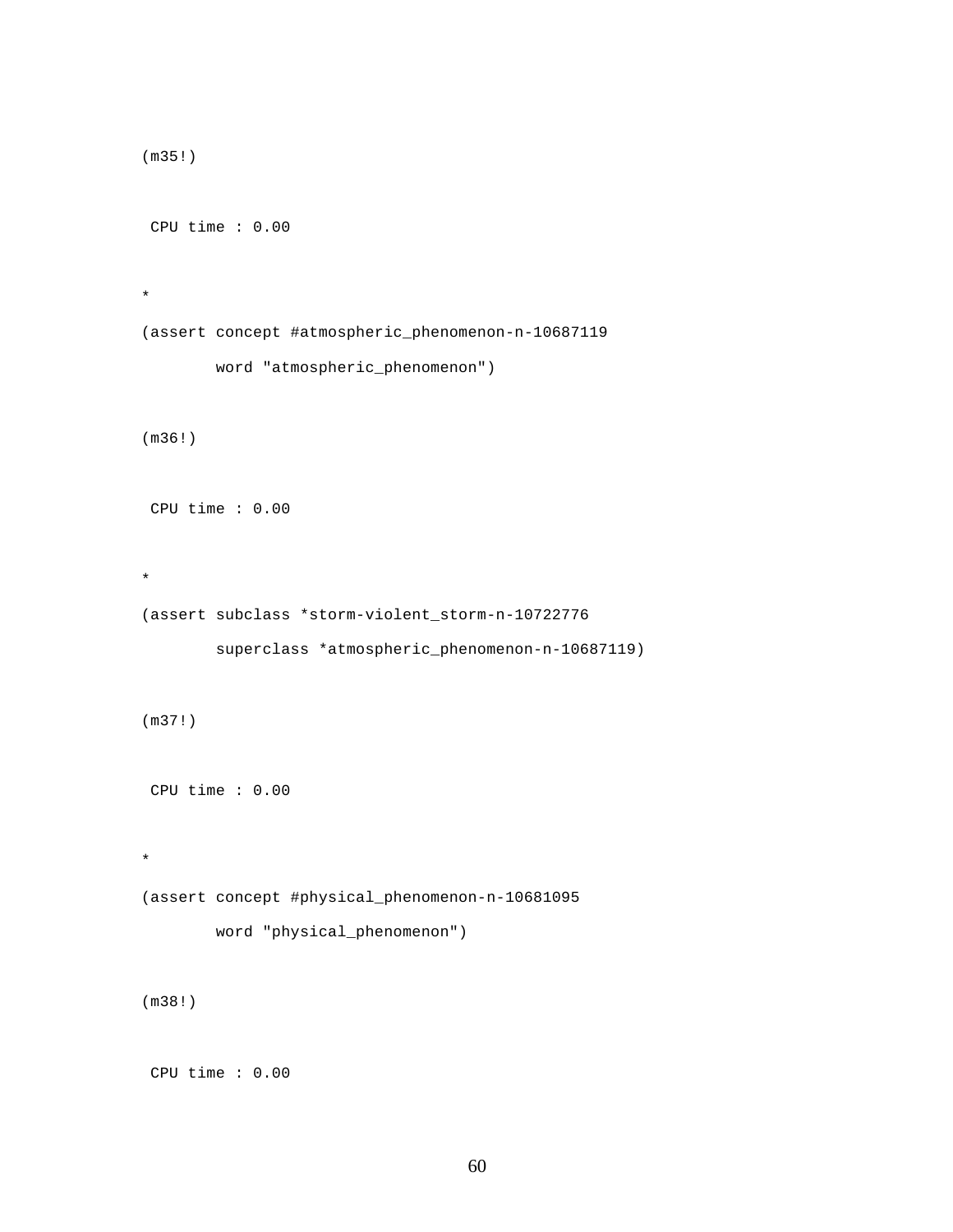```
(assert subclass *atmospheric_phenomenon-n-10687119
         superclass *physical_phenomenon-n-10681095)
(m39!)
 CPU time : 0.00 
* 
(assert concept #natural_phenomenon-n-10670756
         word "natural_phenomenon")
(m40!)
 CPU time : 0.00 
* 
(assert subclass *physical_phenomenon-n-10681095
         superclass *natural_phenomenon-n-10670756)
(m41!)
 CPU time : 0.00 
* 
(assert concept #phenomenon-n-29881
         word "phenomenon")
```

```
61
```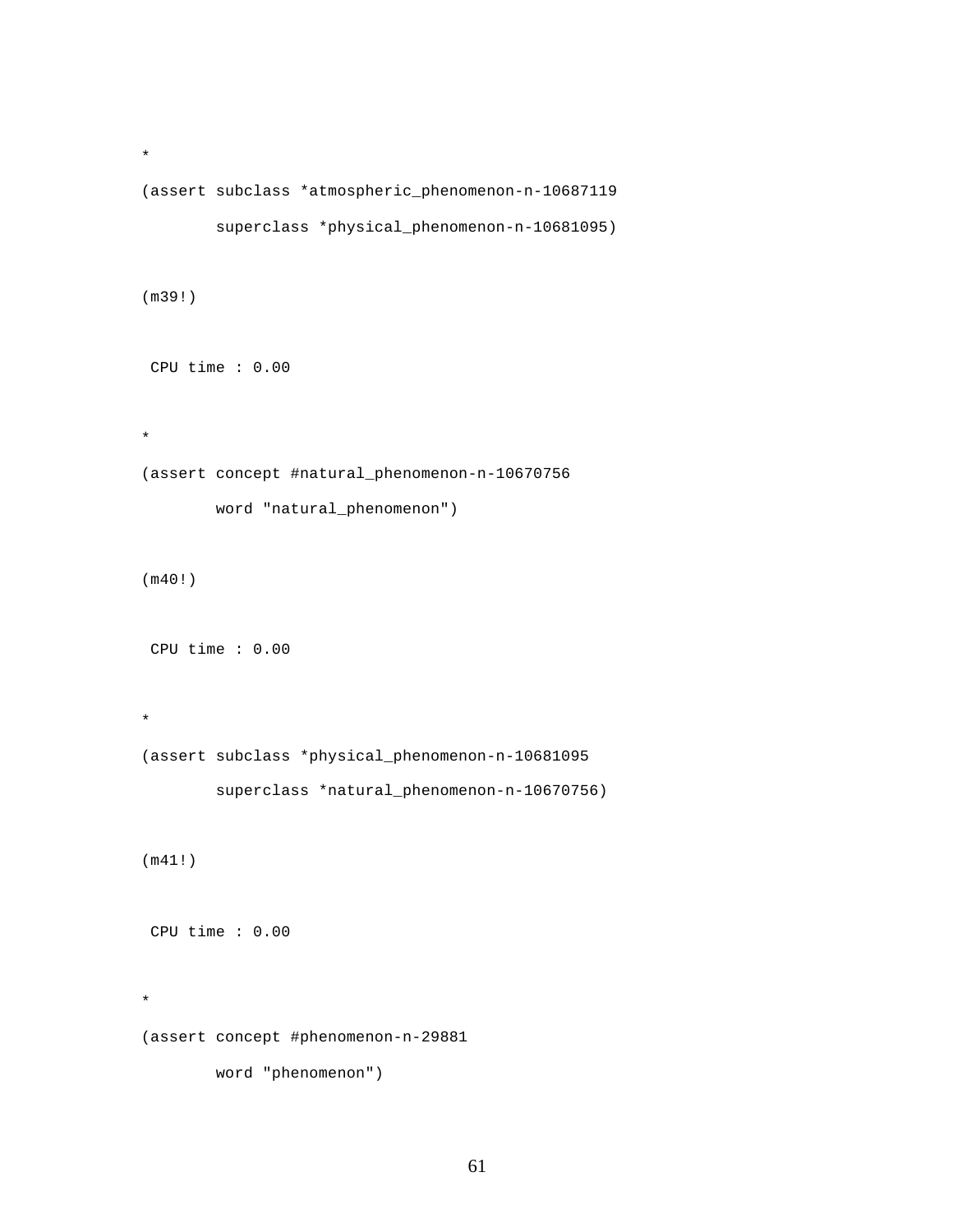```
(m42!)
 CPU time : 0.01 
* 
(assert subclass *natural_phenomenon-n-10670756
        superclass *phenomenon-n-29881)
(m43!)
 CPU time : 0.00 
* 
;;----------------------------------------------------------
;;; WOMAN
;;; is a kind of:
;;; human => animate thing => physical object => entity 
;;----------------------------------------------------------
;;; woman, adult female
;;; => female, female person
;;; => person, individual, someone, somebody, mortal, human, 
soul
;;; => organism, being
;;; => living thing, animate thing
;;; => object, physical object
\cdots \cdots => entity
```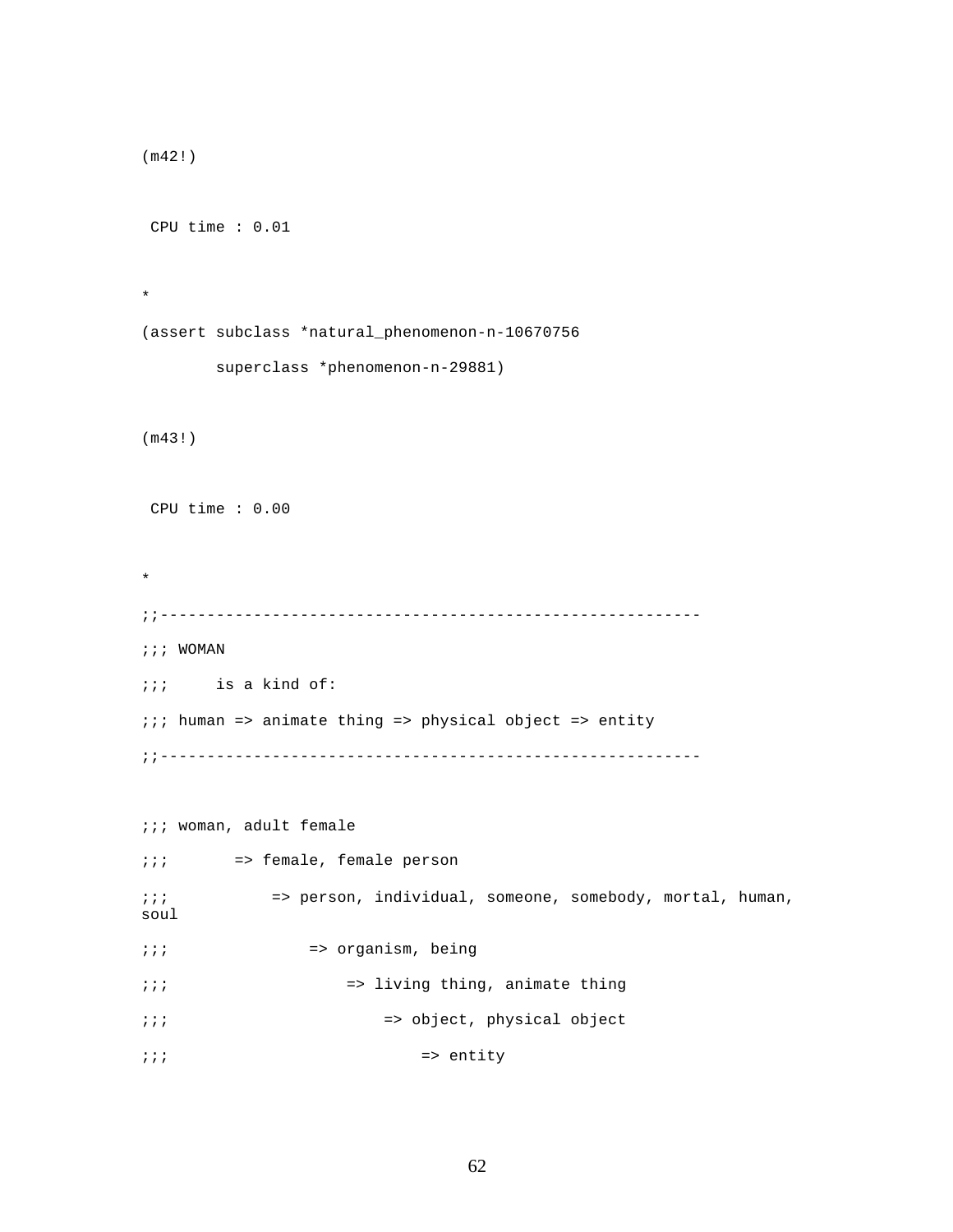```
; -----------------------------------------------
; -----------------------------------------------
; hypernymy search results for noun "woman"
; -----------------------------------------------
; -----------------------------------------------
; --------------- sense 1 -----------------------
; (an adult female person (as opposed to a man)
; ; "the woman kept house while the man hunted"
; ); -----------------------------------------------
(assert concept #woman-adult_female-n-10084064
        word "woman")
(m44!)
 CPU time : 0.00 
* (assert concept *woman-adult_female-n-10084064
        word "adult_female")
(m45!)
 CPU time : 0.00 
* 
(assert concept #female-female_person-n-9013489
```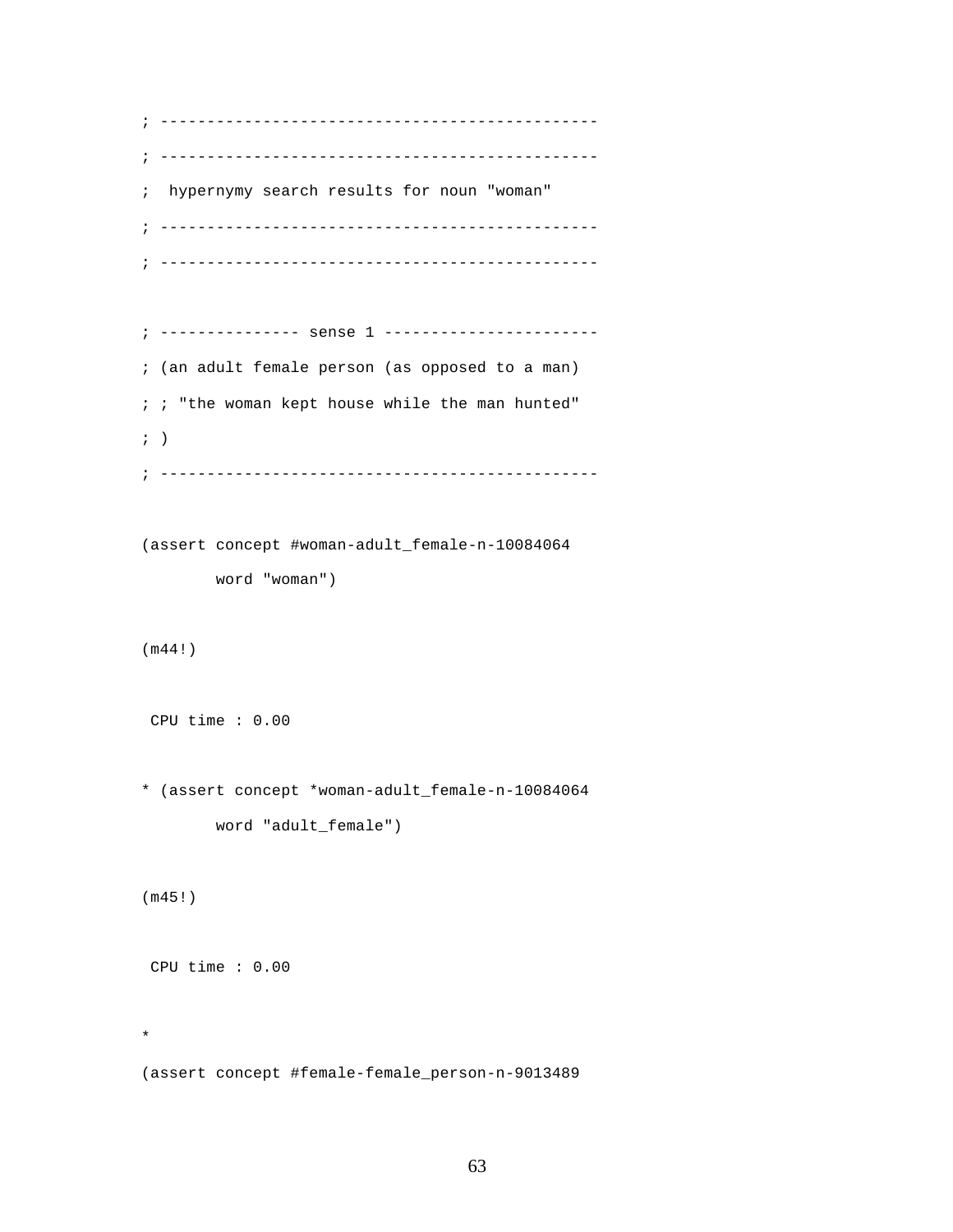```
 word "female")
(m46!)
 CPU time : 0.00 
* (assert concept *female-female_person-n-9013489
         word "female_person")
(m47!)
 CPU time : 0.00 
* 
(assert subclass *woman-adult_female-n-10084064
         superclass *female-female_person-n-9013489)
(m48!)
 CPU time : 0.00 
* 
(assert concept #person-individual-someone-somebody-mortal-human-soul-
n-6026
         word "person")
(m49!)
 CPU time : 0.00
```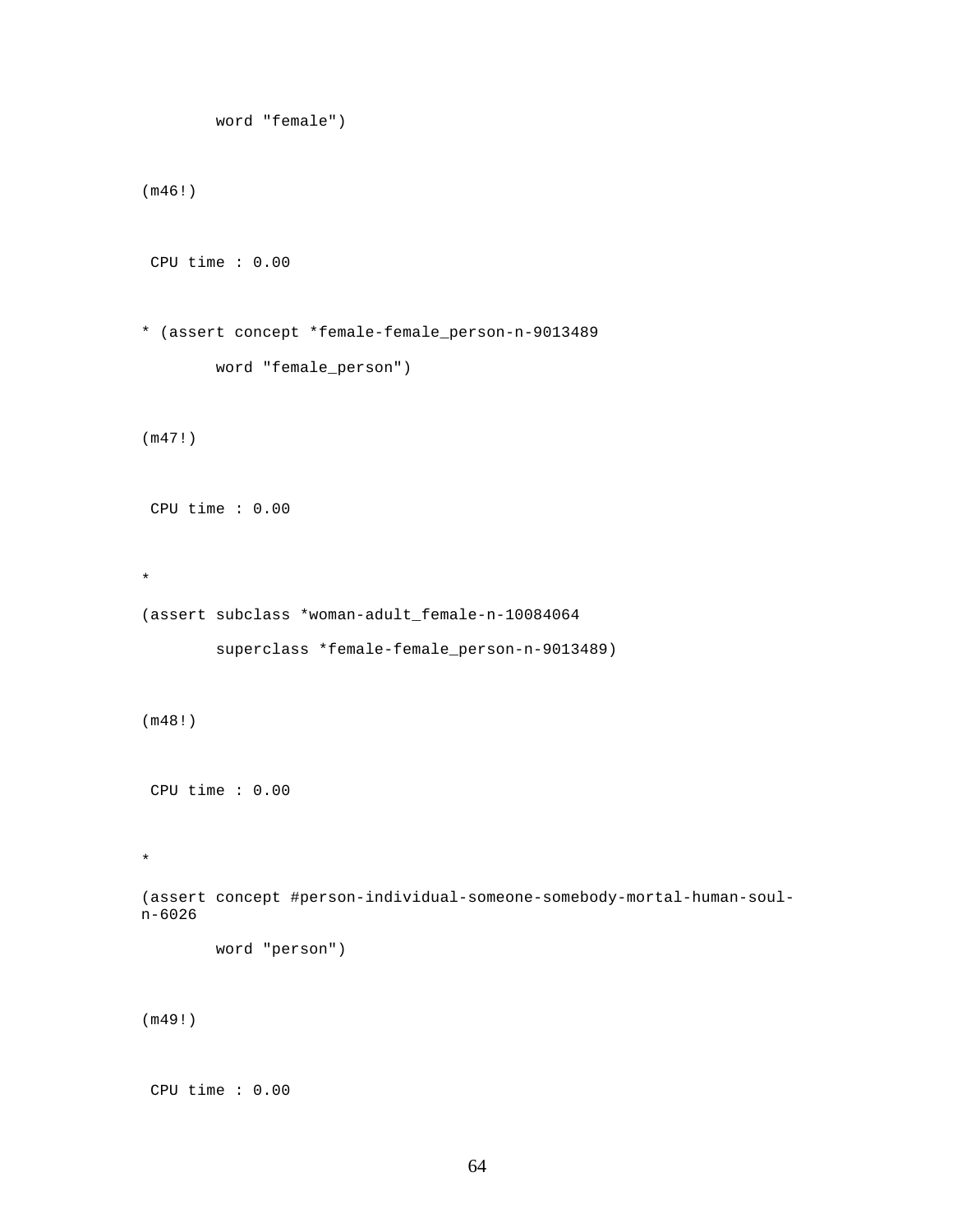```
* (assert concept *person-individual-someone-somebody-mortal-human-
soul-n-6026
         word "individual")
(m50!)
 CPU time : 0.00 
* (assert concept *person-individual-someone-somebody-mortal-human-
soul-n-6026
         word "someone")
(m51!)
 CPU time : 0.00 
* (assert concept *person-individual-someone-somebody-mortal-human-
soul-n-6026
         word "somebody")
(m52!)
 CPU time : 0.00 
* (assert concept *person-individual-someone-somebody-mortal-human-
soul-n-6026
         word "mortal")
(m53!)
```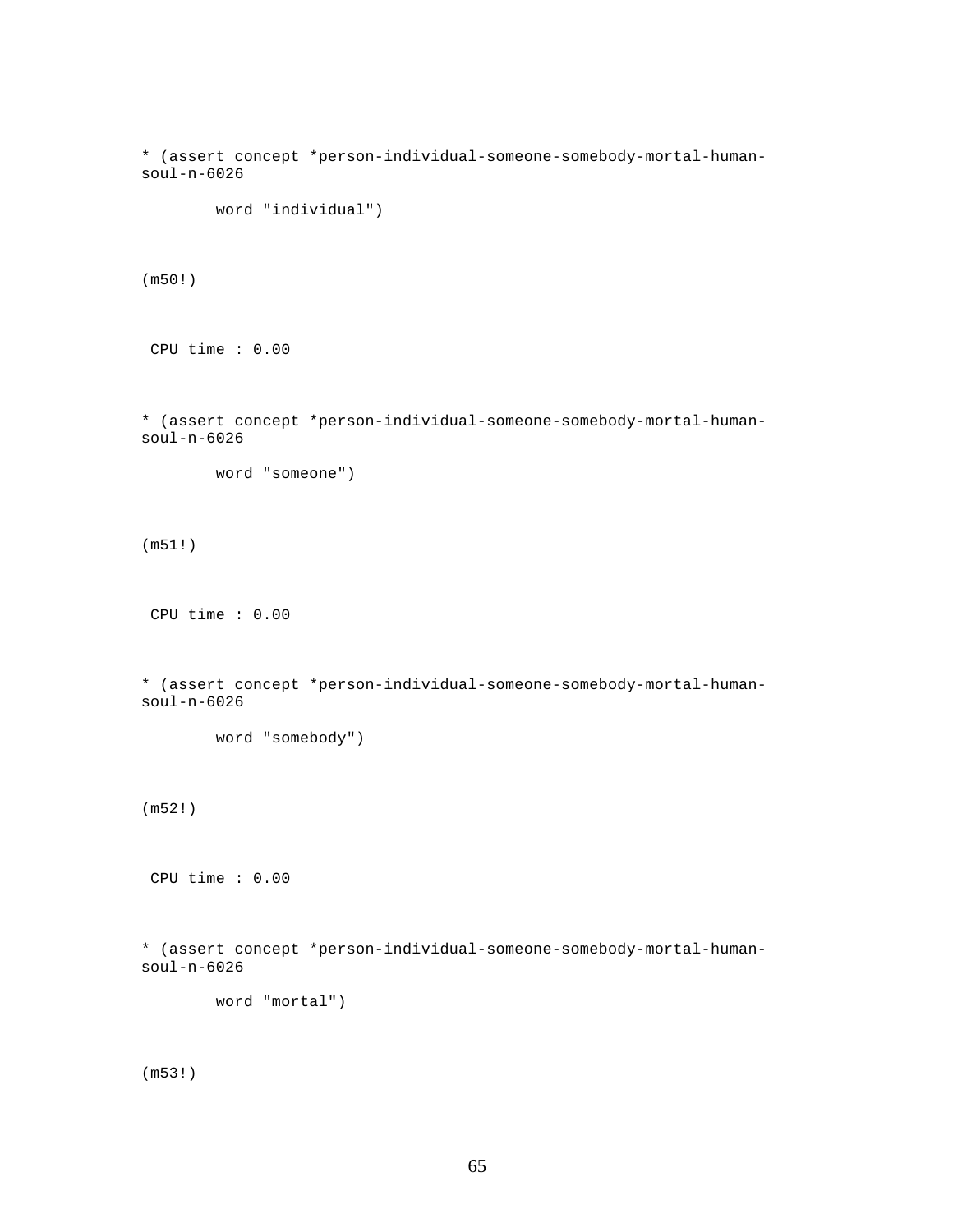```
 CPU time : 0.00 
* (assert concept *person-individual-someone-somebody-mortal-human-
soul-n-6026
        word "human")
(m54!)
 CPU time : 0.00 
* (assert concept *person-individual-someone-somebody-mortal-human-
soul-n-6026
        word "soul")
(m55!)
 CPU time : 0.00 
* 
(assert subclass *female-female_person-n-9013489
         superclass *person-individual-someone-somebody-mortal-human-
soul-n-6026)
(m56!)
 CPU time : 0.00 
* 
(assert concept #organism-being-n-3226
```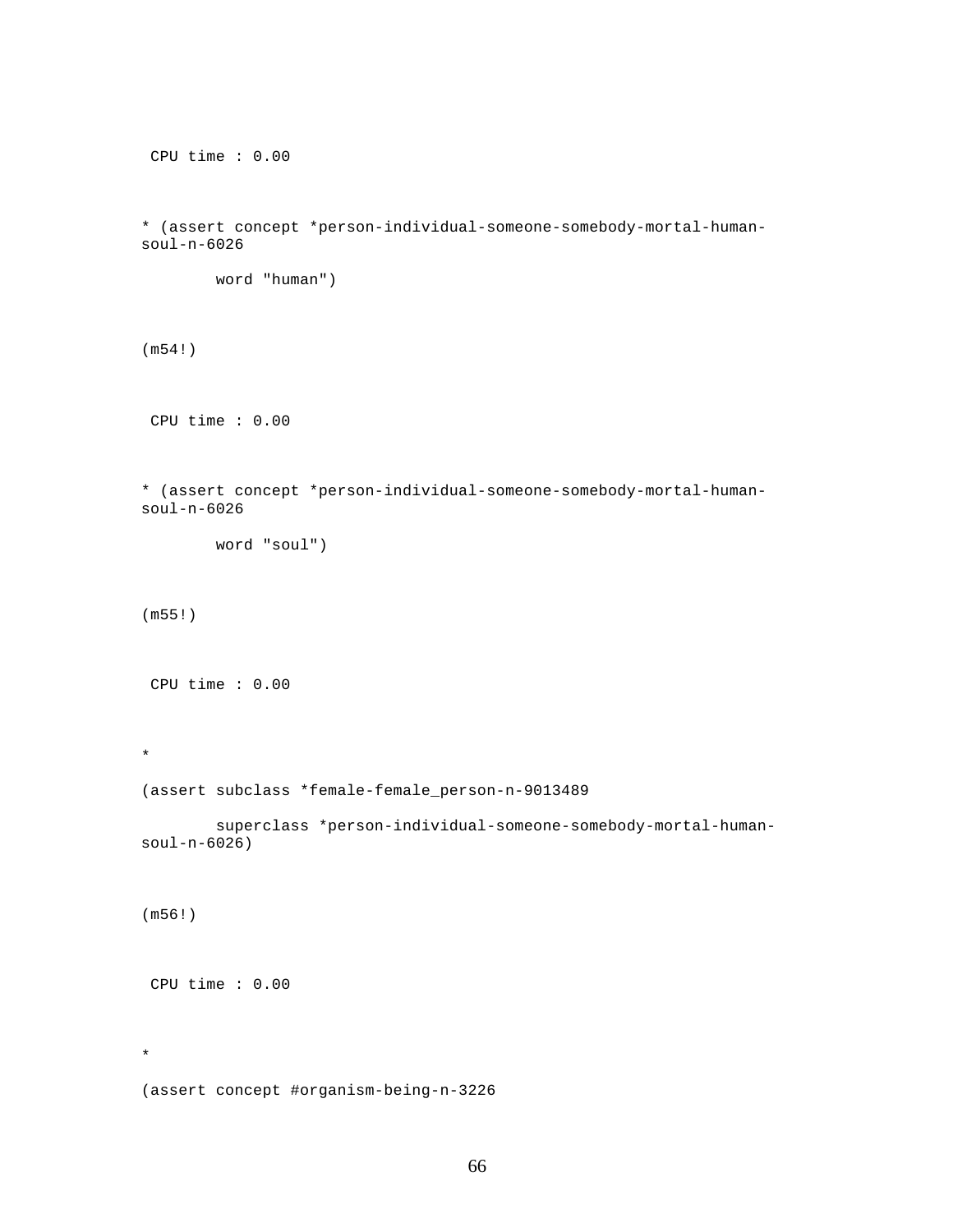```
 word "organism")
(m57!)
 CPU time : 0.00 
* (assert concept *organism-being-n-3226
         word "being")
(m58!)
 CPU time : 0.00 
* 
(assert subclass *person-individual-someone-somebody-mortal-human-soul-
n-6026
         superclass *organism-being-n-3226)
(m59!)
 CPU time : 0.00 
* 
(assert concept #living_thing-animate_thing-n-3009
        word "living_thing")
(m60!)
```

```
 CPU time : 0.00
```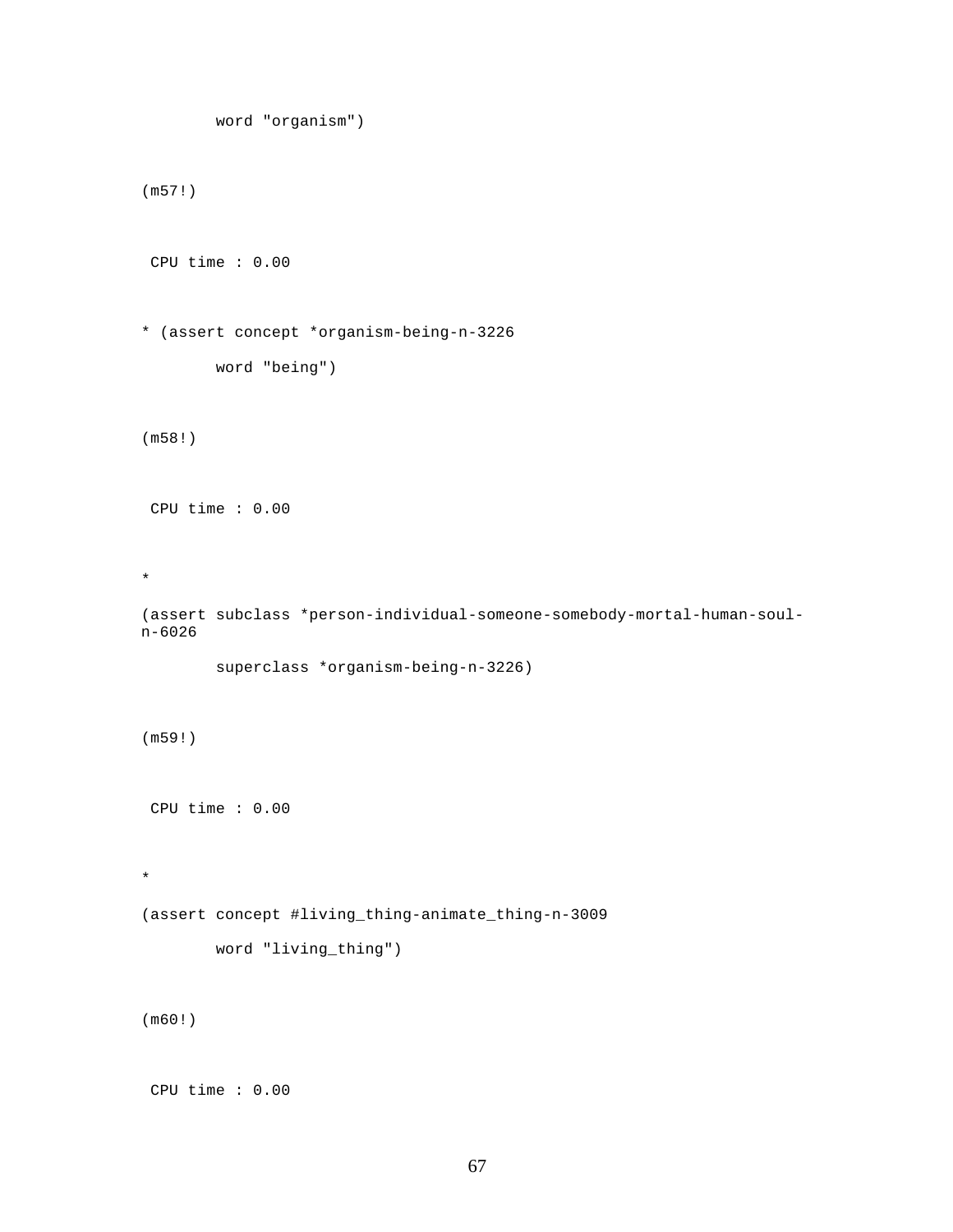```
* (assert concept *living_thing-animate_thing-n-3009
        word "animate_thing")
(m61!)
 CPU time : 0.00 
* 
(assert subclass *organism-being-n-3226
         superclass *living_thing-animate_thing-n-3009)
(m62!)
 CPU time : 0.00 
* 
(assert concept #object-physical_object-n-16236
        word "object")
(m63!)
 CPU time : 0.00 
* (assert concept *object-physical_object-n-16236
        word "physical_object")
```
(m64!)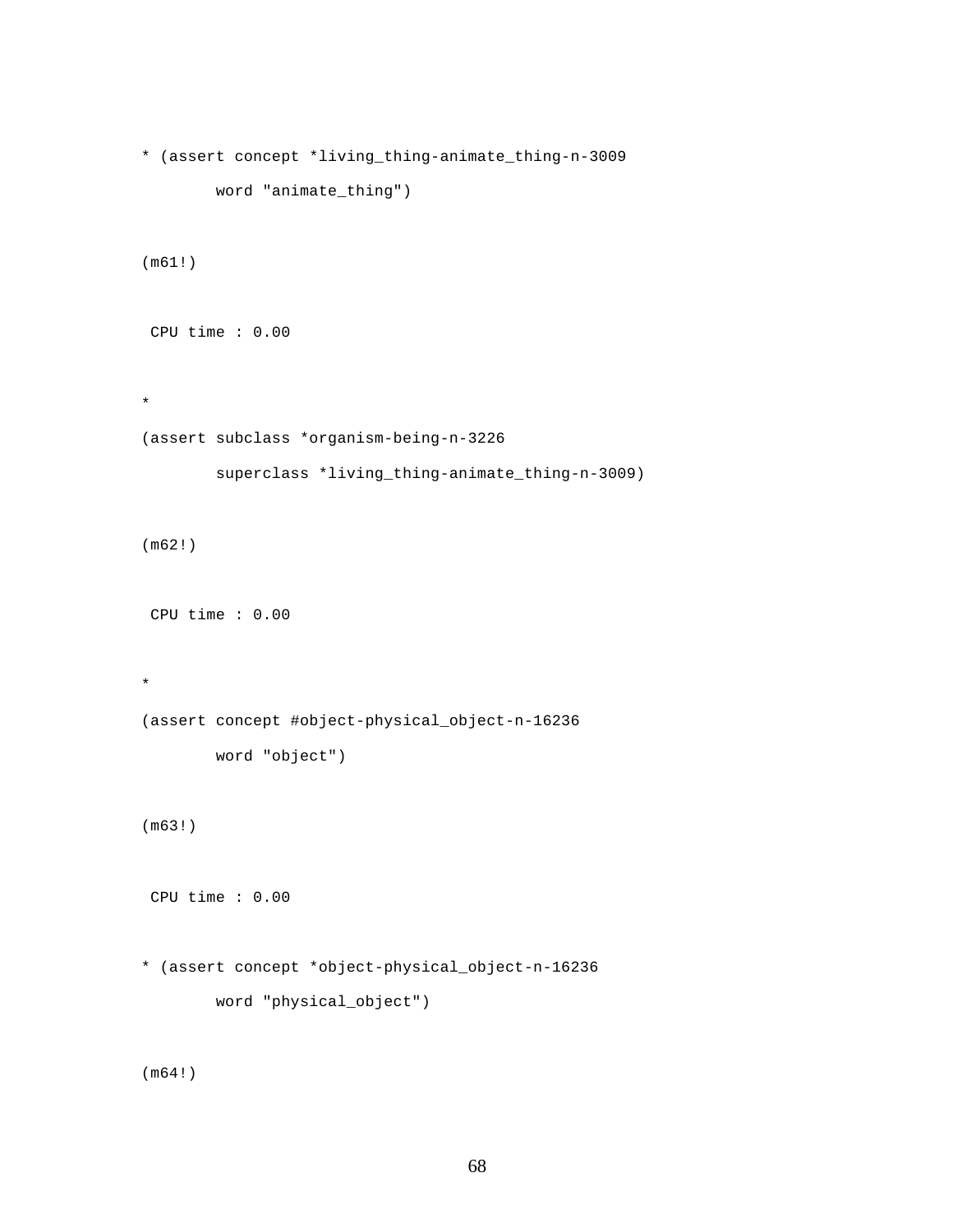```
 CPU time : 0.00 
* 
(assert subclass *living_thing-animate_thing-n-3009
         superclass *object-physical_object-n-16236)
(m65!)
 CPU time : 0.00 
* 
(assert concept #entity-n-1740
       word "entity")
(m66!)
 CPU time : 0.00 
* 
(assert subclass *object-physical_object-n-16236
         superclass *entity-n-1740)
(m67!)
 CPU time : 0.01
```

```
69
```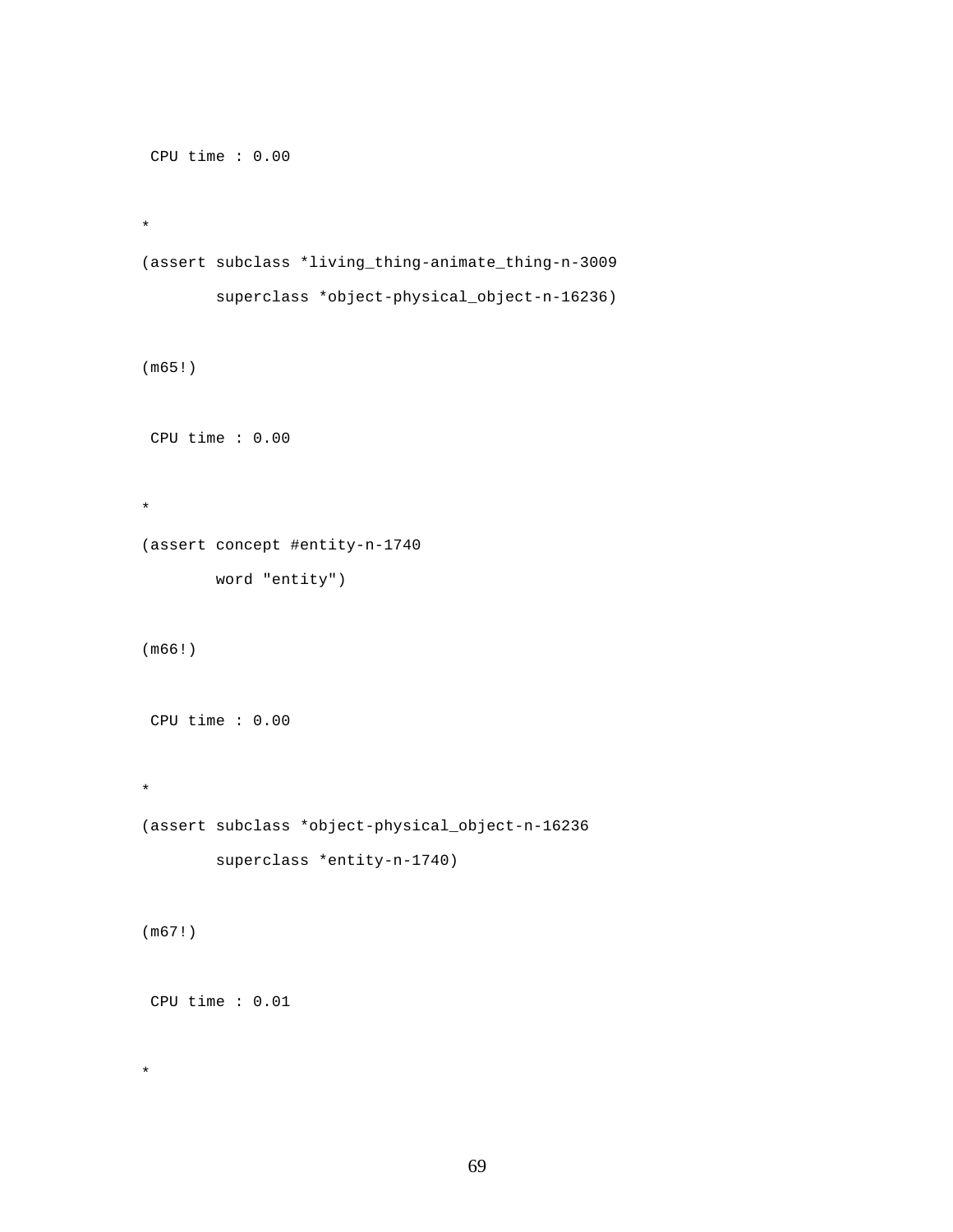;;---------------------------------------------------------- ;;; DAYS ;;; is a kind of: ;;; days => time period => fundamental quantity => amount => abstraction ;;---------------------------------------------------------- ;;; days, years  $i:i$  => life ;;; => time period, period of time, period ;;; => fundamental quantity, fundamental measure ;;; => measure, quantity, amount  $\frac{1}{i}$ ;  $\frac{1}{i}$  => abstraction ; ----------------------------------------------- ; ----------------------------------------------- ; hypernymy search results for noun "days" ; ----------------------------------------------- ; ----------------------------------------------- ; --------------- sense 1 ----------------------- ; (the time during which someone's life continu ; es; "the monarch's last days"; "in his final ; years") ; -----------------------------------------------

(assert concept #days-years-n-14283933

word "days")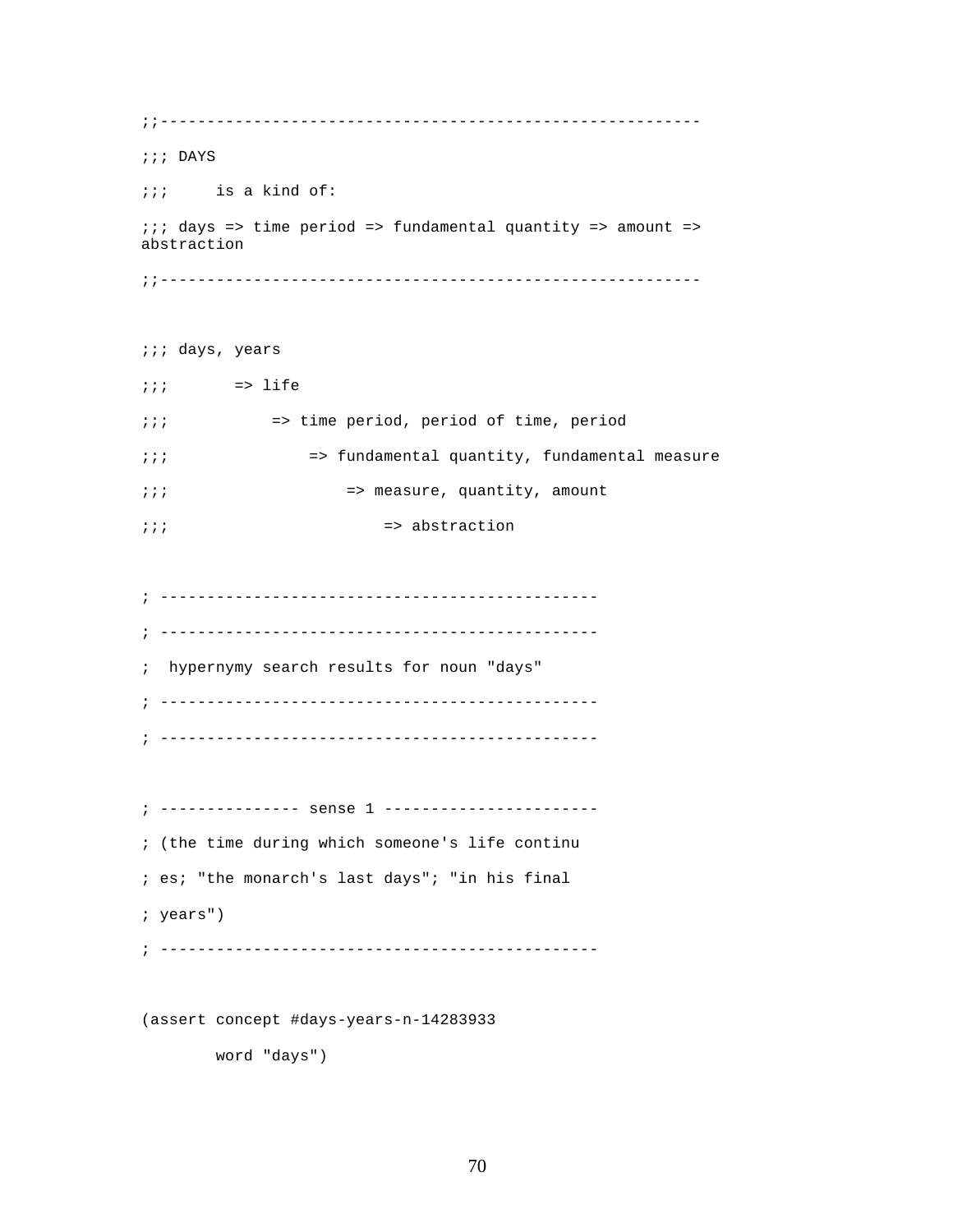```
(m68!)
 CPU time : 0.00 
* (assert concept *days-years-n-14283933
        word "years")
(m69!)
 CPU time : 0.00 
* 
(assert concept #life-n-14283784
        word "life")
(m70!)
 CPU time : 0.00 
* 
(assert subclass *days-years-n-14283933
         superclass *life-n-14283784)
(m71!)
 CPU time : 0.00
```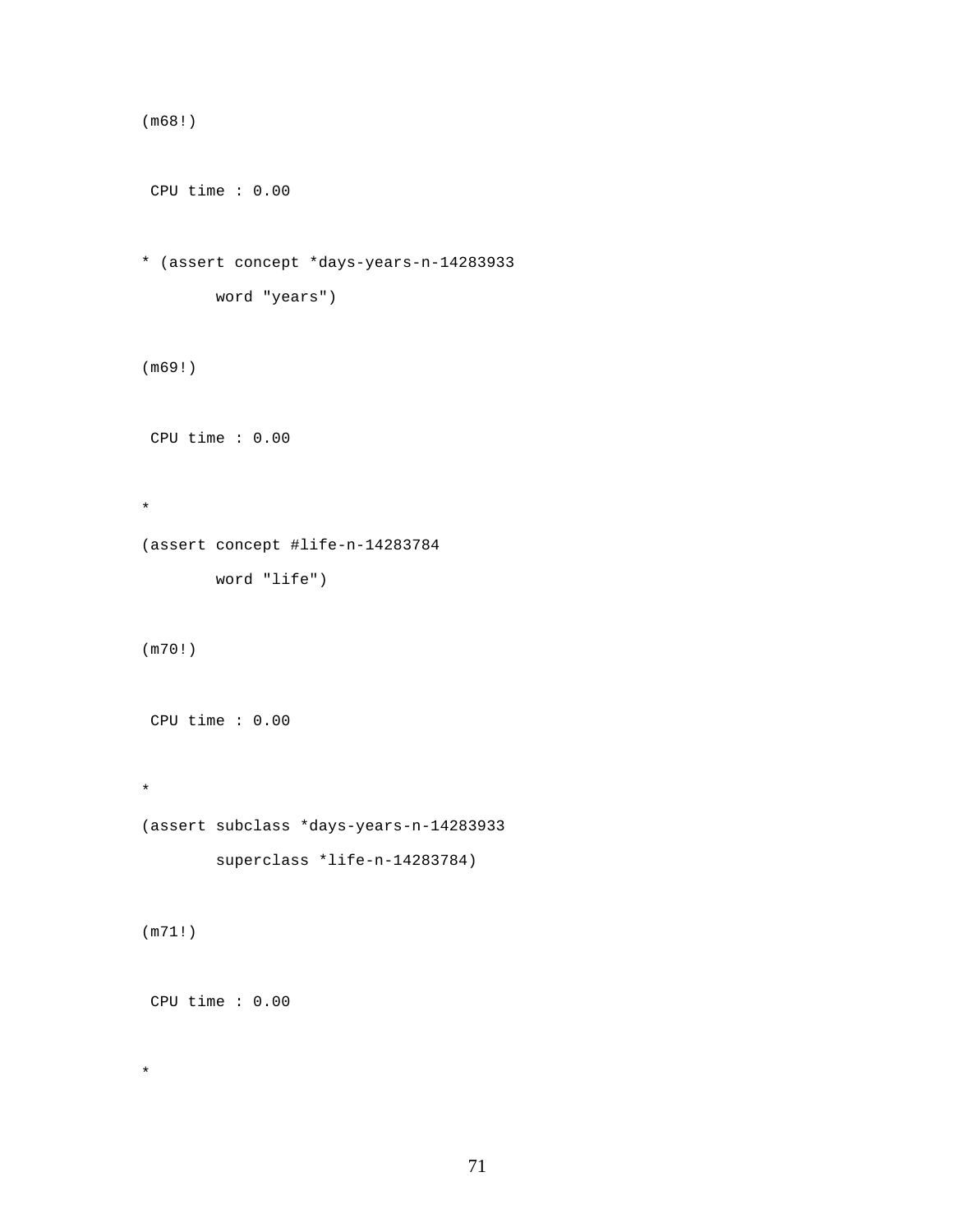```
(assert concept #time_period-period_of_time-period-n-14257468
        word "time_period")
(m72!)
 CPU time : 0.00 
* (assert concept *time_period-period_of_time-period-n-14257468
        word "period_of_time")
(m73!)
 CPU time : 0.00 
* (assert concept *time_period-period_of_time-period-n-14257468
        word "period")
(m74!)
 CPU time : 0.00 
* 
(assert subclass *life-n-14283784
         superclass *time_period-period_of_time-period-n-14257468)
(m75!)
```

```
 CPU time : 0.00
```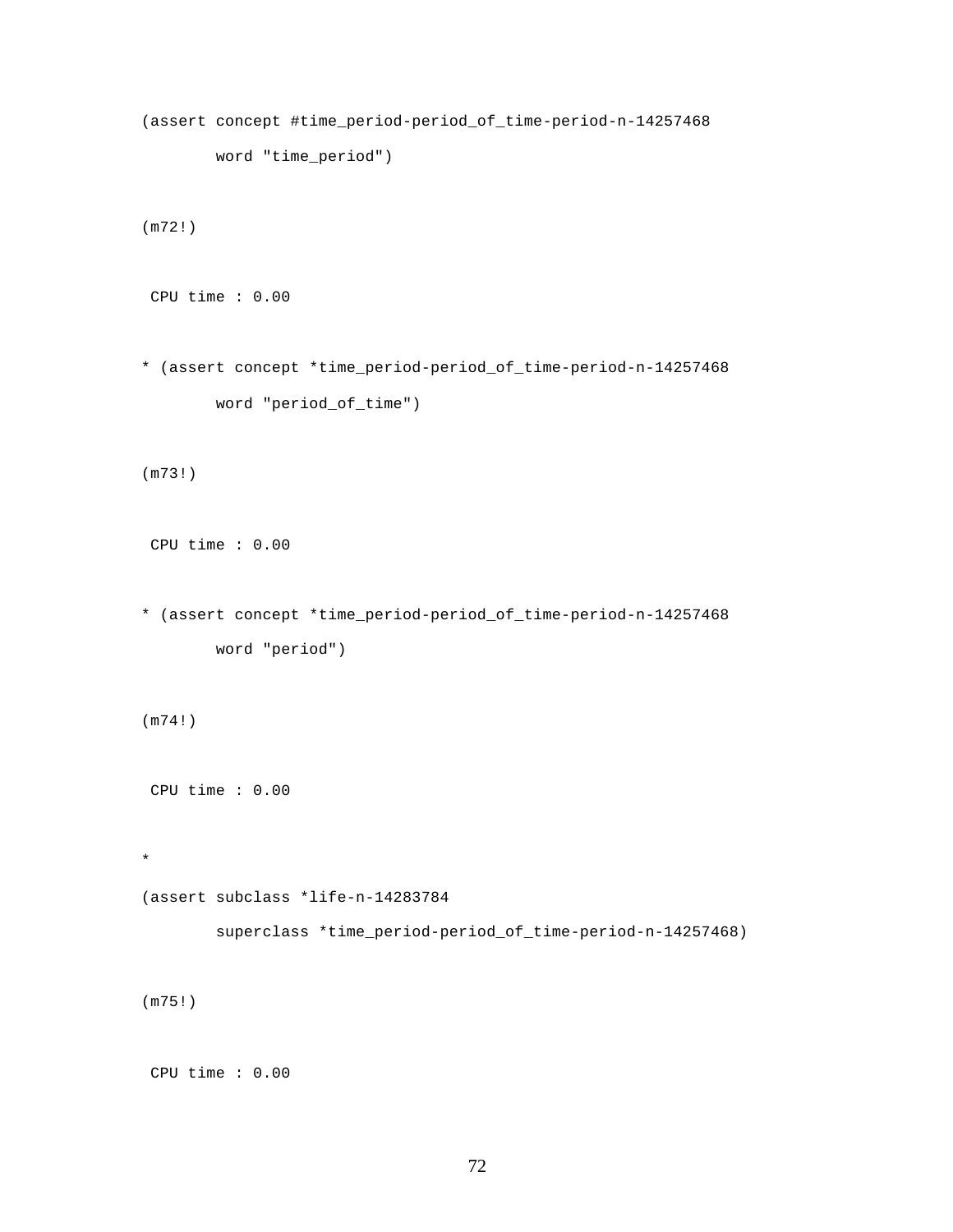```
(assert concept #fundamental_quantity-fundamental_measure-n-12810936
         word "fundamental_quantity")
(m76!)
 CPU time : 0.00 
* (assert concept *fundamental_quantity-fundamental_measure-n-12810936
         word "fundamental_measure")
(m77!)
 CPU time : 0.00 
* 
(assert subclass *time_period-period_of_time-period-n-14257468
         superclass *fundamental_quantity-fundamental_measure-n-
12810936)
(m78!)
 CPU time : 0.00 
* 
(assert concept #measure-quantity-amount-n-29305
         word "measure")
```

```
73
```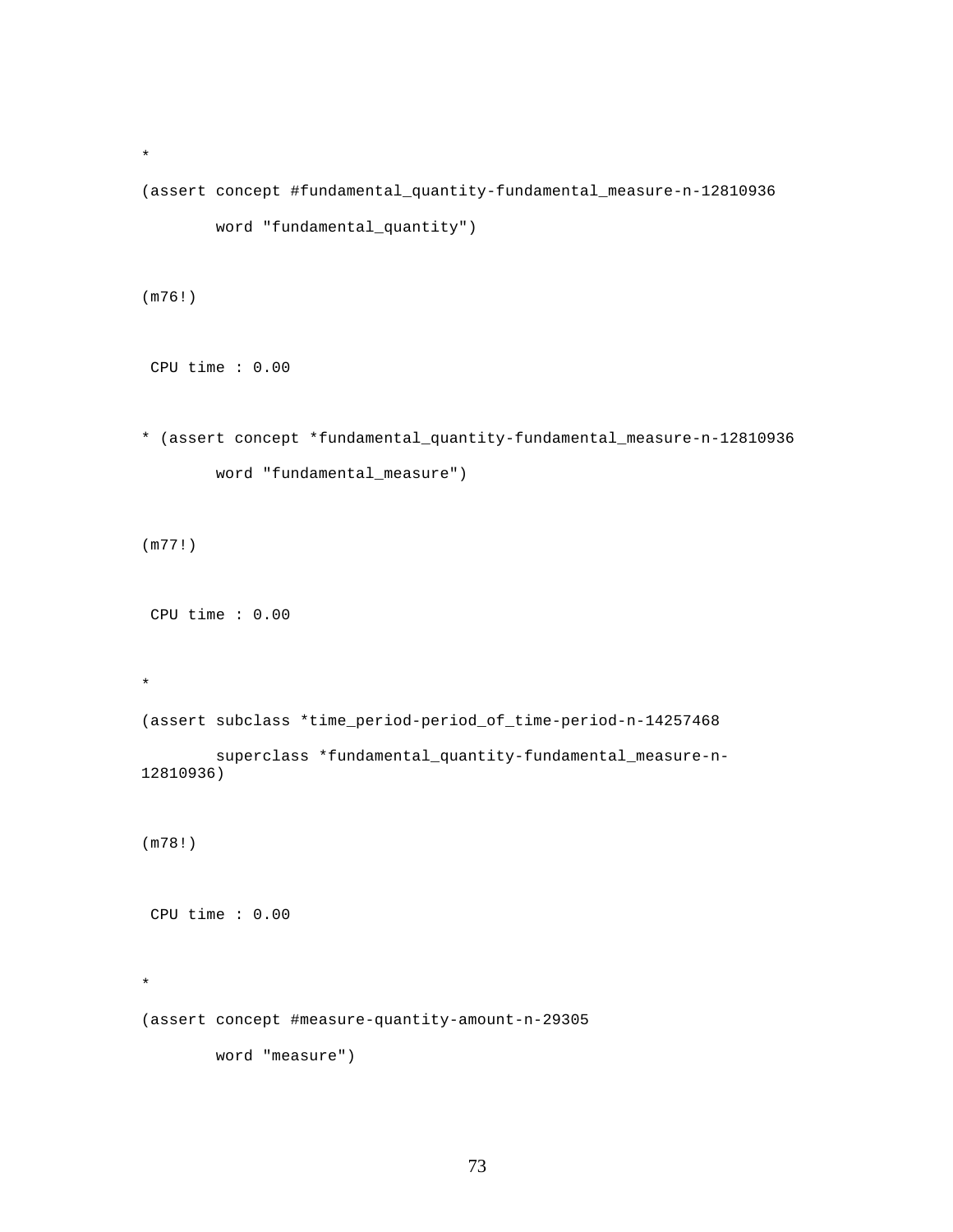```
 CPU time : 0.03 
* (assert concept *measure-quantity-amount-n-29305
         word "quantity")
(m80!)
 CPU time : 0.00 
* (assert concept *measure-quantity-amount-n-29305
         word "amount")
(m81!)
 CPU time : 0.01 
* 
(assert subclass *fundamental_quantity-fundamental_measure-n-12810936
         superclass *measure-quantity-amount-n-29305)
(m82!)
 CPU time : 0.00
```
(assert concept #abstraction-n-20486

\*

(m79!)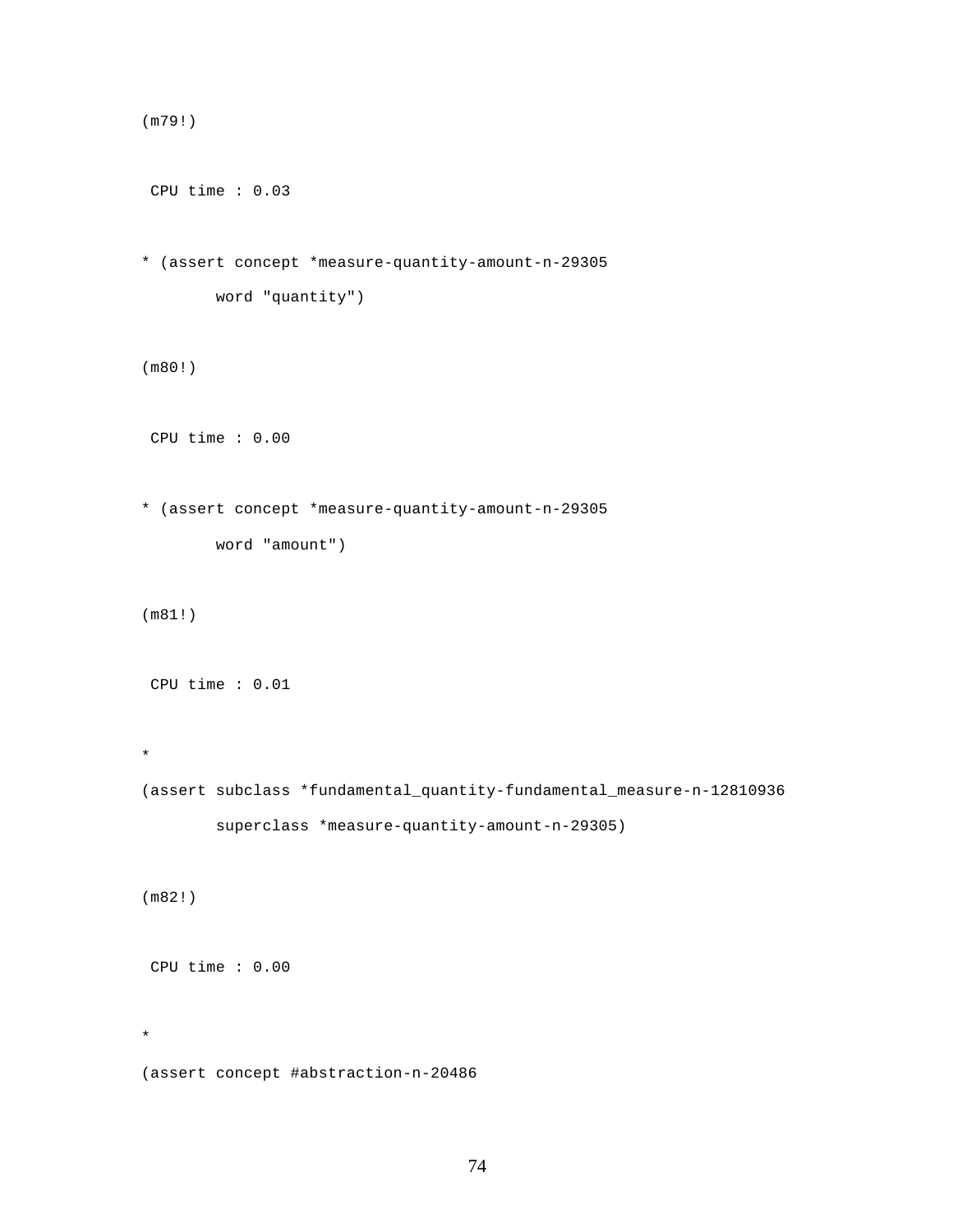```
 word "abstraction")
(m83!)
 CPU time : 0.00 
* 
(assert subclass *measure-quantity-amount-n-29305
         superclass *abstraction-n-20486)
(m84!)
 CPU time : 0.00 
* 
;;----------------------------------------------------------
;;; NOTHING FAVORABLE
;;; e.g unfavorable
;;; is a kind of:
;;; quality => attribute => abstraction
;;----------------------------------------------------------
(describe (assert 
                 subclass *nothingFavorable
                 superclass (build lex quality) = quality))
(m86! (subclass (m21 (lex nothing favorable)))
  (superclass (m85 (lex quality))))
```

```
75
```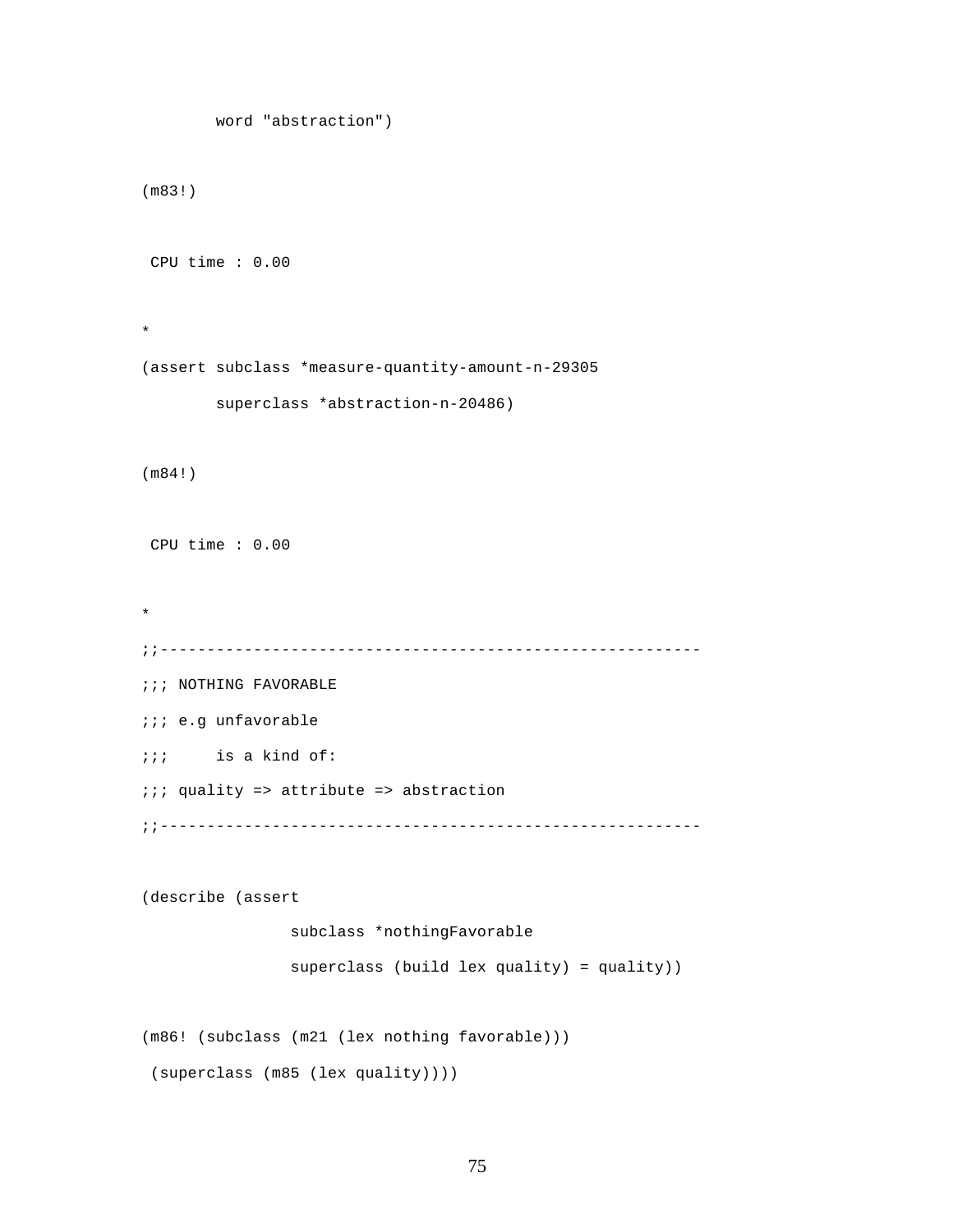```
(m86!)
 CPU time : 0.00 
* 
;;; quality
;;; => attribute
;;; => abstraction
; -----------------------------------------------
; -----------------------------------------------
; hypernymy search results for noun "quality"
; -----------------------------------------------
; -----------------------------------------------
; --------------- sense 1 -----------------------
; (an essential and distinguishing attribute of
; something or someone; "the quality of mercy
; is not strained"--Shakespeare)
; -----------------------------------------------
(assert concept #quality-n-4521520
        word "quality")
(m87!)
```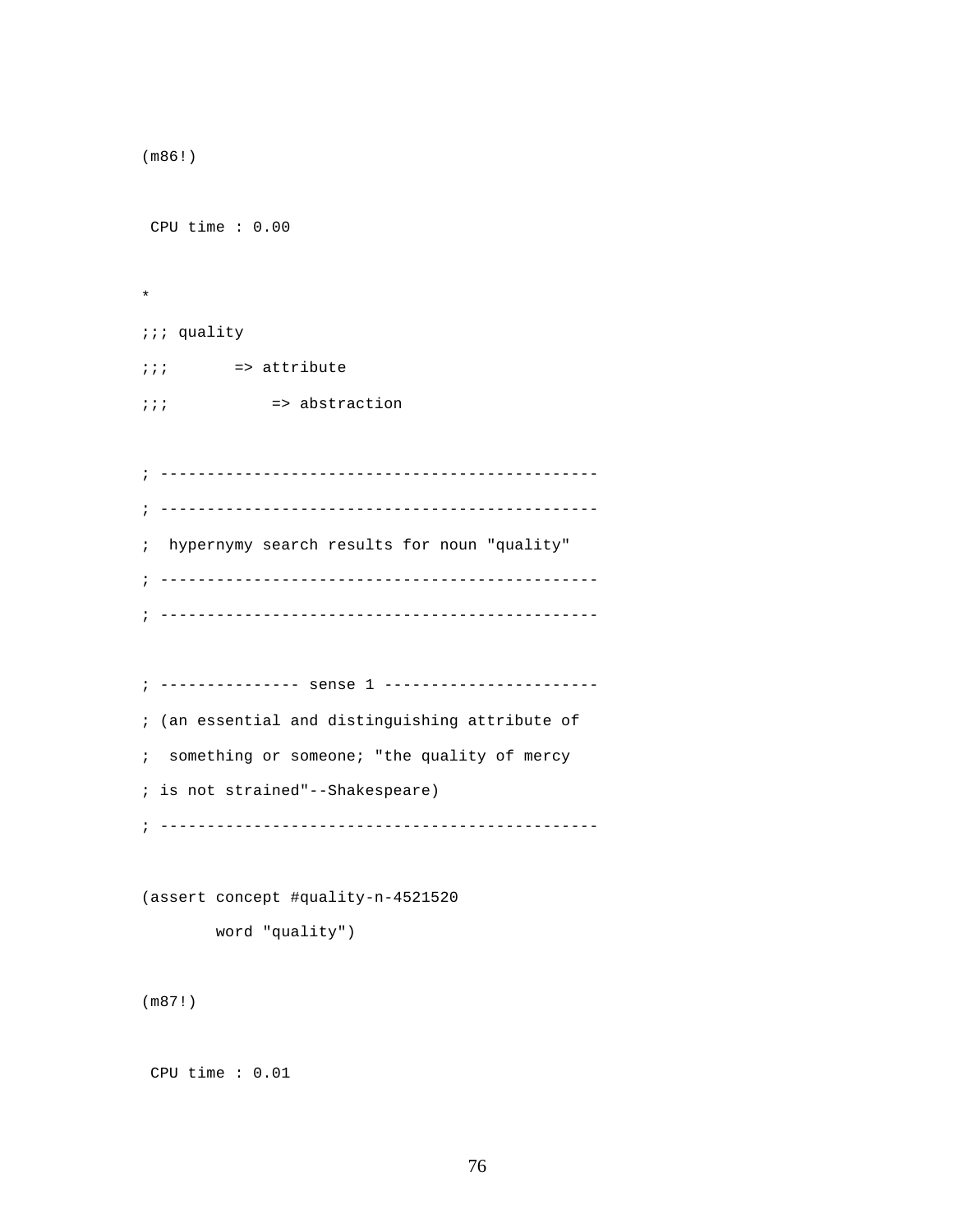```
* 
(assert concept #attribute-n-27563
        word "attribute")
(m88!)
 CPU time : 0.00 
* 
(assert subclass *quality-n-4521520
         superclass *attribute-n-27563)
(m89!)
 CPU time : 0.00 
* 
(assert concept #abstraction-n-20486
        word "abstraction")
(m90!)
 CPU time : 0.00 
* 
(assert subclass *attribute-n-27563
         superclass *abstraction-n-20486)
```
77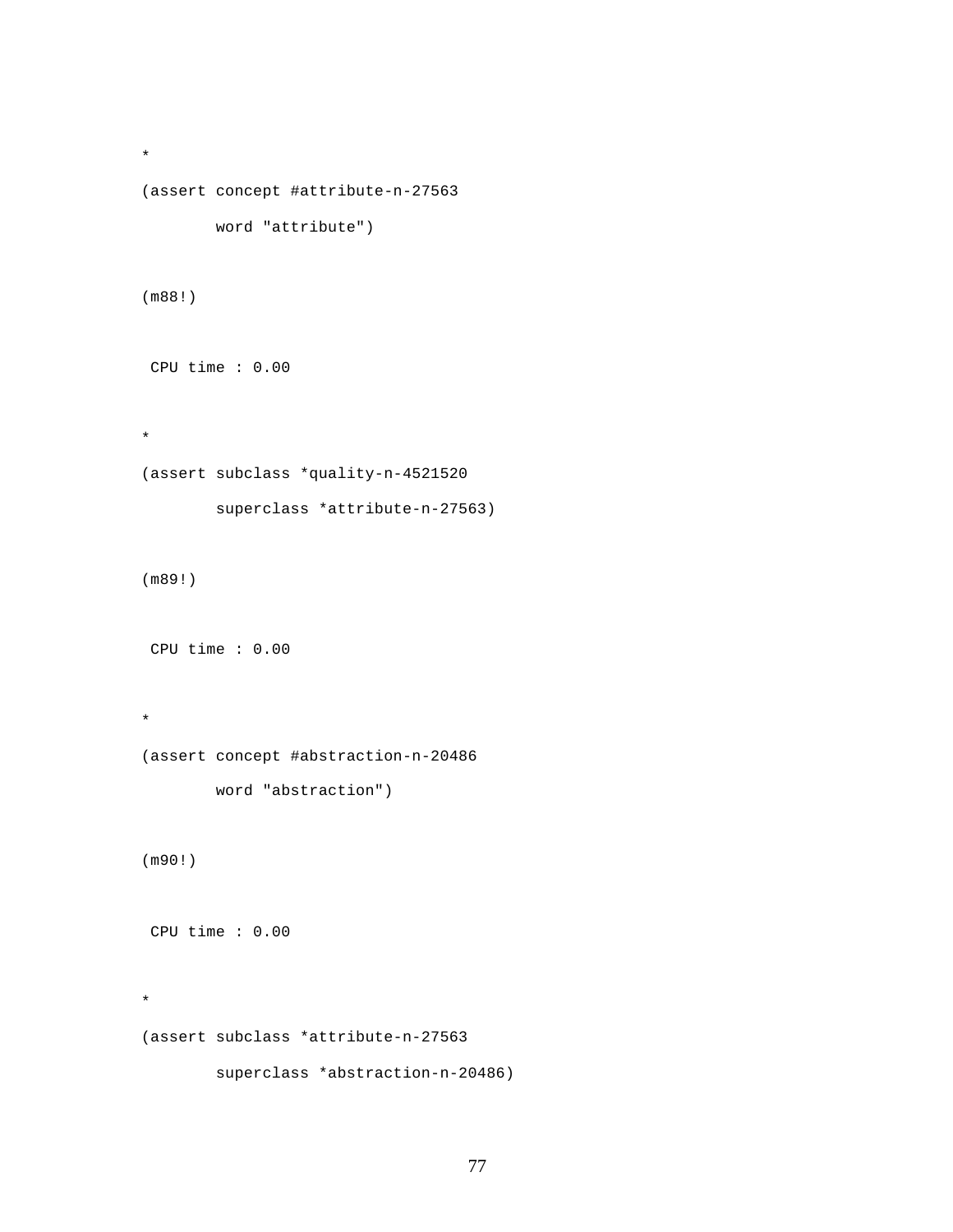```
(m91!)
 CPU time : 0.00 
* 
;;----------------------------------------------------------
;;; CREDULOUS
; is a measure of(?):
;;; credibility => quality => attribute => abstraction 
;;;
;;----------------------------------------------------------
;;; Question for future work:
;;; How can this best be represented?
()
 CPU time : 0.00 
* 
;;; credibility, credibleness, believability
;;; => quality
;;; => attribute
;;; => abstraction
```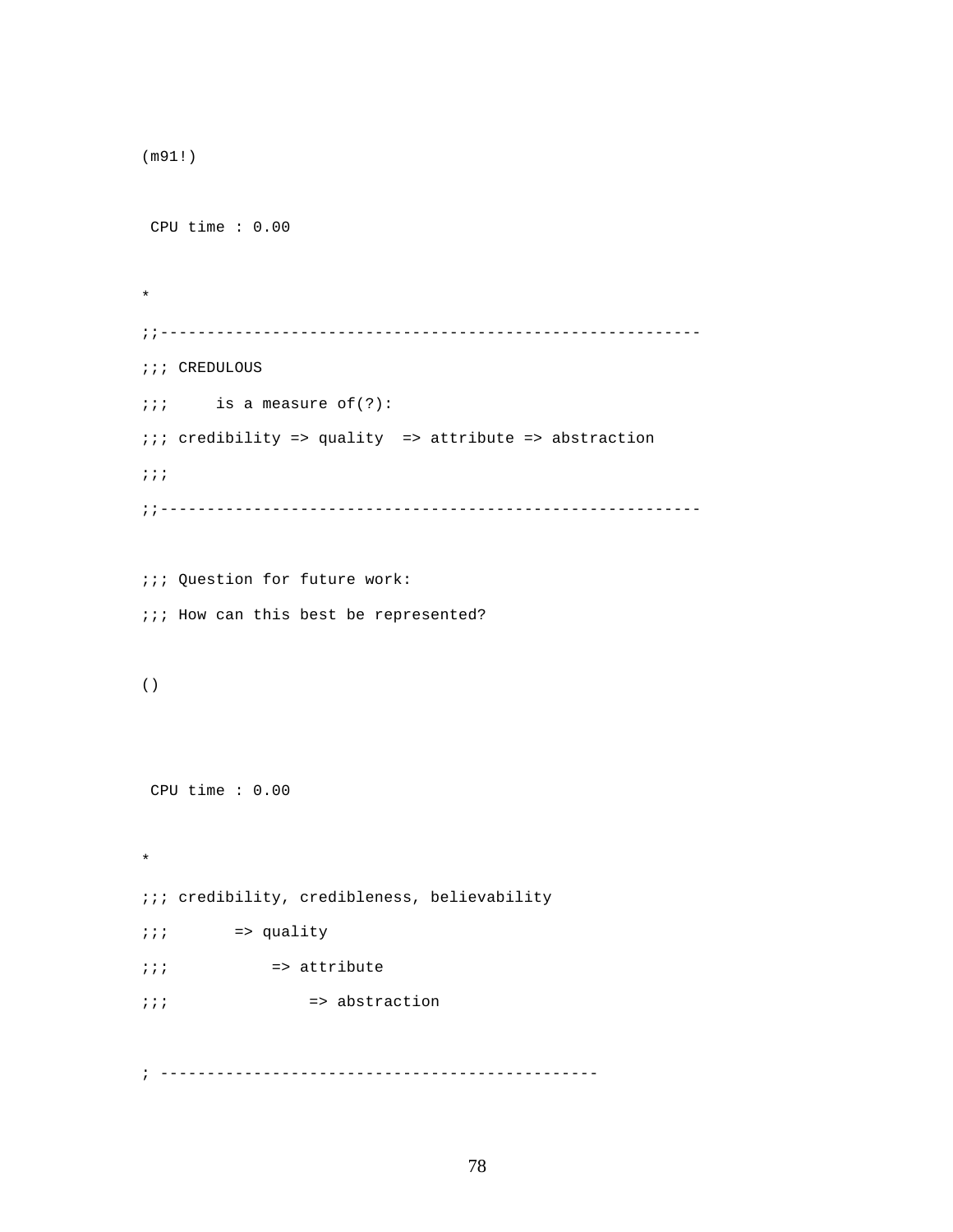```
; -----------------------------------------------
; hypernymy search results for noun "credibility"
; -----------------------------------------------
; -----------------------------------------------
; --------------- sense 1 -----------------------
; (the quality of being believable or trustwort
; hy)
; -----------------------------------------------
(assert concept #credibility-credibleness-believability-n-4565438
        word "credibility")
(m92!)
 CPU time : 0.00 
* (assert concept *credibility-credibleness-believability-n-4565438
        word "credibleness")
(m93!)
 CPU time : 0.00 
* (assert concept *credibility-credibleness-believability-n-4565438
        word "believability")
```
(m94!)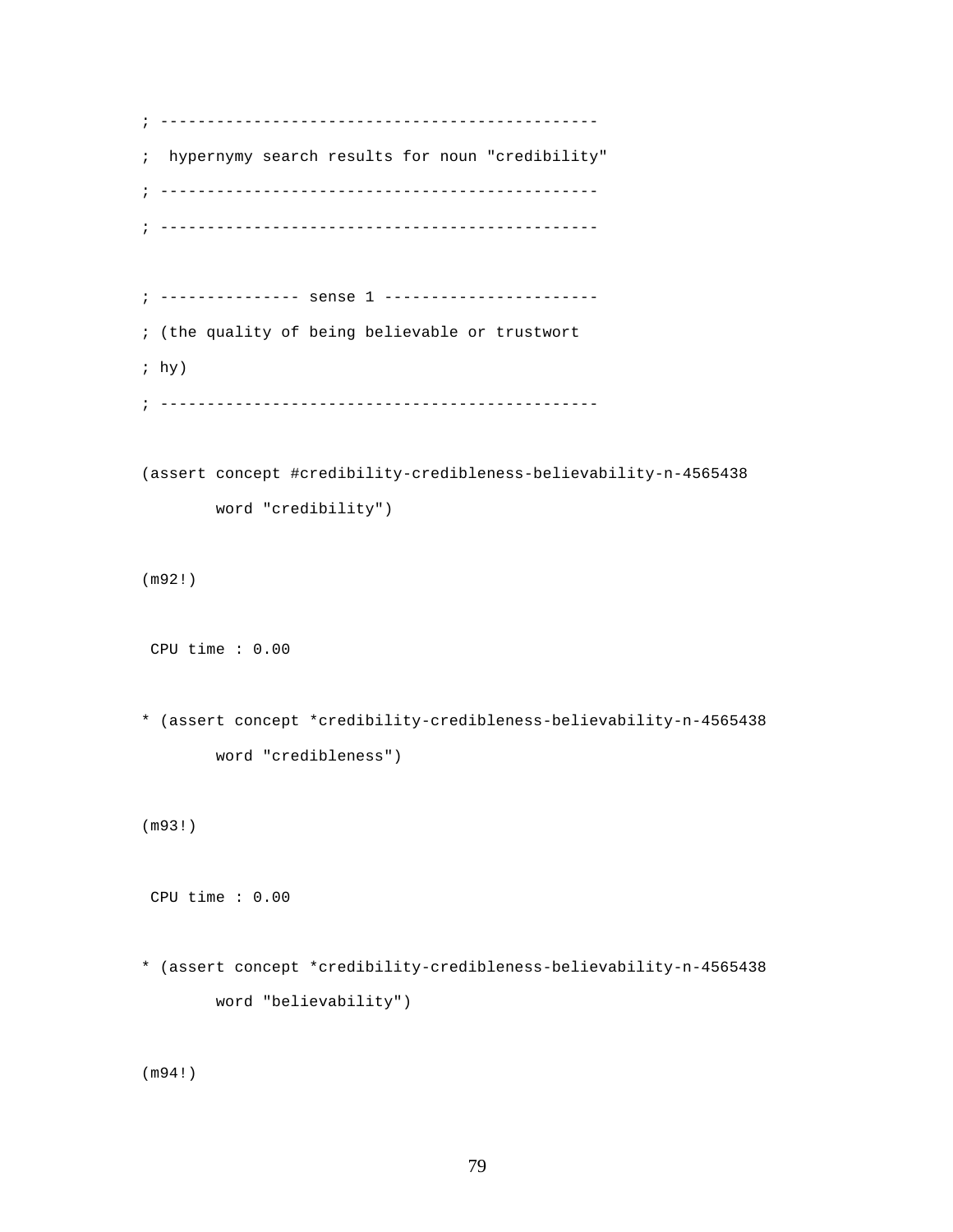```
 CPU time : 0.00 
* 
(assert concept #quality-n-4521520
        word "quality")
(m95!)
 CPU time : 0.00 
* 
(assert subclass *credibility-credibleness-believability-n-4565438
         superclass *quality-n-4521520)
(m96!)
 CPU time : 0.00 
* 
(assert concept #attribute-n-27563
        word "attribute")
(m97!)
 CPU time : 0.00
```

```
80
```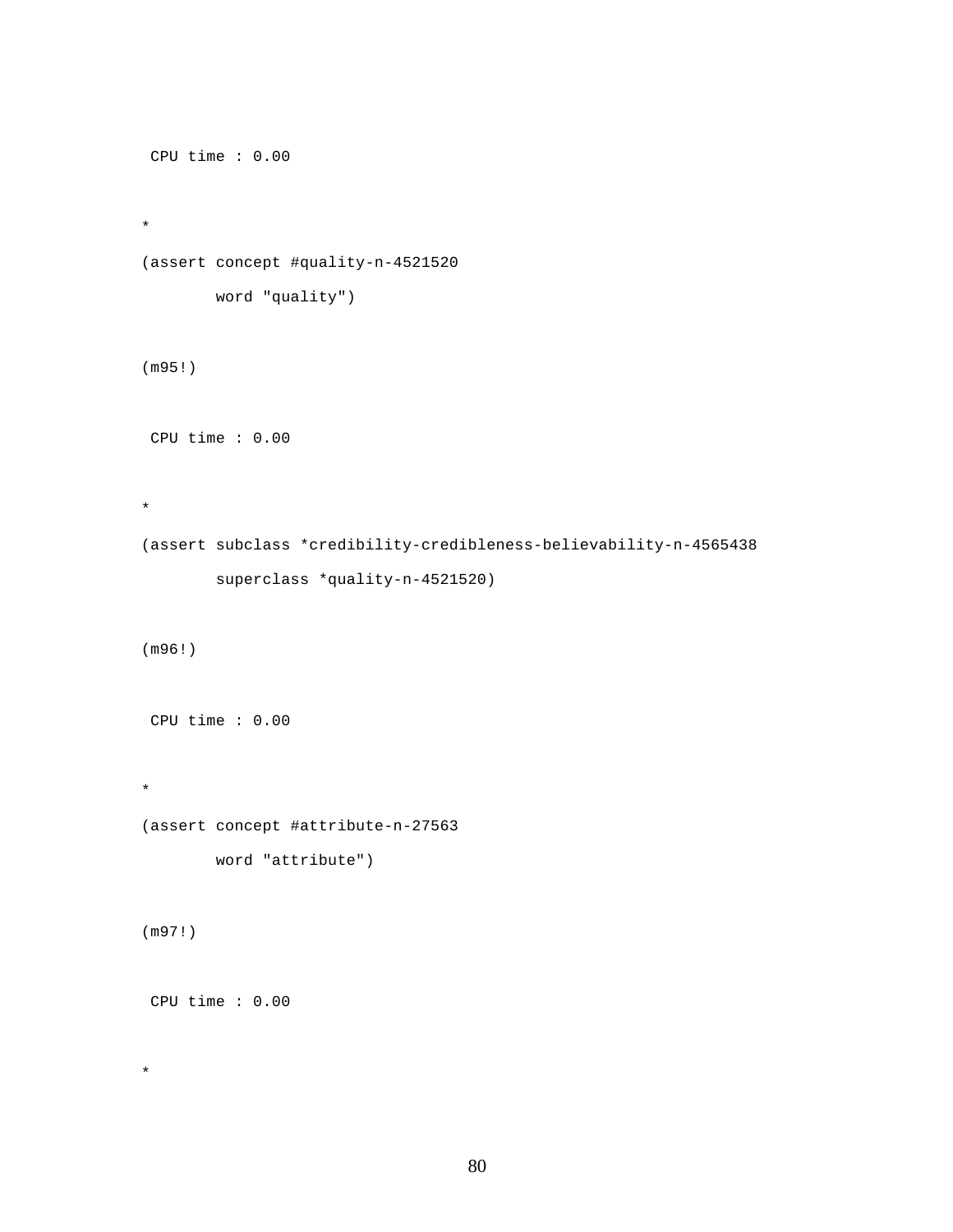```
(assert subclass *quality-n-4521520
         superclass *attribute-n-27563)
(m98!)
 CPU time : 0.00 
* 
(assert concept #abstraction-n-20486
        word "abstraction")
(m99!)
 CPU time : 0.00 
* 
(assert subclass *attribute-n-27563
        superclass *abstraction-n-20486)
(m100!)
 CPU time : 0.00 
* 
;;----------------------------------------------------------
;;; INTERPRET
;;; is one way to:
;;; explicate => inform => communicate => interact => act
```

```
81
```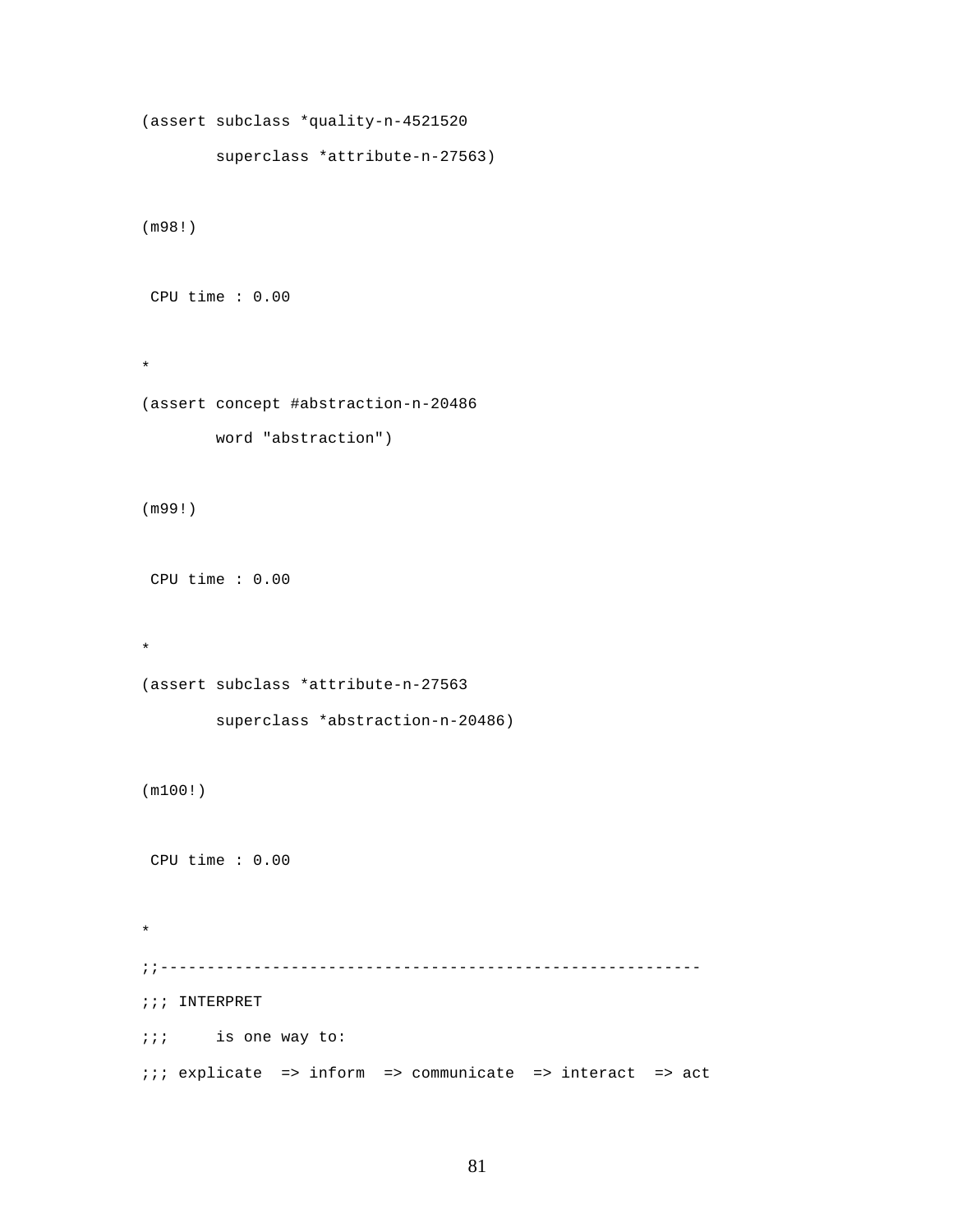;;----------------------------------------------------------

;;; interpret ;;; => explain, explicate  $i i j$  => inform ;;; => communicate, intercommunicate  $\frac{1}{i}$ ;  $\frac{1}{i}$  => interact  $\cdots$   $\cdots$  => act, move

; ----------------------------------------------- ; ----------------------------------------------- ; hypernymy search results for verb "interpret" ; ----------------------------------------------- ; -----------------------------------------------

; --------------- sense 2 ----------------------- ; (give an interpretation or explanation to) ; -----------------------------------------------

(assert concept #interpret-v-907397

word "interpret")

(m101!)

\*

CPU time : 0.01

(assert concept #explain-explicate-v-908384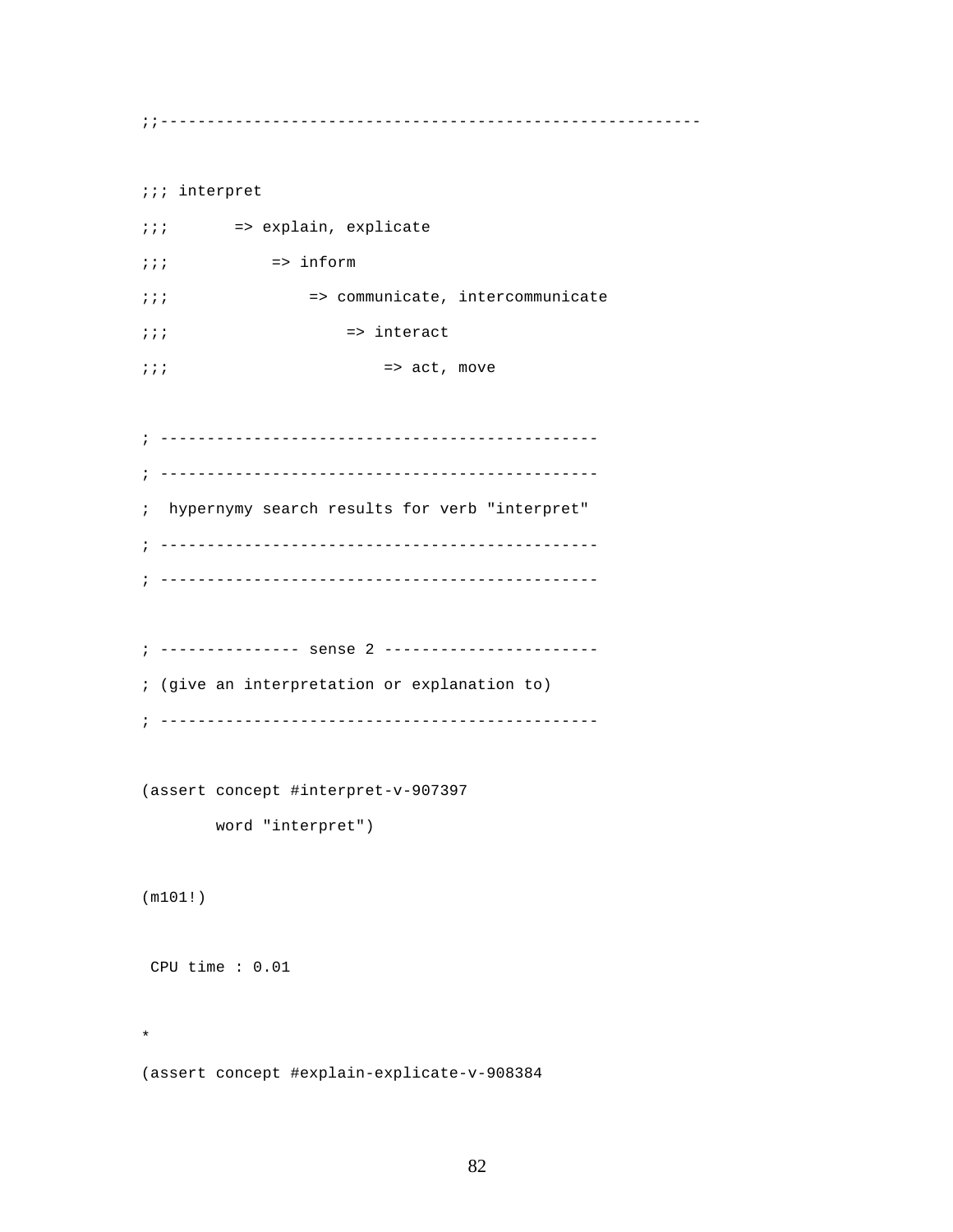```
 word "explain")
(m102!)
 CPU time : 0.00 
* (assert concept *explain-explicate-v-908384
        word "explicate")
(m103!)
 CPU time : 0.00 
* 
(assert subclass *interpret-v-907397
        superclass *explain-explicate-v-908384)
(m104!)
 CPU time : 0.00 
* 
(assert concept #inform-v-804489
        word "inform")
(m105!)
 CPU time : 0.00
```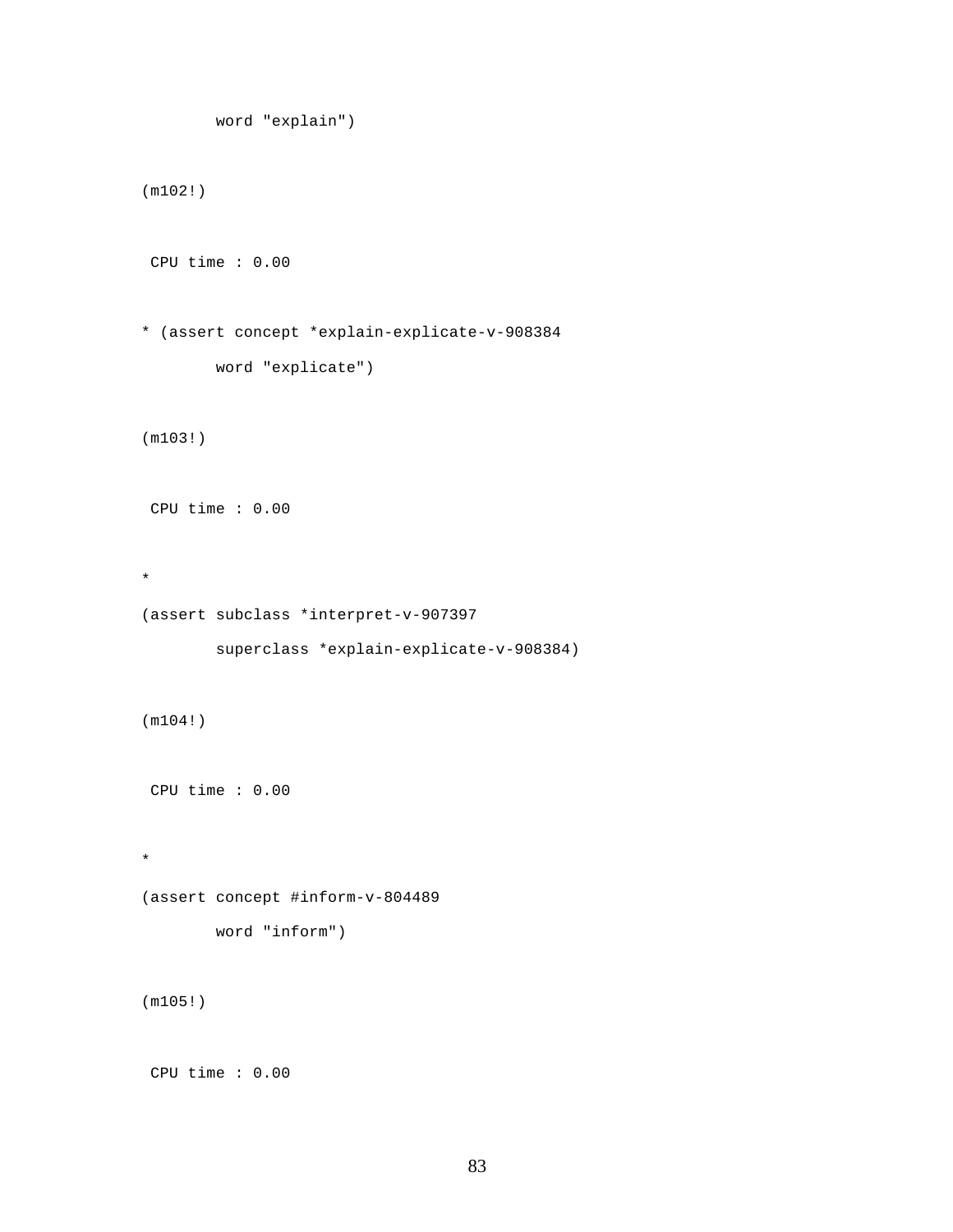```
(assert subclass *explain-explicate-v-908384
         superclass *inform-v-804489)
(m106!)
 CPU time : 0.00 
* 
(assert concept #communicate-intercommunicate-v-716346
        word "communicate")
(m107!)
 CPU time : 0.00 
* (assert concept *communicate-intercommunicate-v-716346
         word "intercommunicate")
(m108!)
 CPU time : 0.00 
* 
(assert subclass *inform-v-804489
         superclass *communicate-intercommunicate-v-716346)
```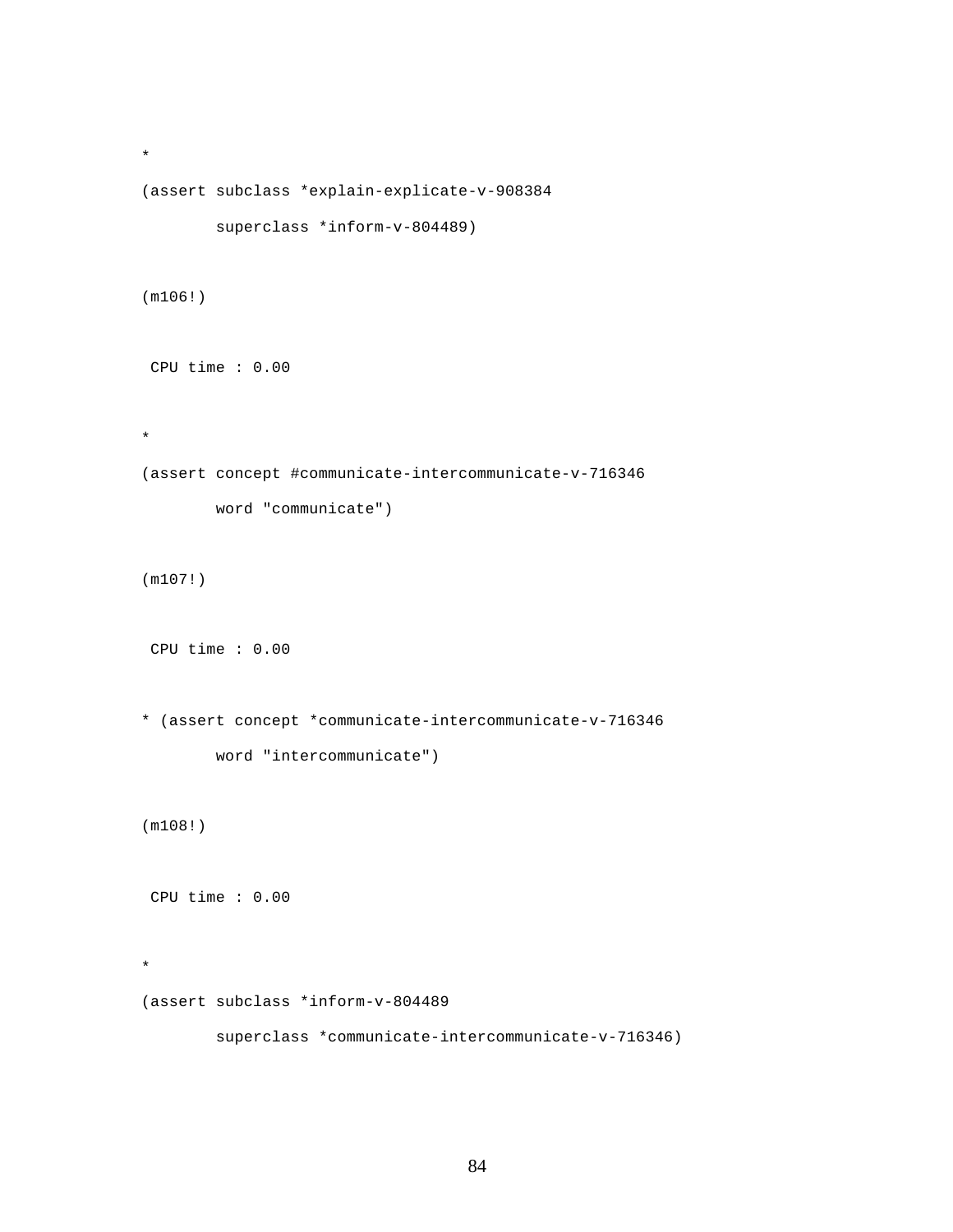```
(m109!)
 CPU time : 0.00 
* 
(assert concept #interact-v-2305904
        word "interact")
(m110!)
 CPU time : 0.00 
* 
(assert subclass *communicate-intercommunicate-v-716346
        superclass *interact-v-2305904)
(m111!)
 CPU time : 0.01 
* 
(assert concept #act-move-v-2296591
        word "act")
(m112!)
 CPU time : 0.00
```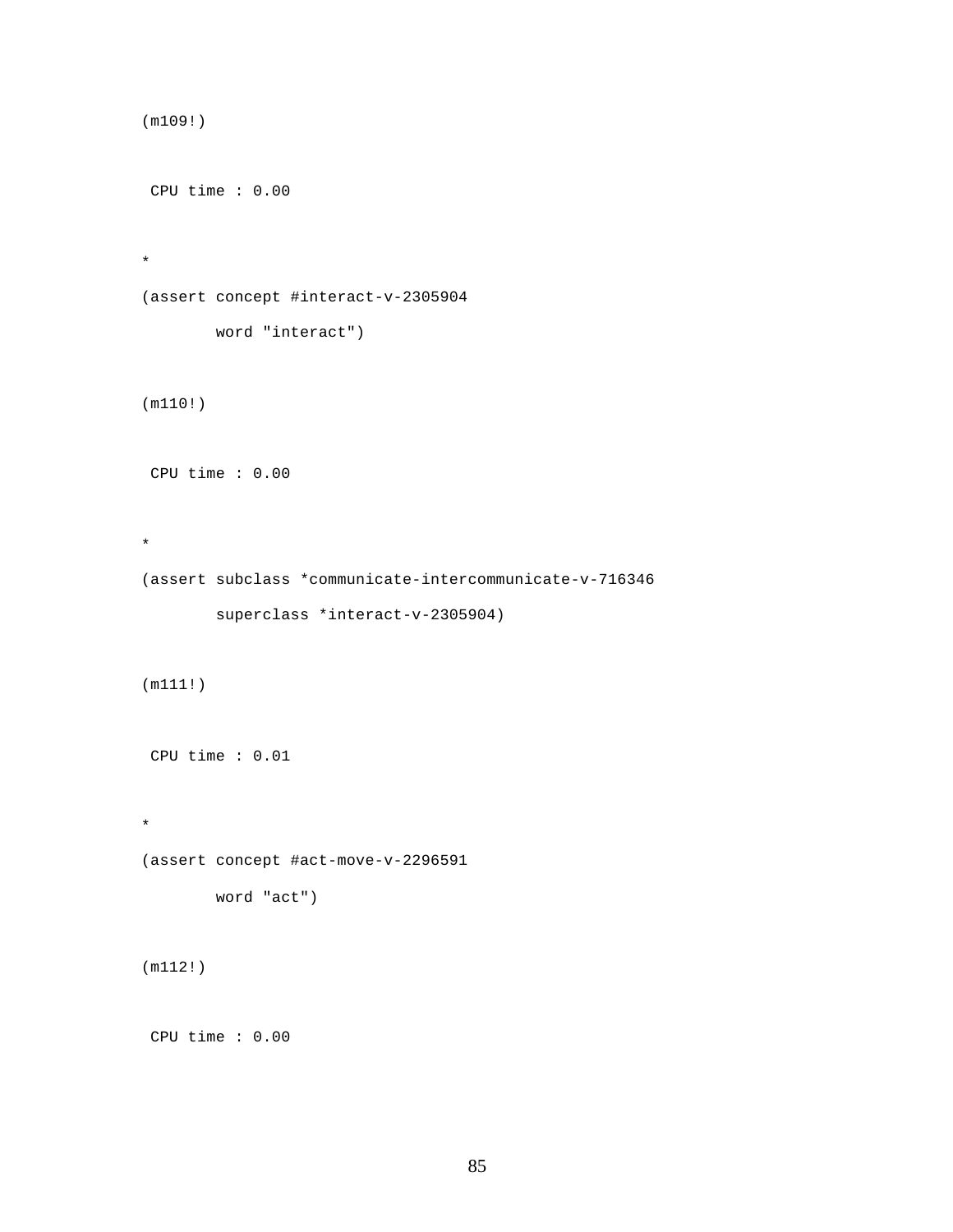```
* (assert concept *act-move-v-2296591
       word "move")
(m113!)
 CPU time : 0.00 
* 
(assert subclass *interact-v-2305904
        superclass *act-move-v-2296591)
(m114!)
 CPU time : 0.00 
* 
;;----------------------------------------------------------
;;; LISTEN
;;; is one way to:
;;; perceive
;;; concentrate => think
;;----------------------------------------------------------
;;; listen
;;; => perceive, comprehend
;;; listen, hear, take heed
;;; => concentrate, focus, center, centre, pore, rivet
```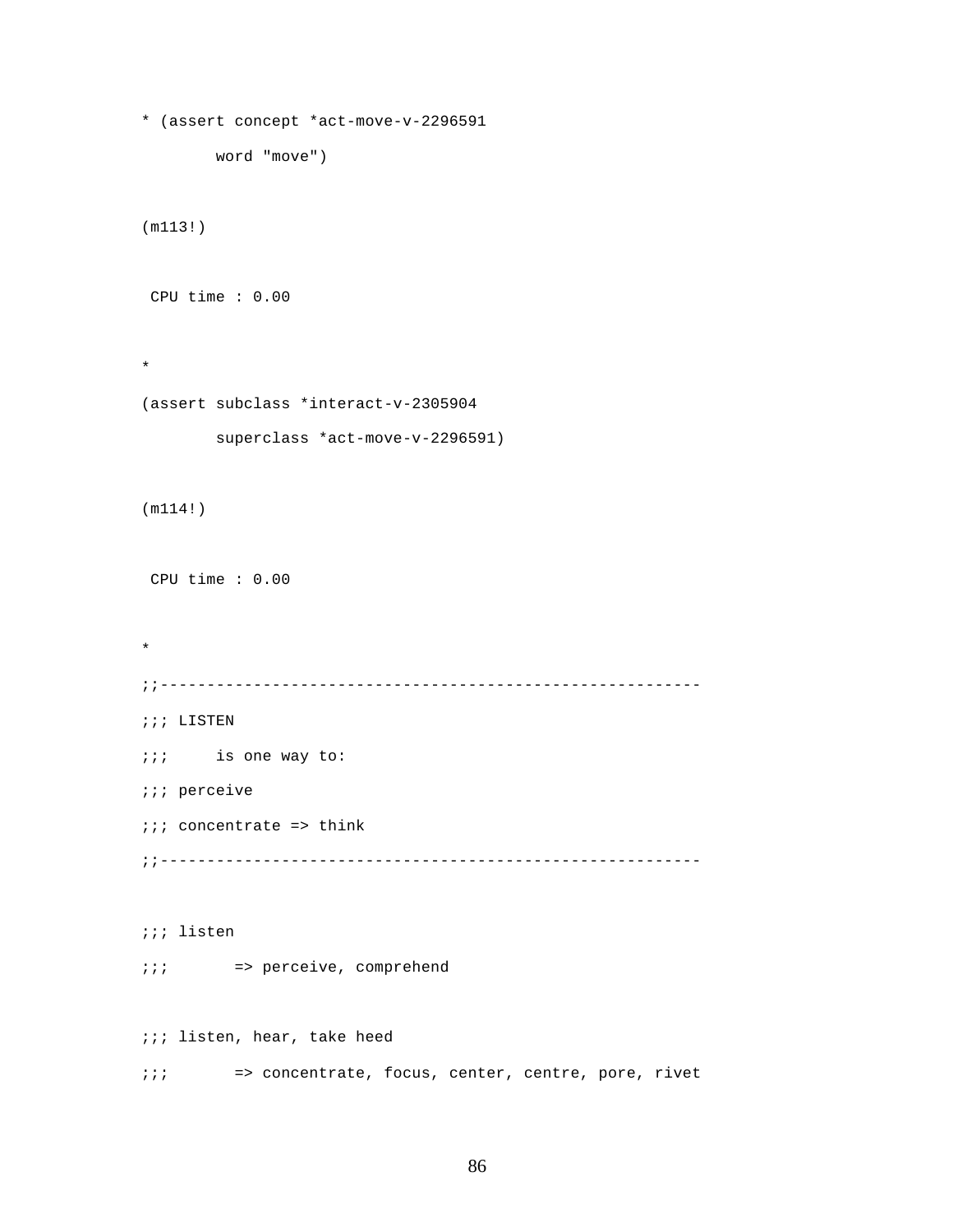```
; -----------------------------------------------
; -----------------------------------------------
; hypernymy search results for verb "listen"
; -----------------------------------------------
; -----------------------------------------------
```

```
; --------------- sense 1 -----------------------
; (hear with intention; "Listen to the sound of
; this cello")
; -----------------------------------------------
```
(assert concept #listen-v-2107615

word "listen")

(m115!)

CPU time : 0.00

\*

(assert concept #perceive-comprehend-v-2045668

```
 word "perceive")
```
(m116!)

CPU time : 0.01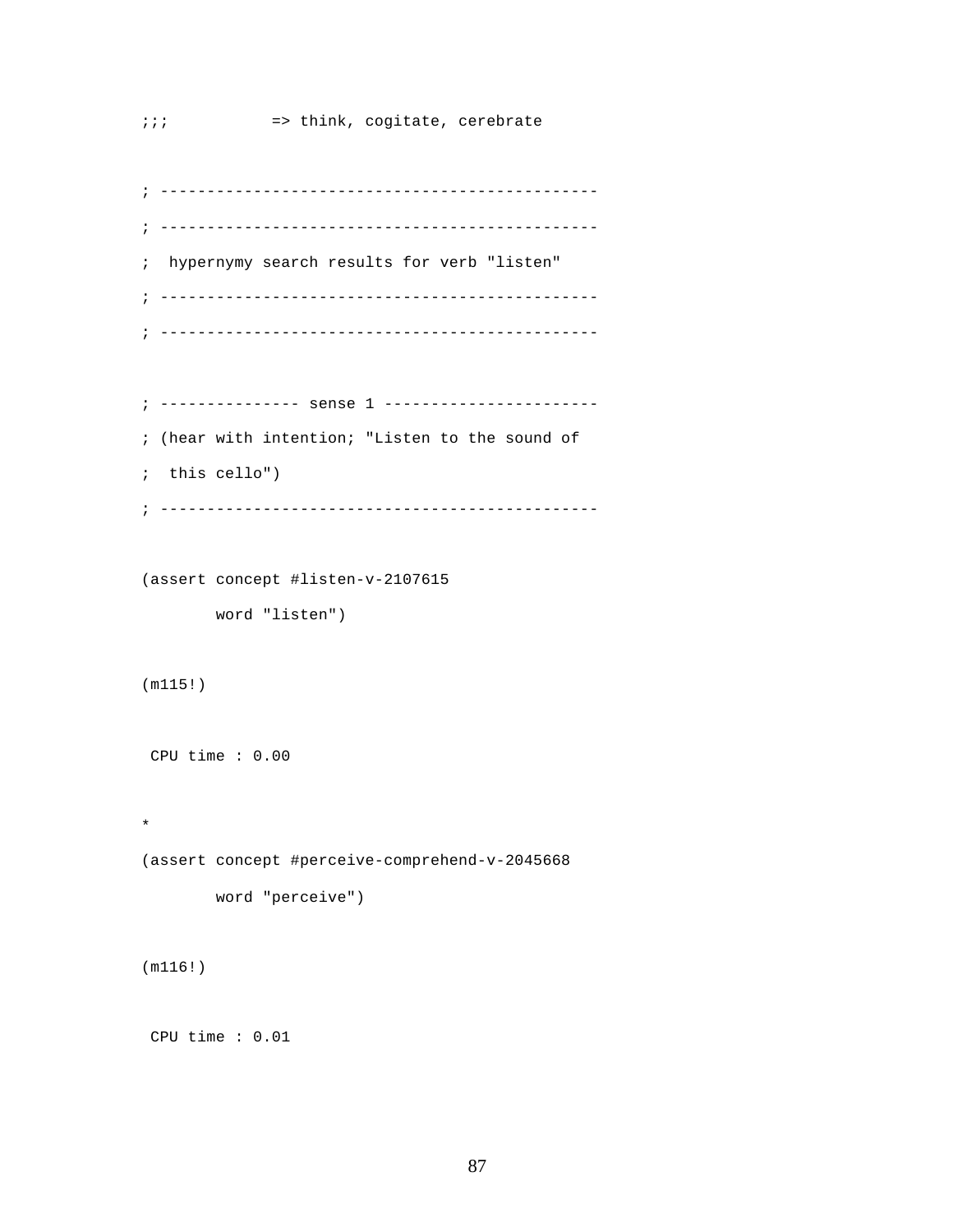```
* (assert concept *perceive-comprehend-v-2045668
        word "comprehend")
(m117!)
 CPU time : 0.00 
* 
(assert subclass *listen-v-2107615
        superclass *perceive-comprehend-v-2045668)
(m118!)
 CPU time : 0.00 
* 
; --------------- sense 2 -----------------------
; (listen and pay attention; "Listen to your fa
; ther"; "We must hear the expert before we mak
; e a decision")
; -----------------------------------------------
(assert concept #listen-hear-take_heed-v-2108709
        word "listen")
(m119!)
```

```
 CPU time : 0.00
```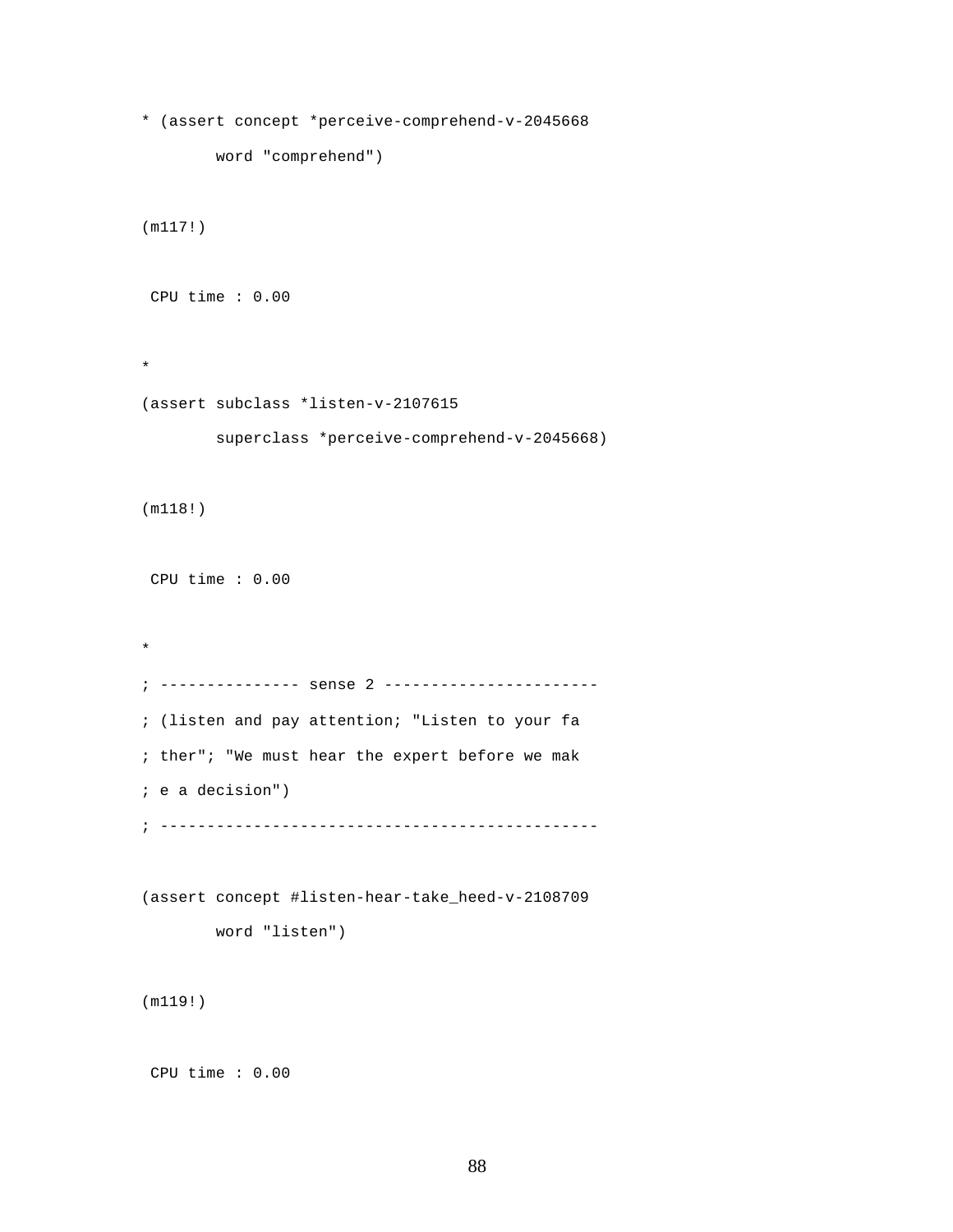```
* (assert concept *listen-hear-take_heed-v-2108709
        word "hear")
(m120!)
 CPU time : 0.00 
* (assert concept *listen-hear-take_heed-v-2108709
        word "take_heed")
(m121!)
 CPU time : 0.01 
* 
(assert concept #concentrate-focus-center-centre-pore-rivet-v-698305
        word "concentrate")
(m122!)
 CPU time : 0.00 
* (assert concept *concentrate-focus-center-centre-pore-rivet-v-698305
        word "focus")
(m123!)
```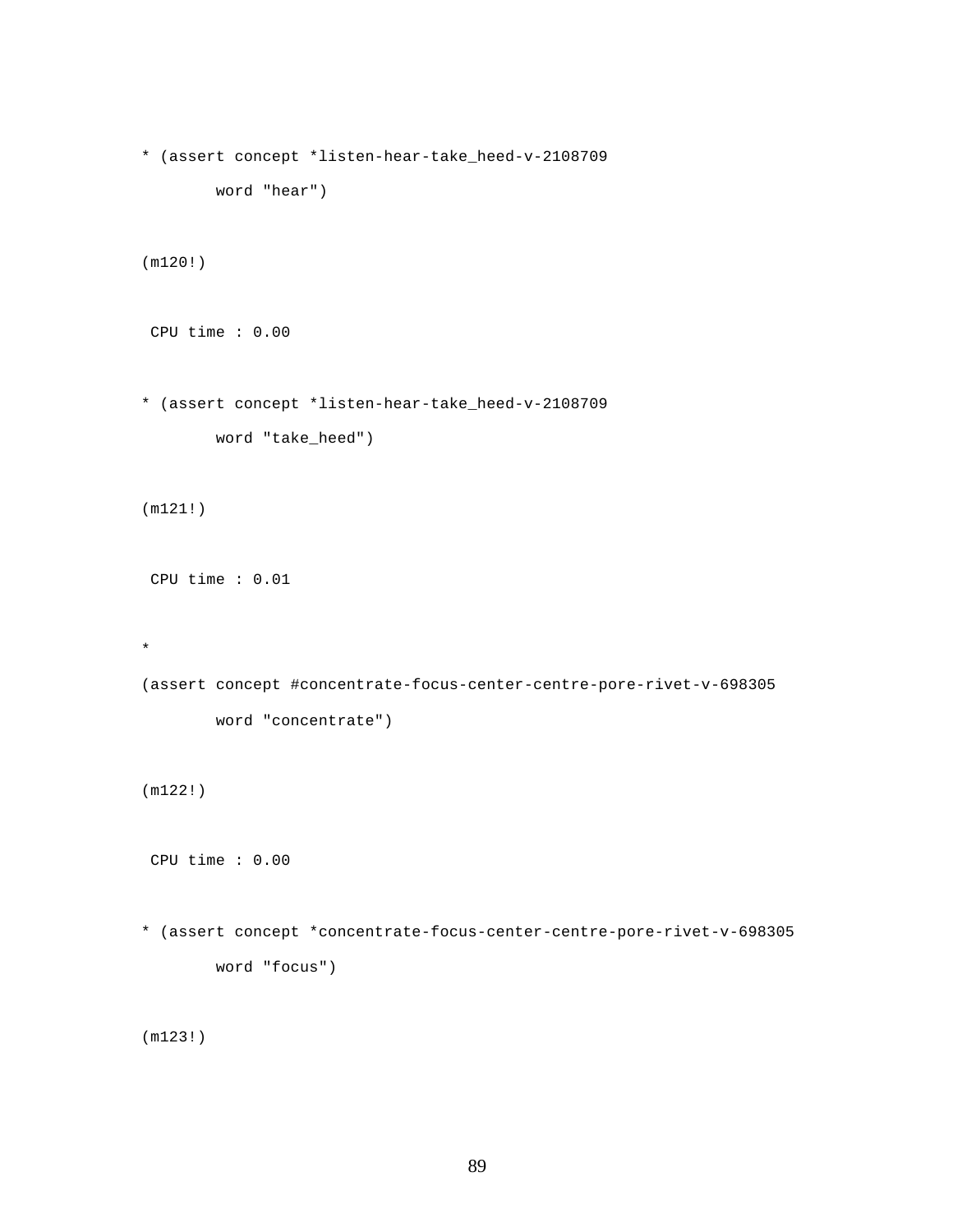```
 CPU time : 0.00
```

```
* (assert concept *concentrate-focus-center-centre-pore-rivet-v-698305
        word "center")
```
(m124!)

CPU time : 0.00

```
* (assert concept *concentrate-focus-center-centre-pore-rivet-v-698305
        word "centre")
```
(m125!)

CPU time : 0.00

```
* (assert concept *concentrate-focus-center-centre-pore-rivet-v-698305
        word "pore")
```
(m126!)

CPU time : 0.01

```
* (assert concept *concentrate-focus-center-centre-pore-rivet-v-698305
        word "rivet")
```
(m127!)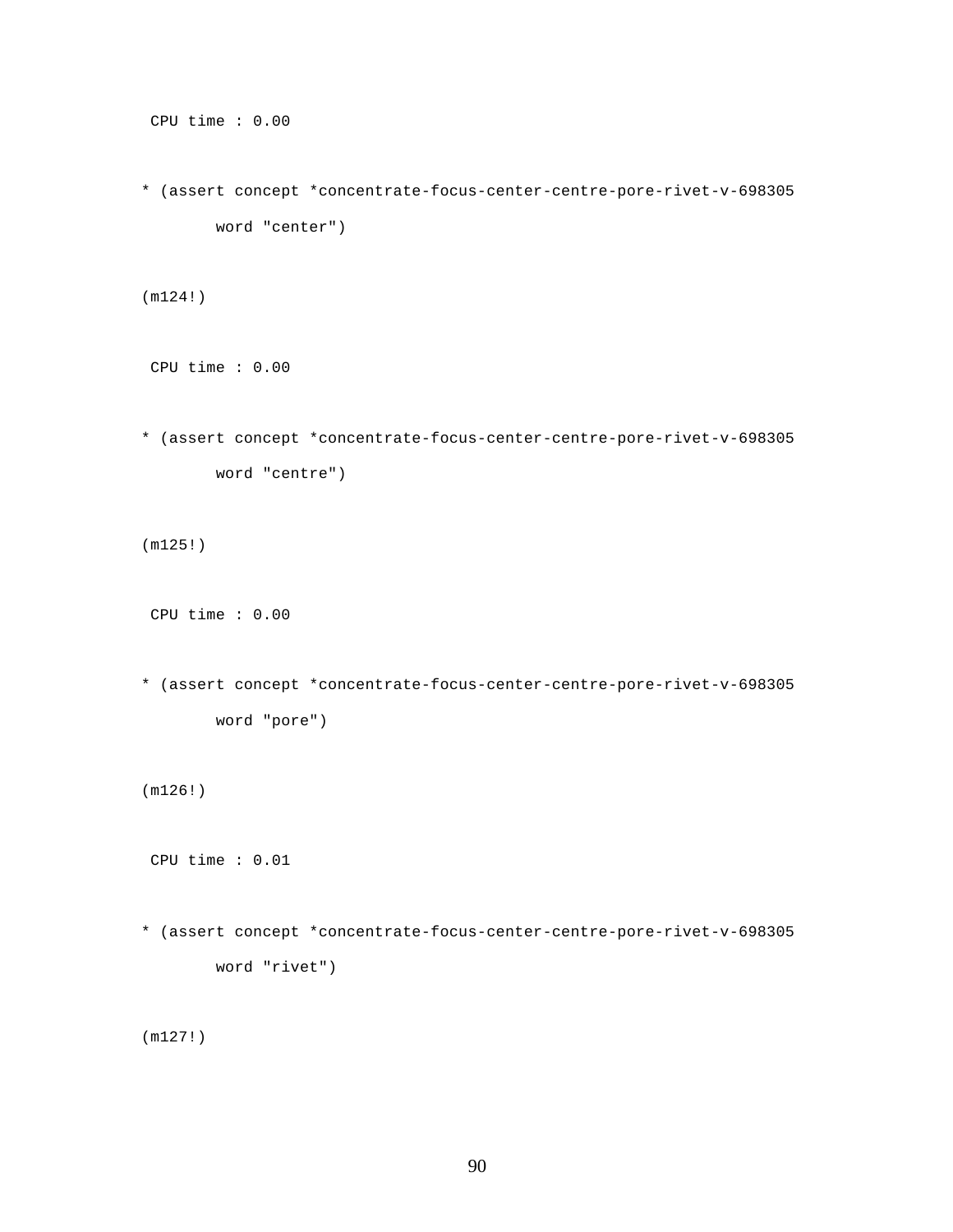```
 CPU time : 0.00 
* 
(assert subclass *listen-hear-take_heed-v-2108709
        superclass *concentrate-focus-center-centre-pore-rivet-v-
698305)
(m128!)
 CPU time : 0.00 
* 
(assert concept #think-cogitate-cerebrate-v-608615
        word "think")
(m129!)
 CPU time : 0.00 
* (assert concept *think-cogitate-cerebrate-v-608615
        word "cogitate")
(m130!)
 CPU time : 0.00 
* (assert concept *think-cogitate-cerebrate-v-608615
        word "cerebrate")
```

```
91
```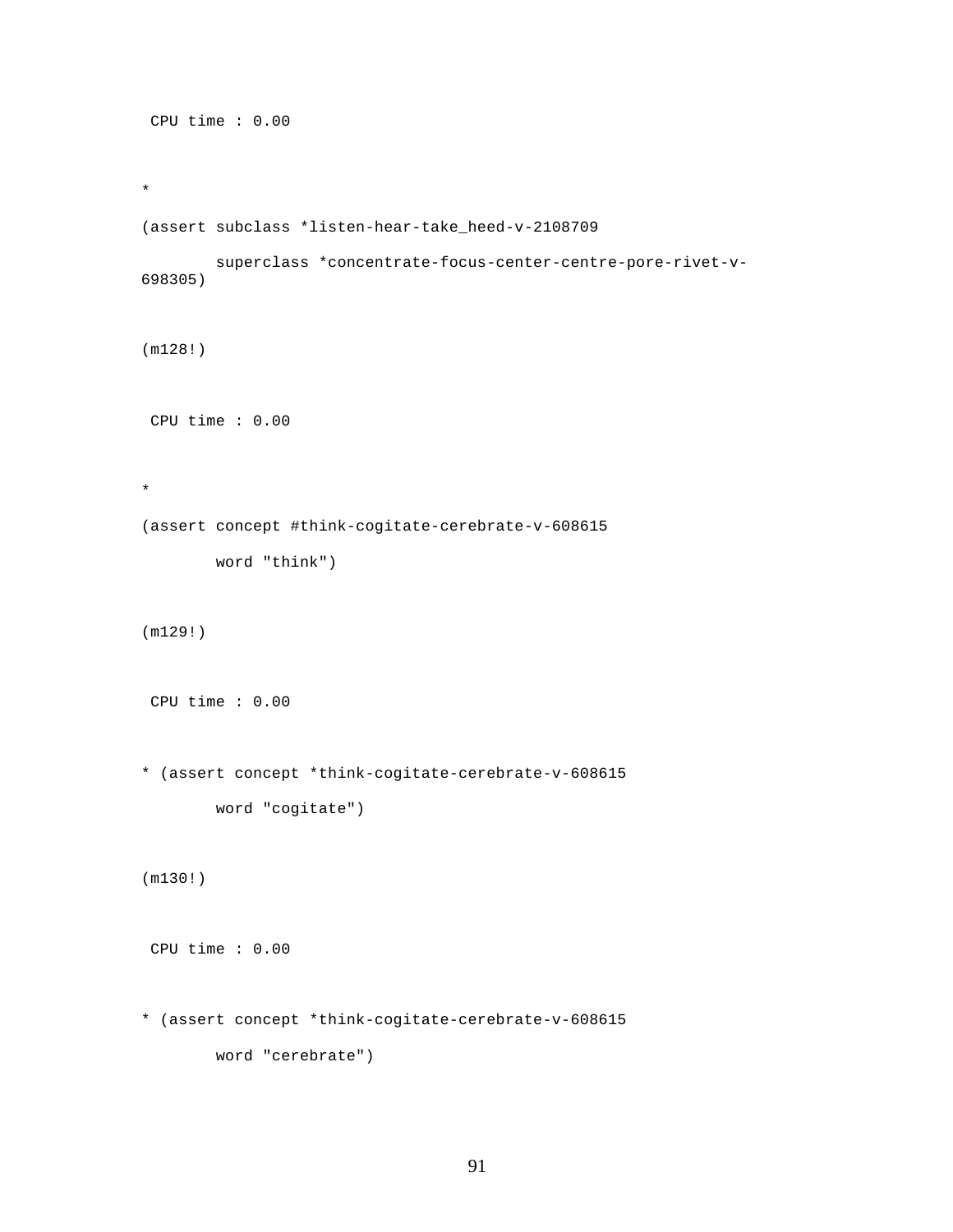```
(m131!)
 CPU time : 0.00 
* 
(assert subclass *concentrate-focus-center-centre-pore-rivet-v-698305
        superclass *think-cogitate-cerebrate-v-608615)
(m132!)
 CPU time : 0.00 
* 
;;----------------------------------------------------------
;;; REDOUBLE
;;; is one way to:
;;; escalate => increase => change
;;----------------------------------------------------------
;;; listen, hear, take heed
;;; => concentrate, focus, center, centre, pore, rivet
;;; => think, cogitate, cerebrate
; -----------------------------------------------
; -----------------------------------------------
; hypernymy search results for verb "redouble"
; -----------------------------------------------
; -----------------------------------------------
```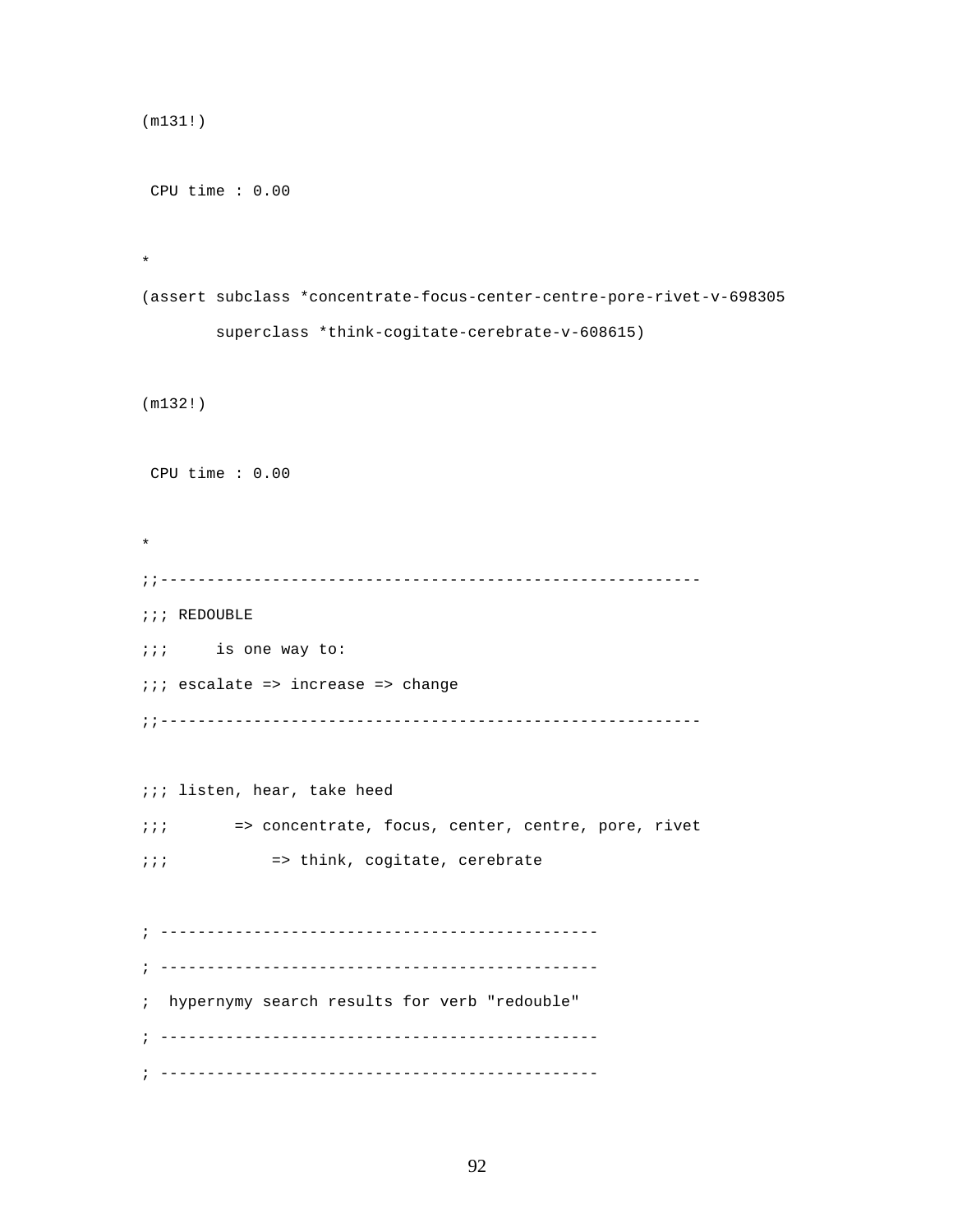```
; --------------- sense 1 -----------------------
; (double in magnitude, extent, or intensity; "
; The enemy redoubled their screaming on the ra
; dio")
; -----------------------------------------------
(assert concept #redouble-v-281537
        word "redouble")
(m133!)
 CPU time : 0.00 
* 
(assert concept #escalate-intensify-step_up-v-281258
        word "escalate")
(m134!)
 CPU time : 0.00 
* (assert concept *escalate-intensify-step_up-v-281258
        word "intensify")
(m135!)
```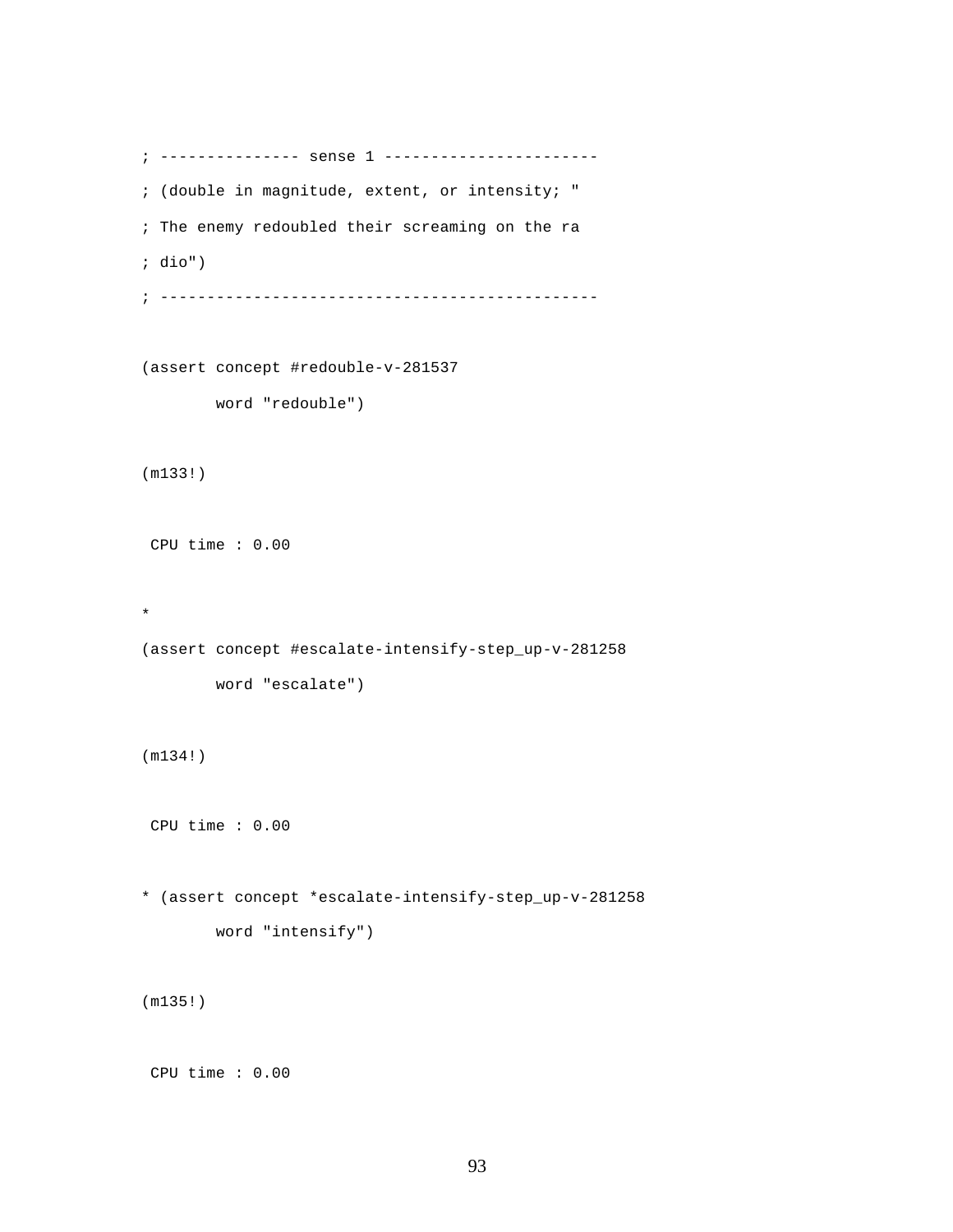```
* (assert concept *escalate-intensify-step_up-v-281258
        word "step_up")
(m136!)
 CPU time : 0.00 
* 
(assert subclass *redouble-v-281537
         superclass *escalate-intensify-step_up-v-281258)
(m137!)
 CPU time : 0.00 
* 
(assert concept #increase-v-147655
        word "increase")
(m138!)
 CPU time : 0.00 
* 
(assert subclass *escalate-intensify-step_up-v-281258
         superclass *increase-v-147655)
```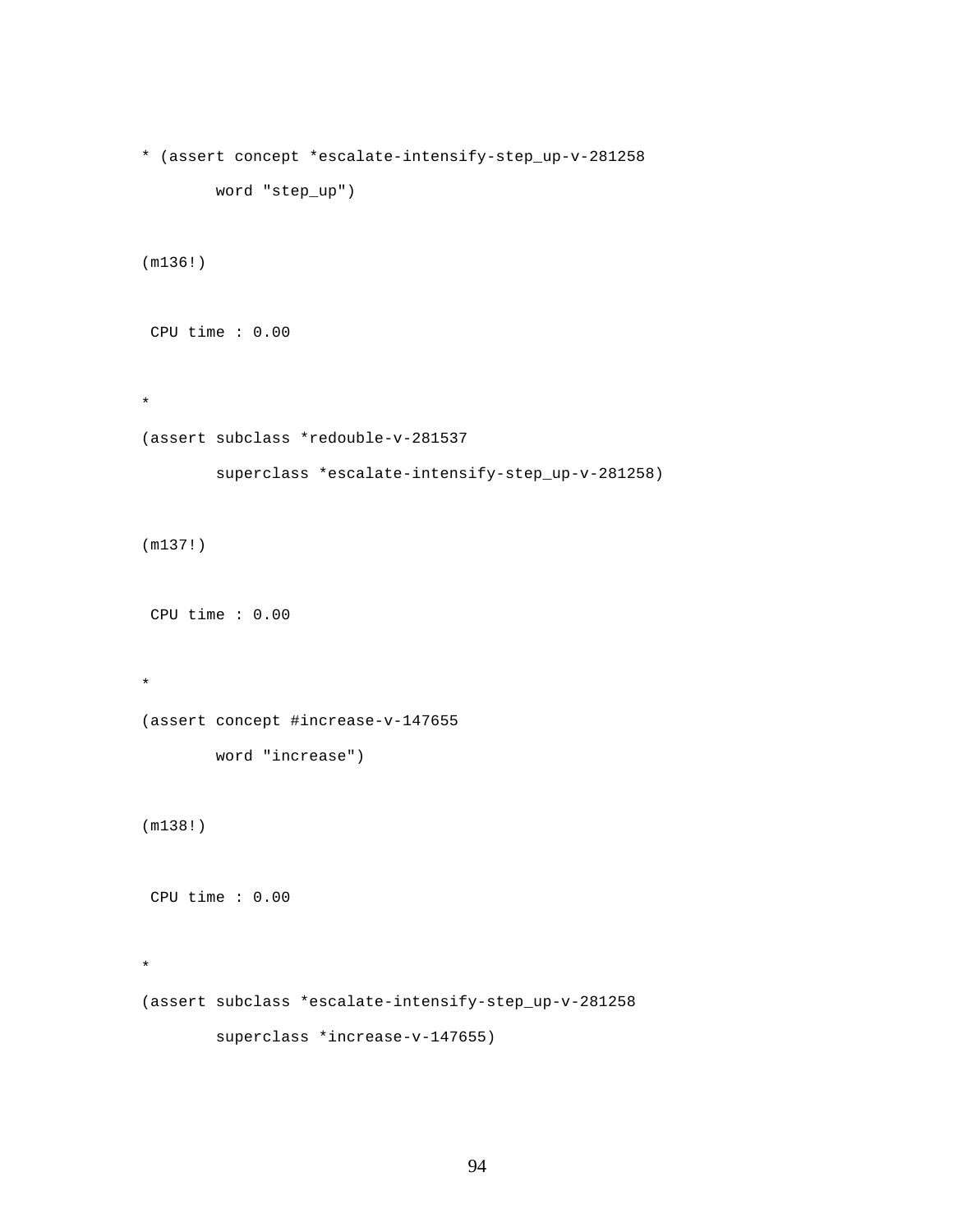```
(m139!)
 CPU time : 0.00 
* 
(assert concept #change-alter-modify-v-121430
        word "change")
(m140!)
 CPU time : 0.00 
* (assert concept *change-alter-modify-v-121430
        word "alter")
(m141!)
 CPU time : 0.00 
* (assert concept *change-alter-modify-v-121430
         word "modify")
(m142!)
 CPU time : 0.00 
* 
(assert subclass *increase-v-147655
```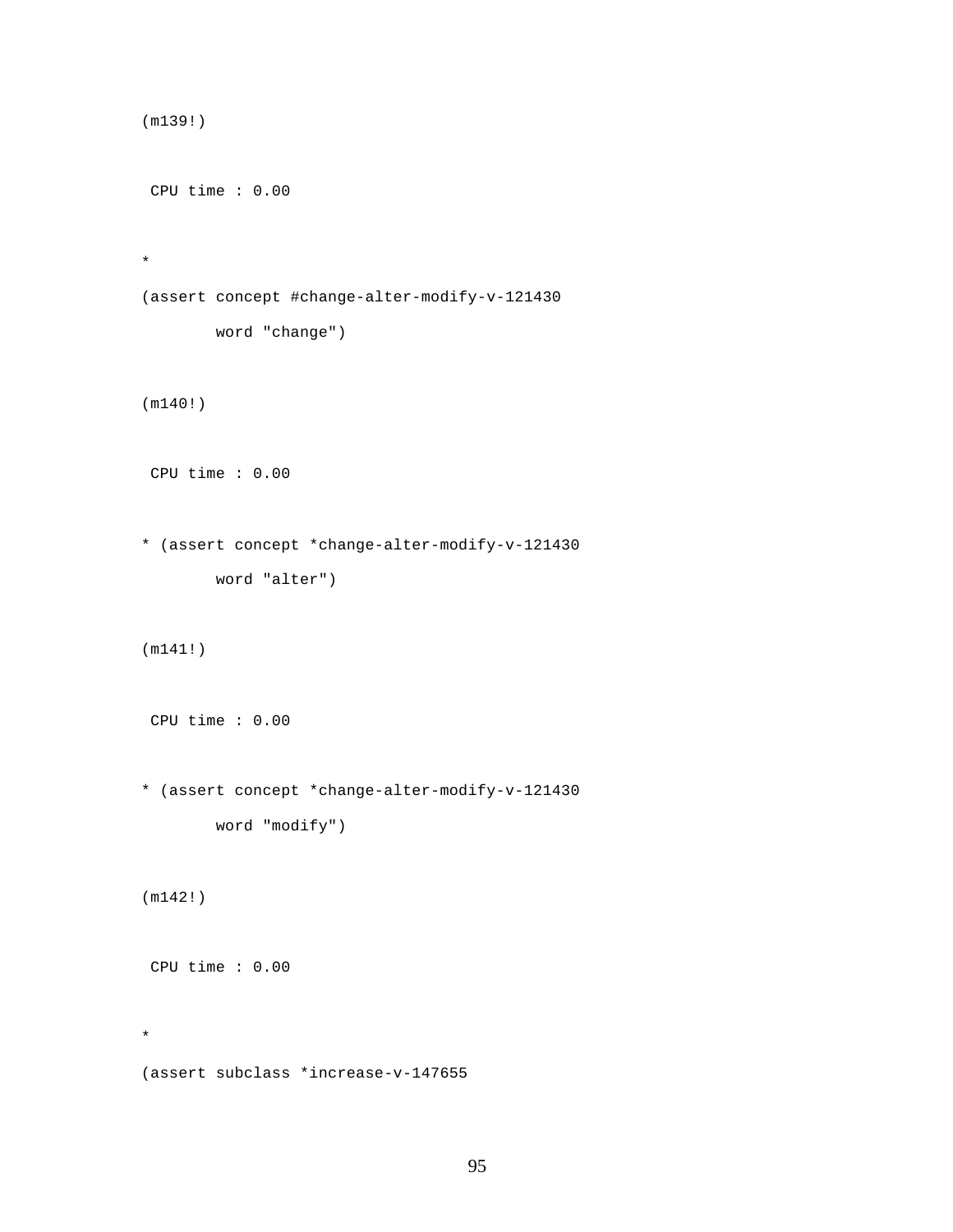```
 superclass *change-alter-modify-v-121430)
(m143!)
 CPU time : 0.00 
* 
;;;----------------------------------------------------------
;;; end WordNet rules
;;; now load rules to convert wordnet case-frames
;;; to "standard" SNePS/CVA case-frames
 (intext "conv-rules")
File conv-rules is now the source of input.
```
\* concept is already defined. word is already defined.

(concept word)

CPU time : 0.01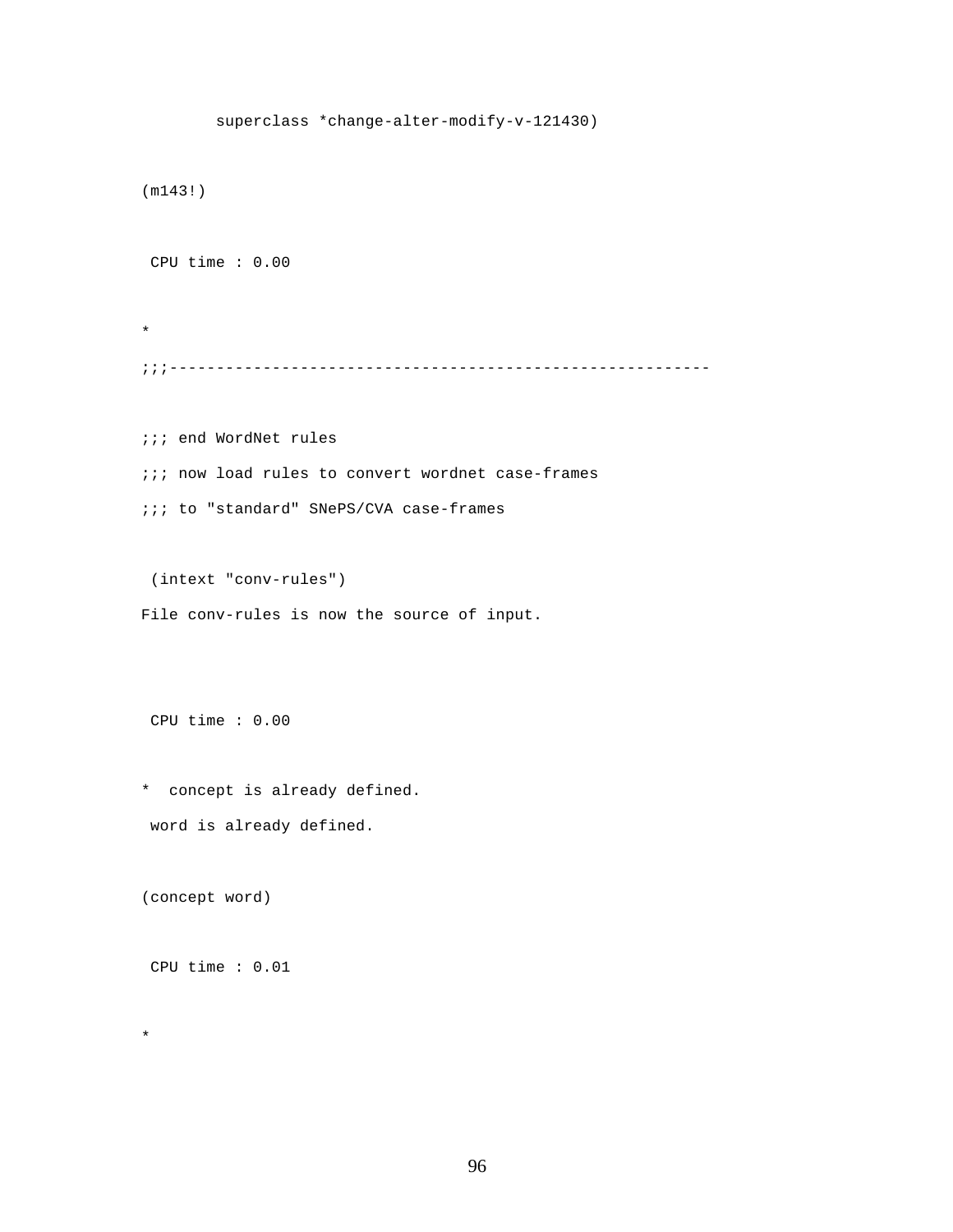```
(verb-concept entails)
```
\* cause is already defined. effect is already defined.

(cause effect)

CPU time : 0.00

\*

(m269! m268! m266! m263! m262! m260! m257! m256! m254! m251! m250! m249! m248! m247! m245! m244! m243! m242! m240! m239! m238! m236! m235! m233! m230! m229! m227! m224! m221! m218! m215! m212! m211! m209! m206! m205! m203! m200! m197! m196! m194! m191! m189! m186! m183! m180! m179! m178! m177! m176! m175! m173! m172! m171! m170! m169! m168! m167! m166! m165! m163! m162! m161! m159! m158! m156! m153! m150! m147! m144! m142! m141! m140! m138! m136! m135! m134! m133! m131! m130! m129! m127! m126! m125! m124! m123! m122! m121! m120! m119! m117! m116! m115! m113! m112! m110! m108! m107! m105! m103! m102! m101! m99! m97! m95! m94! m93! m92! m90! m88! m87! m83! m81! m80! m79! m77! m76! m74! m73! m72! m70! m69! m68! m66! m64! m63! m61! m60! m58! m57! m55! m54! m53! m52! m51! m50! m49! m47! m46! m45! m44! m42! m40! m38! m36! m34! m33! m31! m30!)

CPU time : 25.11

97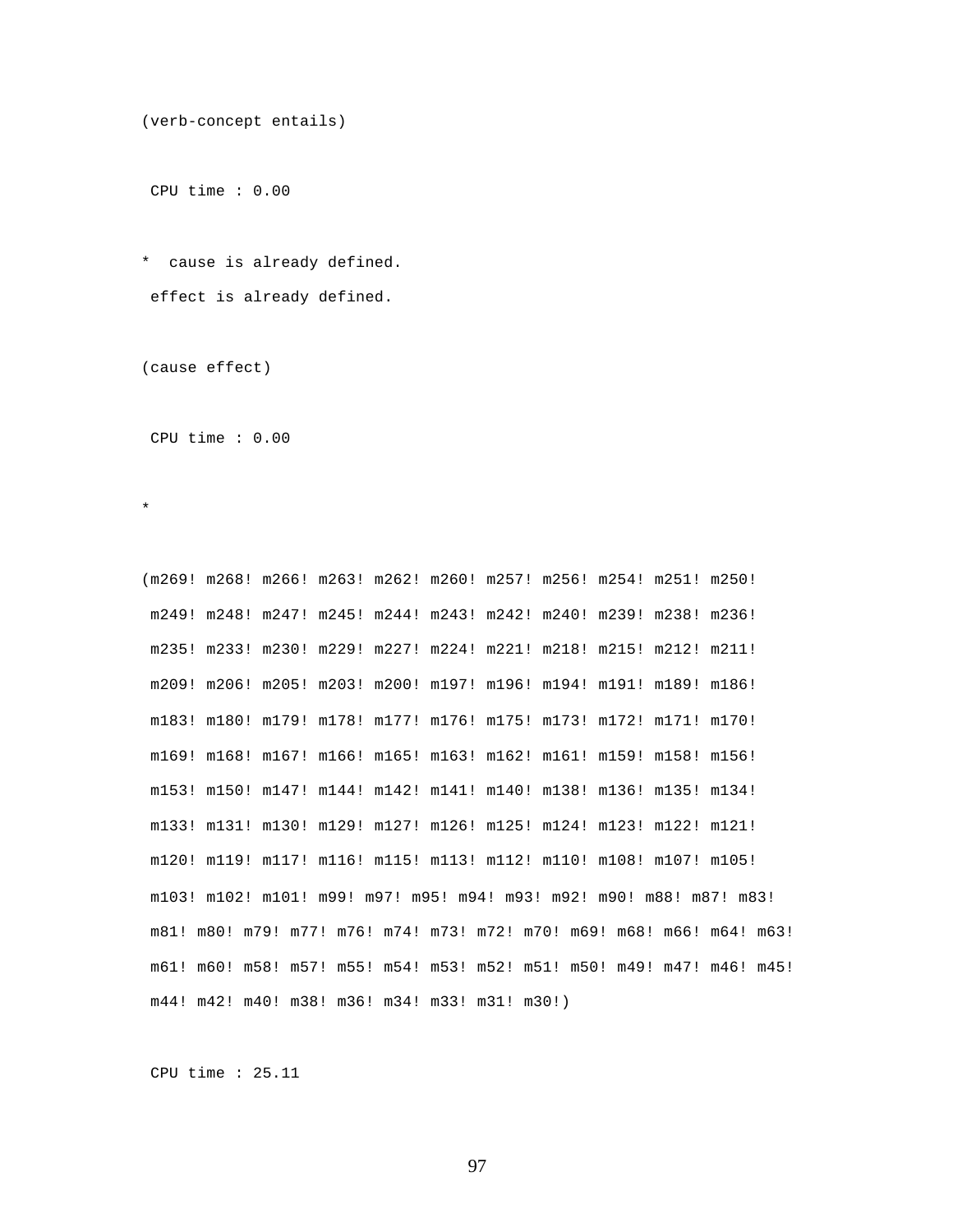(m270! m142! m141! m140! m138! m136! m135! m134! m133! m131! m130! m129! m127! m126! m125! m124! m123! m122! m121! m120! m119! m117! m116! m115! m113! m112! m110! m108! m107! m105! m103! m102! m101! m99! m97! m95! m94! m93! m92! m90! m88! m87! m83! m81! m80! m79! m77! m76! m74! m73! m72! m70! m69! m68! m66! m64! m63! m61! m60! m58! m57! m55! m54! m53! m52! m51! m50! m49! m47! m46! m45! m44! m42! m40! m38! m36! m34! m33! m31! m30!)

CPU time : 1.16

\*

\*

(m669! m668! m667! m666! m665! m664! m663! m662! m661! m660! m659! m658! m657! m656! m655! m654! m653! m652! m651! m649! m648! m647! m646! m645! m644! m643! m642! m641! m640! m639! m638! m637! m636! m635! m634! m633! m632! m631! m630! m629! m628! m627! m626! m625! m624! m623! m622! m621! m620! m619! m618! m617! m616! m615! m614! m613! m612! m611! m610! m609! m608! m607! m606! m605! m604! m603! m602! m601! m600! m599! m598! m597! m596! m595! m594! m593! m592! m591! m590! m589! m588! m587! m586! m585! m584! m583! m582! m581! m580! m578! m577! m576! m575! m574! m573! m572! m571! m570! m569! m568! m566! m565! m563! m562! m561! m560! m559! m558! m557! m556! m555! m554! m553! m552! m550! m549! m548! m547! m546! m545! m544! m543! m542! m541! m540! m538! m537! m536! m535! m534! m533! m532! m531! m530! m529! m528! m527! m526! m525! m524! m523! m522! m521!

98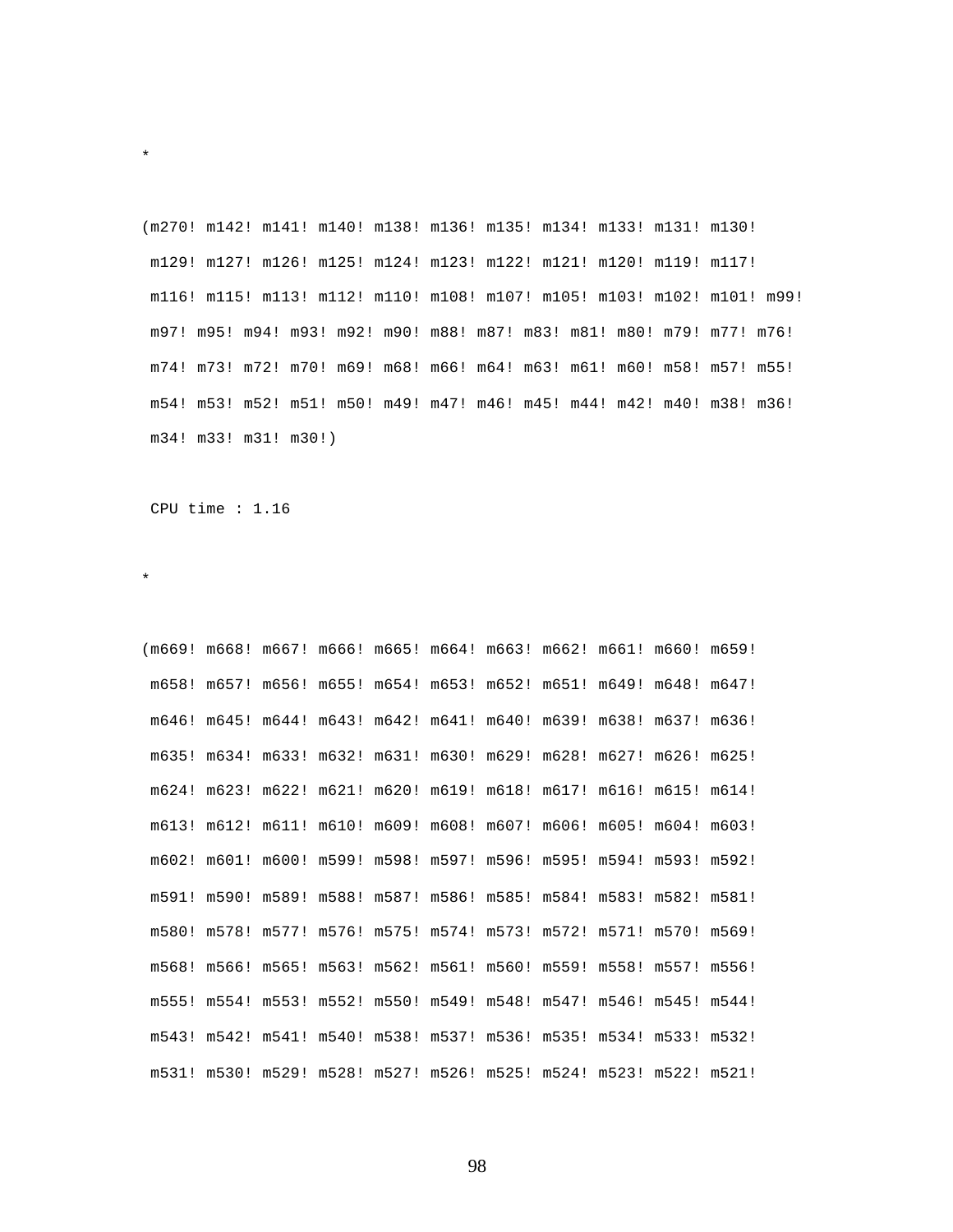m520! m519! m518! m517! m516! m515! m514! m513! m512! m511! m510! m509! m508! m507! m506! m505! m504! m503! m502! m501! m500! m499! m498! m497! m496! m495! m494! m493! m492! m490! m489! m488! m487! m486! m485! m484! m483! m482! m481! m480! m479! m478! m477! m476! m475! m474! m472! m471! m470! m469! m468! m467! m466! m465! m464! m463! m462! m461! m460! m459! m458! m457! m456! m455! m454! m453! m452! m451! m450! m449! m448! m447! m446! m445! m444! m443! m442! m441! m440! m439! m438! m437! m436! m435! m434! m433! m432! m431! m430! m429! m428! m427! m426! m425! m424! m423! m422! m421! m420! m419! m418! m417! m416! m415! m414! m413! m412! m411! m410! m409! m408! m407! m406! m405! m404! m403! m402! m401! m400! m399! m398! m397! m396! m395! m394! m393! m392! m391! m390! m389! m388! m387! m386! m385! m384! m383! m382! m381! m380! m379! m378! m377! m376! m375! m374! m373! m372! m371! m370! m369! m368! m367! m366! m365! m364! m363! m362! m361! m360! m359! m358! m357! m356! m354! m353! m352! m351! m350! m349! m347! m346! m345! m344! m343! m341! m340! m339! m338! m336! m335! m334! m333! m332! m331! m329! m328! m327! m326! m325! m324! m323! m322! m321! m320! m319! m318! m317! m316! m315! m314! m313! m312! m311! m310! m309! m308! m307! m306! m305! m304! m303! m302! m301! m300! m299! m298! m297! m296! m295! m294! m293! m292! m291! m290! m289! m288! m287! m286! m285! m284! m283! m282! m281! m280! m279! m278! m277! m276! m275! m274! m273! m272! m271! m143! m142! m141! m140! m139! m138! m137! m136! m135! m134! m133! m132! m131! m130! m129! m128! m127! m126! m125! m124! m123! m122! m121! m120! m119! m118! m117! m116! m115! m114! m113! m112! m111! m110! m109! m108! m107! m106! m105! m104! m103! m102! m101! m100! m99! m98! m97! m96! m95! m94! m93! m92! m91! m90! m89! m88! m87! m86! m84! m83! m82! m81! m80! m79! m78! m77! m76! m75! m74! m73! m72!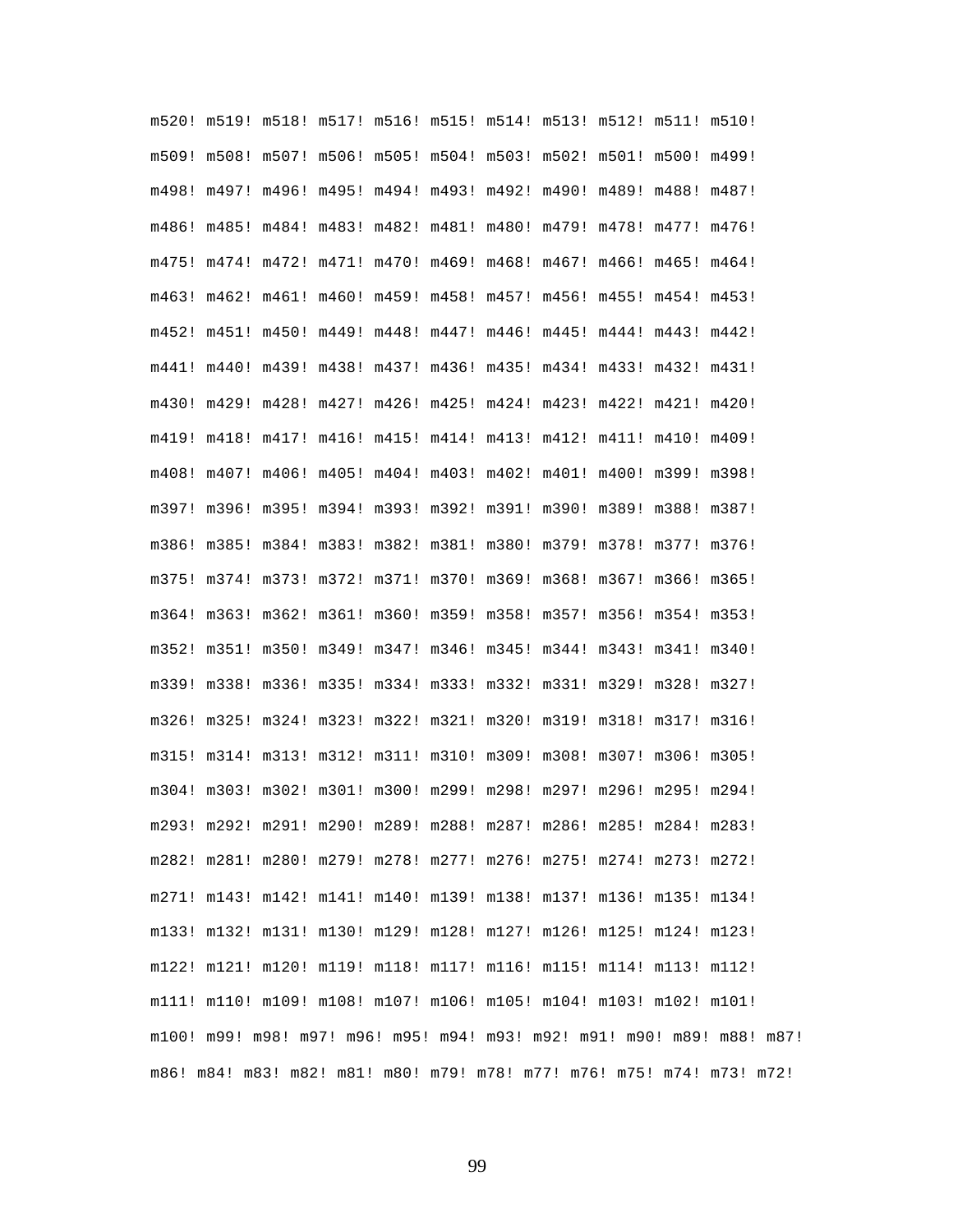m71! m70! m69! m68! m67! m66! m65! m64! m63! m62! m61! m60! m59! m58! m57! m56! m55! m54! m53! m52! m51! m50! m49! m48! m47! m46! m45! m44! m43! m42! m41! m40! m39! m38! m37! m36! m35! m34! m33! m32! m31! m30!)

CPU time : 5.47

\*

(m670! m142! m141! m140! m138! m136! m135! m134! m133! m131! m130! m129! m127! m126! m125! m124! m123! m122! m121! m120! m119! m117! m116! m115! m113! m112! m110! m108! m107! m105! m103! m102! m101! m99! m97! m95! m94! m93! m92! m90! m88! m87! m83! m81! m80! m79! m77! m76! m74! m73! m72! m70! m69! m68! m66! m64! m63! m61! m60! m58! m57! m55! m54! m53! m52! m51! m50! m49! m47! m46! m45! m44! m42! m40! m38! m36! m34! m33! m31! m30!)

CPU time : 1.50

\*

End of file conv-rules

CPU time : 33.32

\* ;;;----------------------------------------------------------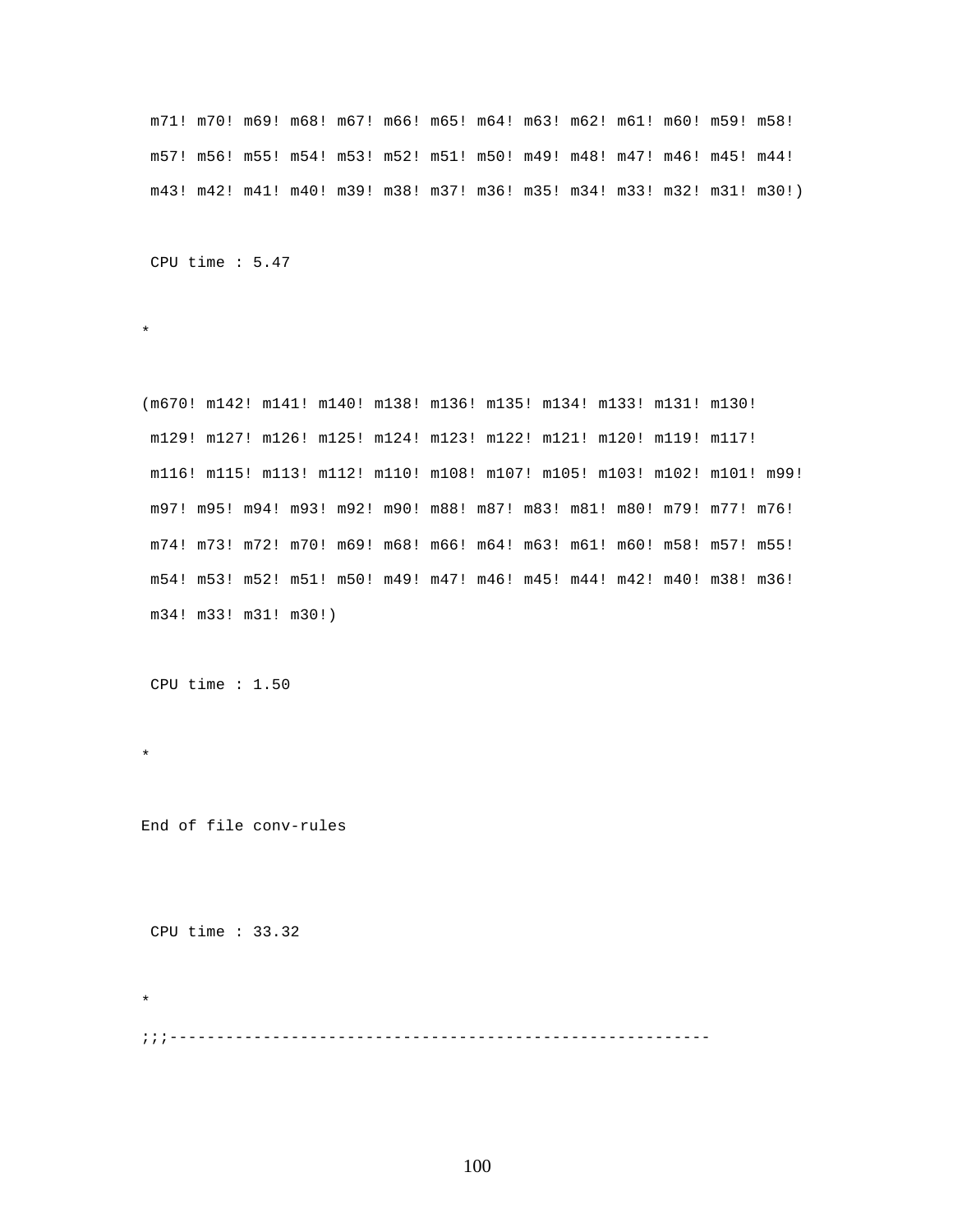;;---------------------------------------------------------- ;;; Representing parts of the passage: ;;---------------------------------------------------------- ;;; RULES INFERED FROM THE PASSAGE ;;---------------------------------------------------------- ;;; ;;; "People interpret a change in the heavens." ;;;  $i:i$  This can be rephrased as "for all x, if X is a person *iii* then X interprets a change [in the heavens]. ;;; ;;; This gives us a representation for: ;;; ;;; If people do X, then the woman does X ;;; ;;----------------------------------------------------------

;;; "change is represented as an instance of "change" (i.e. a member of  $i:i$  the class "change"); this instance would be the ;;; change relating to the "heavens". This would separate it from ;;; the sense of "change" used previously, and a superclass of the ;;; heirarchy "redouble => escalate => increase => change". ;;;  $i:i$  The only issue that could arise is whether we should have ;;; multiple instances of change for each rule that refers to ;;; some sort of "change", and then have a rule that allows the ;;; relations coming off one instance of change to refer to the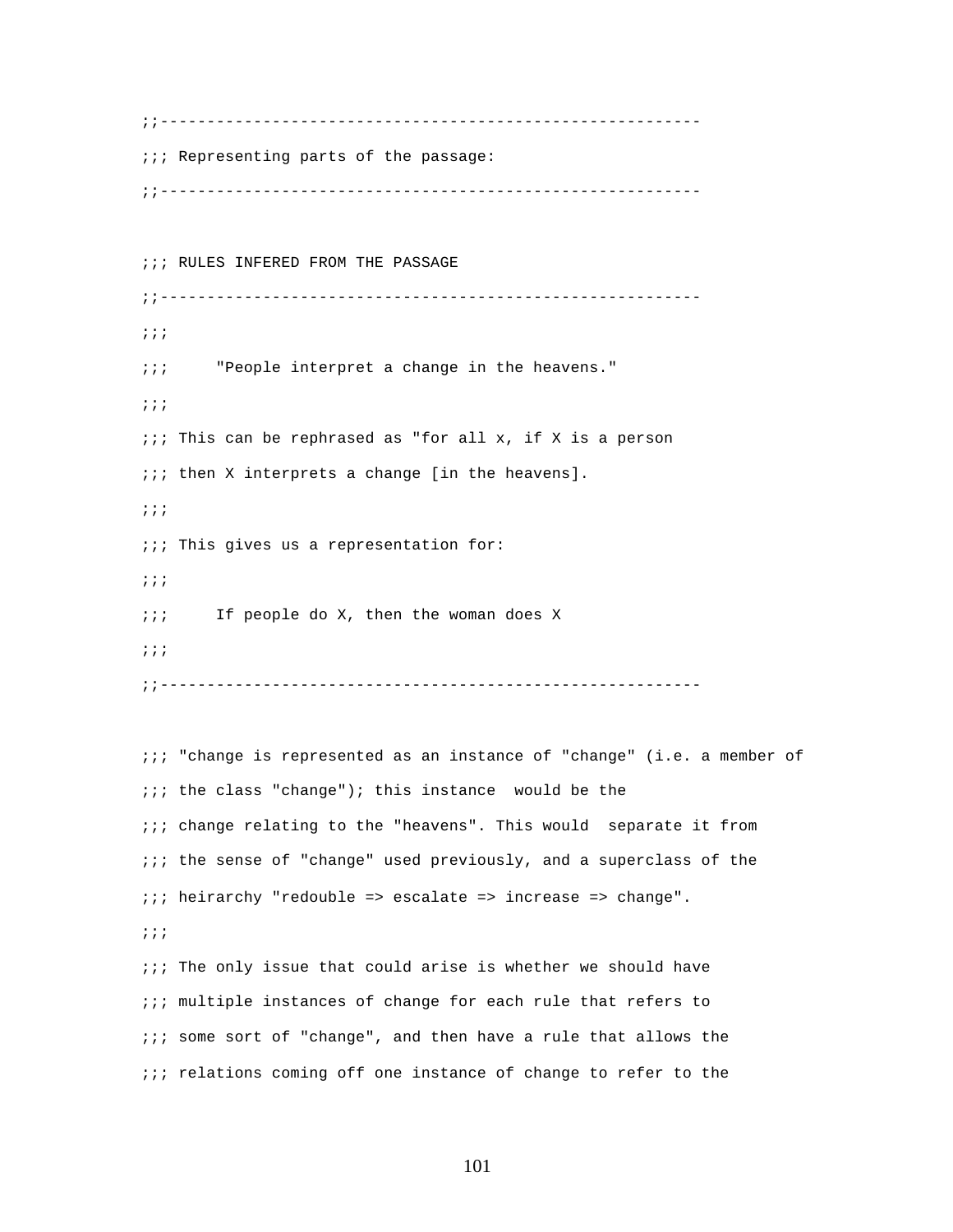```
;;; others as well. 
;;----------------------------------------------------------
;(show
(describe (add forall $person
         ant (build member *person class *human)
         cq (build 
                 agent *person 
                 act (build 
                         action (build lex "interpret")
                         object (build lex "instance of change")
                                   = instChange))
))
(m676! (act (m675 (action (m564 (lex interpret)))))
 (agent (m14 (lex the woman))))
(m674!
 (act (m672 (action (m564)) (object (m671 (lex instance of change)))))
 (agent (m14)))
(m673! (forall v39) (ant (p49 (class (m19 (lex human))) (member v39)))
 (cq (p50 (act (m672)) (agent v39))))
(m20! (class (m19)) (member (m14)))
(m676! m674! m673! m20!)
 CPU time : 0.69
```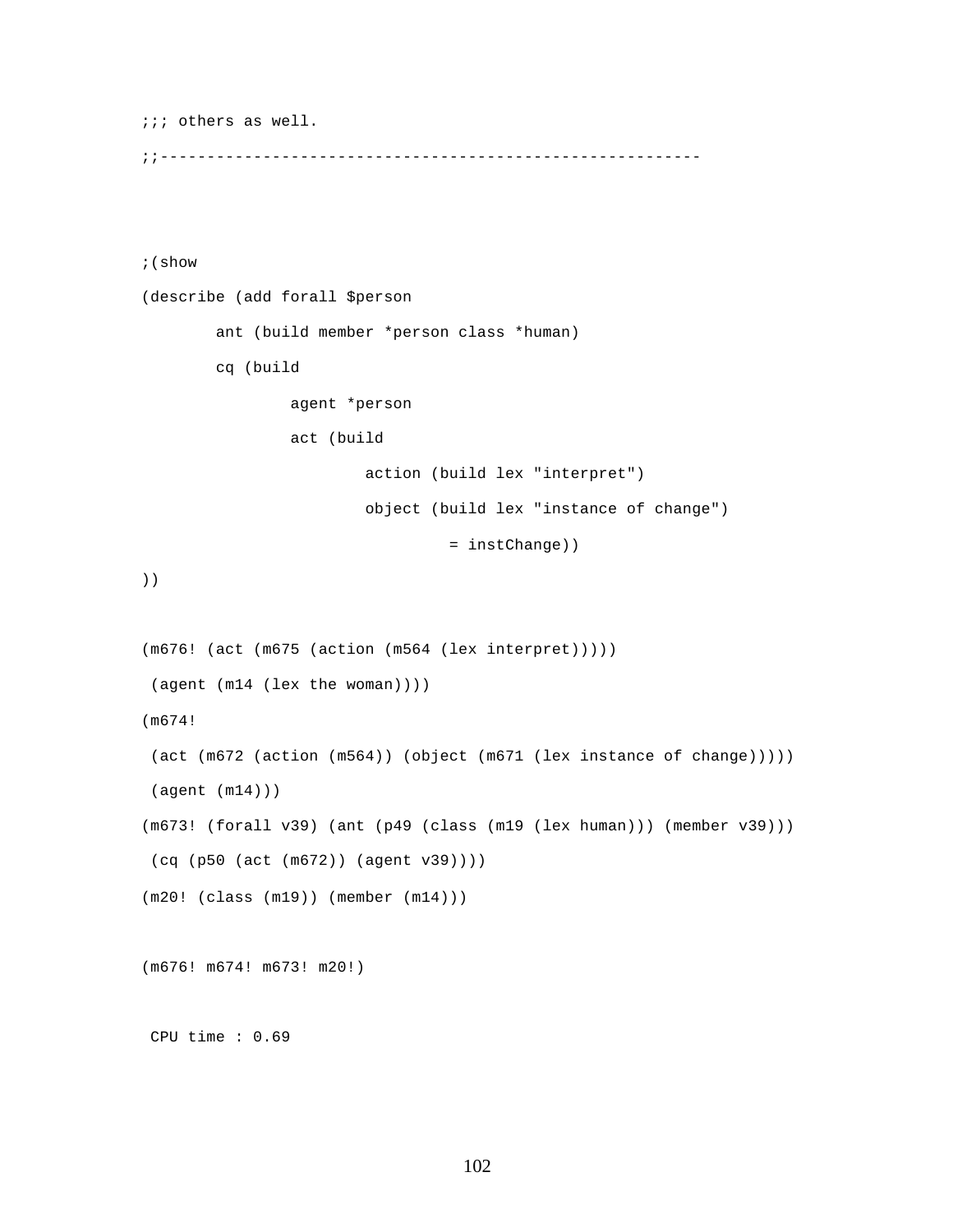```
* ; )
```

```
;;----------------------------------------------------------
;; define what an instance of "change" is
;;----------------------------------------------------------
(describe (add member *instChange class *change ))
(m677! (member (m671 (lex instance of change))))
(m677!)
 CPU time : 0.07 
* 
;;----------------------------------------------------------
;;; If the days are credulous, then all people are credulous
;;;
;;----------------------------------------------------------
(describe (add forall *person
        &ant ( (build member *person class *human)
                (build object *days property *credulous)
 )
        cq (build object *person property *credulous)
))
(m679! (object (m14 (lex the woman))) (property (m28 (lex credulous))))
(m678! (forall v39)
```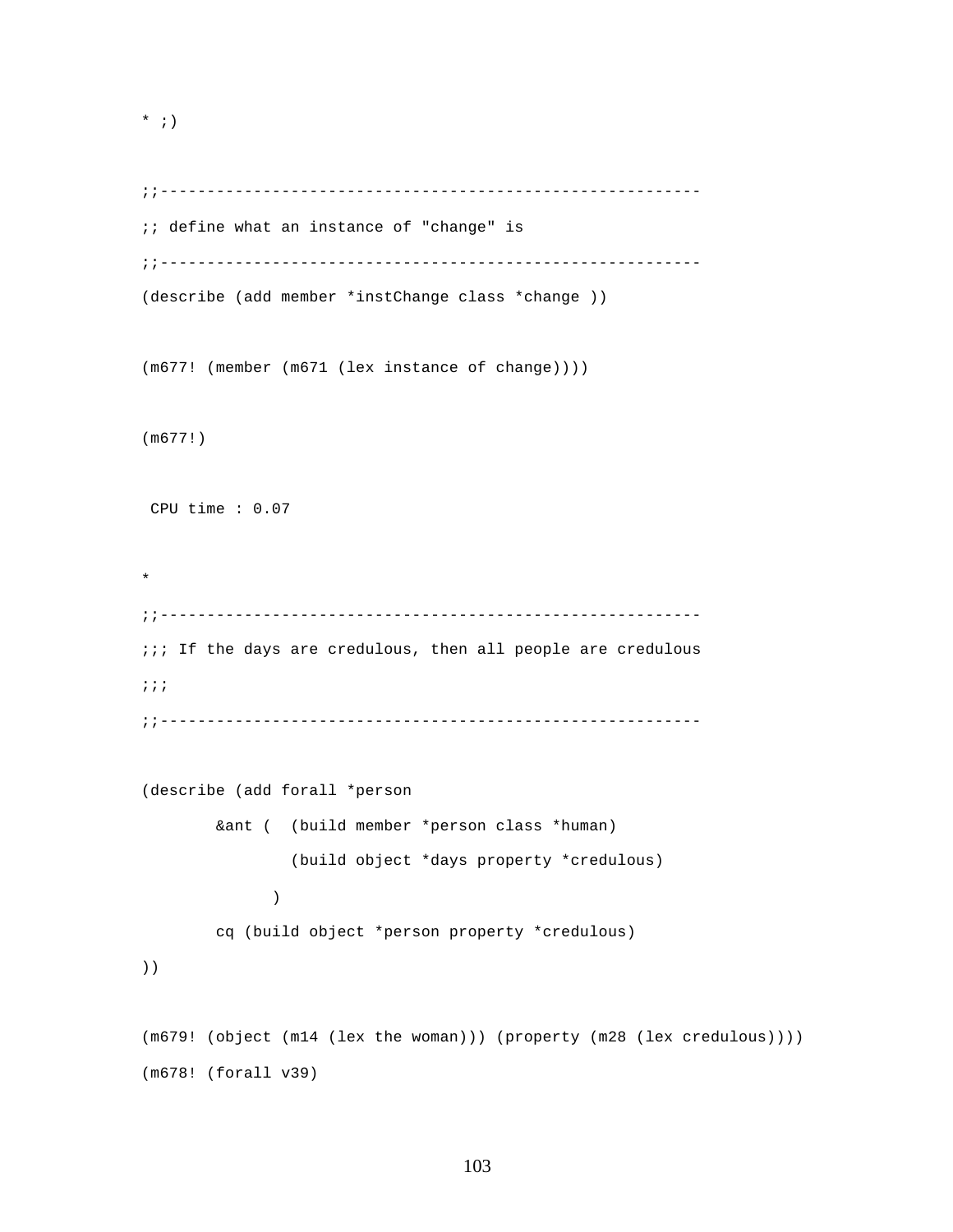```
 (&ant (p49 (class (m19 (lex human))) (member v39))
   (m29! (object (m27 (lex days))) (property (m28))))
  (cq (p53 (object v39) (property (m28)))))
(m679! m678!)
 CPU time : 0.16 
* 
;;----------------------------------------------------------
;;; If a person is credulous, they are
;;; "disposed to believe on little evidence"
;;;
;;; This just summarizes the meaning of credulous into
\cdots one node that can be accessed from the verb algorithm.
;;----------------------------------------------------------
(describe (add forall *person
         &ant ( (build member *person class *human)
                 (build object *person property *credulous)
 )
         cq (build 
                 object *person 
                 property (build lex "disposed to believe on little 
evidence")
           \left( \begin{array}{c} \end{array} \right)))
(m682! (object (m14 (lex the woman)))
```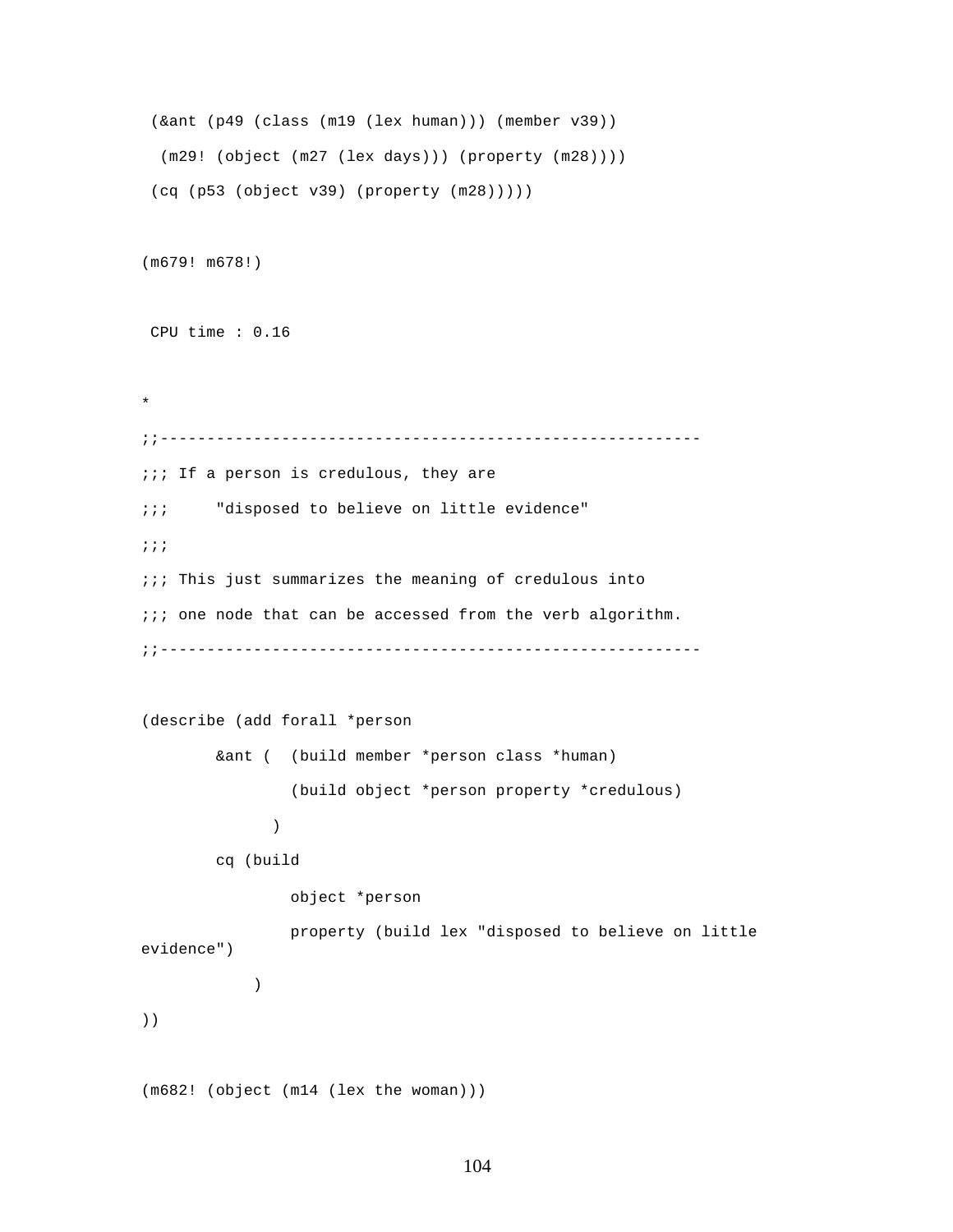```
 (property (m680 (lex disposed to believe on little evidence))))
(m681! (forall v39)
  (&ant (p53 (object v39) (property (m28 (lex credulous))))
  (p49 (class (m19 (lex human))) (member v39)))
  (cq (p54 (object v39) (property (m680)))))
(m29! (object (m27 (lex days))) (property (m28)))
(m682! m681! m29!)
 CPU time : 0.64 
* 
;;----------------------------------------------------------
;;; If X does the act of "redouble" then X possesses
;;; and instance of "change".
;;;
;;; Note: In the background knowledge represented above,
;;; "change" is the highest superordinate category of "redouble"
;;----------------------------------------------------------
;(show
(describe (add forall $h
                ant (build 
                        agent *h 
                        act (build action *redouble)
 )
                 ;cq (build possessor *h object *change)
```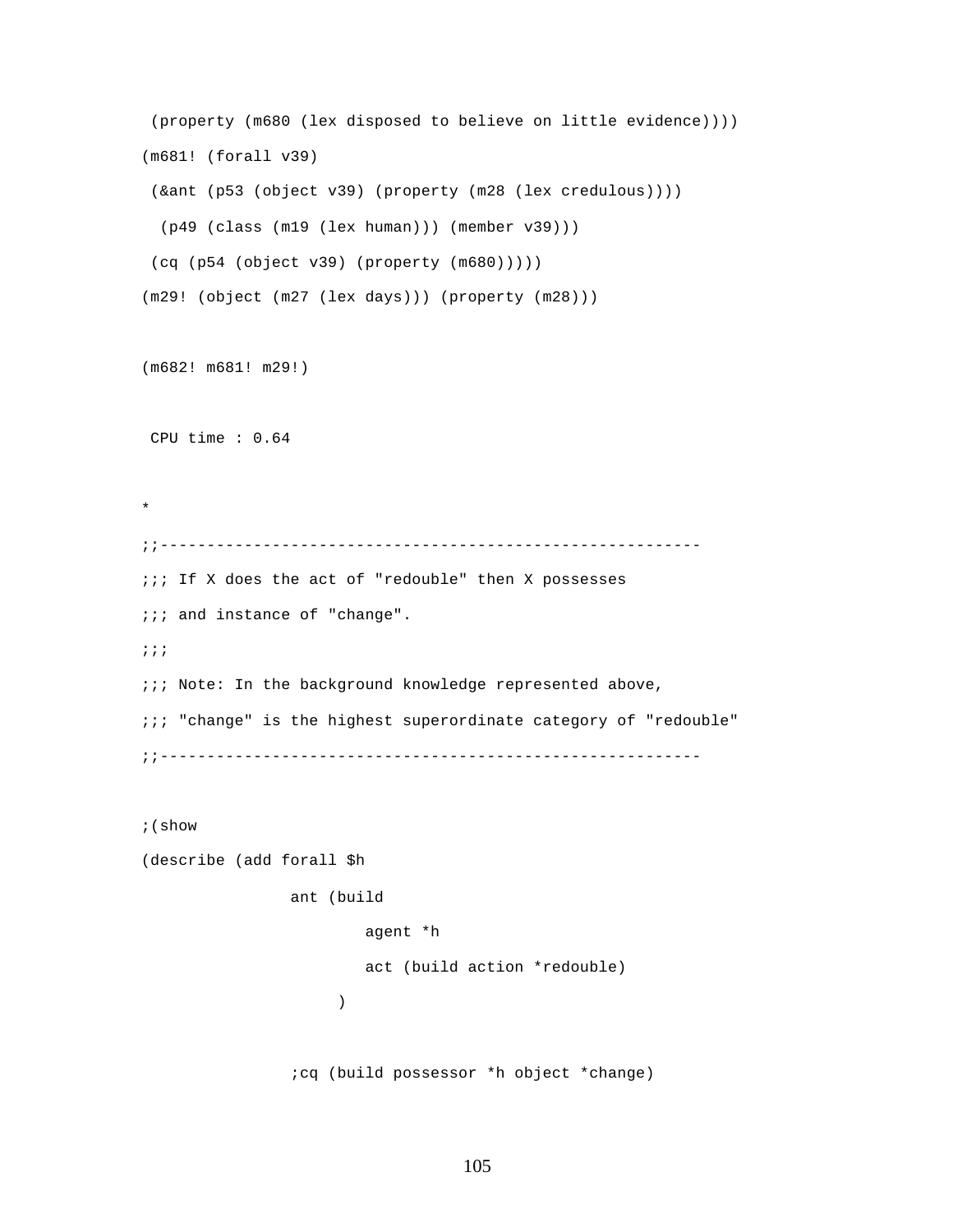))

```
(m685! (object (m671 (lex instance of change)))
 (possessor (m8 (lex heavens))))
(m684! (object (m671)) (possessor (m7 (lex tempest))))
(m683! (forall v40)
  (ant (p57 (act (m11 (action (m10 (lex redouble))))) (agent v40)))
 (cq (p58 (object (m671)) (possessor v40))))
(m13! (act (m11)) (agent (m8)))
(m12! (act (m11)) (agent (m7)))
(m685! m684! m683! m13! m12!)
 CPU time : 0.77 
* ;:format ps) 
;;----------------------------------------------------------
;;;
\cdots "The poor young woman could augur nothing favorable
;;; as she listened to the threatening heavens..."
;;;
;;----------------------------------------------------------
;;; The main part of the passage consists of two clauses that
i:i are the antecedent - consequent of each other.
;;;
;;;
```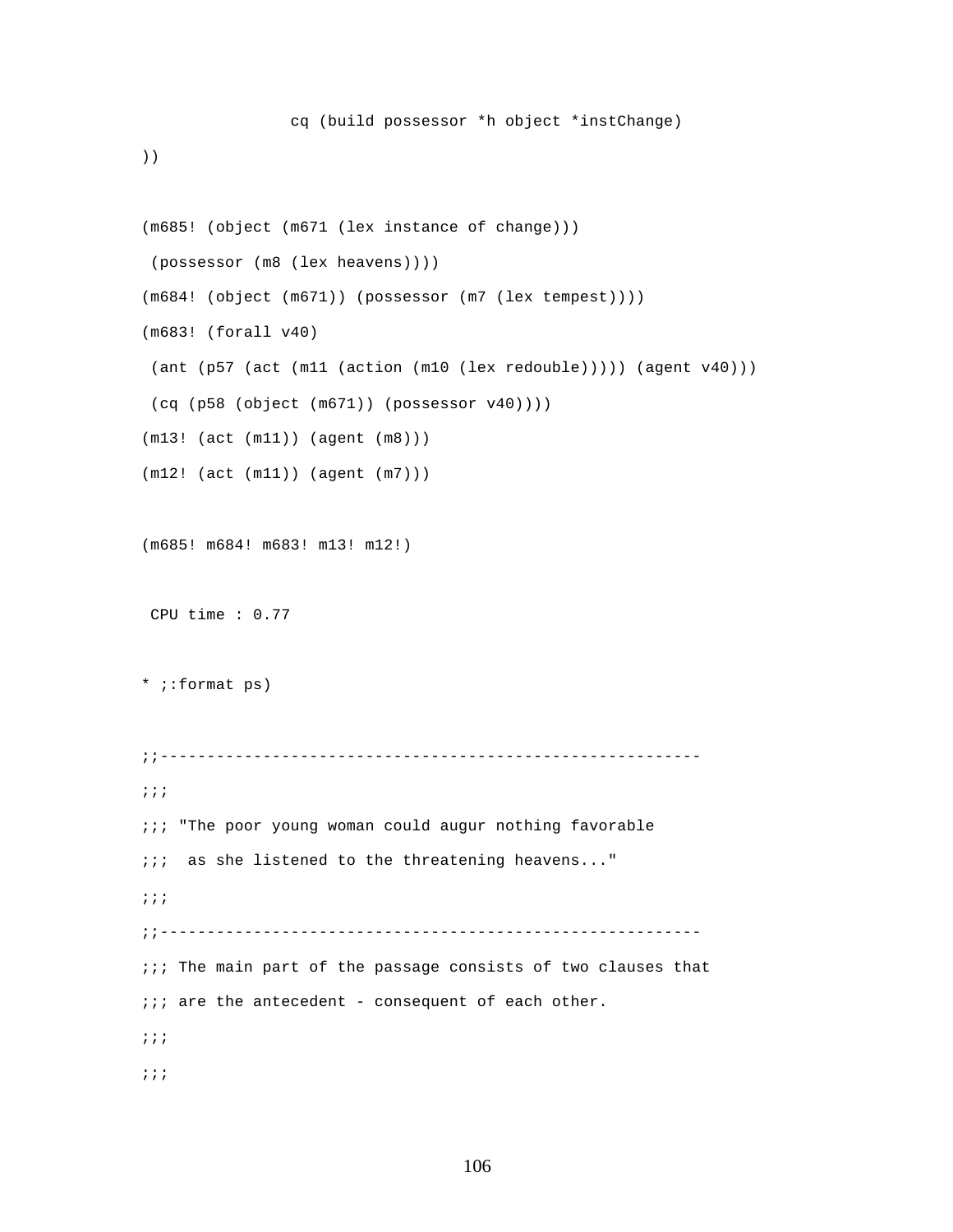```
;;; ANT: The woman listens to change [in the heavens]. 
i:i CQ: The woman augurs a nothing favorable.
;;;
;;----------------------------------------------------------
;;; (possible problem: what is the woman actually listening to?) 
;;; the "heavens", the "threatening" heavens, or the "changes" of it?
;;;
;;; I decided to have her listen to the "change" in the heavens.
;;;
;;----------------------------------------------------------
;;; the first clause:
;;; The woman listens to change [in the heavens].
;;----------------------------------------------------------
;(show
(describe (add agent *theWoman 
                 act (build action (build lex "listen")
                            object *instChange)
         ) = Woman_listens_To_Heavens
)
(m690! (similar (m564 (lex interpret)) (m225 (lex listen))))
(m689! (act (m688 (action (m225)))) (agent (m14 (lex the woman))))
(m687!
  (act (m686 (action (m225)) (object (m671 (lex instance of change)))))
  (agent (m14)))
```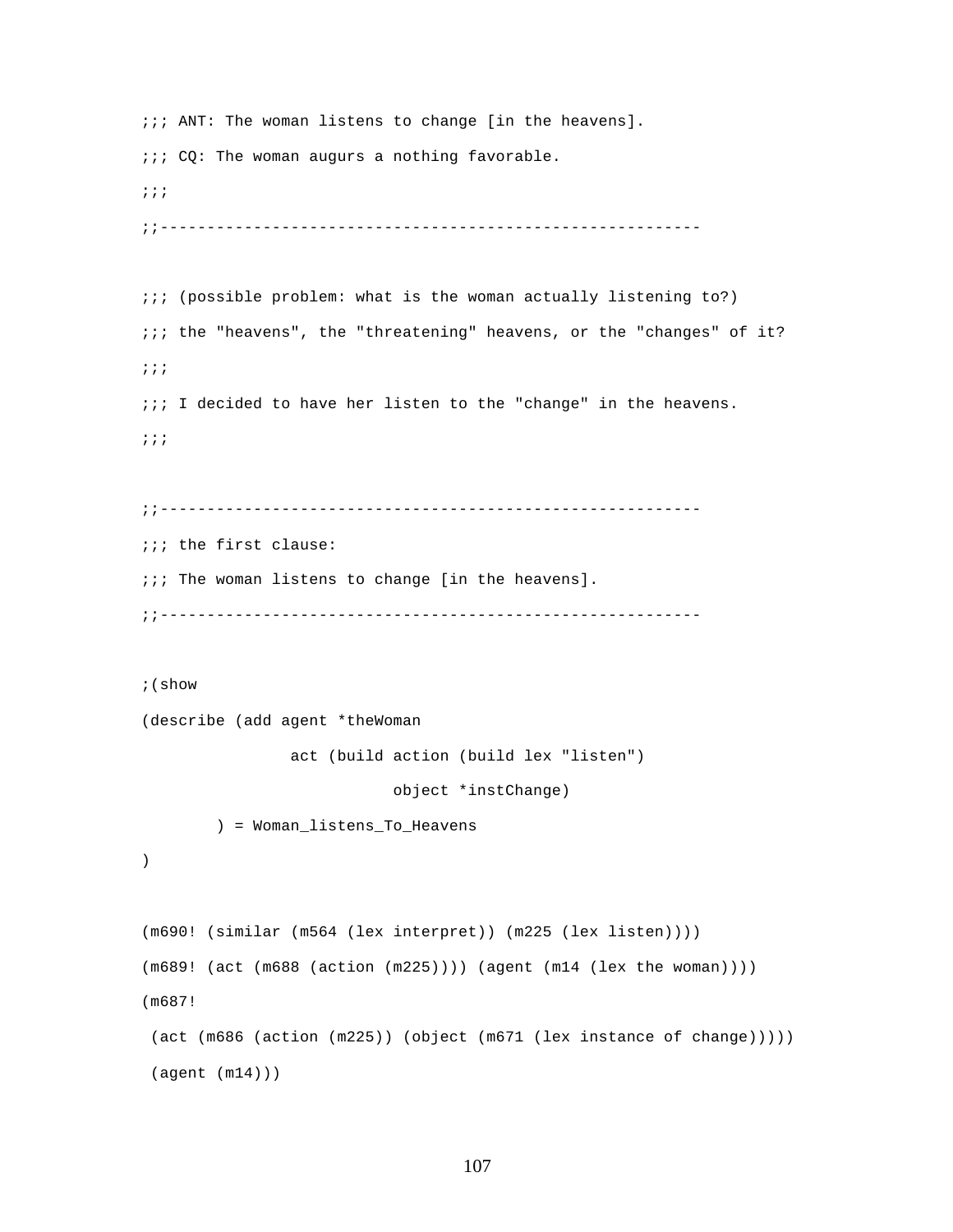```
(m690! m689! m687!)
 CPU time : 0.13 
* ; )
;;----------------------------------------------------------
;;; the second clause:
;;; The woman augurs nothing favorable.
;;----------------------------------------------------------
;(show
(describe (add agent *theWoman 
                  act (build action (build lex "augur") = augur
                                    object *nothingFavorable
 )
        ) = Woman_augurs_Nothing
)
(m695! (act (m694 (action (m691 (lex augur)))))
 (agent (m14 (lex the woman))))
(m693!
  (act (m692 (action (m691)) (object (m21 (lex nothing favorable)))))
 (agent (m14)))
(m695! m693!)
 CPU time : 0.12
```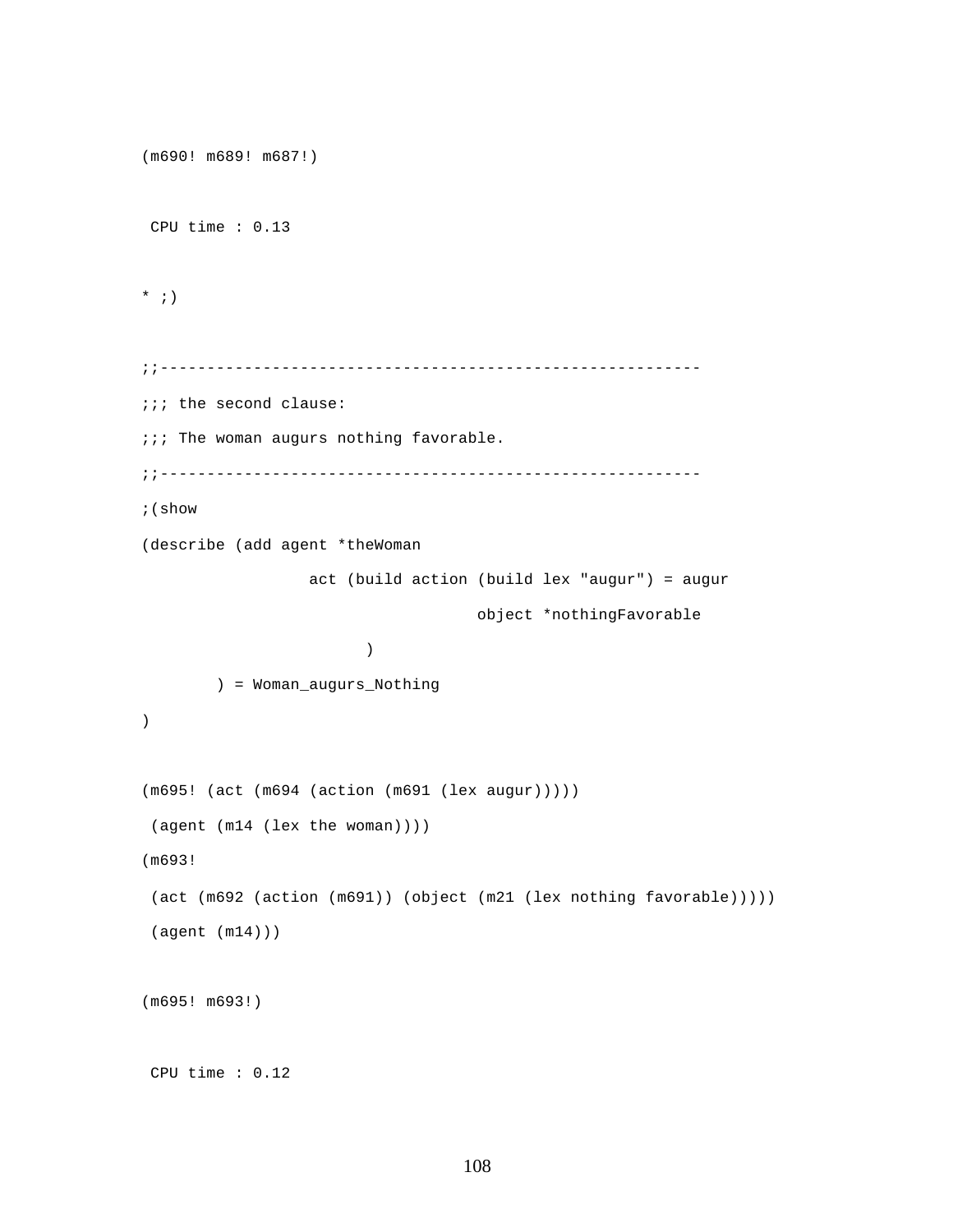```
* ; )
```

```
;;----------------------------------------------------------
;;; mark the word "augur" as "unknown"
;;----------------------------------------------------------
```
(describe (assert object \*augur property (build lex "unknown")))

(m697! (object (m691 (lex augur))) (property (m696 (lex unknown))))

(m697!)

CPU time : 0.00

\* ;;---------------------------------------------------------  $i:i$  combine both of the above clauses into cause - effect ;;; ;;; CAUSE: The woman listens to change [in the heavens]. ;;; EFFECT: The woman augurs a nothing favorable. ;;----------------------------------------------------------

;(show (describe (add cause \*Woman\_listens\_To\_Heavens effect \*Woman\_augurs\_Nothing))

(p74!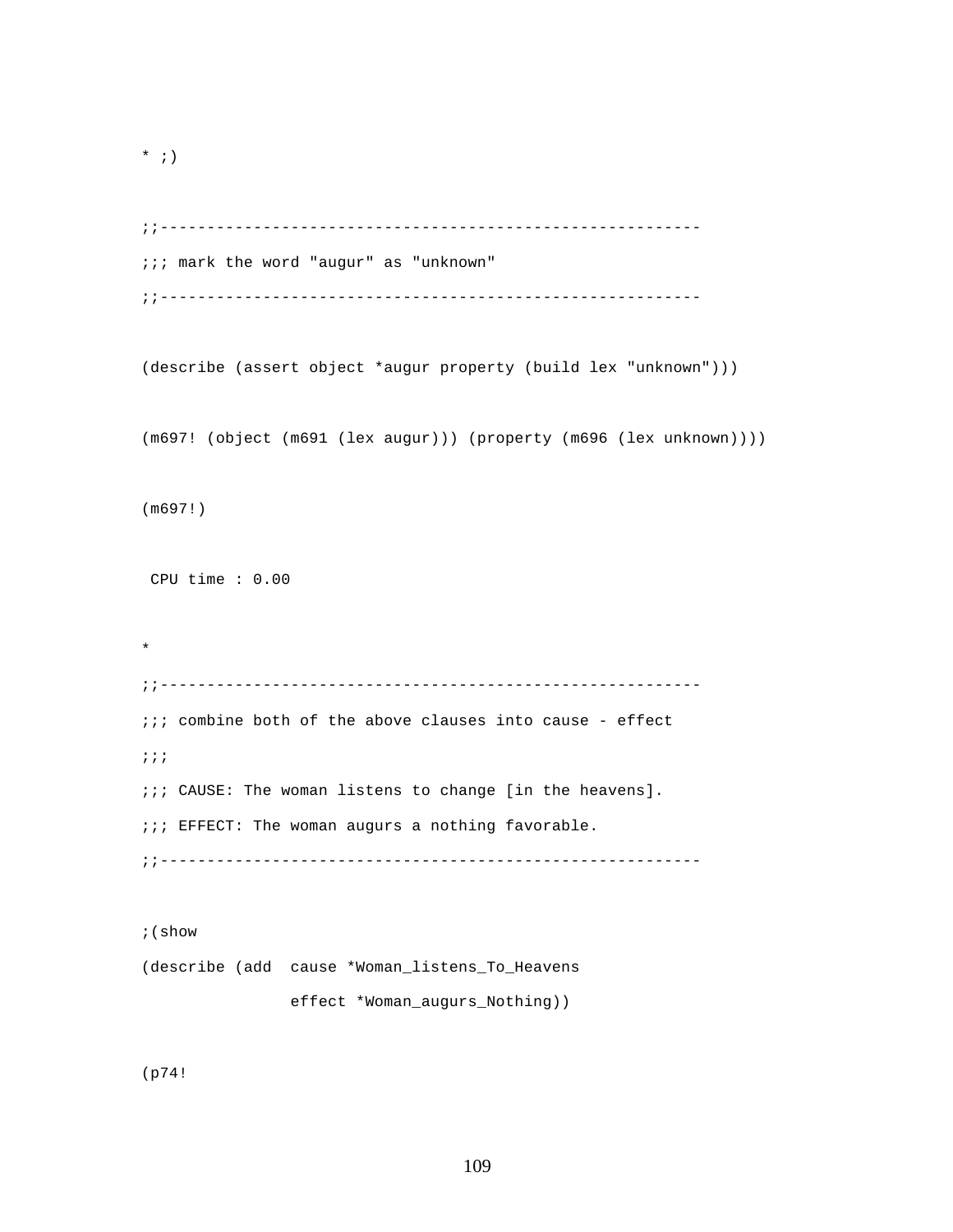```
 (cause
   (p72 (act (p71 (action (m225 (lex listen))) (object v11)))
    (agent v9)))
  (effect
   (m693!
    (act (m692 (action (m691 (lex augur)))
          (object (m21 (lex nothing favorable)))))
    (agent (m14 (lex the woman))))))
(p73! (cause (p72))
 (effect (m695! (act (m694 (action (m691)))) (agent (m14)))))
(p70!
 (cause
   (p68 (act (p67 (action (m564 (lex interpret))) (object v11)))
   (agent v9)))
  (effect (m695!)))
(p69! (cause (p68)) (effect (m693!)))
(m700!
 (cause
   (m687!
    (act (m686 (action (m225))
          (object (m671 (lex instance of change)))))
    (agent (m14))))
  (effect (m695!)))
(m699! (cause (m687!)) (effect (m693!)))
(m698!
  (cause (m690! (similar (m564) (m225)))
  (m689! (act (m688 (action (m225)))) (agent (m14))) (m687!))
  (effect (m695!) (m693!)))
```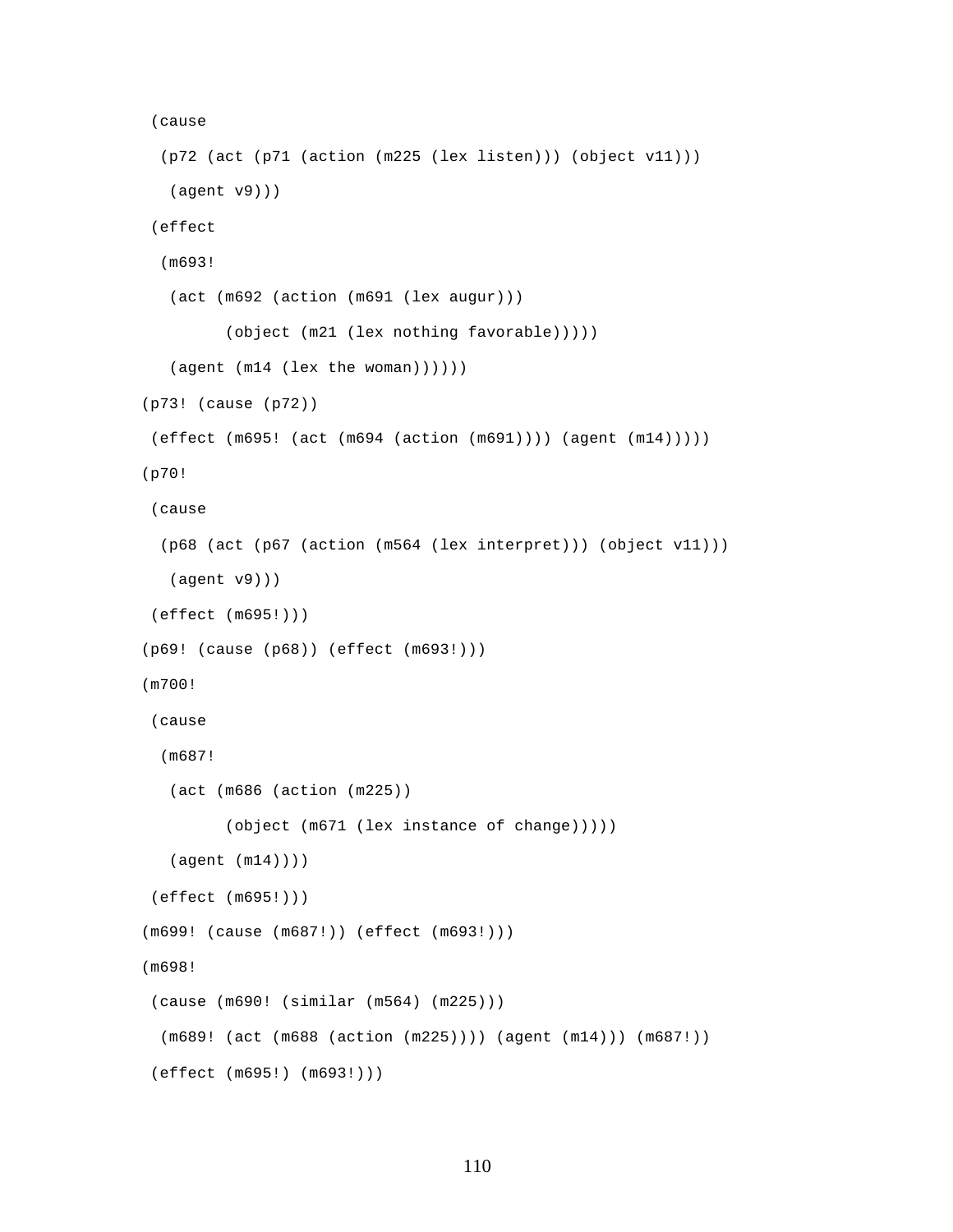```
(p74! p73! p70! p69! m700! m699! m698!)
  CPU time : 0.57 
* ;:format ps)
;;----------------------------------------------------------
;;; INFORMATION FROM PROTOCOLS
;;;
;;; I took protocols on this context from myself before I
;;; knew what "augur" meant. I will represent some of the
;;; inferences I made here. 
;;
;;----------------------------------------------------------
;;; if: a person interprets a change,
;;; and the days are credulous,
;;; then: the change is interpreted to be a "bad omen"
;;;
;;----------------------------------------------------------
;(show
(describe (add forall *person
         ant ( (build 
                 agent *person 
                 act (build 
                         action (build lex "interpret") 
                         object *instChange))
```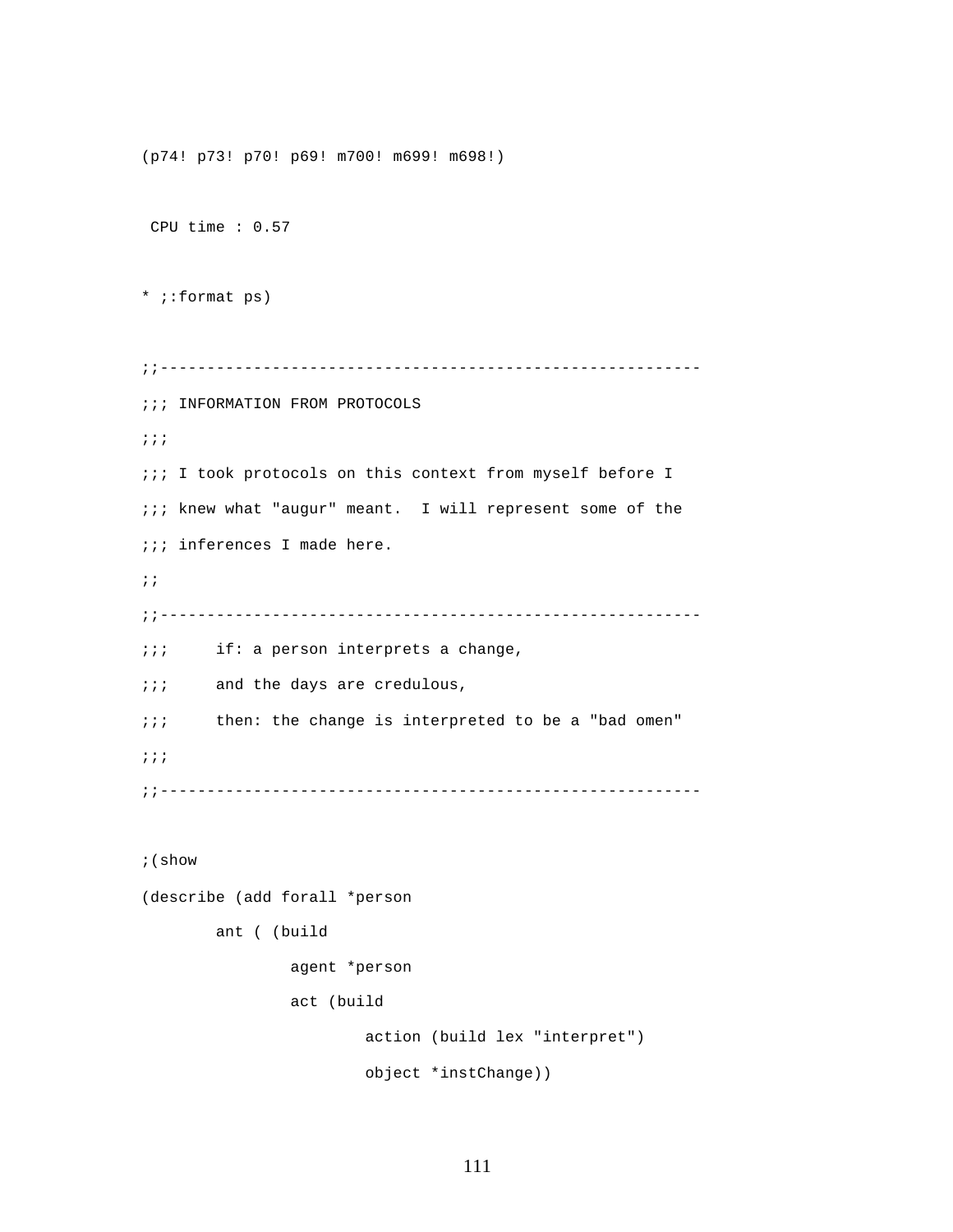```
 (build object *days property *credulous) )
         cq (build equiv *instChange
                         equiv (build lex "bad omen") = badOmen)
))
(m703! (forall v39)
  (ant
   (p50
   (act (m672 (action (m564 (lex interpret)))
          (object (m671 (lex instance of change)))))
   (agent v39))
   (m29! (object (m27 (lex days))) (property (m28 (lex credulous)))))
  (cq (m702! (equiv (m701 (lex bad omen)) (m671)))))
(m703! m702!)
 CPU time : 0.57 
* ;:format ps)
;;----------------------------------------------------------
;;; If the act of "interpreting change" caused some act Y,
;;; and "change" is equiv to Z, then Z causes Y as well. 
;;;
;;;
;;; *this should make "bad omen" a cause of the augur act.
```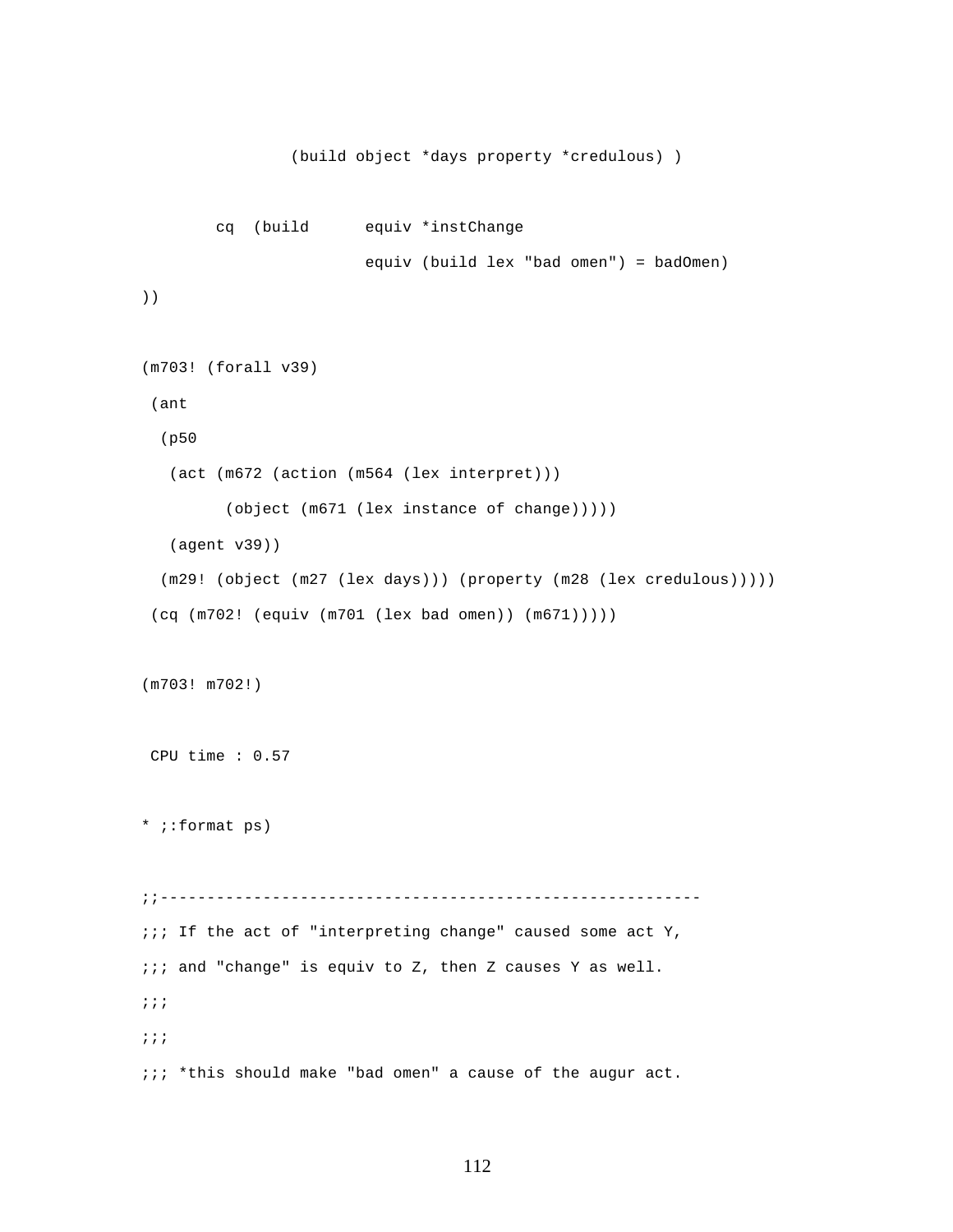;;;

;;----------------------------------------------------------

;(show

(describe (add forall (\*person \$x6 \$y6 \$z6 \$a6 \$b6)

&ant ( (build cause (build

agent \*person

act (build

action (build lex "interpret")

object \*instChange))

effect (build

agent \*person

act (build

action \*a6

```
 object *b6)) = aact )
```
(build equiv \*x6 equiv \*z6)

)

cq (build cause \*z6 effect \*aact)

))

```
(m709! (cause (m701 (lex bad omen)))
 (effect
   (m693!
   (act (m692 (action (m691 (lex augur)))
          (object (m21 (lex nothing favorable)))))
```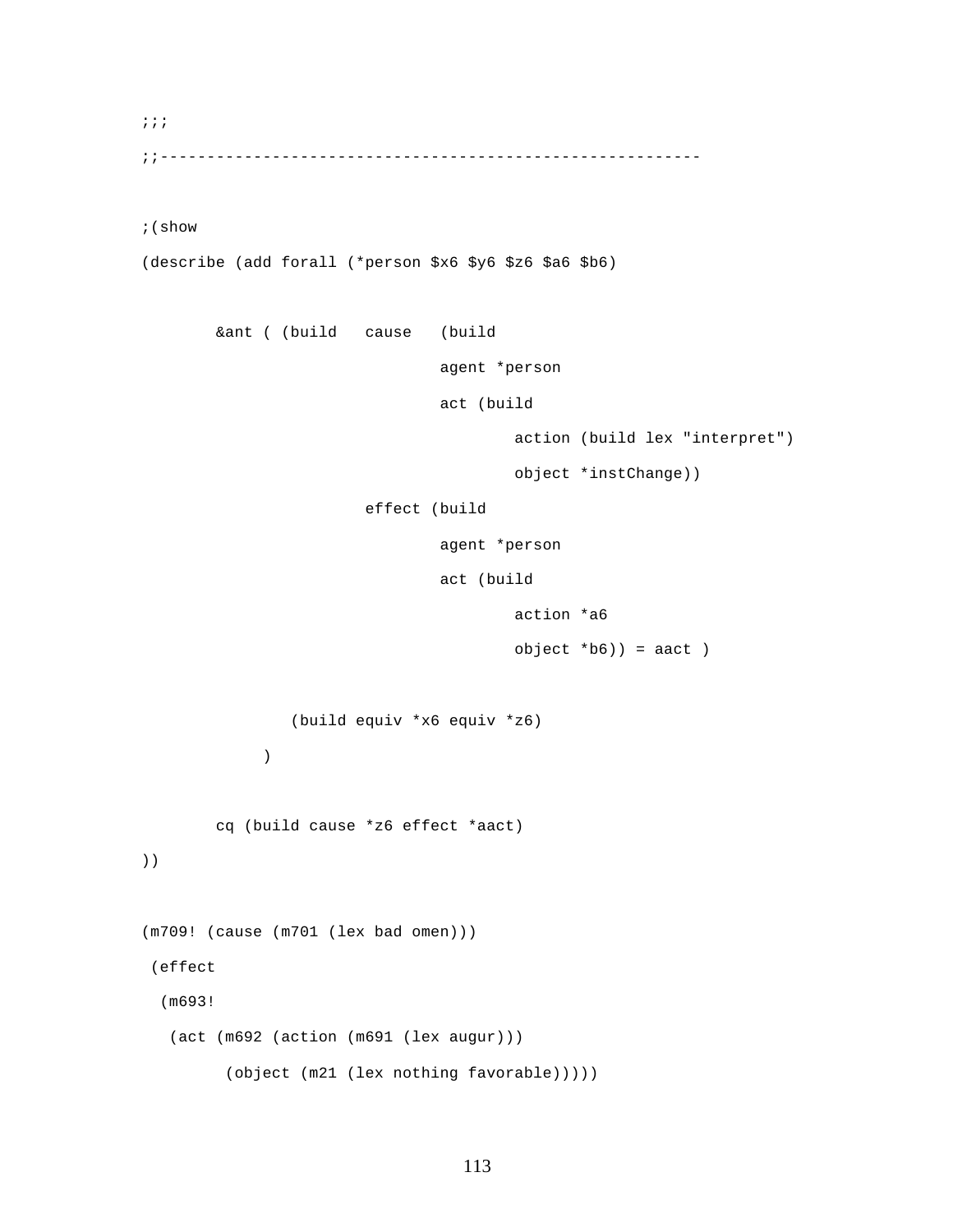```
 (agent (m14 (lex the woman))))))
(m708! (cause (m7 (lex tempest))) (effect (m693!)))
(m707! (cause (m671 (lex instance of change))) (effect (m693!)))
(m706! (cause (m8 (lex heavens))) (effect (m693!)))
(m705!
 (cause
  (m674! (act (m672 (action (m564 (lex interpret))) (object (m671))))
   (agent (m14))))
 (effect (m693!)))
(p95!
 (cause (p94 (act (p67 (action (m564)) (object v11))) (agent (m14))))
 (effect (m693!)))
(p93!
 (cause
   (p92 (act (p71 (action (m225 (lex listen))) (object v11)))
   (agent (m14))))
 (effect (m693!)))
(m704! (forall v45 v44 v43 v42 v41 v39)
 (&ant (p81 (equiv v43 v41))
  (p80 (cause (p50 (act (m672)) (agent v39)))
   (effect (p79 (act (p78 (action v44) (object v45))) (agent v39)))))
 (cq (p82 (cause v43) (effect (p79)))))
(m702! (equiv (m701) (m671)))
(p74! (cause (p72 (act (p71)) (agent v9))) (effect (m693!)))
(p69! (cause (p68 (act (p67)) (agent v9))) (effect (m693!)))
(m9! (equiv (m8) (m7)))
```
(m709! m708! m707! m706! m705! p95! p93! m704! m702! p74! p69! m9!)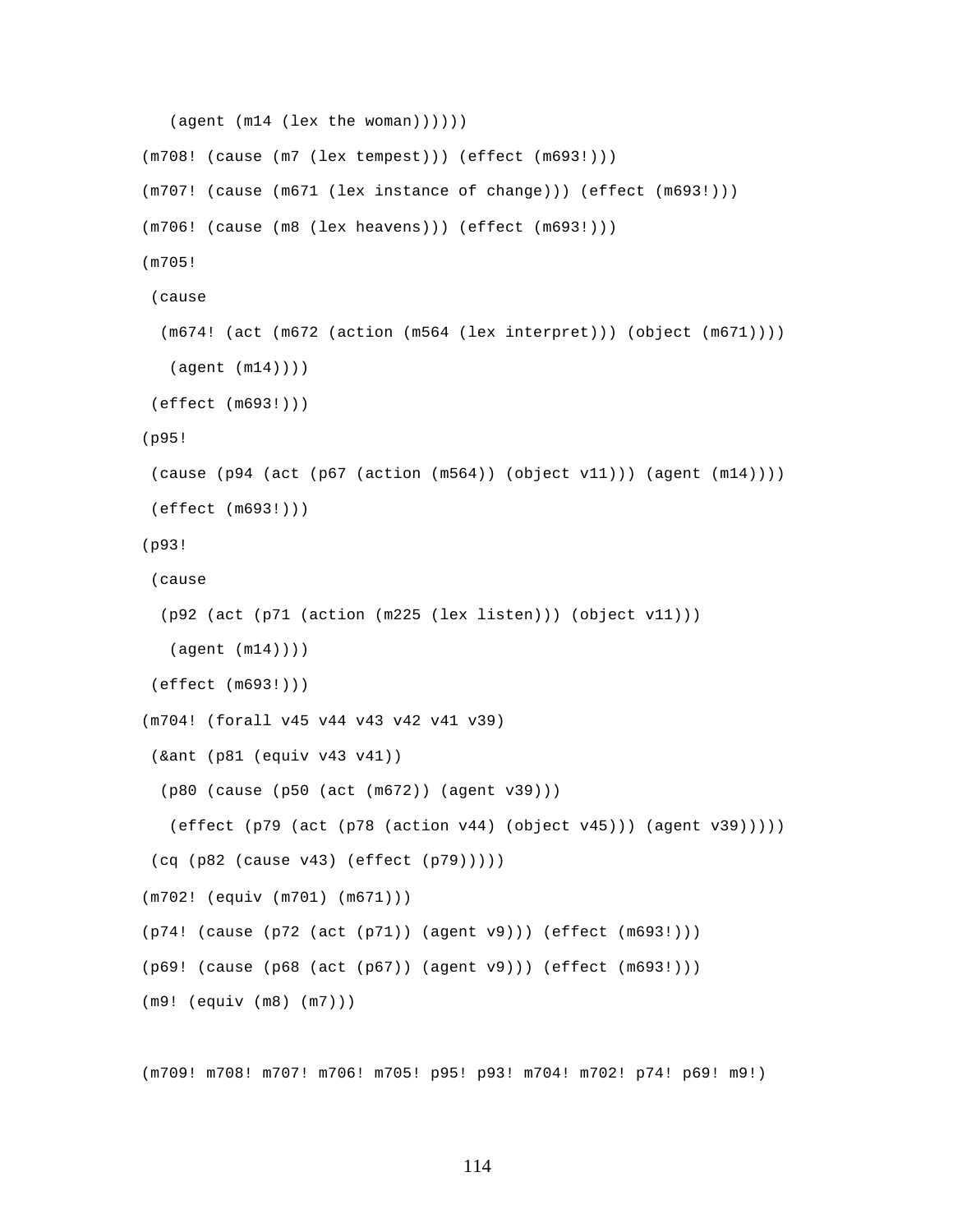```
 CPU time : 2.86 
* ;:format ps)
;;----------------------------------------------------------
;;; A "bad omen" is related to "nothing favorable"
;;; 
;;; *This is another thing I came up with when I took 
;;; protocols on this passage myself. I don't know if it actually
i:i adds anything important to this representation.
;;----------------------------------------------------------
(describe (add object *badOmen property *nothingFavorable))
(m711! (object (m671 (lex instance of change)))
 (property (m21 (lex nothing favorable))))
(m710! (object (m701 (lex bad omen))) (property (m21)))
(m711! m710!)
 CPU time : 0.52
```
;;; End of representations ;;; Ask Cassie what "augur" means: ;;----------------------------------------------------------

\*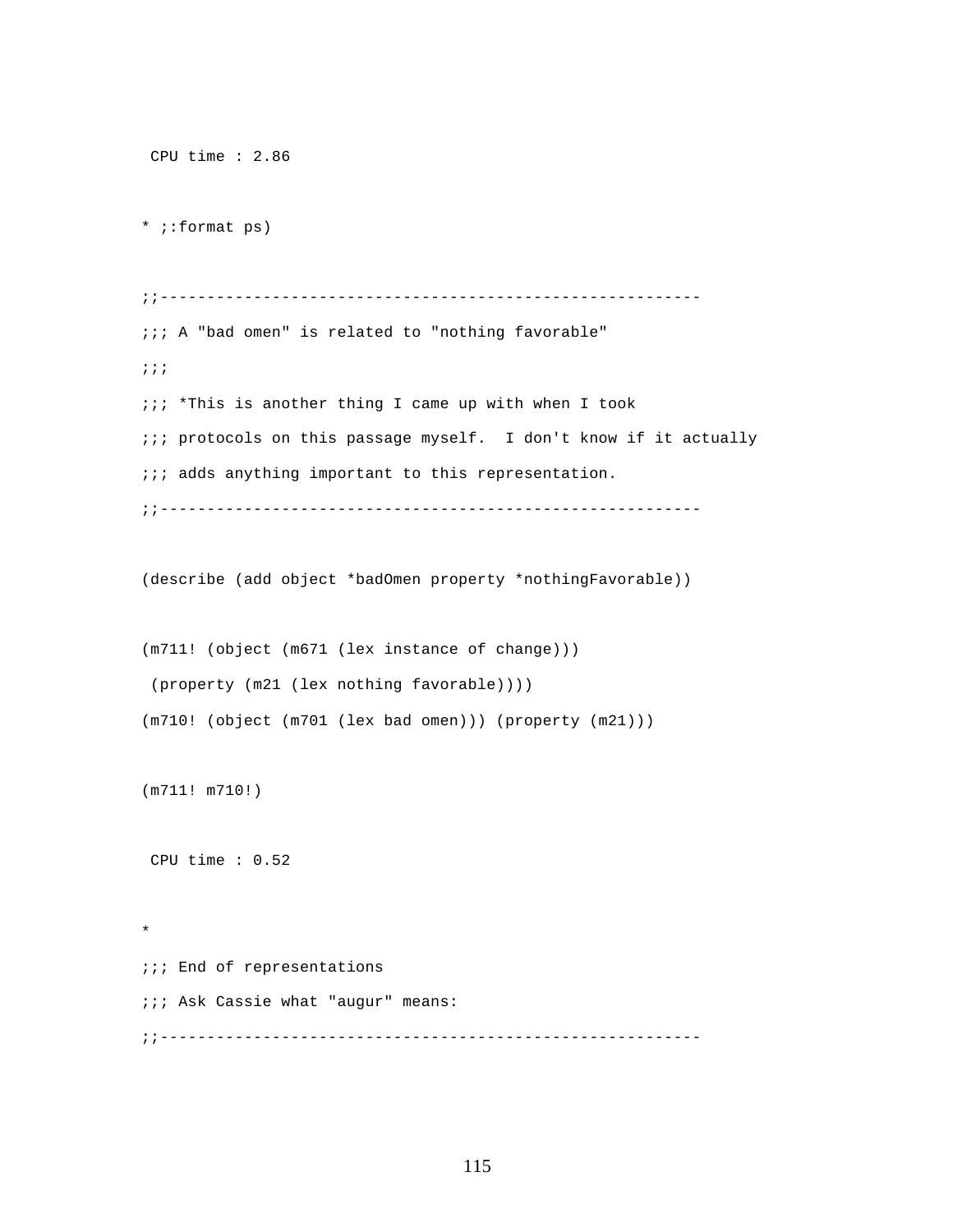```
\hat{\mathcal{L}}
```
--> defineVerb 'augur)

SNePS ERROR: Illegal relation or path: (instrument- act action lex) Occurred in module find in function checkpath

Do you want to debug it? n SNePS ERROR: Illegal relation or path: (with- action lex) Occurred in module find in function checkpath

Do you want to debug it? n

\* \* \* Defining the verb augur \* \* \*

Arguments of the verb:

(agent object)

Transitivity: transitive

\* \* \* Basic Findings \* \* \*

 possible cause of augur is: bad omen, heavens, instance of change,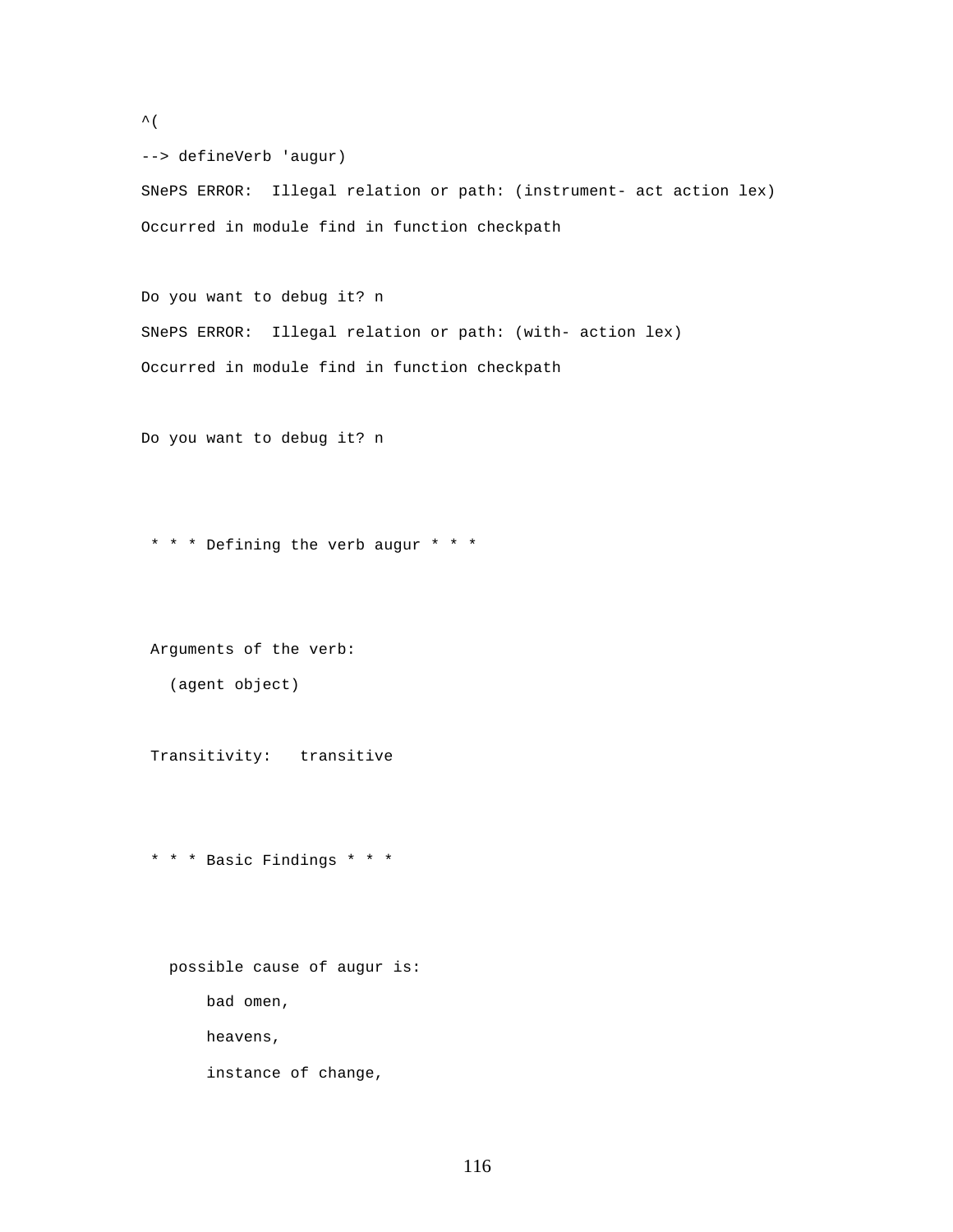tempest,

possible actions performed by agent of augur is:

augur,

interpret,

listen,

possible actions performed on object of augur is:

augur,

 possible actions performed with instrument of augur is: augur,

possible action that is the cause of augur is:

listen,

interpret,

possible property of verb is:

unknown,

possible membership of agent is:

human,

possible superordinate of agent is:

entity,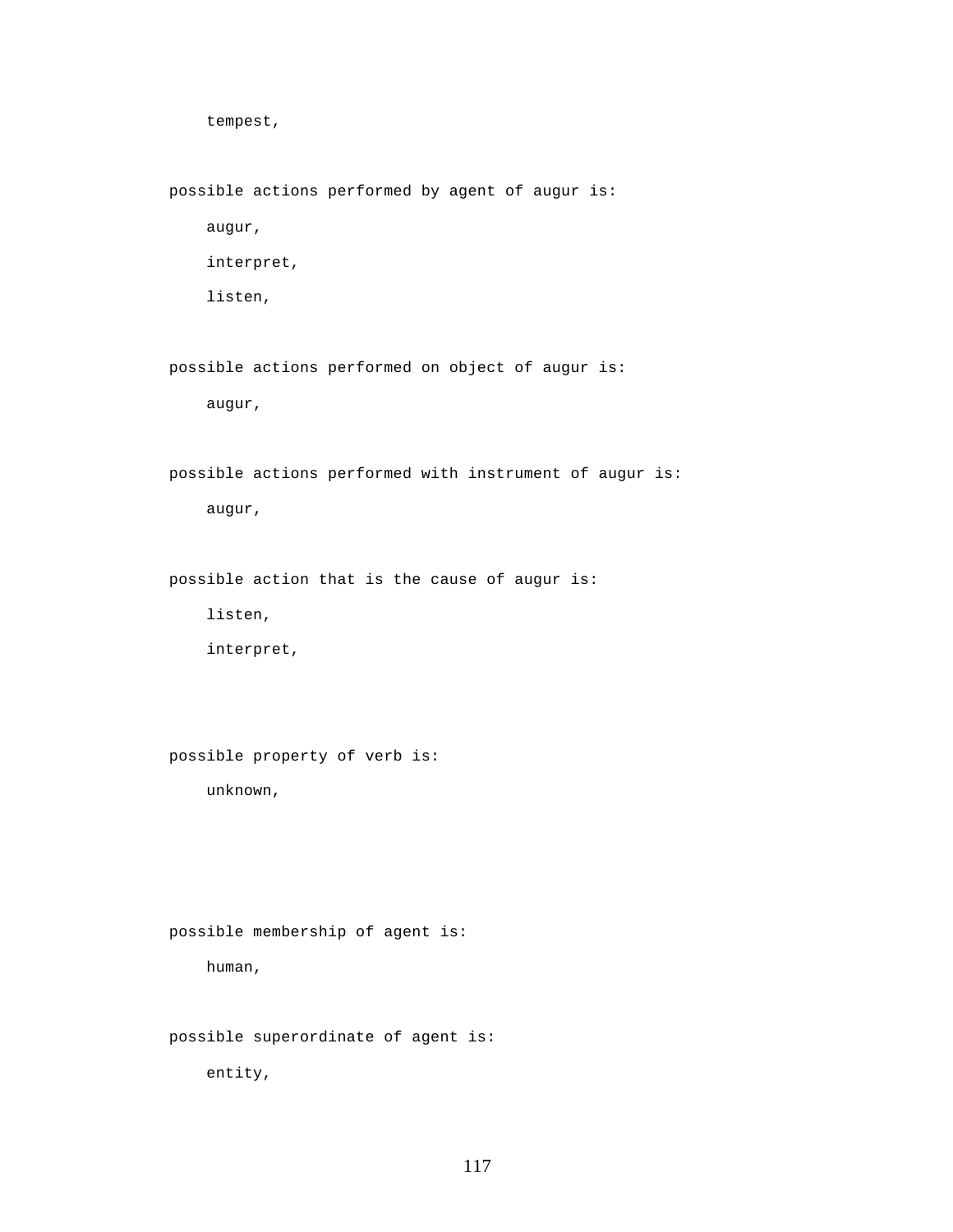physical\_object, object, animate\_thing, living\_thing, being, organism,

possible property of agent is:

 disposed to believe on little evidence, credulous, poor, young,

possible superclass of object is:

quality,

 possible property of object is: not favorable,

\* \* \* generalizations from this context \* \* \*

A {human} can augur

Something that is a subclass of {quality}

A {human} can augur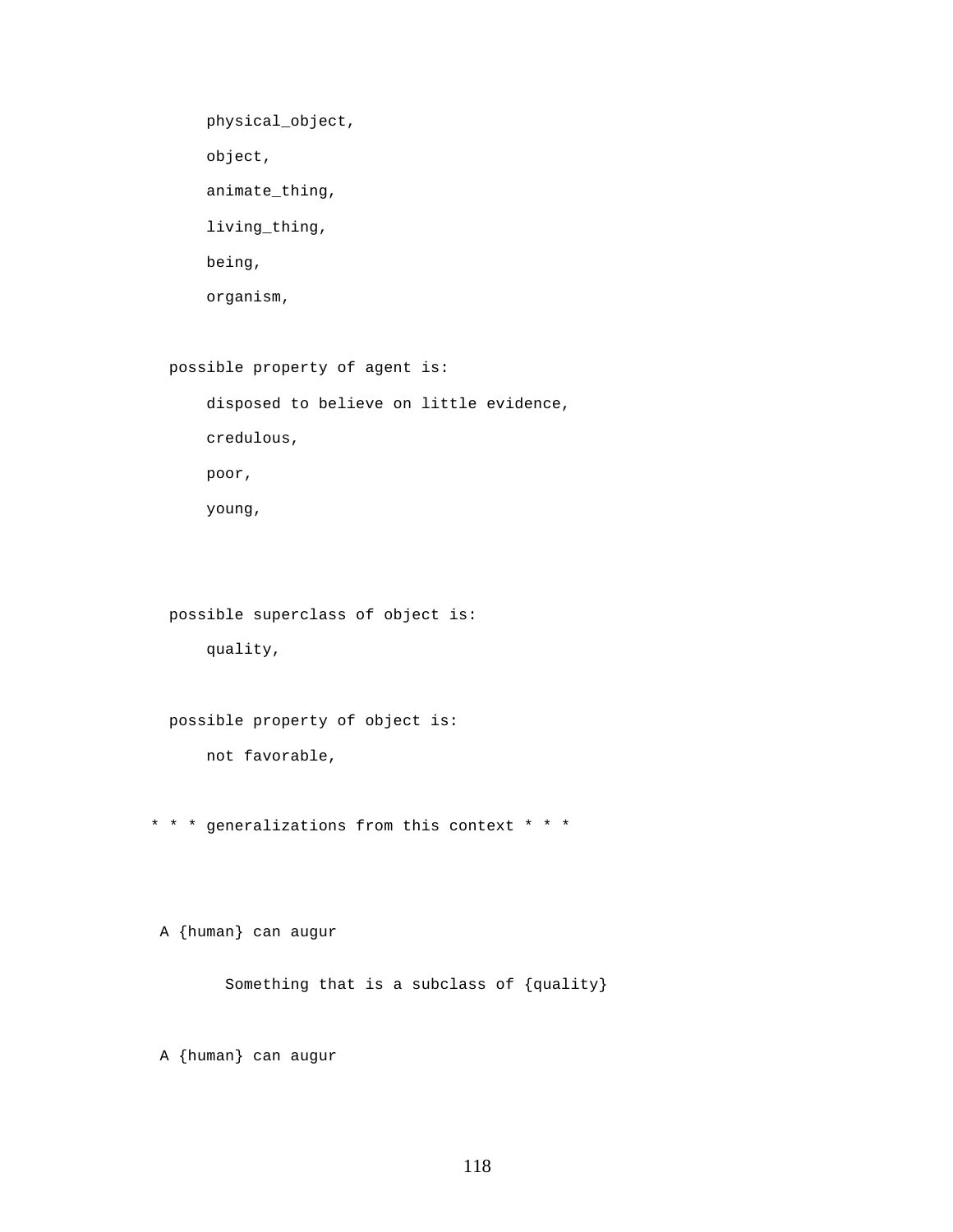Something with the properties {not favorable}

 A {entity, physical\_object, object, animate\_thing, living\_thing, being, organism} can augur

Something that is a subclass of {quality}

 A {entity, physical\_object, object, animate\_thing, living\_thing, being, organism} can augur

Something with the properties {not favorable}

 Something with the properties {disposed to believe on little evidence, credulous, poor, young} can augur

Something that is a subclass of {quality}

 Something with the properties {disposed to believe on little evidence, credulous, poor, young} can augur

Something with the properties {not favorable}

nil

CPU time : 0.06

\*

End of /home/csgrad/ddligach/IndProj/Demo/augur-wn.demo demonstration.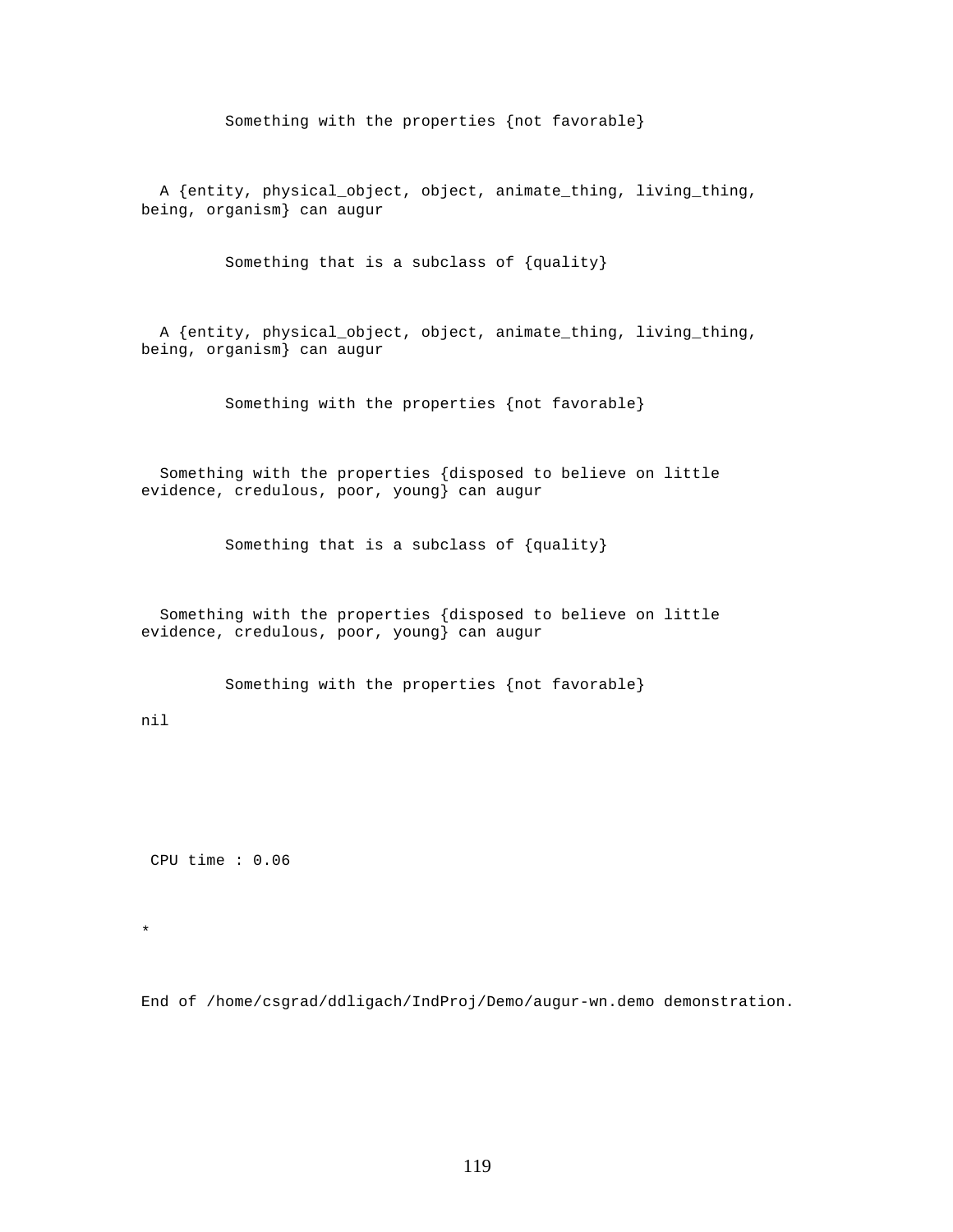## **Appendix 3**

## *WNS Code*

#include <stdio.h> #include <string.h> #include <stdlib.h> #include "wn.h" #include "wnhelp.h" #include "license.h"

//some global constants

#define MAX\_WORD\_LEN 300 #define MAX\_WORDS\_IN\_PASSAGE 200 #define MAX\_INPUT\_FILE\_LEN 300 \* 200 #define MAX\_BASE\_NODE\_NAME\_LEN 500 #define MAX\_POS\_NAME\_LEN 20

## //function prototypes

void SearchForAntonyms(char \* searchstr, int pos); void SearchForHypernyms(char \* searchstr, int pos); void SearchForSynonyms(char \* searchstr, int pos); void SearchForHolonyms(char \* searchstr, int pos); void SearchForMeronyms(char \* searchstr, int pos); void SearchForEntailments(char \* searchstr, int pos); void SearchForCausations(char \* searchstr, int pos);

void TraverseAntonymSenses(SynsetPtr synset\_ptr); void TraverseHypernymSenses(SynsetPtr synset\_ptr); void TraverseHolonymSenses(SynsetPtr synset\_ptr); void TraverseMeronymSenses(SynsetPtr synset\_ptr); void TraverseEntailmentSenses(SynsetPtr synset\_ptr); void TraverseCausationSenses(SynsetPtr synset\_ptr);

void TraverseAntonyms(SynsetPtr synset\_ptr); void TraverseHypernyms(SynsetPtr synset\_ptr); void TraverseHolonyms(SynsetPtr synset\_ptr); void TraverseMeronyms(SynsetPtr synset\_ptr); void TraverseEntailments(SynsetPtr synset\_ptr); void TraverseCausations(SynsetPtr synset\_ptr);

void PrintSynset(SynsetPtr synset\_ptr); char \* GetBaseNodeName(SynsetPtr synset\_ptr, char \* result); void PrintSynsetStruct(SynsetPtr synset\_ptr); void PrintDefinition(char \* definition); void PrintSearchHeader(char \* searchtype, int pos, char \* searchstr); void PrintSenseHeader(int sensenum, char \* definition); int Tokenize(char \* passage, char tokenized\_passage[][MAX\_WORD\_LEN]); int ReadFileIntoString(char \* file\_name, char \* result\_str); void GetPOSName(int pos, char \* result); void ReplaceChar(char \* str, char char\_to\_replace, char replacement\_char);

/\*\*\*\*\*\*\*\*\*\*\*\*\*\*\*\*\*\*\*\*\*\*\*\*\*\*\*\*\*\*\*\*\*\*\*\*\*\*\*\*\*\*\*\*\*\*\*\*\*\*\*\*\*\*\*\*\*\*\*\*\*\*\*\*\*\*\*\*\*\*\*\*\*\*\*\*\*\*\*\*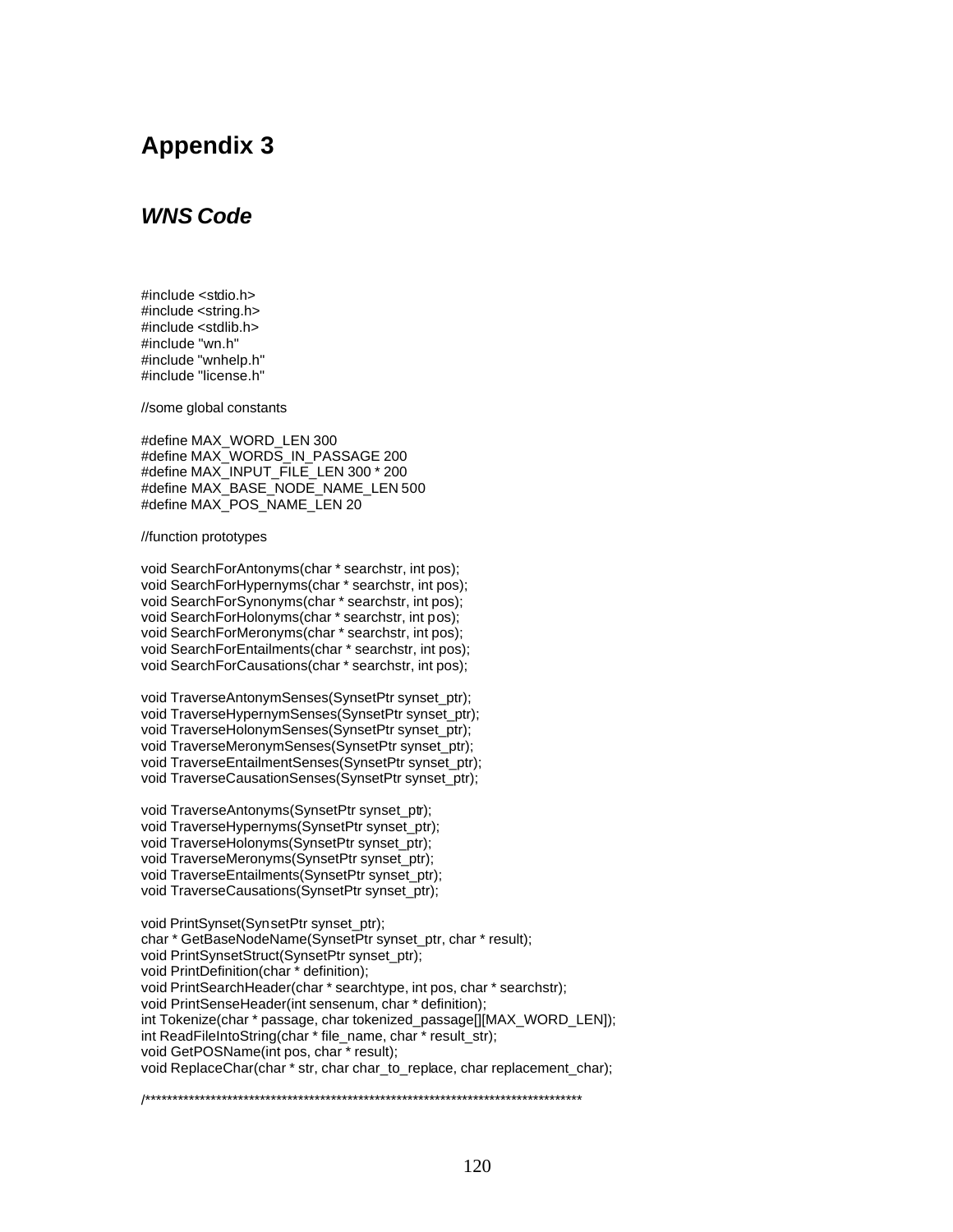```
 * 
 * main()
 *
 ********************************************************************************/
main(int argc, char *argv[])
{
         char tokenized_passage[MAX_WORDS_IN_PASSAGE][MAX_WORD_LEN];
         char file_str[MAX_INPUT_FILE_LEN];
         int loop_index = 0;
         int word_count = 0;
         //initialize wordnet database
         if(wninit())
         {
                  printf("error opening WordNet database!\n");
                  exit(-1); //couldn't open database
         }
         if(argc < 3)
         {
                  //no arguments were passed
                  printf("\nWordNet to SNePS interface\n");<br>printf("-------------------------\n\n");
                                     ............\n\n");
                  printf("usage:\n\n");
                  printf(" wns -file <file name>\n");
                  printf(" wns -word <word>\n\n");
                  exit(-1); //no command line params passed
         }
         //parse command line
         else if(strcmp(argv[1], "-file") == 0)
         {
                  //read input file into string and tokenize it
                  ReadFileIntoString(argv[2], file_str);
                  word_count = Tokenize(file_str, tokenized_passage);
         }
         else if(strcmp(argv[1], "-word") == 0)
         {
                  //store this word in the word table (tokenized_passage)
                  word_count = 1;
                  strcpy(tokenized_passage[0], argv[2]);
         }
         else
         {
                  printf("incorrect command line option!\n");
                  exit(-1);
         }
         //loop through the tokens
         for(loop_index = 0; loop_index < word_count; loop_index++)
         {
                  //perform noun searches
                  SearchForAntonyms(tokenized_passage[loop_index], NOUN);
                  SearchForHypernyms(tokenized_passage[loop_index], NOUN);
                  SearchForSynonyms(tokenized_passage[loop_index], NOUN);
```
SearchForHolonyms(tokenized\_passage[loop\_index], NOUN); SearchForMeronyms(tokenized\_passage[loop\_index], NOUN);

//perform verb searches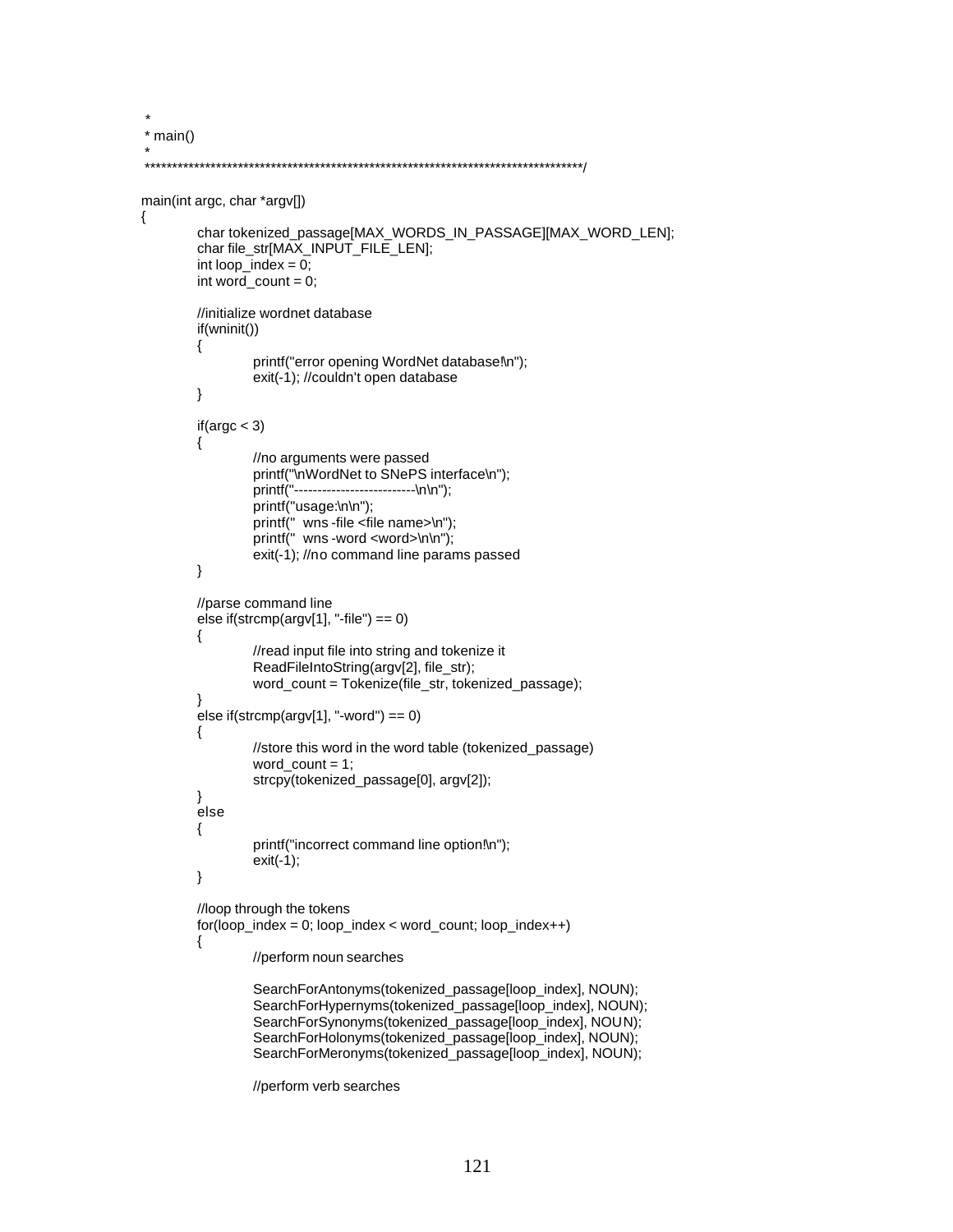```
SearchForAntonyms(tokenized_passage[loop_index], VERB);
             SearchForHypernyms(tokenized_passage[loop_index], VERB);
             SearchForSynonyms(tokenized_passage[loop_index], VERB);
             SearchForEntailments(tokenized_passage[loop_index], VERB);
             SearchForCausations(tokenized_passage[loop_index], VERB);
      }
\}* The following set of functions will perform various types of wordnet searches
* SearchForAntonyms()
* This function will call findtheinfo_ds to search for antonyms of the searchstr
void SearchForAntonyms(char * searchstr, int pos)
\{SynsetPtr search_result_ptr = NULL; //result of findtheinfo(...)
      //print textual header for this search
      PrintSearchHeader("antonymy", pos, searchstr);
      search_result_ptr = findtheinfo_ds(searchstr, pos, ANTPTR, ALLSENSES);
      if(!search_result_ptr)
      \{//if search did not return anything
             //try to morph the search string
             search_result_ptr = findtheinfo_ds(morphstr(searchstr, pos), pos,
                               ANTPTR, ALLSENSES);
      if(search_result_ptr)
      \{//there are search results, output them
             TraverseAntonymSenses(search_result_ptr);
      \}//free the space allocated by findtheinfo_ds()
      free_syns(search_result_ptr);
\}* SearchForHypernyms()
* This function will cal findtheinfo_ds to search for all hypernyms
* of the searchstr.
void SearchForHypernyms(char * searchstr, int pos)
₹
```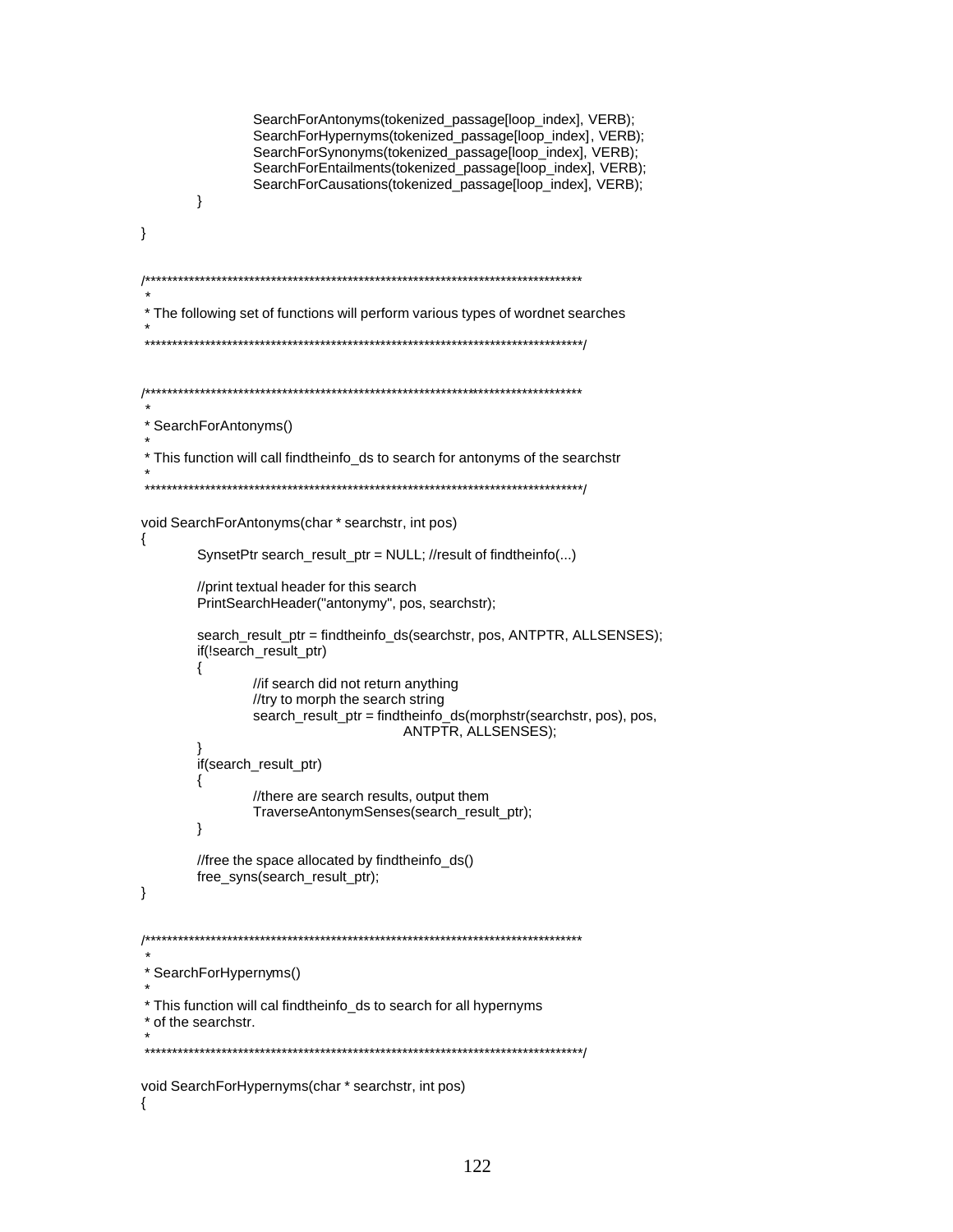```
SynsetPtr search_result_ptr = NULL; //result of findtheinfo(...)
        PrintSearchHeader("hypernymy", pos, searchstr);
        search_result_ptr = findtheinfo_ds(searchstr, pos, -HYPERPTR, ALLSENSES);
        if(!search_result_ptr)
        \{//if search did not return anything
               //try to morph the search string
               search_result_ptr = findtheinfo_ds(morphstr(searchstr, pos), pos,
                                    -HYPERPTR, ALLSENSES);
        if(search_result_ptr)
        \{//the search produced some results, output them
                TraverseHypernymSenses(search_result_ptr);
        \}//free the space allocated by findtheinfo_ds()
        free_syns(search_result_ptr);
\}* SearchForSynonyms()
* This function will call findtheinfo_ds() to search for synonyms of the
* searchstr and its immediate hypernyms
        void SearchForSynonyms(char * searchstr, int pos)
₹
        SynsetPtr search_result_ptr = NULL; //result of findtheinfo(...)
        PrintSearchHeader("synonymy", pos, searchstr);
        search_result_ptr = findtheinfo_ds(searchstr, pos, HYPERPTR, ALLSENSES);
        if(!search_result_ptr)
        \{//if search did not return anything
               //try to morph the search string
               search_result_ptr = findtheinfo_ds(morphstr(searchstr, pos), pos,
                                    HYPERPTR, ALLSENSES);
        if(search_result_ptr)
        ₹
               //the search produced some results, output them
               TraverseHypernymSenses(search_result_ptr);
        \}//free the space allocated by findtheinfo_ds()
        free_syns(search_result_ptr);
\}* SearchForHolonyms()
```
<sup>\*</sup> This function will call findtheinfo\_ds() three times to search for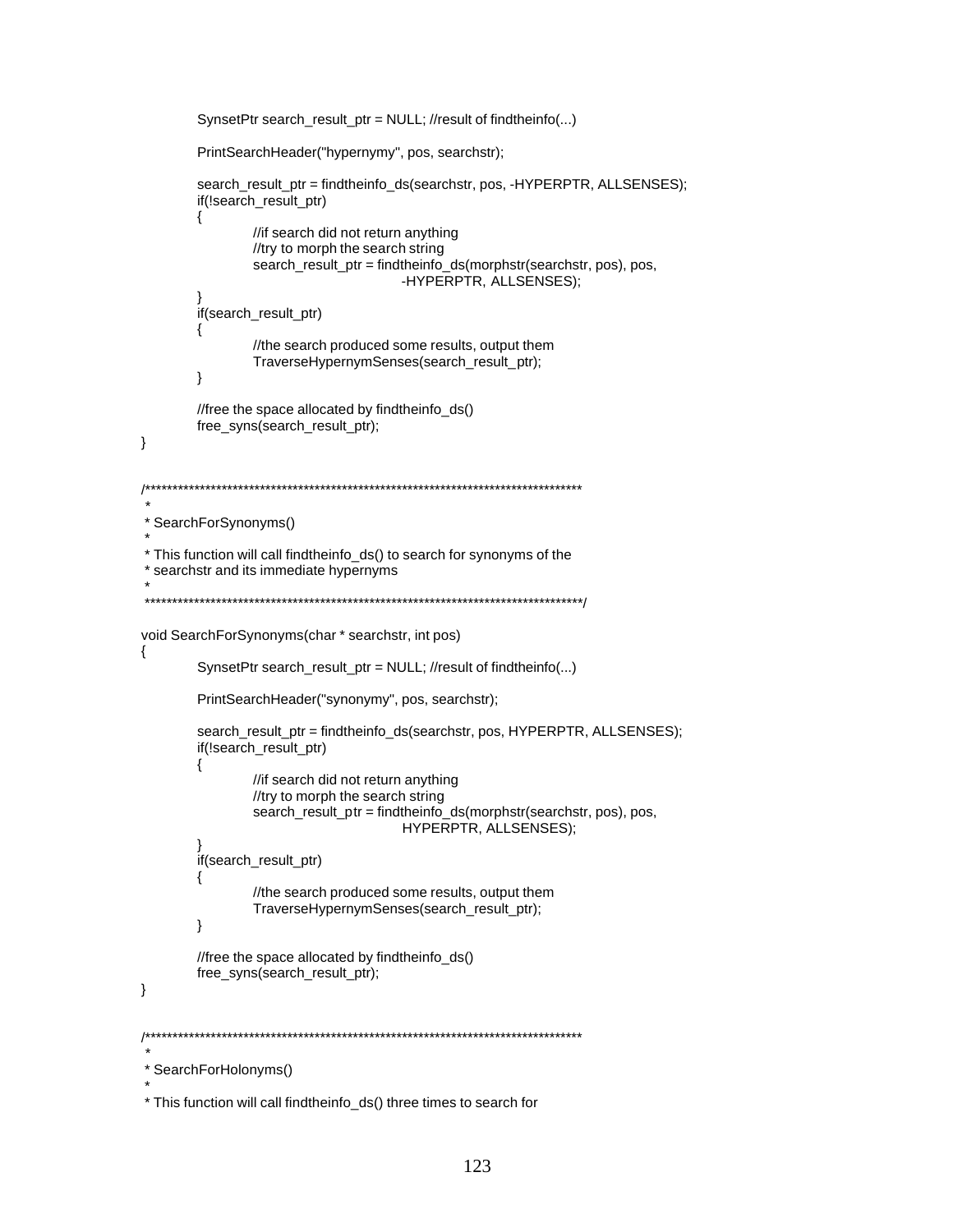```
* each type of holonyms of the searchstr.
```

```
void SearchForHolonyms(char * searchstr, int pos)
₹
       SynsetPtr search_result_ptr = NULL; //result of findtheinfo(...)
       int holonym_type; //"member of", "substance of", or "part of"
       PrintSearchHeader("holonymy", pos, searchstr);
       for(holonym_type = ISMEMBERPTR; holonym_type <= ISPARTPTR; holonym_type++)
       ₹
               search_result_ptr = findtheinfo_ds(searchstr,
                                            pos.
                                             holonym_type,
                                             ALLSENSES);
               if(!search_result_ptr)
               {
                       //if search did not return anything
                       //try to morph the search string
                       search_result_ptr = findtheinfo_ds(morphstr(searchstr, pos),
                                                    pos,
                                                    holonym_type,
                                                     ALLSENSES):
               \}if(search_result_ptr)
               {
                       //the search produced some results, output them
                       TraverseHolonymSenses(search_result_ptr);
               \}\mathcal{E}//free the space allocated by findtheinfo_ds()
       free_syns(search_result_ptr);
\}^{***}* SearchForMeronyms()
* This function will call findtheinfo_ds() three times to search for
* each type of meronyms of the searchstr.
void SearchForMeronyms(char * searchstr, int pos)
\{SynsetPtr search_result_ptr = NULL; //result of findtheinfo(...)
       int meronym_type; //member, substance, or type meronym
       PrintSearchHeader("meronymy", pos, searchstr);
       for(meronym_type = HASMEMBERPTR; meronym_type <= HASPARTPTR; meronym_type++)
       \{search_result_ptr = findtheinfo_ds(searchstr,
                                            pos,
                                            meronym_type,
                                             ALLSENSES);
               if(!search_result_ptr)
```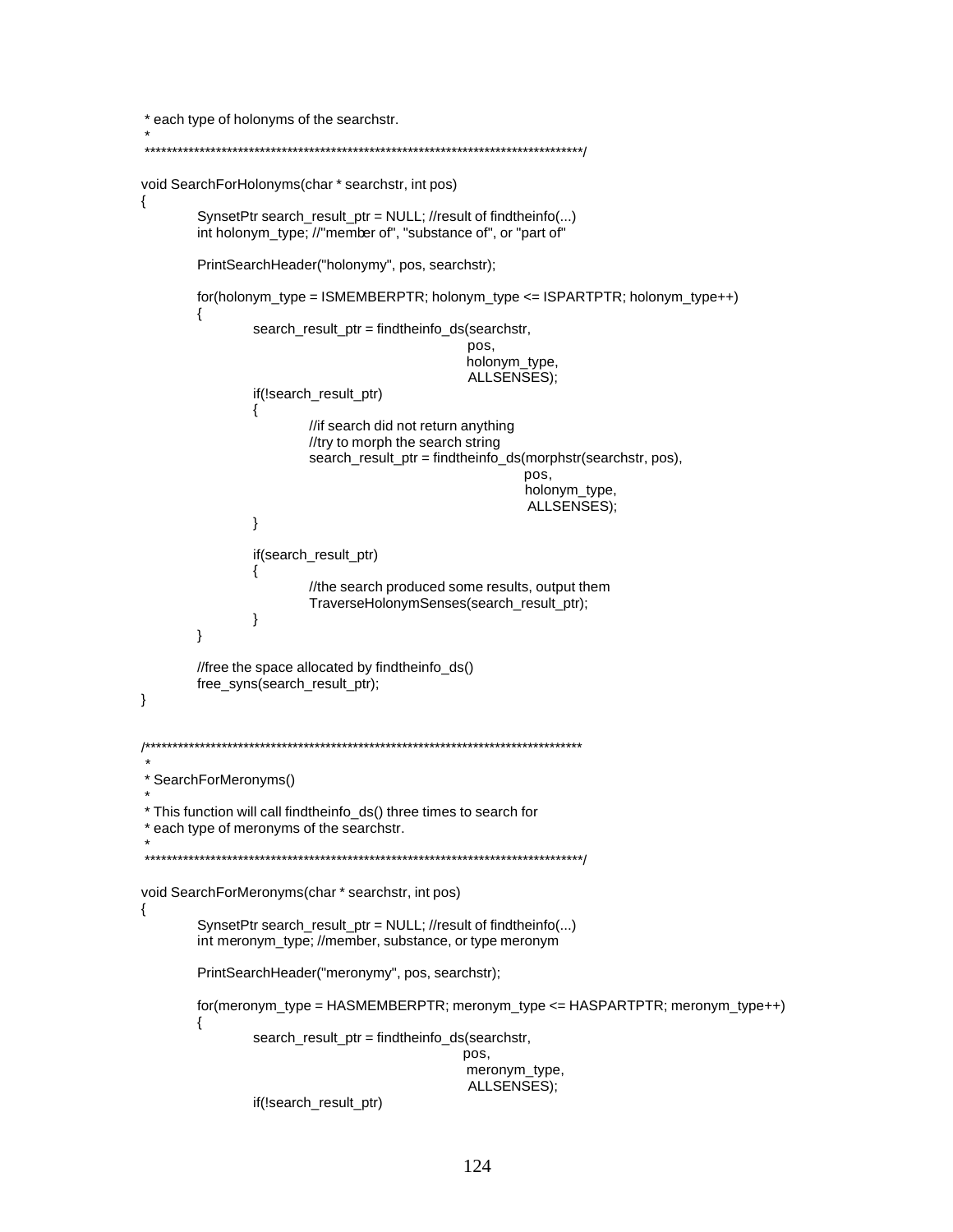```
\{//if search did not return anything
                      //try to morph the search string
                      search_result_ptr = findtheinfo_ds(morphstr(searchstr, pos),
                                                   pos,
                                                   meronym_type,
ALLSENSES);
               ∤
               if(search_result_ptr)
               {
                      //the search produced some results, output them
                      TraverseMeronymSenses(search_result_ptr);
              \}\}//free the space allocated by findtheinfo_ds()
       free_syns(search_result_ptr);
\}* SearchForEntailments()
* This function will cal findtheinfo_ds to search for entailment of searchstr.
          void SearchForEntailments(char * searchstr, int pos)
\{SynsetPtr search_result_ptr = NULL; //result of findtheinfo(...)
       PrintSearchHeader("entailment", pos, searchstr);
       search_result_ptr = findtheinfo_ds(searchstr, pos, ENTAILPTR, ALLSENSES);
       if(!search_result_ptr)
       \{//if search did not return anything
              //try to morph the search string
               search_result_ptr = findtheinfo_ds(morphstr(searchstr, pos), pos,
                                  ENTAILPTR, ALLSENSES);
       if(search_result_ptr)
       \{//the search produced some results, output them
               TraverseEntailmentSenses(search_result_ptr);
       \}//free the space allocated by findtheinfo_ds()
       free_syns(search_result_ptr);
\}* SearchForCausations()
* This function will cal findtheinfo_ds to search for causation of searchstr.
```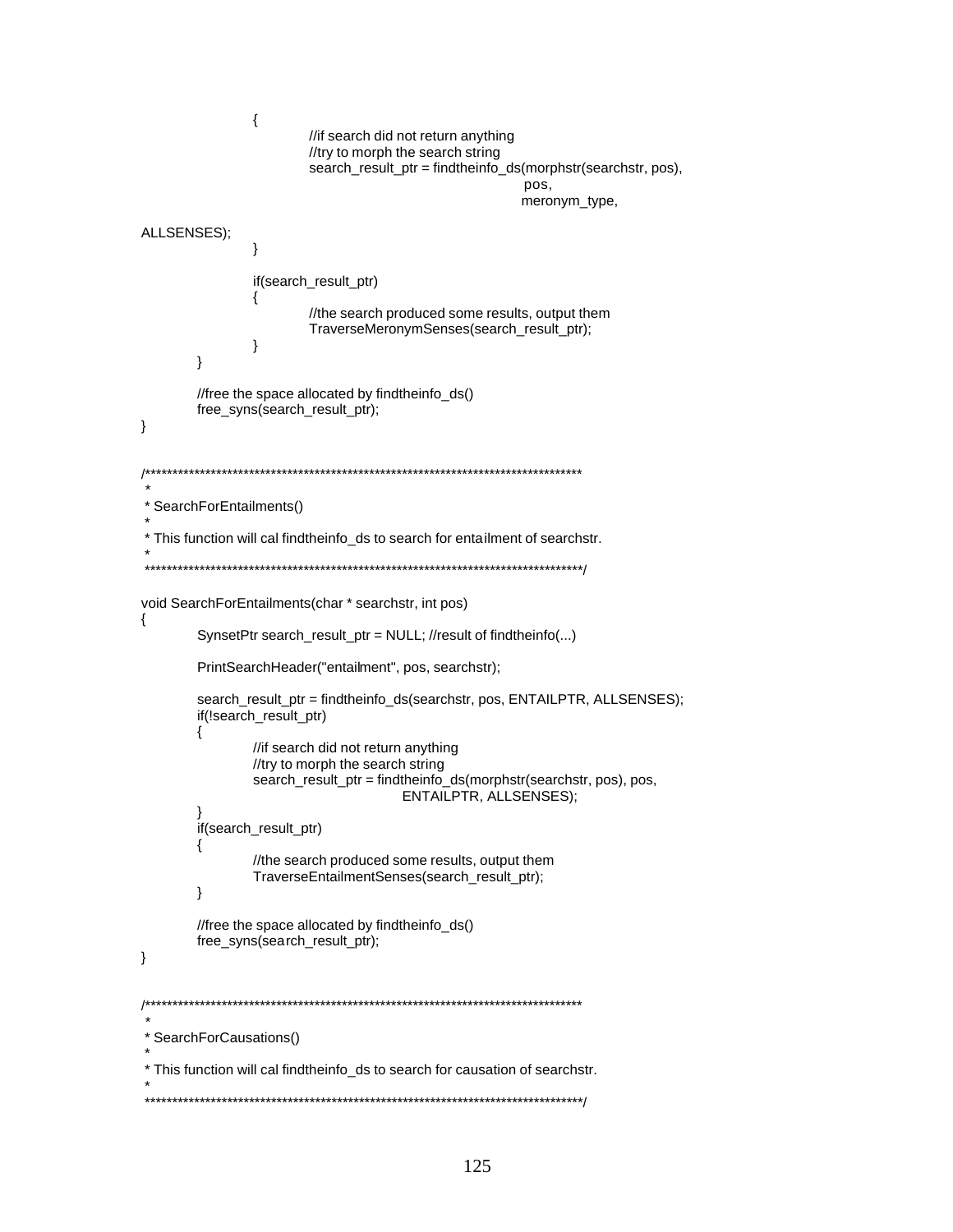```
void SearchForCausations(char * searchstr, int pos)
\{SynsetPtr search_result_ptr = NULL; //result of findtheinfo(...)
       PrintSearchHeader("causation", pos, searchstr);
       search_result_ptr = findtheinfo_ds(searchstr, pos, CAUSETO, ALLSENSES);
       if(!search_result_ptr)
       \{//if search did not return anything
              //try to morph the search string
               search_result_ptr = findtheinfo_ds(morphstr(searchstr, pos), pos,
                                  CAUSETO, ALLSENSES);
       if(search_result_ptr)
       \{//the search produced some results, output them
               TraverseCausationSenses(search_result_ptr);
       \}//free the space allocated by findtheinfo_ds()
       free_syns(search_result_ptr);
\}* The following set of function will loop through all senses of the searchstr
* TraverseAntonymSenses()
* This function moves through all senses of the search string
* and calls TraverseAntonyms() for each senses
void TraverseAntonymSenses(SynsetPtr synset_ptr)
\{int sense\_counter = 1;//save pointer passed to this function
       SynsetPtr cur_sense_ptr = synset_ptr;
 //loop through various senses of the searchstr
  while(cur_sense_ptr)
  \{//if there are antonyms for this sense, output them
              if(cur_sense_ptr -> ptrlist)
               {
                      PrintSenseHeader(sense_counter++, cur_sense_ptr -> defn);
                      //traverse and print antonyms for this sense
                      TraverseAntonyms(cur_sense_ptr);
               \mathcal{E}//move to the next sense
```

```
cur_sense_ptr = cur_sense_ptr -> nextss;
```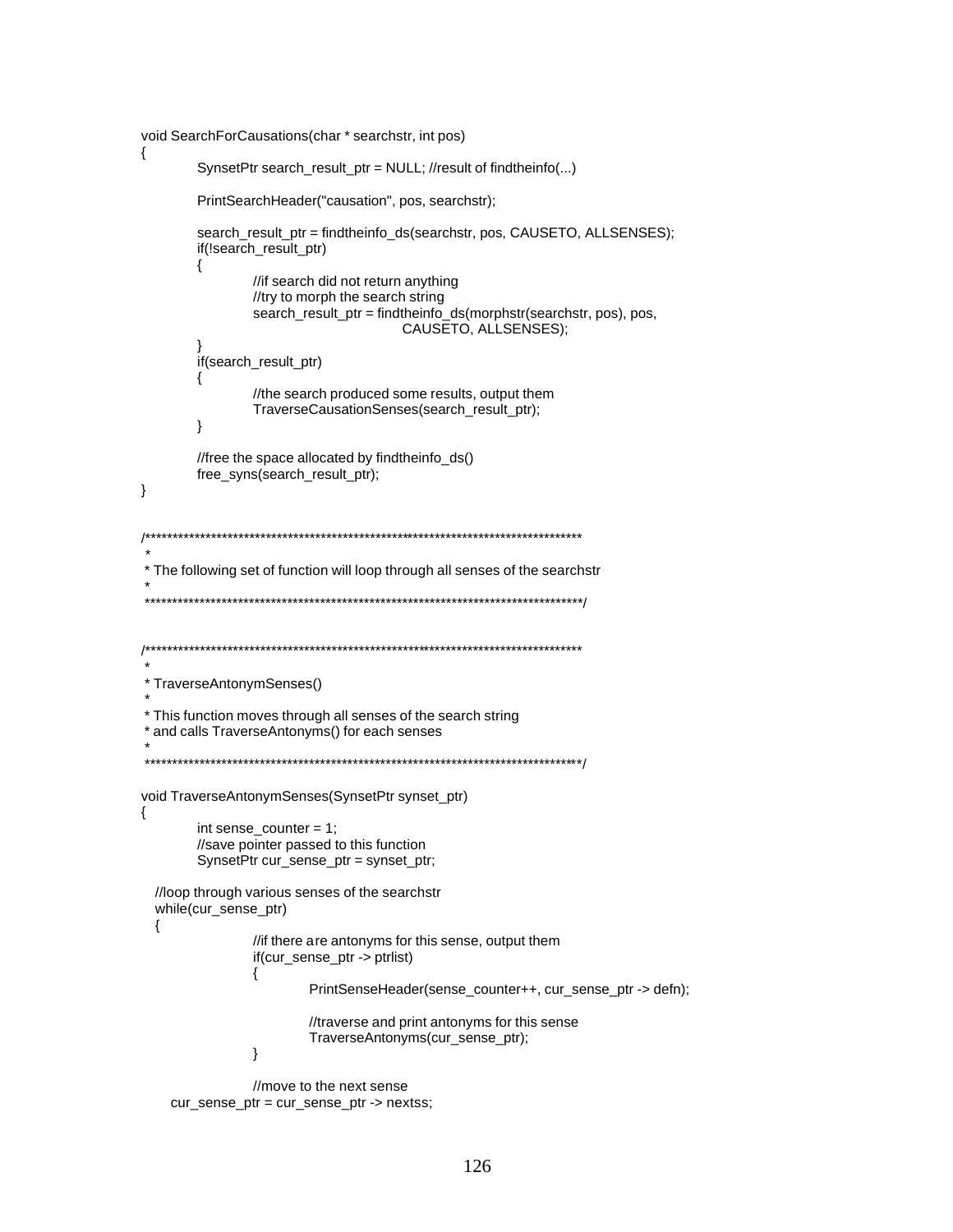```
\}\mathcal{E}* TraverseHypernymSenses()
* This function loops through all senses of the search string
* and calls TraverseHypernyms() for each sense to print the hierarchy
void TraverseHypernymSenses(SynsetPtr synset_ptr)
₹
       int sense_counter = 1;
       //save pointer passed to this function
       SynsetPtr cur_sense_ptr = synset_ptr;
 //loop through various senses of the searchstr
 while(cur_sense_ptr)
 \{PrintSenseHeader(sense_counter++, cur_sense_ptr -> defn);
              //traverse and print hypernym hierarchy for this sense
              TraverseHypernyms(cur_sense_ptr);
              //move to the next sense
   cur_sense_ptr = cur_sense_ptr -> nextss;
 \}\mathcal{E}* TraverseHolonymSenses()
* This function loops through all senses of the search string
* and calls TraverseHolonyms() for each sense.
void TraverseHolonymSenses(SynsetPtr synset_ptr)
\{int sense\_counter = 1;//save pointer passed to this function
       SynsetPtr cur_sense_ptr = synset_ptr;
 //loop through all senses of the searchstr
 while(cur_sense_ptr)
 \{//if there are meronyms for this sense, print them
              if(cur_sense_ptr -> ptrlist)
              ł
                      PrintSenseHeader(sense_counter++, cur_sense_ptr -> defn);
                      //traverse and print meronyms for this sense
                      TraverseHolonyms(cur_sense_ptr);
              \mathcal{E}
```

```
//move to the next sense
```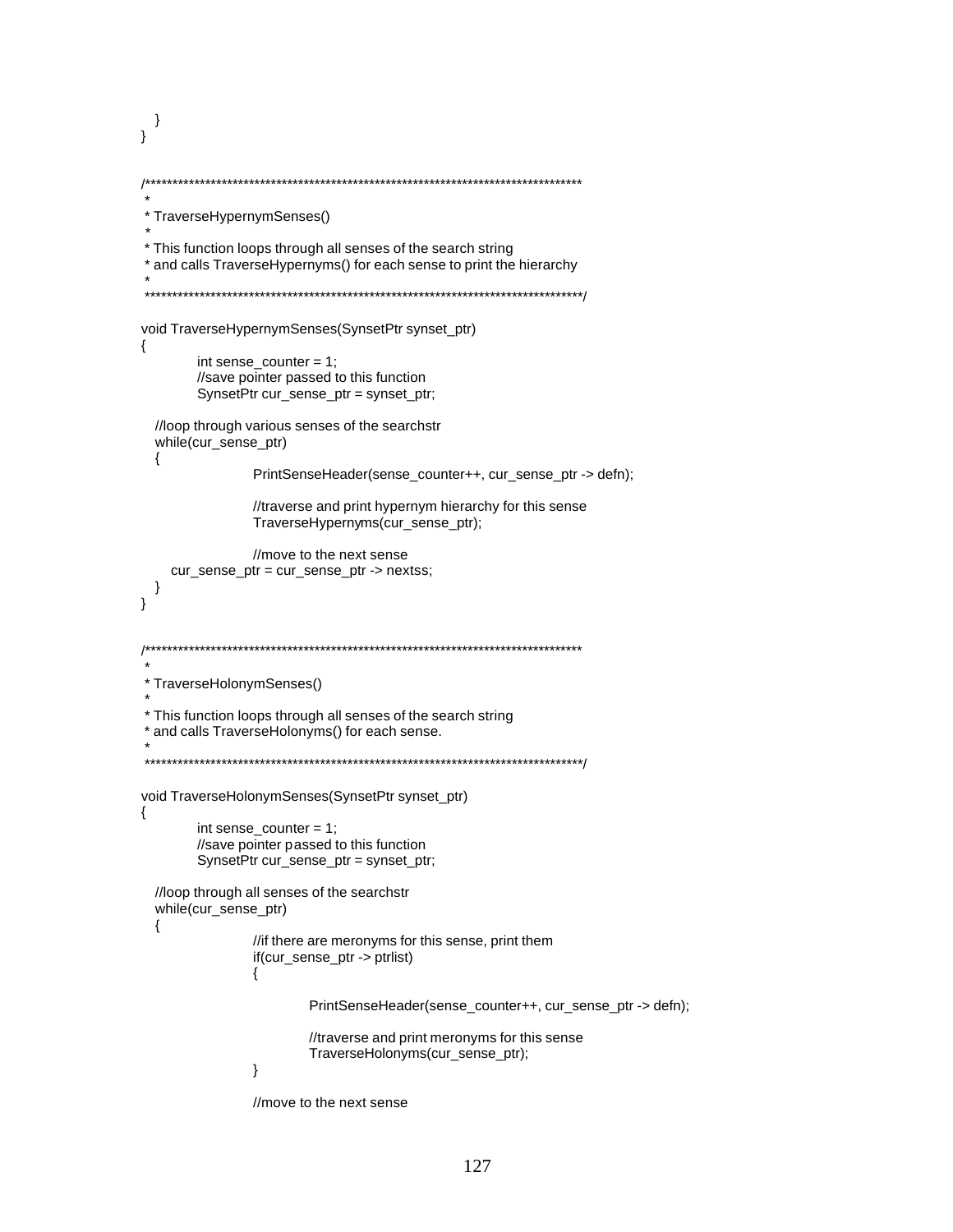```
cur_sense_ptr = cur_sense_ptr -> nextss;
 \}\mathcal{E}* TraverseMeronymSenses()
* This function loops through all senses of the search string
* and calls TraverseMeronyms() for each sense.
void TraverseMeronymSenses(SynsetPtr synset_ptr)
₹
       int sense_counter = 1;
       //save pointer passed to this function
       SynsetPtr cur_sense_ptr = synset_ptr;
  //loop through all senses of the searchstr
  while(cur_sense_ptr)
  \{//if there are meronyms for this sense, print them
               if(cur_sense_ptr -> ptrlist)
               \{PrintSenseHeader(sense_counter++, cur_sense_ptr -> defn);
                      //traverse and print meronyms for this sense
                      TraverseMeronyms(cur_sense_ptr);
               \}//move to the next sense
    cur_sense_ptr = cur_sense_ptr -> nextss;
 \}\}* TraverseEntailmentSenses()
* This function loops through all senses of the search string
* and calls TraverseEntailments() for each sense to print the ontology
void TraverseEntailmentSenses(SynsetPtr synset_ptr)
\{int sense\_counter = 1;//save pointer passed to this function
       SynsetPtr cur_sense_ptr = synset_ptr;
  //loop through various senses of the searchstr
  while(cur_sense_ptr)
  ₹
               //if there are entailments for this sense, pritn them
               if(cur_sense_ptr -> ptrlist)
               \{PrintSenseHeader(sense_counter++, cur_sense_ptr -> defn);
                      //traverse and print entailments for this sense
```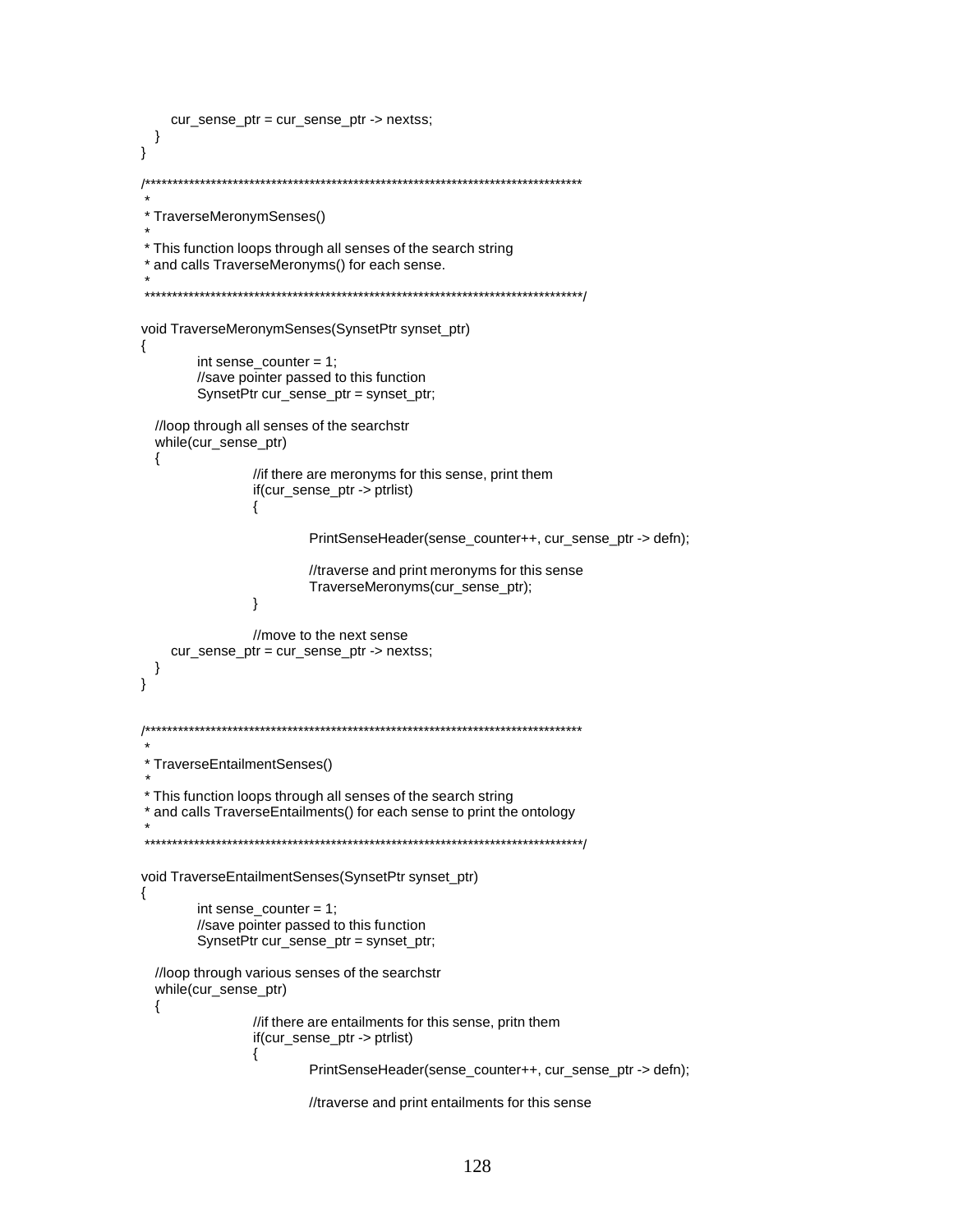```
TraverseEntailments(cur_sense_ptr);
             \}//move to the next sense
   cur_sense_ptr = cur_sense_ptr -> nextss;
 }
\mathcal{E}* TraverseCausationSenses()
* This function loops through all senses of the search string
* and calls TraverseCausations() for each sense to print the ontology
void TraverseCausationSenses(SynsetPtr synset_ptr)
\{int sense_counter = 1;
      //save pointer passed to this function
      SynsetPtr cur_sense_ptr = synset_ptr;
 //loop through various senses of the searchstr
 while(cur_sense_ptr)
 \{//if there are causations for this sense, pritn them
             if(cur_sense_ptr -> ptrlist)
             {
                    PrintSenseHeader(sense_counter++, cur_sense_ptr -> defn);
                    //traverse and print entailments for this sense
                    TraverseCausations(cur_sense_ptr);
             \}//move to the next sense
   cur_sense_ptr = cur_sense_ptr -> nextss;
 \}\mathcal{E}* The following set of functions will traverse search results for each sense
* TraverseAntonyms()
* This function loops through all the antonym synsets for the synset
* pointed to by synset_ptr and creates their SNePS representations.
void TraverseAntonyms(SynsetPtr synset_ptr)
₹
      //get point to first antonym
      SynsetPtr cur_synset_ptr = synset_ptr -> ptrlist;
```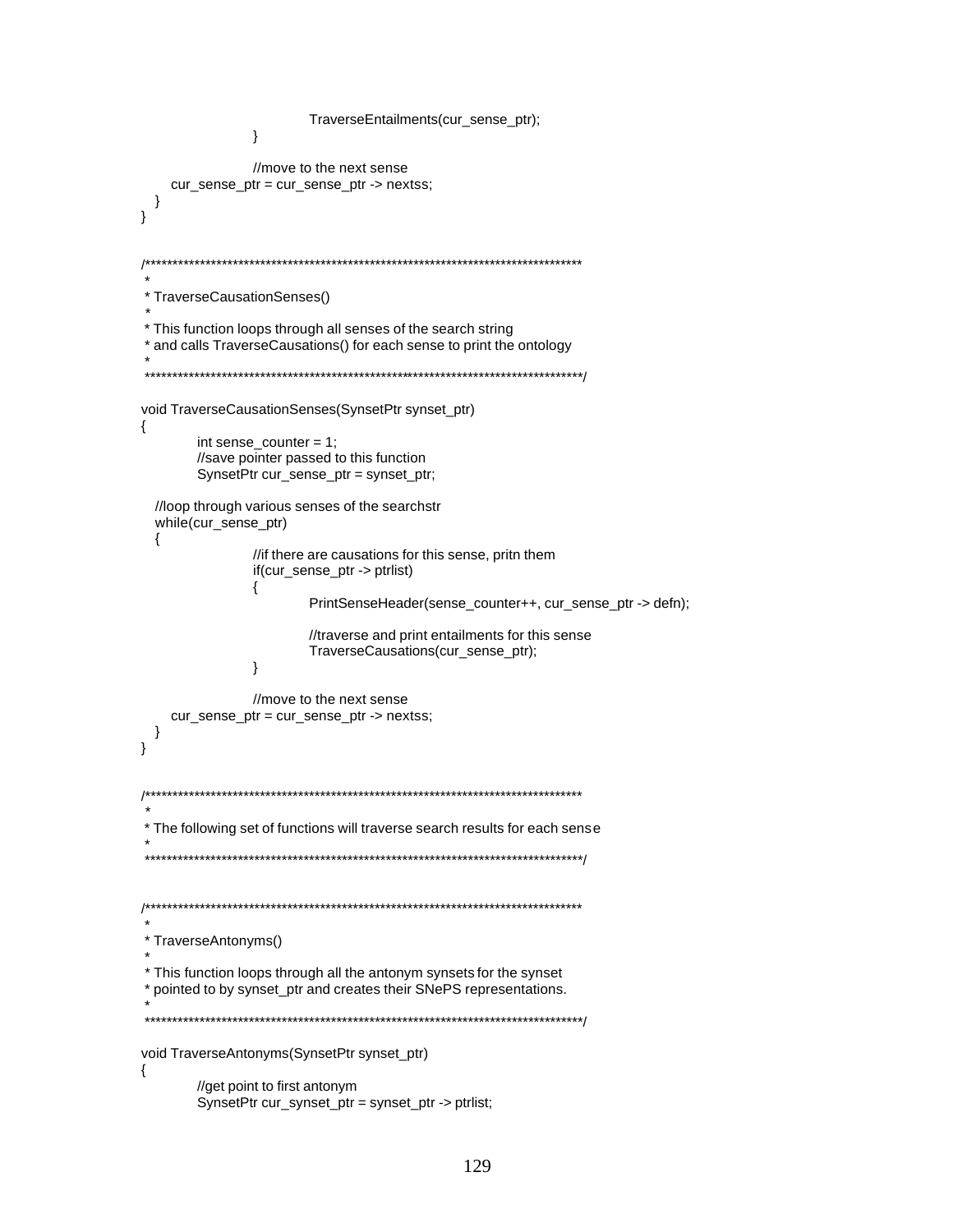```
//base node name for the synset corresponding to the search string
       char base_node_name_ant1[MAX_BASE_NODE_NAME_LEN];
       //base node name for the synset corresponding to a search result
       char base_node_name_ant2[MAX_BASE_NODE_NAME_LEN];
       GetBaseNodeName(synset_ptr, base_node_name_ant1);
       //print the synset corresponding to the search string
       PrintSynset(synset_ptr);
 //loop through all antonyms
 while(cur_synset_ptr)
 ₹
               PrintSynset(cur_synset_ptr);
               GetBaseNodeName(cur_synset_ptr, base_node_name_ant2);
               printf("(assert antonym *%s \n %6s antonym *%s)\n\n",
                        base_node_name_ant1,
                        base_node_name_ant2);
               //move to the next sense
    cur_synset_ptr = cur_synset_ptr -> nextss;
 \}\}* TraverseHypernyms()
* This function will traverse through hypernym synsets
* and convert them to SNePS/CVA representations
void TraverseHypernyms(SynsetPtr synset_ptr)
\{char prev_base_node_name[MAX_BASE_NODE_NAME_LEN];
       char cur_base_node_name[MAX_BASE_NODE_NAME_LEN];
       //save pointer passed to this function
       SynsetPtr cur_synset_ptr = synset_ptr;
       //initialize cur_base_node_name
       GetBaseNodeName(cur_synset_ptr, cur_base_node_name);
       //Print the first synset in the hierarchy
       PrintSynset(cur_synset_ptr);
       //Traverse hierarchy
       while(cur_synset_ptr -> ptrlist)
       \{//move to the next level
               cur_synset_ptr = cur_synset_ptr -> ptrlist;
               //save prev base node name and get the new one
               strcpy(prev_base_node_name, cur_base_node_name);
               //strcpy(cur_base_node_name, GetBaseNodeName(cur_synset_ptr));
               GetBaseNodeName(cur_synset_ptr, cur_base_node_name);
               PrintSynset(cur_synset_ptr);
```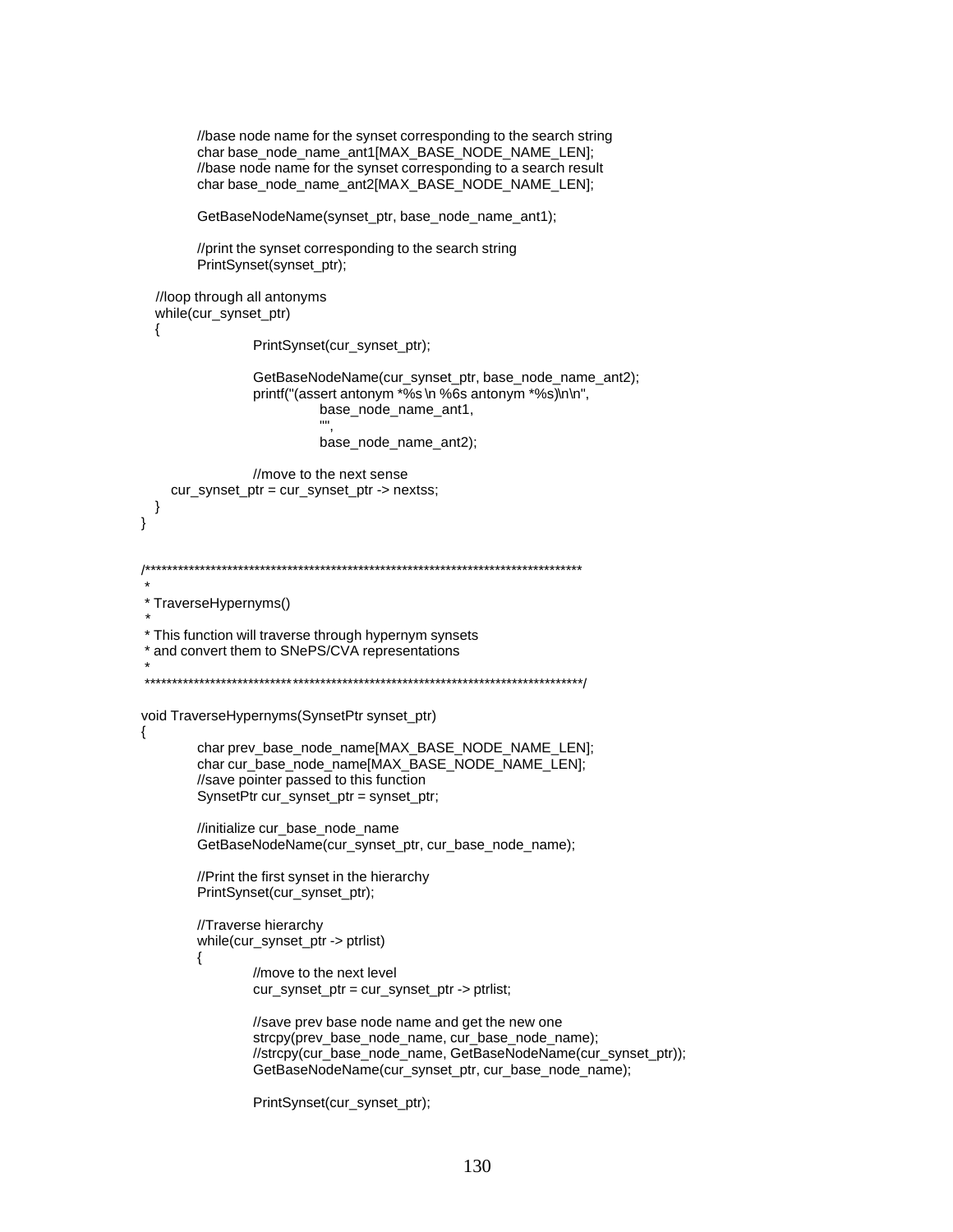```
printf("(assert subclass *%s \n %6s superclass *%s)\n\n",
                  prev_base_node_name,
                  cur_base_node_name);
       }
\mathcal{E}* TraverseHolonyms()
* This function loops through all the meronym synsets for the synset
* pointed to by synset_ptr and creates their SNePS representations.
void TraverseHolonyms(SynsetPtr synset_ptr)
{
       //get point to first meronym
       SynsetPtr cur_synset_ptr = synset_ptr -> ptrlist;
       //base node name for the synset corresponding to the search string
       char base_node_name_whole[MAX_BASE_NODE_NAME_LEN];
       //base node name for the synset corresponding to a search result
       char base_node_name_part[MAX_BASE_NODE_NAME_LEN];
       GetBaseNodeName(synset_ptr, base_node_name_part);
       //print the synset corresponding to the search string
       PrintSynset(synset_ptr);
 //loop through search results
       //base_node_name_part remains the same because it came from the searchstr
       //on each iteration we retrieve the next base_node_name_whole
 while(cur_synset_ptr)
 \{PrintSynset(cur_synset_ptr);
              GetBaseNodeName(cur_synset_ptr, base_node_name_whole);
              printf("(assert whole *%s\n %6s part *%s)\n\n",
                       base_node_name_whole,
                       "",
                       base_node_name_part);
              //move to the next sense
    cur_synset_ptr = cur_synset_ptr -> nextss;
 \}\mathcal{E}/** TraverseMeronyms()
* This function loops through all the meronym synsets for the synset
* pointed to by synset_ptr and creates their SNePS representations.
```

```
void TraverseMeronyms(SynsetPtr synset_ptr)
```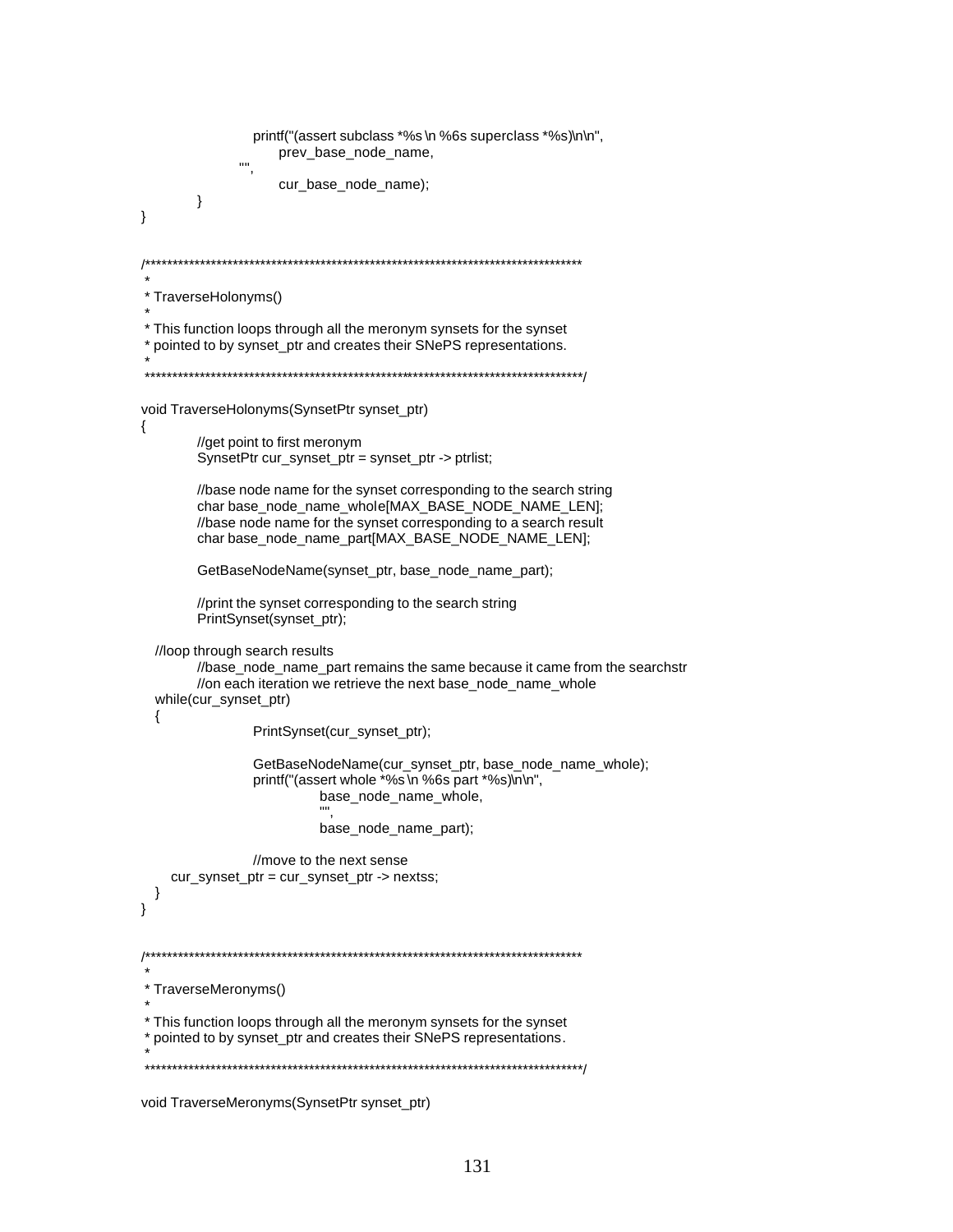```
\{//get point to first meronym
        SynsetPtr cur_synset_ptr = synset_ptr -> ptrlist;
        //base node name for the synset corresponding to the search string
        char base_node_name_whole[MAX_BASE_NODE_NAME_LEN];
        //base node name for the synset corresponding to a search result
        char base_node_name_part[MAX_BASE_NODE_NAME_LEN];
        GetBaseNodeName(synset_ptr, base_node_name_whole);
        //print the synset corresponding to the search string
        PrintSynset(synset_ptr);
  //loop through search results
        //base_node_name_whole remains the same because it came from the searchstr
        //on each iteration we retrieve the next base_node_name_part
  while(cur_synset_ptr)
                PrintSynset(cur_synset_ptr);
                GetBaseNodeName(cur_synset_ptr, base_node_name_part);
                printf("(assert whole *%s \n %6s part *%s)\n\n",
                         base node name whole,
                         "",
                         base_node_name_part);
               //move to the next sense
    cur_synset_ptr = cur_synset_ptr -> nextss;
 \}\mathcal{E}* TraverseEntailments()
* This function loops through all the entailment synsets for the synset
 * pointed to by synset_ptr and creates their SNePS representations.
void TraverseEntailments(SynsetPtr synset_ptr)
₹
        //get pointer to first entailment
        SynsetPtr cur_synset_ptr = synset_ptr -> ptrlist;
        //base node name for the synset corresponding to the search string
        char base_node_name_action[MAX_BASE_NODE_NAME_LEN];
        //base node name for the synset corresponding to a search result
        char base_node_name_entails[MAX_BASE_NODE_NAME_LEN];
        GetBaseNodeName(synset_ptr, base_node_name_action);
        //print the synset corresponding to the search string
        PrintSynset(synset_ptr);
  //loop through search results
        //base_node_name_action remains the same because it came from the searchstr
        //on each iteration we retrieve the next base_node_name_entails
  while(cur_synset_ptr)
```

```
₹
```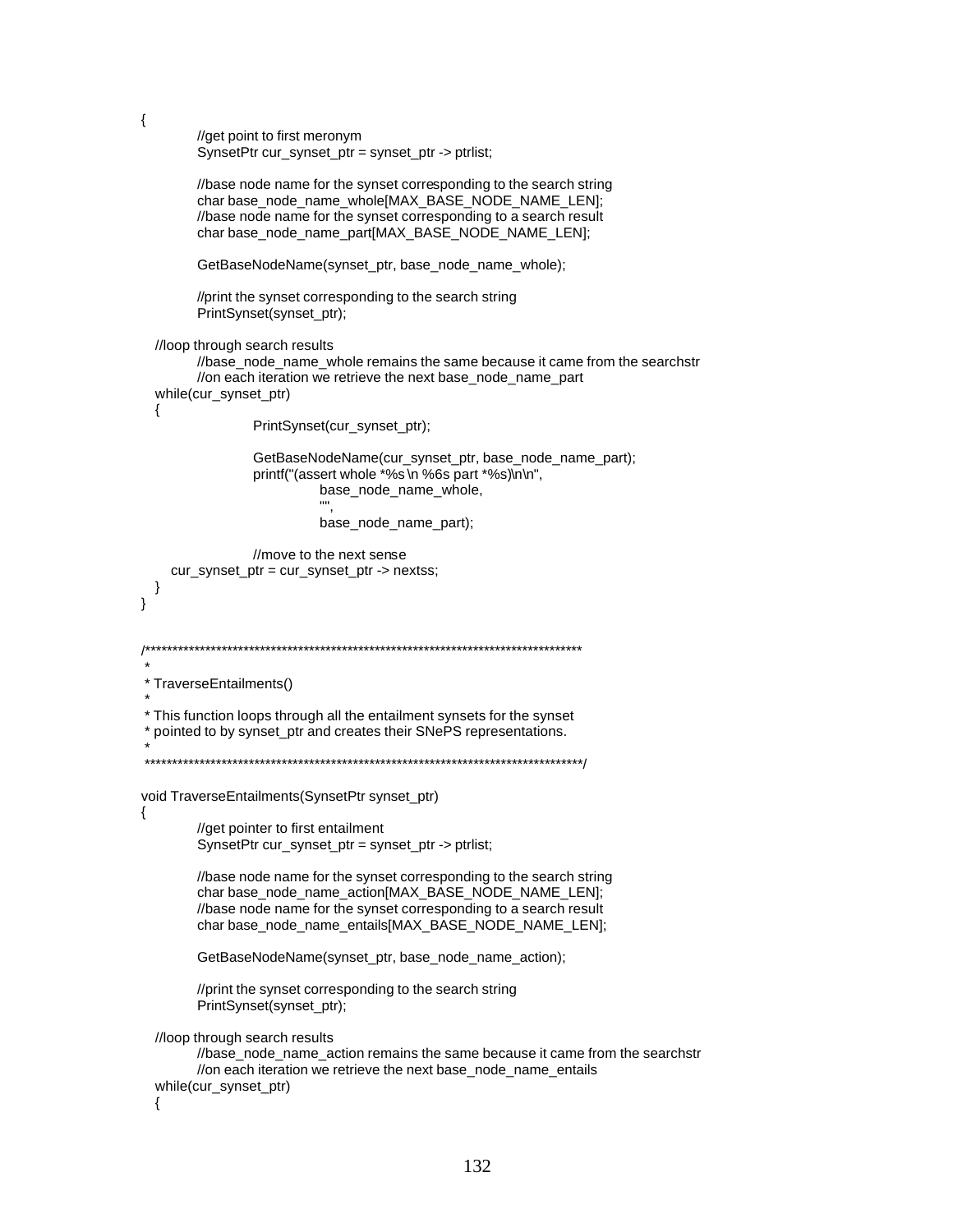```
PrintSynset(cur_synset_ptr);
              GetBaseNodeName(cur_synset_ptr, base_node_name_entails);
              printf("(assert verb-concept *%s \n %6s entails *%s)\n\n",
                       base node name action,
                       base_node_name_entails);
              //move to the next sense
   cur_synset_ptr = cur_synset_ptr -> nextss;
 \}\}* TraverseCausations()
* This function loops through all the causation synsets for the synset
* pointed to by synset_ptr and creates their SNePS representations.
void TraverseCausations(SynsetPtr synset_ptr)
{
       //get point to first meronym
       SynsetPtr cur_synset_ptr = synset_ptr -> ptrlist;
       //base node name for the synset corresponding to the search string
       char base_node_name_cause[MAX_BASE_NODE_NAME_LEN];
       //base node name for the synset corresponding to a search result
       char base_node_name_effect[MAX_BASE_NODE_NAME_LEN];
       GetBaseNodeName(synset_ptr, base_node_name_cause);
       //print the synset corresponding to the search string
       PrintSynset(synset_ptr);
  //loop through search results
       //base node name cause remains the same because it came from the searchstr
       //on each iteration we retrieve the next base_node_name_effect
  while(cur_synset_ptr)
 \{PrintSynset(cur_synset_ptr);
              GetBaseNodeName(cur_synset_ptr, bas e_node_name_effect);
              printf("(assert cause *%s \n %6s effect *%s)\n\n",
                       base_node_name_cause,
                       m,
                       base_node_name_effect);
              //move to the next sense
   cur_synset_ptr = cur_synset_ptr -> nextss;
 \}\mathcal{E}* The following are utility functions
```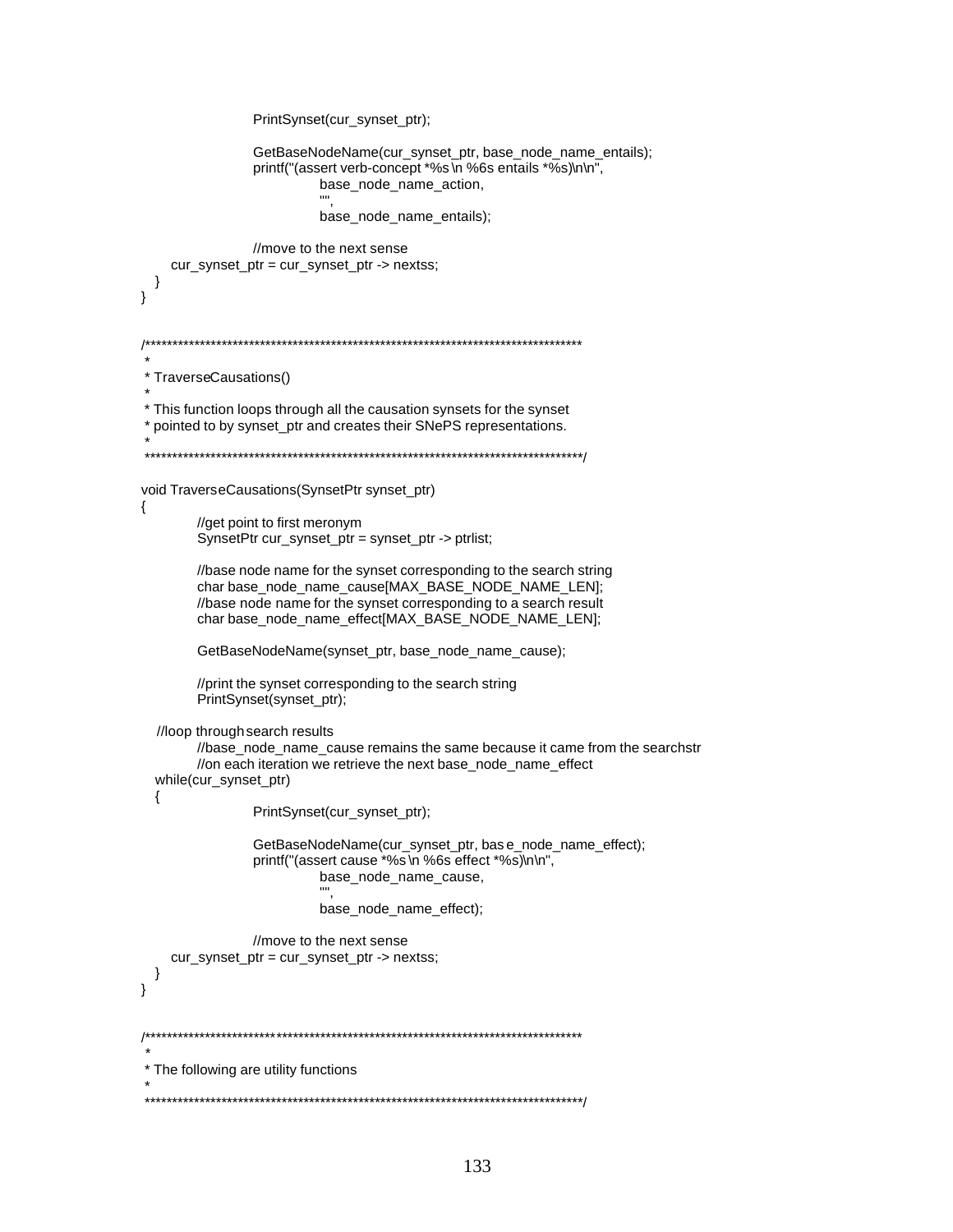```
* GetBaseNodeName()
* This function generates base node name for the given synset;
* the newly generated base node name is returned via the second argument
char * GetBaseNodeName(SynsetPtr synset_ptr, char * result)
₹
       char base_node_name[MAX_BASE_NODE_NAME_LEN]; //new base node name to return
       int word_num; //loop counter
       //concatenate all words in synset
       strcpy(base_node_name, synset_ptr -> words[0]);
       for(word_number, word_num = 1; word_num < synset_ptr -> wcount; word_num++)\{sprintf(base_node_name, "%s -%s",
                        base_node_name, synset_ptr -> words[word_num]);
       \}//replace possible quote char with '-'
       ReplaceChar(base_node_name, '\", '-');
       //attach part of speech and this synset's offset in data file
       sprintf(base_node_name, "%s -%c-%d",
                base_node_name, *(synset_ptr -> pos), synset_ptr -> hereiam);
       return strcpy(result, base_node_name);
}
* PrintSynset()
* This function will print the synset pointed to by the argument passed
* to this function. The synset will be printed as a SNePSUL expression:
* the concept which this synset represents is pointed to by the "concept"
* arc; each member of this synset is pointed to by the "word" arc.
void PrintSynset(SynsetPtr synset_ptr)
₹
       int word_num = 0; //loop counter
       char base_node_name[MAX_BASE_NODE_NAME_LEN]; //base node unique identifer
       //generate base node name
       GetBaseNodeName(synset_ptr, base_node_name);
       //print the synset pointed to by synset_ptr in SNePSUL
       printf("(assert concept #%s \n %6s word \"%s \")\n",
                    base_node_name,
                                     synset_ptr -> words[0]);
       for(word_number, word_num = 1; word_num < synset_ptr -> wcount; word_num++)\{
```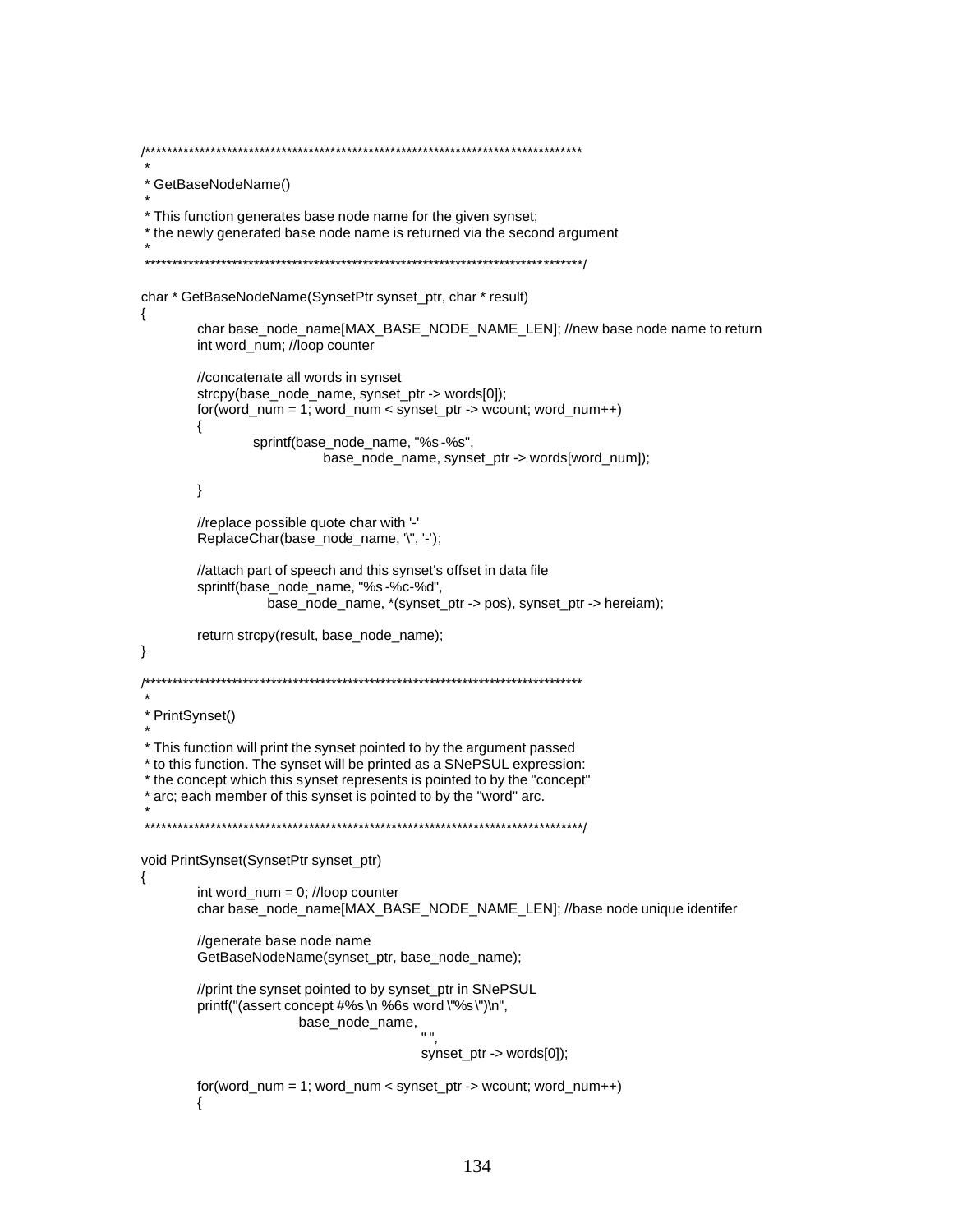```
printf("(assert concept *%s \n %6s word \"%s \")\n",
                                    base_node_name,
                                    synset_ptr -> words[word_num]);
         \mathcal{E}printf("\n");
\mathcal{E}* PrintSynsetStruct()
* This function is useful for debugging purposes
* it prints the content of the synset structure (ss)
* defined in $WNHOME/src/include/wntypes.h
     void PrintSynsetStruct(SynsetPtr synset_ptr)
/* this function is useful for debugging */
\{int loop_count;
         printf("\n***** SYNSET STRUCT DUMP *****\n");
         printf("current file position: %d\n", synset_ptr -> hereiam);
         printf("type of ADJ synset: %d\n", synset_ptr -> sstype);
         printf("file number that synset comes from: %d\n", synset_ptr -> fnum);
         printf("part of speech: %c\n", *(synset_ptr -> pos));
         printf("number of words in synset: %d\n", synset_ptr -> wcount);
         printf("words: ");
         for (loop_{\text{count}} = 0; loop_{\text{count}} < synset_{\text{ptr}} > wcount; loop_{\text{count++}})₹
                  printf("%s, ", synset_ptr -> words[loop_count]);
         \}printf("\n"):
         printf("unique id in lexicographer file: %d\n", *(synset_ptr -> lexid));
         printf("unique id in lexicographer file: %d\n", *((synset_ptr -> lexid) + 1));
  printf("sense number in wordnet: %d\n", *(synset_ptr -> wnsns));
  printf("which word in synset we're looking for: %d\n", synset_ptr -> whichword);
  printf("number of pointers: %d\n", synset_ptr -> ptrcount);
         printf("pointer type: %d\n", *(synset_ptr -> ptrtyp));<br>printf("pointer offsets: %l\n", *(synset_ptr -> ptrtyp));<br>printf("pointer part of speech: %d\n", *(synset_ptr -> ptoff));
         printf("pointer to fields: %d\n", *(synset_ptr -> pto));<br>printf("pointer from fields: %d\n", *(synset_ptr -> pfrm));
         //printf("number of verb frames: %d\n", synset_ptr -> fcount);
         //printf("frame numbers: %d\n", *(synset_ptr -> frmid));
         //printf("frame to field: %d\n", *(synset_ptr -> frmto));
         printf("synset gloss: %s\n", synset_ptr -> defn);
  printf("unique synset key: %d\n", synset_ptr -> key);
         printf("****** END SYNSET STRUCT *****\n\n");
\}* PrintDefinition()
```
\* intended to improve formatting of the synset definition output

<sup>\*</sup> Print the string passed to this function, inserting an EOL character

<sup>\*</sup> every time line\_length characters have been printed. This function is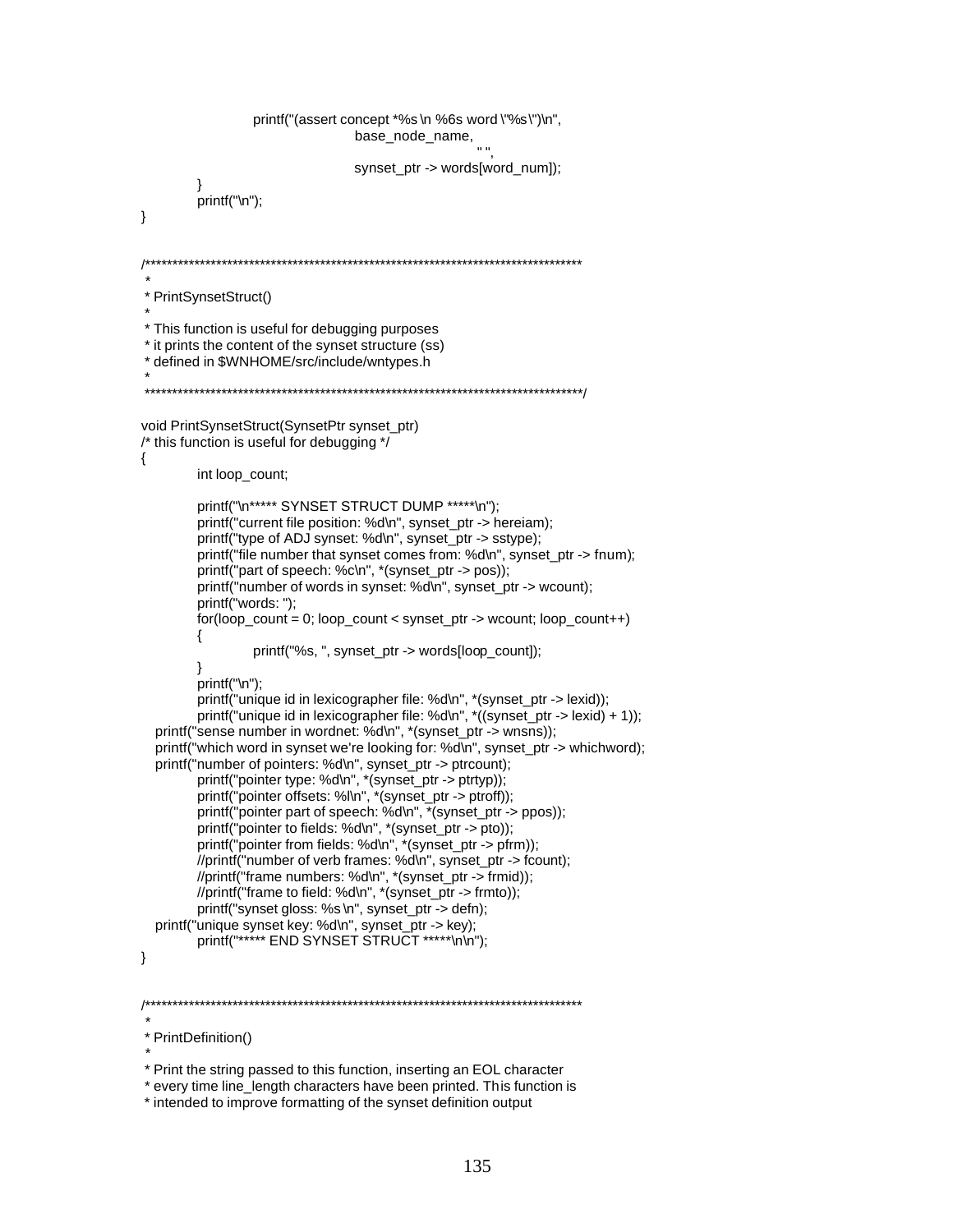```
void PrintDefinition(char * definition)
₹
     int i; //loop index
     int const line_length = 45; //number of characters in one line
     for(i = 0; i < strlen(definition); i++)₹
           if(i\%line \text{line\_length} == 0)₹
                //print EOL every time we've printed line_length characters
                print(f"\n, ");<sup>}</sup>
           printf("%c", definition[i]);
     ∖
     printf("\n");
\}* PrintSearchHeader()
void PrintSearchHeader(char * searchtype, int pos, char * searchstr)
\{char pos_str[MAX_POS_NAME_LEN]; //pos name (e.g. "noun" or "adjective")
     GetPOSName(pos, pos_str); //get pos name
     printf("; %s search results for %s\"%s\"\n",
             searchtype, pos_str, searchstr);
     \}* PrintSenseHeader()
void PrintSenseHeader(int sensenum, char * definition)
\{//print sense number and the textual gloss for this sense
           printf("; --------------- sense %d -----------------------".
                 sensenum);
           PrintDefinition(definition);
           \}* ReadFileIntoString()
```
 $\star$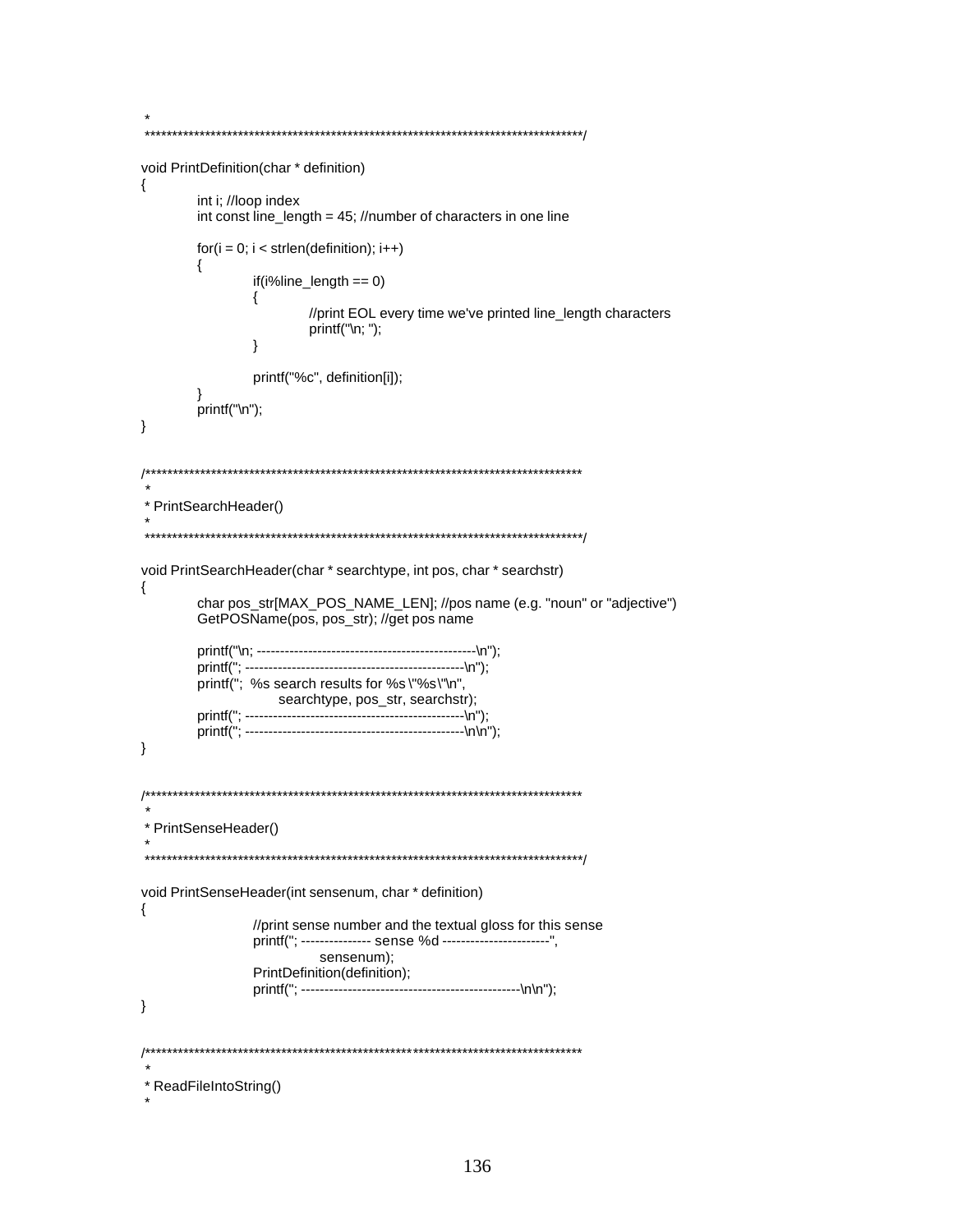```
* This function slurps a text file into a string. It operates by reading
* the file character by charactre into the string passed to this function
* as a parameter until the end of file character is reached. The function
* returns the number of characters read.
int ReadFileIntoString(char * file_name, char * result_str)
₹
        FILE * input_file_ptr = NULL;
        int char_count = 0;
        //open intput file
        input file ptr = fopen(file name, rr);
        if(!input_file_ptr) {printf("couldn't open input file!\n"); exit(1);}
        //slurp the entire file into result_str
        while((result_str[char_count++] = fgetc(input_file_ptr)) != EOF);
        fclose(input_file_ptr); //close input file
        //return the number of characters in input file
        return char_count;
\}* Tokenize()
* The first argument of this function is a text string. The second argument
* is a table (an array of strings).
* This function will filter out all non-alpha characters from the string
* passed to this function as an argument. The string will be split into
* tokens (words, i.e. - strings separated by empty space). The result
* will be placed into the table passed to this function as the second
* argument.
* This function returns the number of words in the resulting table.
int Tokenize(char * passage, char tokenized_passage[][MAX_WORD_LEN])
\{//allowable ascii character ranges ('A'-'Z' or 'a' - 'z')
        int const ascii_range_low1 = 65; //capital 'A'
        int const ascii_range_high1 = 90; //capital 'Z'
        int const ascii<sub>_</sub>range_low2 = 97; //small 'a'
        int const ascii_range_high2 = 122; //small 'z'
        int loop_index = 0; //loop index
        int char count = 0: //used to count chars in a word
        int word_count = 0; //used to count the number of words in passage
        //loop through every character in the passage
        //excluding the last one (EOF)
        for(logo_1, index = 0; log_index < strlen(passage); log_index++)₹
                 //check if this is the end of the word
                 if((passage[loop_index] == '')\parallel
```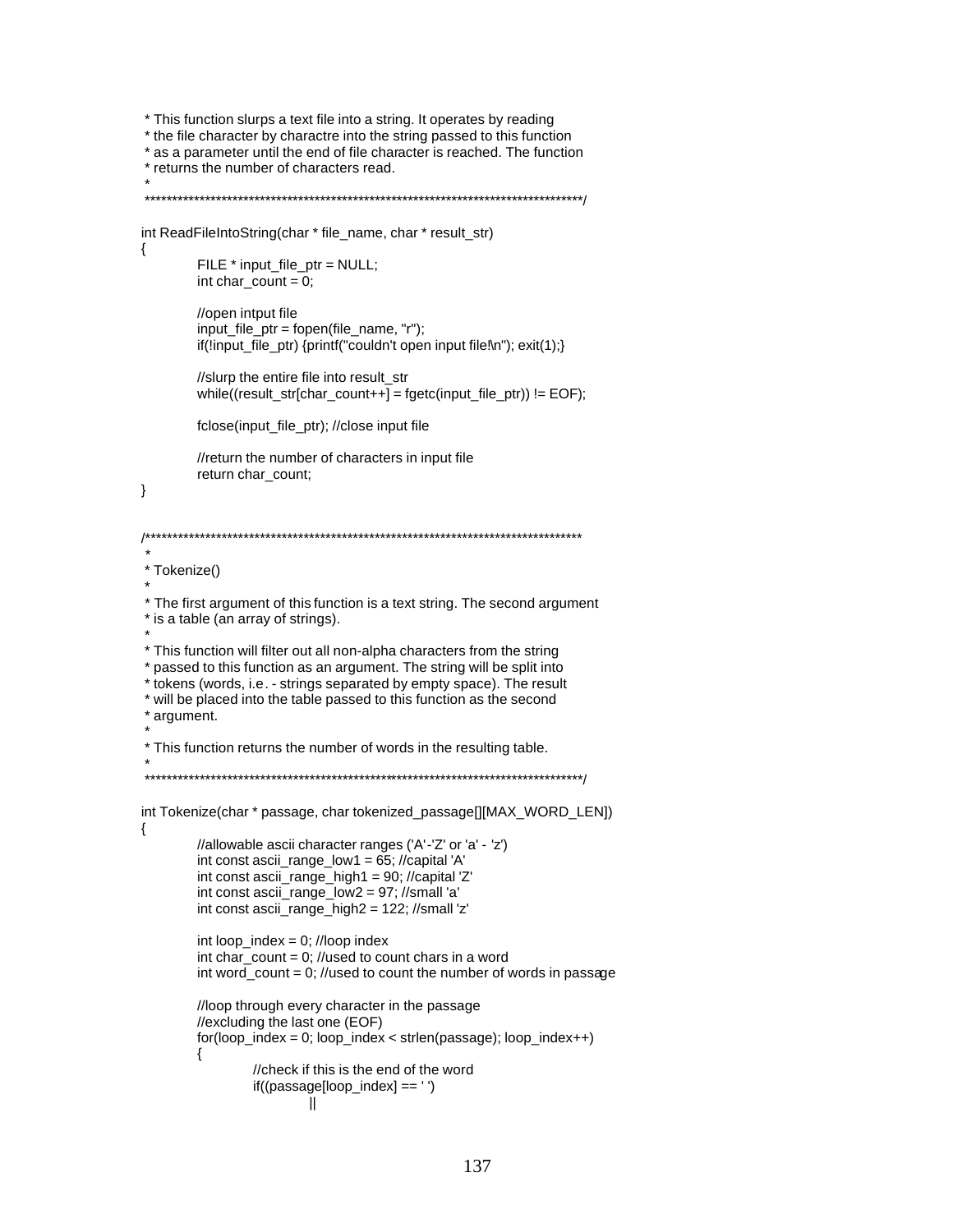```
(passage[loop_index] == '\n'))
                 {
                         //insert a null terminating char at the end of current word
                         tokenized_passage[word_count][char_count] = '\0';
                         //make sure this word is not an empty string
                         //(so that an empty space after an empty space
                         // does not count as a word)
                         if (strlen (tokenized_passage [word_count]) != 0)\{word_count++; //go to the next position in the table
                         \}char_count = 0; //begin filling a new word
                         continue; //begin the loop over
                 \mathcal{E}//check if this character falls within the allowable range
                 if(((passage[loop_index] >= ascii_range_low1) &&
                   (passage[loop_index] \leq ascii_range_high1))((passage[loop_index] >= ascii_range_low2) &&
                   (passage[loop_index] <= ascii_range_high2))
                   Ĥ
                         (passage[loop_index] == '_') //'_' is allowed
                         H
                         (\text{passage}[\text{loop}_\text{index}] == '')) //'-' is allowed
                 \{//save the character and increment the character count
                         tokenized_passage[word_count][char_count++] = passage[loop_index];
                 \}\mathcal{E}//return the number of words in passage
        return word_count;
\}4^{**}* GetPOSName()
* This function is used to convert int POS code into string
void GetPOSName(int pos, char * result)
₹
        switch(pos)
        \{case NOUN:
                         strcpy(result, "noun");
                         break;
                 case VERB:
                         strcpy(result, "verb");
                         break;
                 case ADJ:
                         strcpy(result, "adjective");
                         break;
```

```
138
```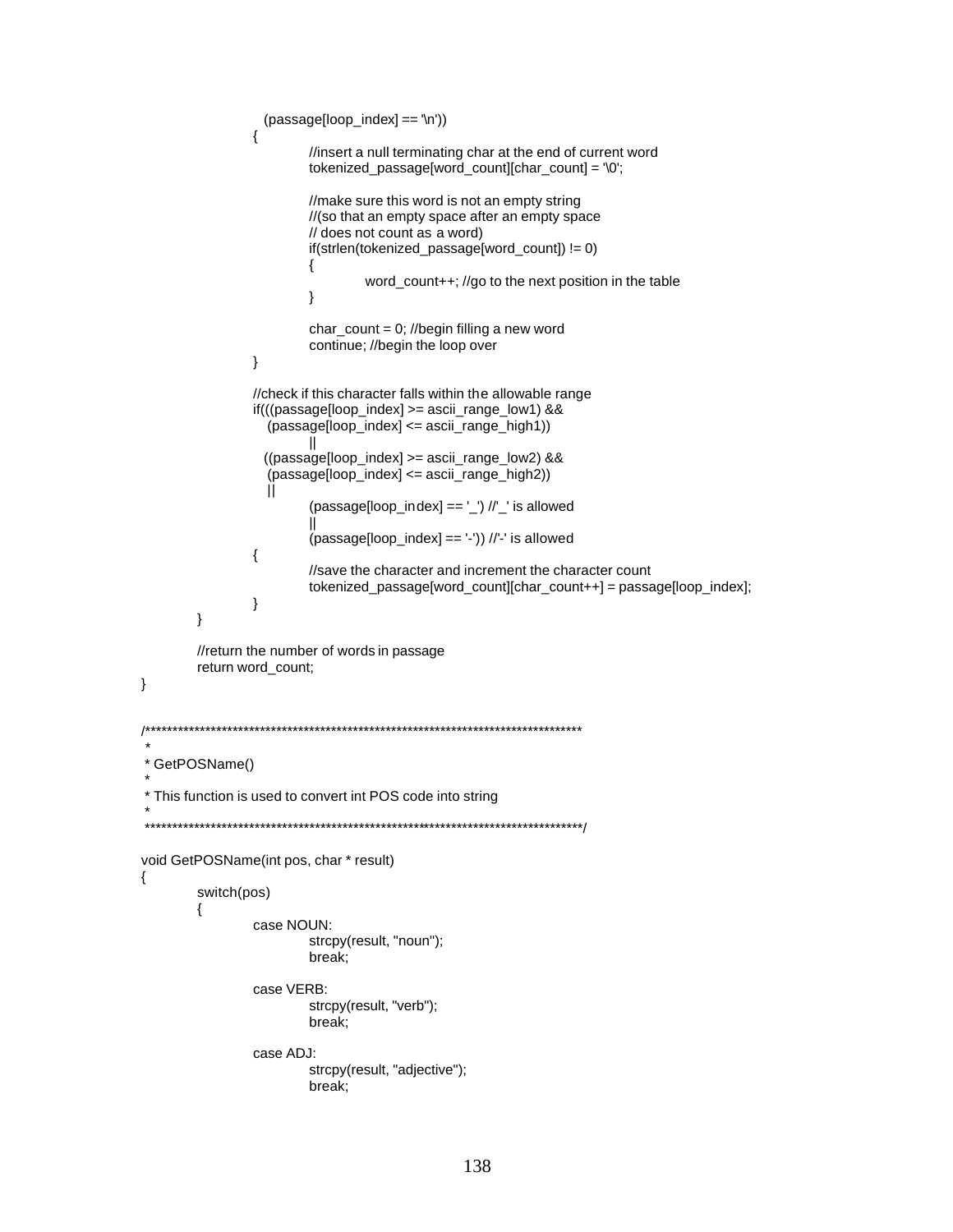```
case ADV:
                    strcpy(result, "adverb");
                    break;
             default:
                    strcpy(result, "unknown POS");
                    break;
      \}\}1**** ReplaceChar()
* This function is used to replace one character within a string with another
void ReplaceChar(char * str, char char_to_replace, char replacement_char)
\{int index = 0;
      for(index = 0; index < strlen(str); index++)\{if(str[index] == char_to_replace)
             \{str[index] = replacement_char;
             \}\}\}
```